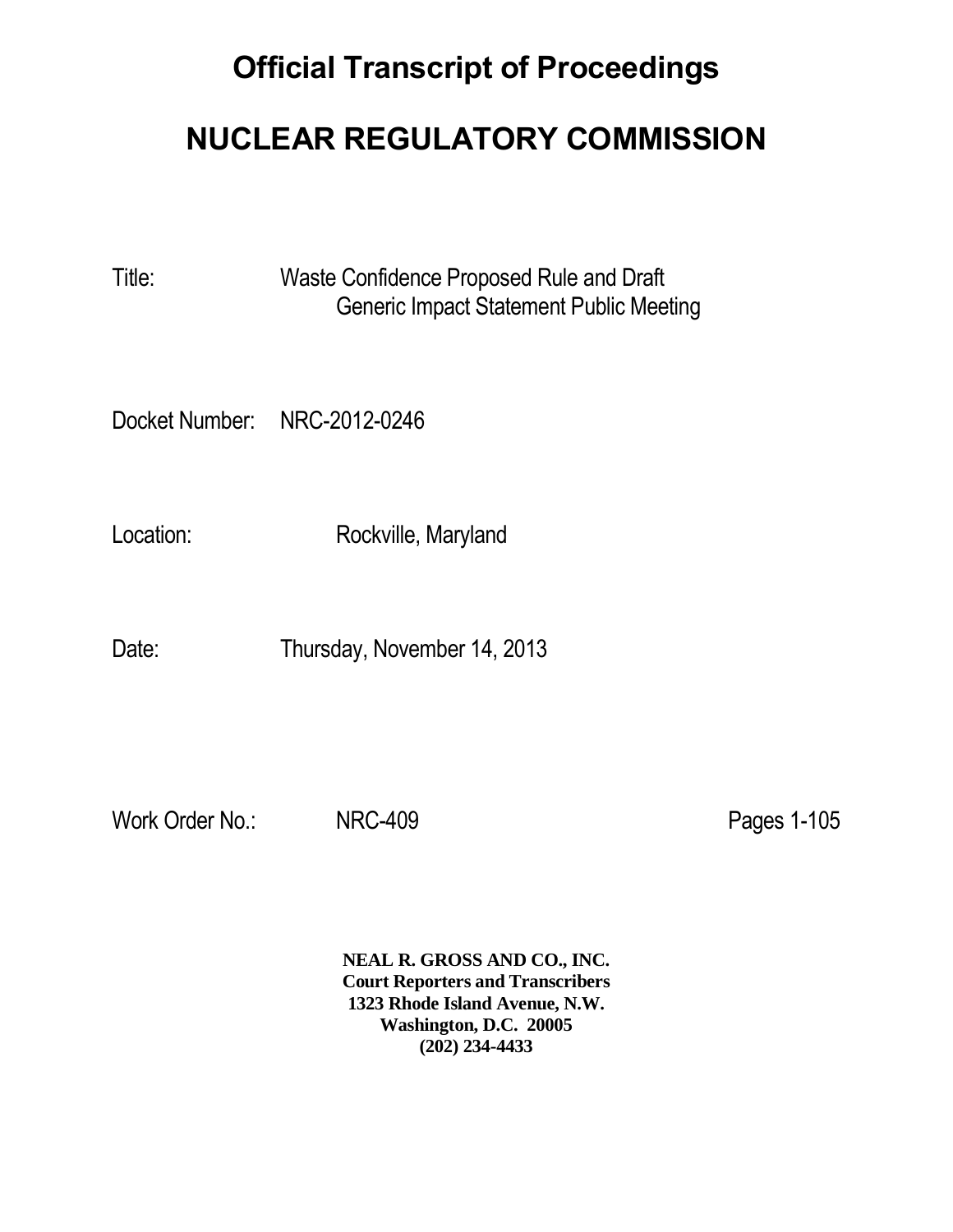|                | 1                                                                       |  |  |  |  |
|----------------|-------------------------------------------------------------------------|--|--|--|--|
| 1              | UNITED STATES OF AMERICA                                                |  |  |  |  |
| $\overline{c}$ | NUCLEAR REGULATORY COMMISSION                                           |  |  |  |  |
| 3              | $+ + + + + +$                                                           |  |  |  |  |
| 4              | WASTE CONFIDENCE PROPOSED RULE AND DRAFT GENERIC                        |  |  |  |  |
| 5              | ENVIRONMENTAL IMPACT STATEMENT PUBLIC MEETING                           |  |  |  |  |
| 6              | $+ + + + + +$                                                           |  |  |  |  |
| 7              | THURSDAY                                                                |  |  |  |  |
| 8              | NOVEMBER 14, 2013                                                       |  |  |  |  |
| 9              | $+ + + + + +$                                                           |  |  |  |  |
| 10             | The Waste Confidence Public Meeting met                                 |  |  |  |  |
| 11             | in First Floor Commission Hearing Room, 11555                           |  |  |  |  |
| 12             | Rockville Pike, Rockville, Maryland, at 2:00 p.m.,                      |  |  |  |  |
| 13             | Chip Cameron, Co-Facilitator, presiding.                                |  |  |  |  |
| 14             |                                                                         |  |  |  |  |
| 15             | PRESENT                                                                 |  |  |  |  |
| 16             | CHIP CAMERON, Co-Facilitator                                            |  |  |  |  |
| 17             | MIRIAM JUCKETT, Co-Facilitator                                          |  |  |  |  |
| 18             | CARRIE SAFFORD, Deputy Director of the Waste                            |  |  |  |  |
| 19             | Confidence Directorate                                                  |  |  |  |  |
| 20             | TISON CAMPBELL, Office of General Counsel                               |  |  |  |  |
| 21             | SHELDON CLARK, Office of General Counsel                                |  |  |  |  |
| 22             | ANDY IMBODEN, Chief of Communications and Rulemaking                    |  |  |  |  |
| 23             | Branch, Waste Confidence Directorate                                    |  |  |  |  |
| 24             | SARAH LOPAS, NEPA Communication Project Manager,                        |  |  |  |  |
| 25             | Waste                                                                   |  |  |  |  |
|                | <b>NEAL R. GROSS</b>                                                    |  |  |  |  |
|                | <b>COURT REPORTERS AND TRANSCRIBERS</b><br>1323 RHODE ISLAND AVE., N.W. |  |  |  |  |
|                | (202) 234-4433<br>WASHINGTON, D.C. 20005-3701<br>www.nealrgross.com     |  |  |  |  |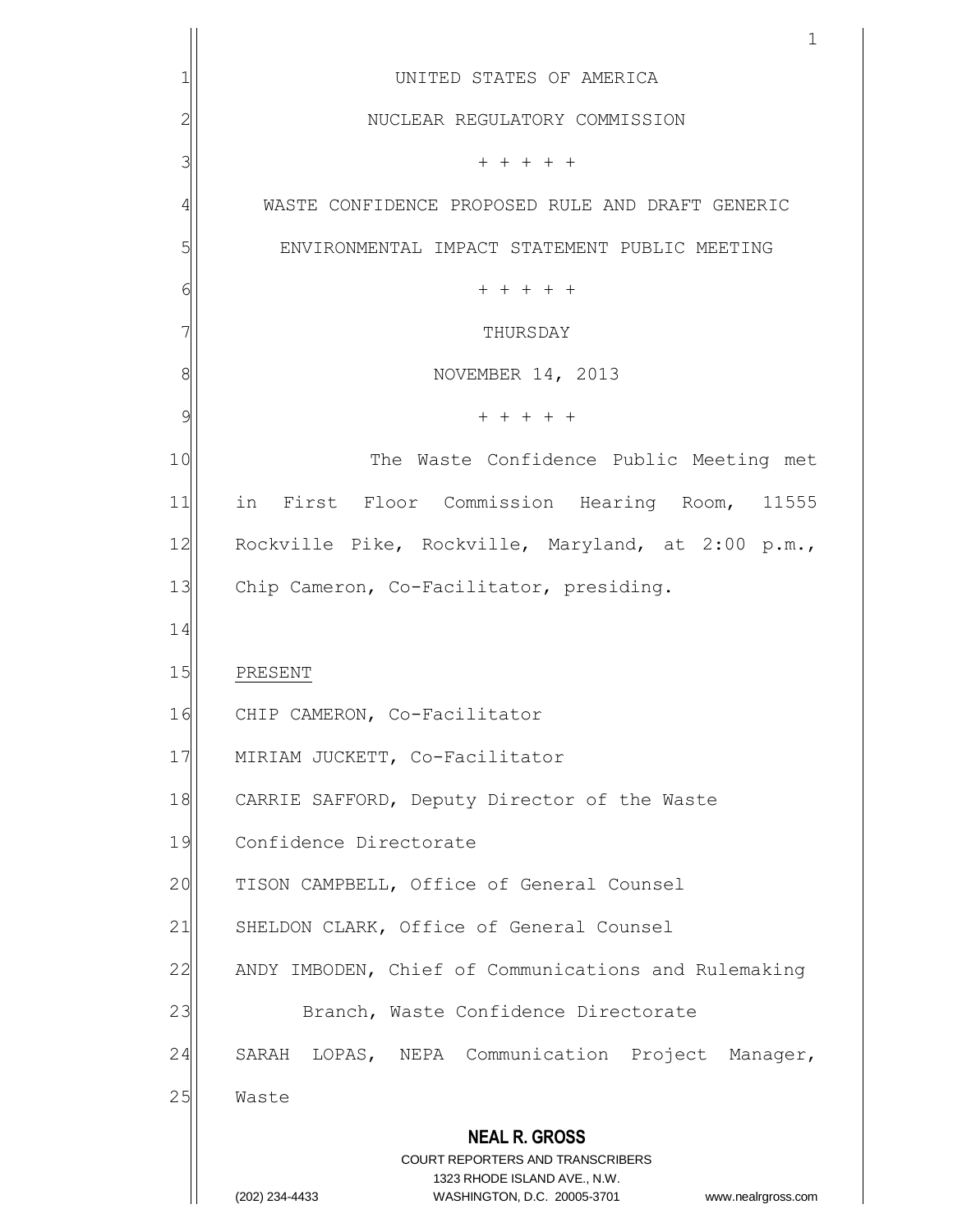|                |                |                                        |                                                             |                      |                                                   | 2                  |
|----------------|----------------|----------------------------------------|-------------------------------------------------------------|----------------------|---------------------------------------------------|--------------------|
| 1              |                | Confidence Directorate                 |                                                             |                      |                                                   |                    |
| $\overline{c}$ | PAUL           |                                        |                                                             |                      | MICHALAK, Chief of Environmental                  | Impact             |
| 3              | Statement      |                                        |                                                             |                      |                                                   |                    |
| 4              |                | Branch                                 |                                                             |                      |                                                   |                    |
| 5              |                |                                        |                                                             |                      | KEITH MCCONNELL, Director of the Waste Confidence |                    |
| 6              |                | Directorate                            |                                                             |                      |                                                   |                    |
| 7              |                | SARAH PRICE, Office of General Counsel |                                                             |                      |                                                   |                    |
| 8              |                |                                        |                                                             |                      | T.R. ROWE, Waste Confidence Directorate Staff     |                    |
| 9              |                |                                        |                                                             |                      | SUSAN WITTICK, Waste Confidence Directorate Staff |                    |
| 10             |                |                                        |                                                             |                      |                                                   |                    |
| 11             |                |                                        |                                                             |                      |                                                   |                    |
| 12             |                |                                        |                                                             |                      |                                                   |                    |
| 13             |                |                                        |                                                             |                      |                                                   |                    |
| 14             |                |                                        |                                                             |                      |                                                   |                    |
| 15             |                |                                        |                                                             |                      |                                                   |                    |
| 16             |                |                                        |                                                             |                      |                                                   |                    |
| 17             |                |                                        |                                                             |                      |                                                   |                    |
| 18             |                |                                        |                                                             |                      |                                                   |                    |
| 19             |                |                                        |                                                             |                      |                                                   |                    |
| 20             |                |                                        |                                                             |                      |                                                   |                    |
| 21             |                |                                        |                                                             |                      |                                                   |                    |
| 22             |                |                                        |                                                             |                      |                                                   |                    |
| 23             |                |                                        |                                                             |                      |                                                   |                    |
| 24             |                |                                        |                                                             |                      |                                                   |                    |
| 25             |                |                                        |                                                             |                      |                                                   |                    |
|                |                |                                        | COURT REPORTERS AND TRANSCRIBERS                            | <b>NEAL R. GROSS</b> |                                                   |                    |
|                | (202) 234-4433 |                                        | 1323 RHODE ISLAND AVE., N.W.<br>WASHINGTON, D.C. 20005-3701 |                      |                                                   | www.nealrgross.com |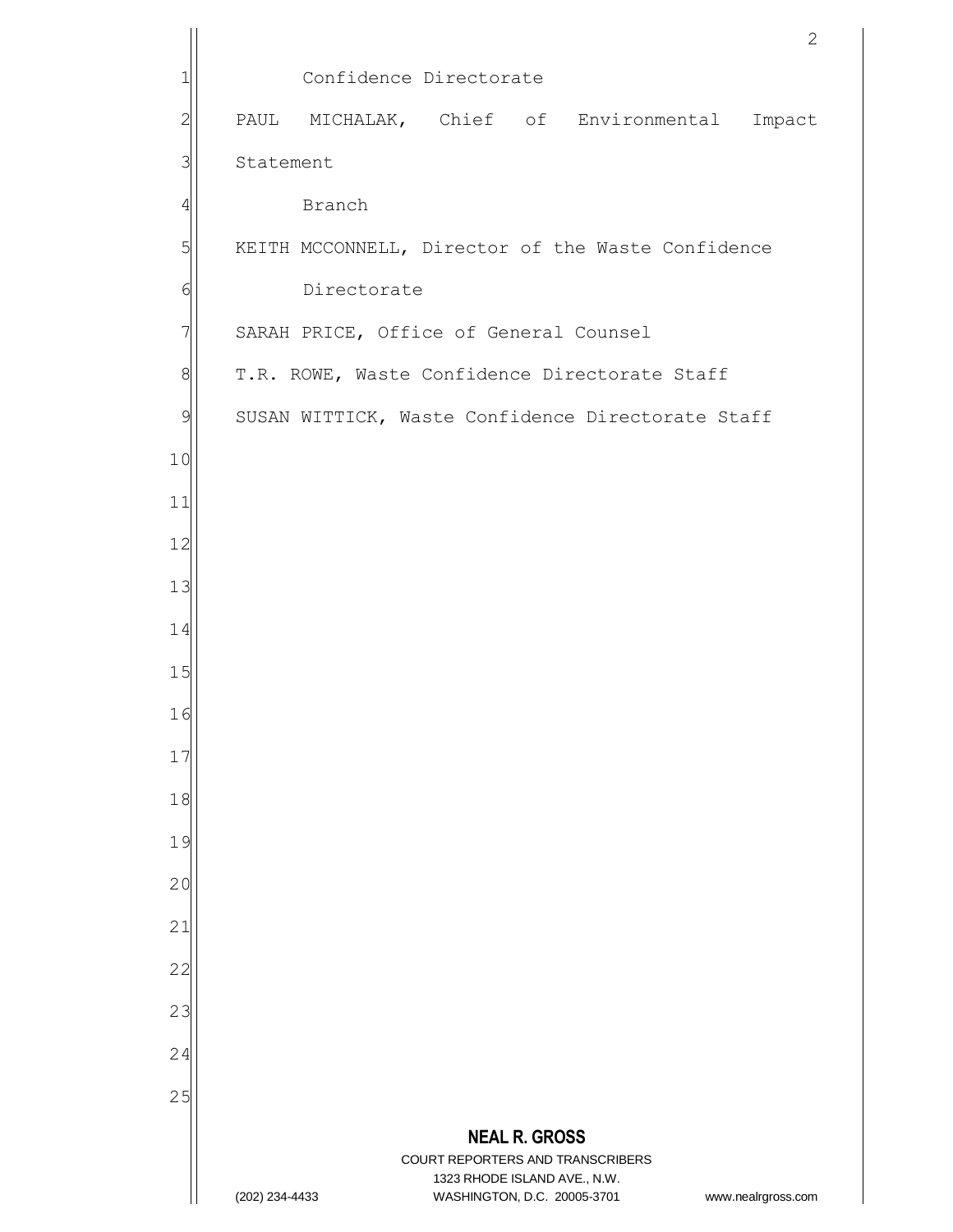|                |                |                                                             | 3                  |
|----------------|----------------|-------------------------------------------------------------|--------------------|
| 1              |                | TABLE OF CONTENTS                                           |                    |
| $\overline{2}$ |                |                                                             | PAGE               |
| 3              | Ι.             | Meeting Welcome and Ground Rules                            |                    |
| 4              |                | Chip Cameron                                                | 6                  |
| 5              | II.            | Opening Remarks                                             |                    |
| 6              |                | Chip Cameron                                                | 6                  |
| 7              |                | III. NRC Staff Presentations                                |                    |
| 8              |                | Carrie Safford                                              | 13                 |
| $\overline{9}$ |                | Paul Michalak                                               | 15                 |
| 10             | IV.            | Public Comments                                             |                    |
| 11             |                | Ben Husch, National Conference of State                     |                    |
| 12             |                | Legislators                                                 | 21                 |
| 13             |                | Diane D'Arrigo, Nuclear Information and                     |                    |
| 14             |                | Resource Service                                            | 23                 |
| 15             |                | Erica Gray                                                  | 26                 |
| 16             |                | Mike Callahan, Decommissioning Plant                        |                    |
| 17             |                | Coalition                                                   | 29                 |
| 18             |                | Don Leichtling                                              | 31                 |
| 19             |                | Marvin Lewis                                                | 33                 |
| 20             |                | Lou Zeller, Blue Ridge Environmental                        |                    |
| 21             |                | Defense League                                              | 36                 |
| 22             |                | Jenny Vince, Clean and Safe Energy                          |                    |
| 23             |                | Coalition                                                   | 38                 |
| 24             |                | Linda Lewison, Sierra Club Nuclear Free                     |                    |
| 25             |                | Campaign                                                    | 40                 |
|                |                | <b>NEAL R. GROSS</b>                                        |                    |
|                |                | <b>COURT REPORTERS AND TRANSCRIBERS</b>                     |                    |
|                | (202) 234-4433 | 1323 RHODE ISLAND AVE., N.W.<br>WASHINGTON, D.C. 20005-3701 | www.nealrgross.com |
|                |                |                                                             |                    |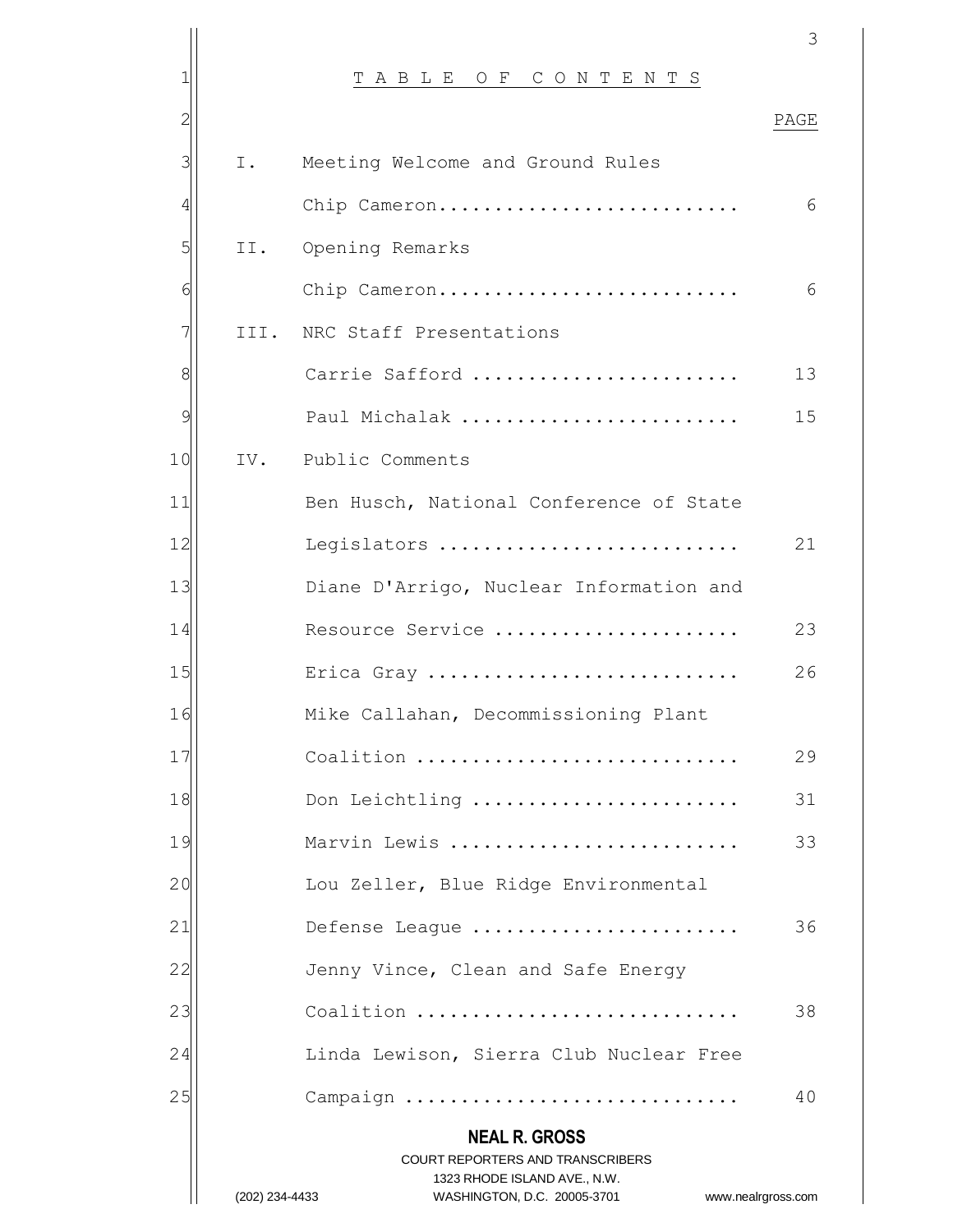|               |                                                                                                     | 4    |
|---------------|-----------------------------------------------------------------------------------------------------|------|
|               | TABLE OF CONTENTS (Con't.)                                                                          |      |
|               |                                                                                                     | PAGE |
|               | Nathan Bennett, North American Young                                                                |      |
|               | Generation in Nuclear                                                                               | 43   |
| 5             | Gwen DuBois, M.D., M.P.H., Chesapeake                                                               |      |
|               | Physicians for Social Responsibility                                                                |      |
|               | and Crabshell Alliance                                                                              | 46   |
| 8             | Katrina McMurrian, Nuclear Waste                                                                    |      |
| $\mathcal{Q}$ | Strategy Organization                                                                               | 49   |
| 10            | David O'Leary, Maryland Chapter of                                                                  |      |
| 11            | Sierra Club                                                                                         | 51   |
| 12            | Ellen Ginsberg, Nuclear Energy                                                                      |      |
| 13            | Institute                                                                                           | 53   |
| 14            | Regina Minniss, Crabshell Alliance                                                                  | 56   |
| 15            | Susan Michetti, Sierra Club's John                                                                  |      |
| 16            | Muir Chapter of Wisconsin                                                                           | 59   |
| 17            | Jane Dugdale                                                                                        | 61   |
| 18            | Brad Karbowsky, United Association                                                                  |      |
| 19            | of Plumbers and Fitters                                                                             | 66   |
| 20            | Rod McCullum, Nuclear Energy Institute                                                              | 67   |
| 21            | Evan Lapiska, Clean and Safe                                                                        |      |
| 22            | Energy Coalition                                                                                    | 71   |
| 23            | Diego Garcia                                                                                        | 73   |
| 24            | Allison Fisher, Public Citizen's                                                                    |      |
| 25            | Energy Program                                                                                      | 76   |
|               | <b>NEAL R. GROSS</b>                                                                                |      |
|               | COURT REPORTERS AND TRANSCRIBERS                                                                    |      |
|               | 1323 RHODE ISLAND AVE., N.W.<br>WASHINGTON, D.C. 20005-3701<br>(202) 234-4433<br>www.nealrgross.com |      |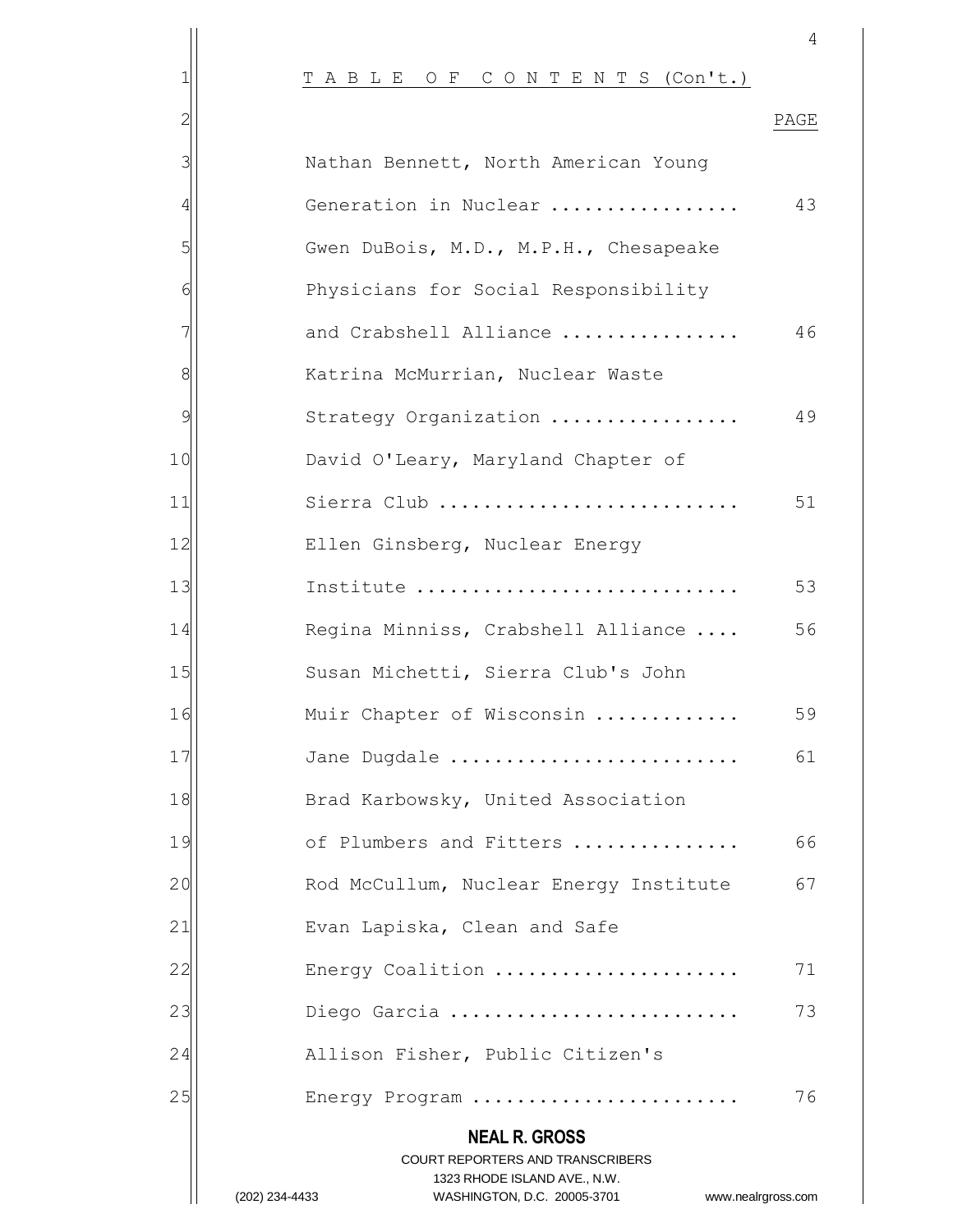**NEAL R. GROSS** 2 | TABLE OF CONTENTS (Con't.) 3 PAGE Lorraine Ruppe ........................ 78 5 | Chuck McCune, Prizm Foundation ........ 81 6 Gail Snyder, Broad of Nuclear Energy Service ........................ 85 8 Steven Sondheim, Sierra Club Nuclear Free Campaign ................. 88 Doug Gerleman ......................... 89 Mark Leyse ............................ 90 Ace Hoffman ........................... 93 13 Dagmar Fabihn, Crabshell Alliance 14 of Greater Baltimore, Maryland ........ 97 Mary Brooke Sunderland ................ 99 Kevin Kamps ........................... 100 V. Closing ............................... 105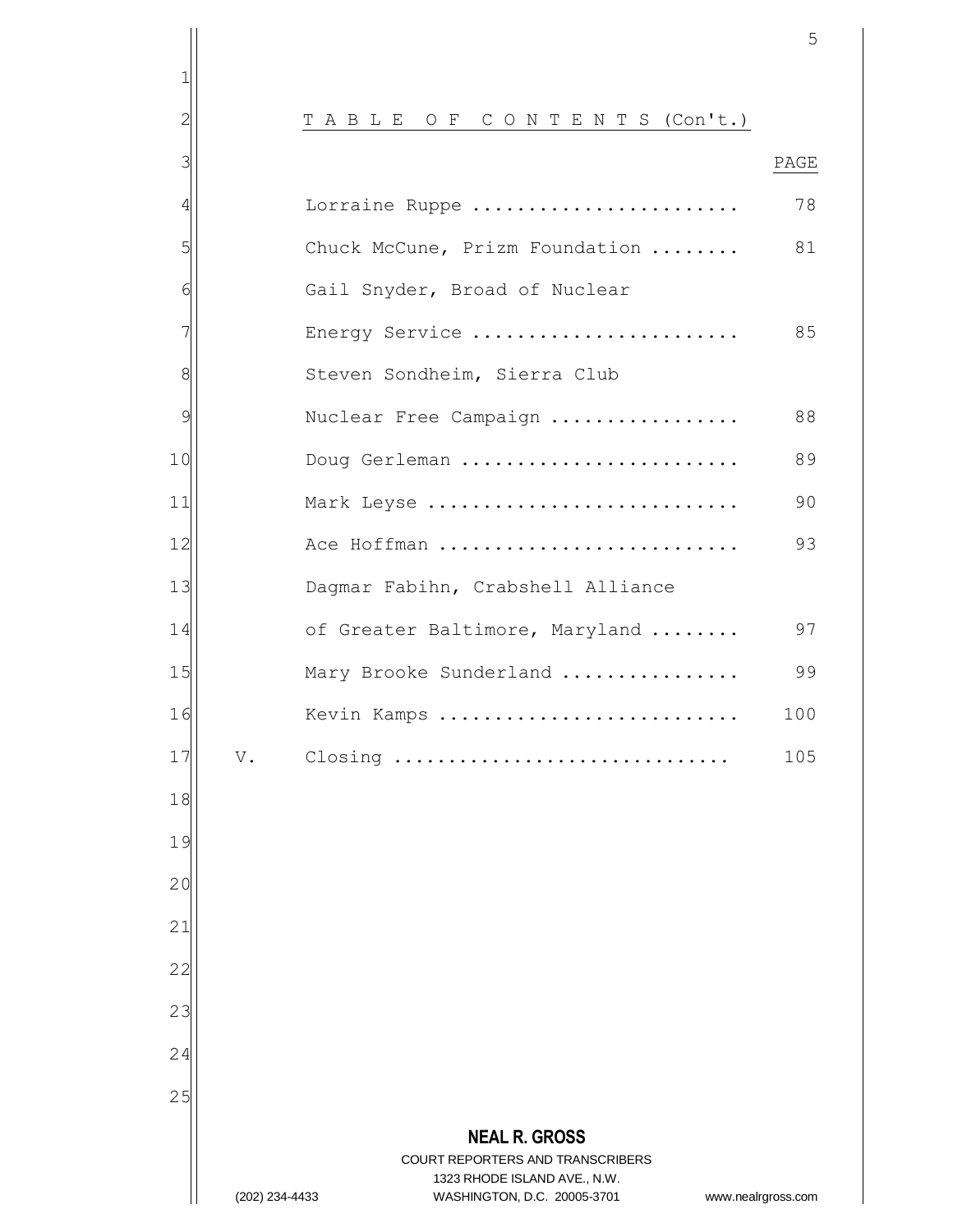3 P R O C E E D I N G S

 $4 \mid$  (2:02 p.m.)

5 | MR. CAMERON: I just wanted to welcome 6 all of you to the public meeting this afternoon. And  $7$  the topic of the meeting is the Draft Environmental 8 Impact Statement and Proposed Rule that the Nuclear 9 Requlatory Commission staff has prepared on the topic 10 of Waste Confidence. And it is, as usual, my 11 pleasure to serve as your facilitator for the meeting 12| today. And I am going to be assisted by Miriam 13 Juckett, who is from the Center for Nuclear Waste 14 Regulatory Analyses in San Antonio, Texas. And 15 Miriam and I have been co-facilitating the meetings 16 on this topic around the country. And we will try to 17 help all of you to have a productive meeting today in 18 our role as facilitators.

19 I just want to say a few words on 20 process before we get to the substance of the meeting 21 today. And the purpose of the meeting is to give all 22 of you -- and not only people in the audience but we 23 have people on the phones who are listening and who  $24$  may be speaking  $-$  give all of you an opportunity to 25 tell the NRC staff what your comments or

> **NEAL R. GROSS** COURT REPORTERS AND TRANSCRIBERS 1323 RHODE ISLAND AVE., N.W. (202) 234-4433 WASHINGTON, D.C. 20005-3701 www.nealrgross.com

1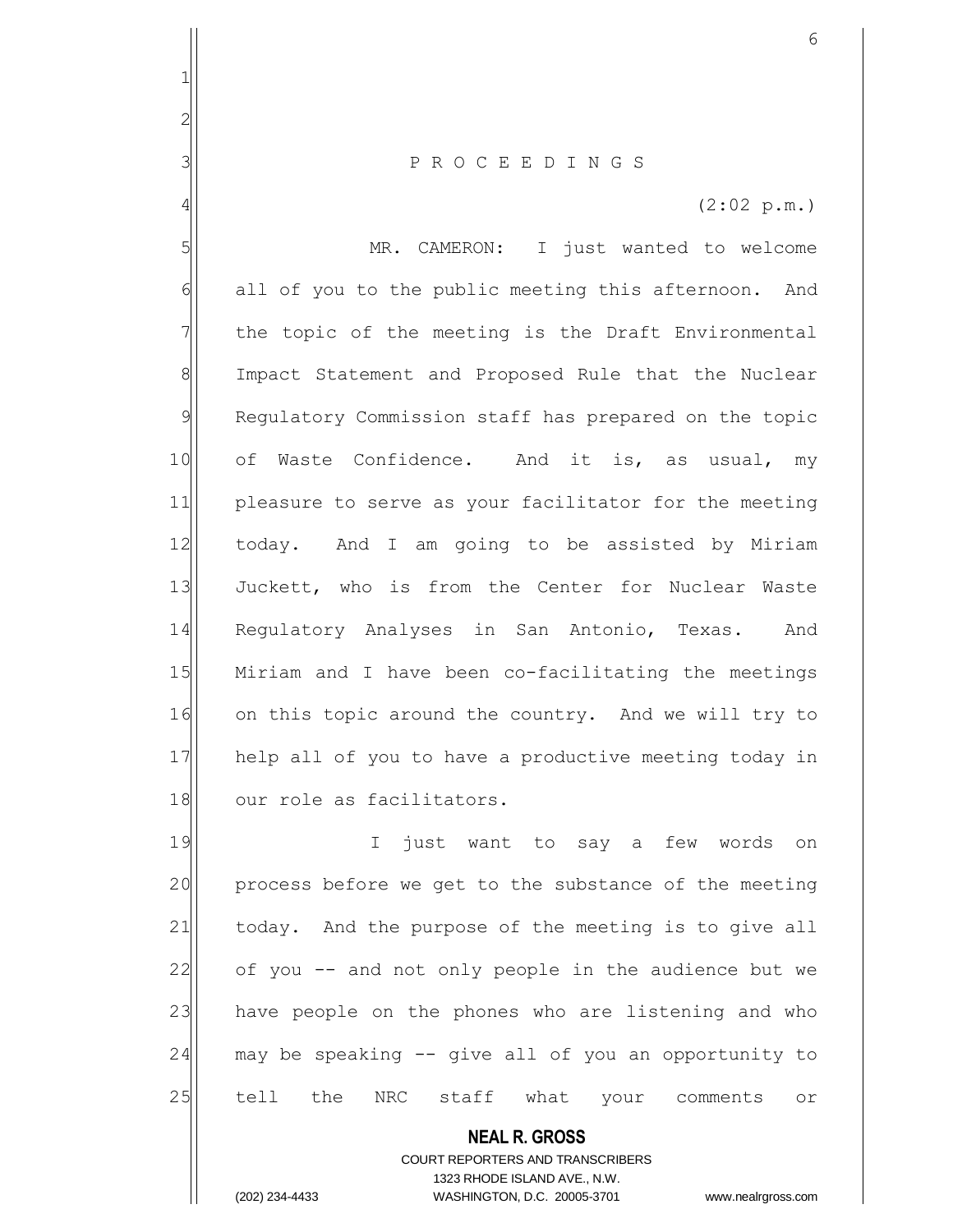1 recommendations are on the Draft Environmental Impact 2 Statement and Proposed Rule and then the staff will  $3$  carefully consider and evaluate what they hear today 4 in preparing the final Draft Environmental Impact 5 Statement.

6 6 This is our second meeting at NRC 7 Headquarters. And we have had several regional 8 meetings around the country and there is more to 9 come: two next week in California and then a meeting 10 in Toledo and a meeting in Minneapolis. And we have 11 tried to accommodate all the people who have asked us 12 to have a meeting in their region. And even though 13 $|$  we have been out on the road a lot, we haven't been 14 able to go to every place that people have wanted us  $15$  to go.

16 So, this meeting, we are providing an 17 opportunity for people on the phone to call in. And 18 we are going to try to give some priority to people 19 from those regions that we haven't been able to go 20 to. But we are going to try to get to all of you in 21 the room and to all the people on the phone before we 22 adjourn today.

23 I should note that there is another, 24 final, meeting on December 9th, which is a call-in-25 only meeting. So that will be another opportunity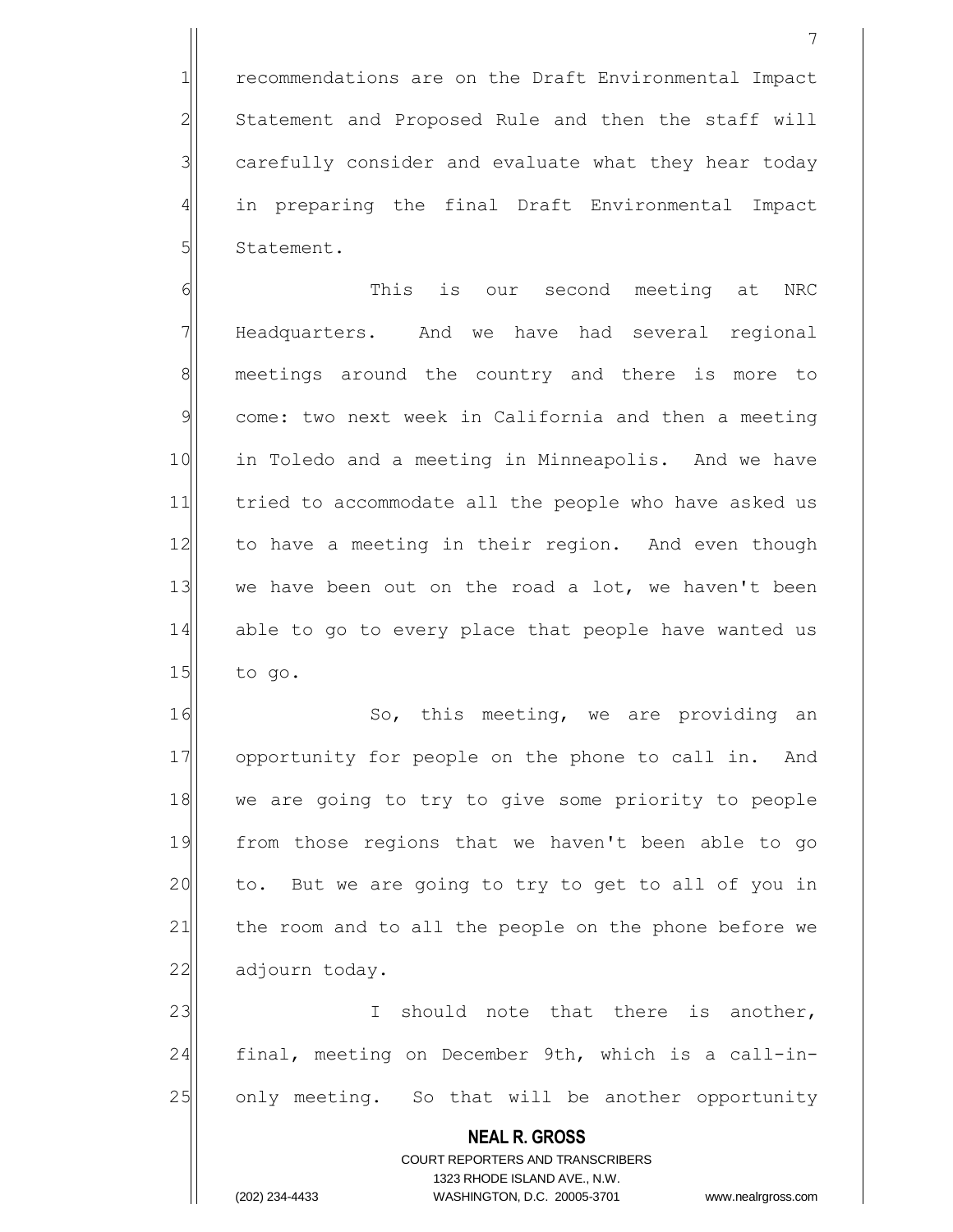1| for people to express their opinion on Waste 2 Confidence.

3 3 3 In terms of ground rules, first I would  $4$  ask you to sign up to speak, if you want to speak.  $5$  And a lot of people have preregistered either in the 6 6 audience or on the phones. And Jessie, one of the 7 NRC Waste Confidence staff is out at the table. And  $8$  if you haven't seen her and you want to speak, just 9 please go out and tell her that you want an 10 opportunity to speak today.

11 and for those of you on the phone, if  $12$  you hit  $*1$ , then you are going to go into the queue 13 and we will have a list of you on the phone and we 14 will go to you to speak. And we are going to be 15 Switching back and forth between the audience here in 16 Rockville and the people on the phones.

17 and what I will do is I will call your 18 | name, I will call a couple of names in advance, so 19 that you will know where you are to speak. And when 20 it is your turn to speak, for those of you in the 21 audience, please come up to the podium and introduce 22 yourself to us. And for those of you on the phone, I 23 will call your name and then Mary, our operator, will  $24$  patch you through to us here in Rockville.

25 Second ground rule is, I am going to

**NEAL R. GROSS** COURT REPORTERS AND TRANSCRIBERS

1323 RHODE ISLAND AVE., N.W.

(202) 234-4433 WASHINGTON, D.C. 20005-3701 www.nealrgross.com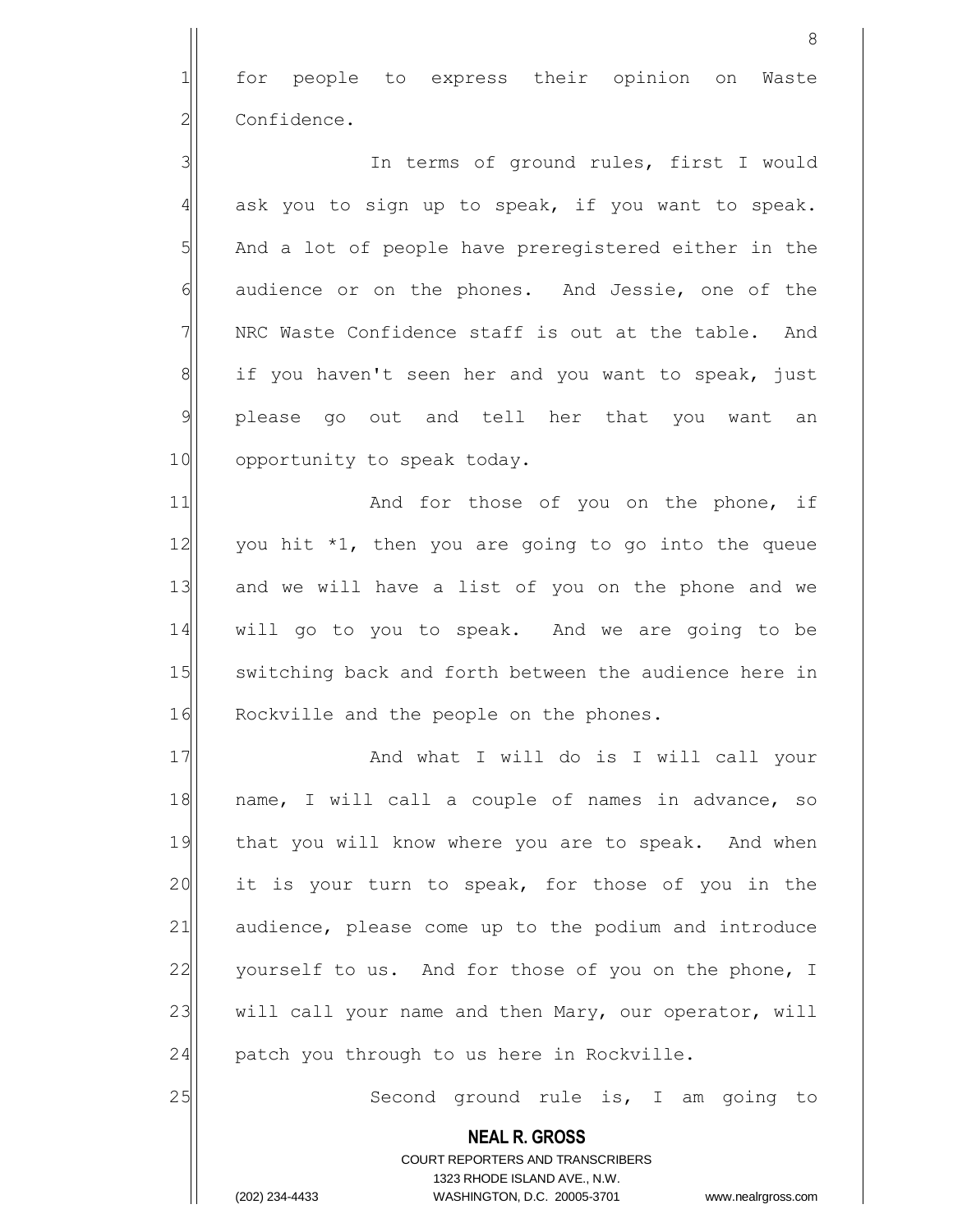1 have to ask all of you to be very brief in your  $2$  comments today and I am asking you to follow a three- $3$  minute time limit. And I know that is a short period 4 of time and I apologize in advance if I have to ask 5 you to wrap up because I know you spend time on your 6 comments.

 $7$   $\vert$  we do have some assistance for you, at  $8$  least for those of you who are in the room today, we 9 have Pat LaPlante right here from the Center from 10 Nuclear Waste Regulatory Analyses. And he is going 11 to give you some help by holding up a sign that tells 12 you when you have one minute left. And it is not 13 qoing to be a hard three minutes. We will let you 14 finish what you are talking about but we do need to 15 try to keep people to three minutes, so that we can 16 hear from everybody today who wants to comment.

17 And fortunately, there is ways that you 18 can amplify on your comments and you can speak today 19 and you can submit a written comment and you can 20 amplify on your three minutes in that written 21 comment.

22 I mentioned the call-in meeting that is 23 on December 9th. We have regional meetings that I 24 | mentioned that if they are convenient for you, you 25 can come to those meetings.

> **NEAL R. GROSS** COURT REPORTERS AND TRANSCRIBERS 1323 RHODE ISLAND AVE., N.W. (202) 234-4433 WASHINGTON, D.C. 20005-3701 www.nealrgross.com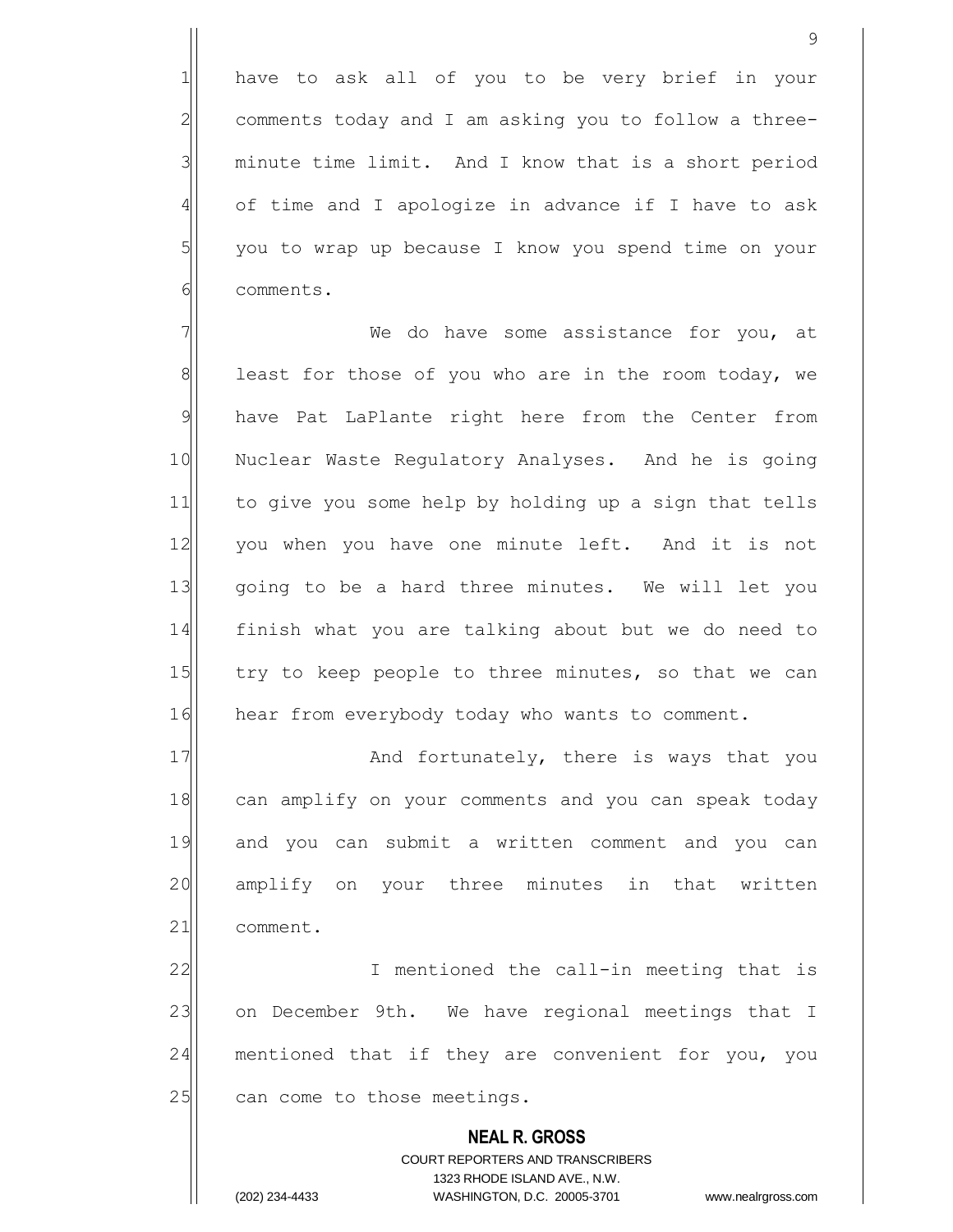1 and we do also have something called an 2 NRC Public Meeting Feedback Form. And this is to 3 | give the NRC an idea of what you thought of a  $4$  particular public meeting, so that we can try to 5 improve on our public meetings. But you can also use 6 form to write a comment on the Draft  $7$  Environmental Impact Statement or the Proposed Rule. 8 And you can either leave it with us today or it is 9 already stamped. You can take it home and fill it 10 out and just put it in the mail to us.

11 One thing to note is that the NRC staff 12 is here listening to what you are saying but they are 13 not going to be responding to what you say today. 14 They are going to listen carefully and carefully 15 consider and evaluate any comments that they heard 16 today or any questions you might pose when you are 17 making that comment. And that will be reflected in 18 | the Final Environmental Impact Statement.

19 We are going to have two brief NRC staff 20 presentations for you and then we are going to go on 21 to you for comment. We do want to make sure that you 22 understand the process for submitting comments to the 23 NRC. So, we will have time, a few minutes, for 24 | questions about that comment process to make sure  $25$  that everybody understands that.

> **NEAL R. GROSS** COURT REPORTERS AND TRANSCRIBERS 1323 RHODE ISLAND AVE., N.W. (202) 234-4433 WASHINGTON, D.C. 20005-3701 www.nealrgross.com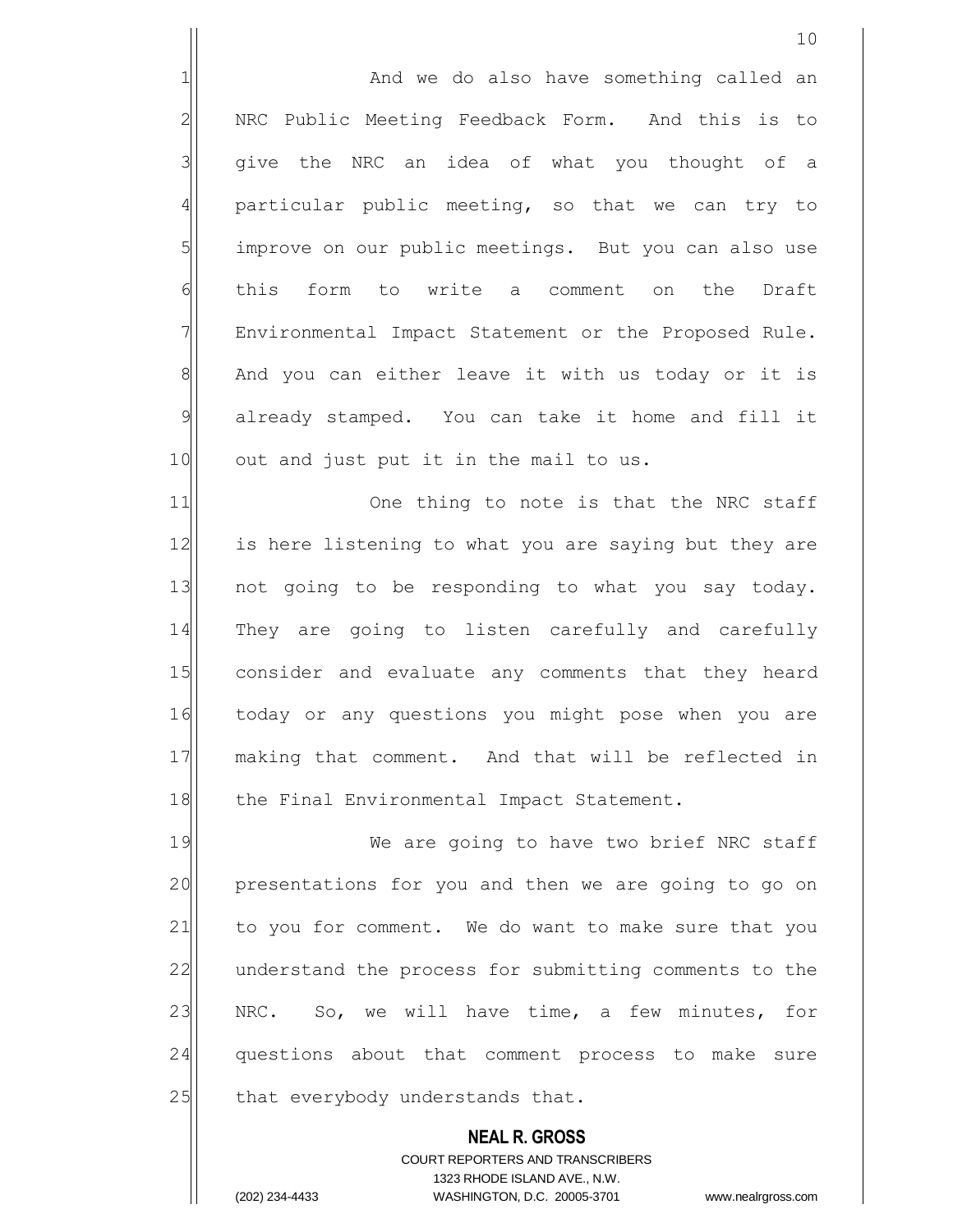1 1 1 If you have a technical or a question on  $2$  a technical issue or on a legal issue, we do have  $3$  staff experts over in the open house area, which is  $4$  in the other building, the second building. They  $5$  will be there for the duration of this meeting. And 6 if you hear something, you think about something, you 7 have a question, please go over there and talk to one 8 | of those people.

9 9 And for those of you on the phone, if 10 you do have that type of questions, Sarah Lopas, who 11 is here in the room, I am going to give you her phone 12 | number and you can call her. Obviously, she is not 13 qoing to be taking phone calls in the meeting. She 14 is here in the entire meeting with us. But, if you 15 do have a question, please call Sarah at 301-287-0675 16 and she will try to get you to the right person to 17 answer your question.

18 And I should note that if you do go over 19 during the meeting to talk to people over there in 20 the open house area or if you call Sarah, those 21 questions or discussions that you have, they are not  $22$  going to be on the formal record. So, if you want 23 that particular point on the record, you have to put  $24$  that in your comments.

25 And we usually have a stenographer here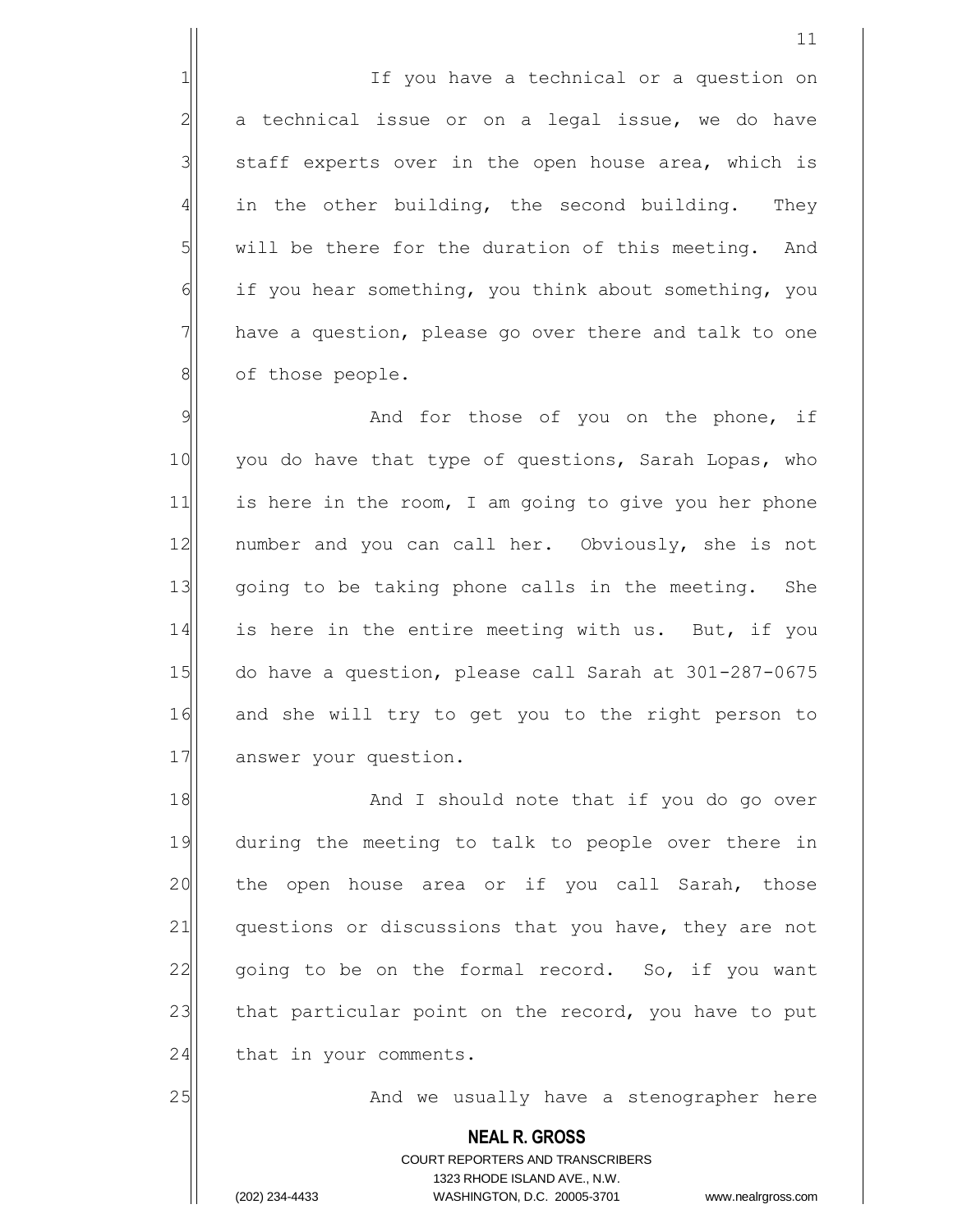**NEAL R. GROSS** 12 1 with us in person. Our stenographer today is tuning  $2$  in by phone but we are taking a transcript. And that  $3$  will be your record of the meeting and it will be the 4 | NRC's record of the meeting. That is one reason why 5 I would just ask you that only one person at a time  $6$  speak. I don't think  $-$  it is usually not a problem 7 | in Rockville. Sometimes it is a problem in a region  $8$  where people are enthusiastic and want to just talk. 9 But we want to give our full attention to whomever 10 has the floor at the moment and we want to make sure 11 that the stenographer knows who is speaking, so that 12 can be reflected in the transcript. 13 And with that, let me introduce the NRC 14 -- some of the NRC staff to you. We have a lot of 15 NRC staff here but I want to introduce some of the 16 Waste Confidence Directorate staff. 17 I am going to introduce the speakers 18 | first. And that is Carrie, Carrie Safford. And she 19 is the Deputy Director of the Waste Confidence 20 Directorate. 21 **Our** second speaker today is Paul 22 | Michalak and he is the Chief of the Environmental 23 Impact Statement Branch and that is where the  $24$  technical analysis within the EIS gets done. 25 We have Keith McConnell with us. He is

> COURT REPORTERS AND TRANSCRIBERS 1323 RHODE ISLAND AVE., N.W.

(202) 234-4433 WASHINGTON, D.C. 20005-3701 www.nealrgross.com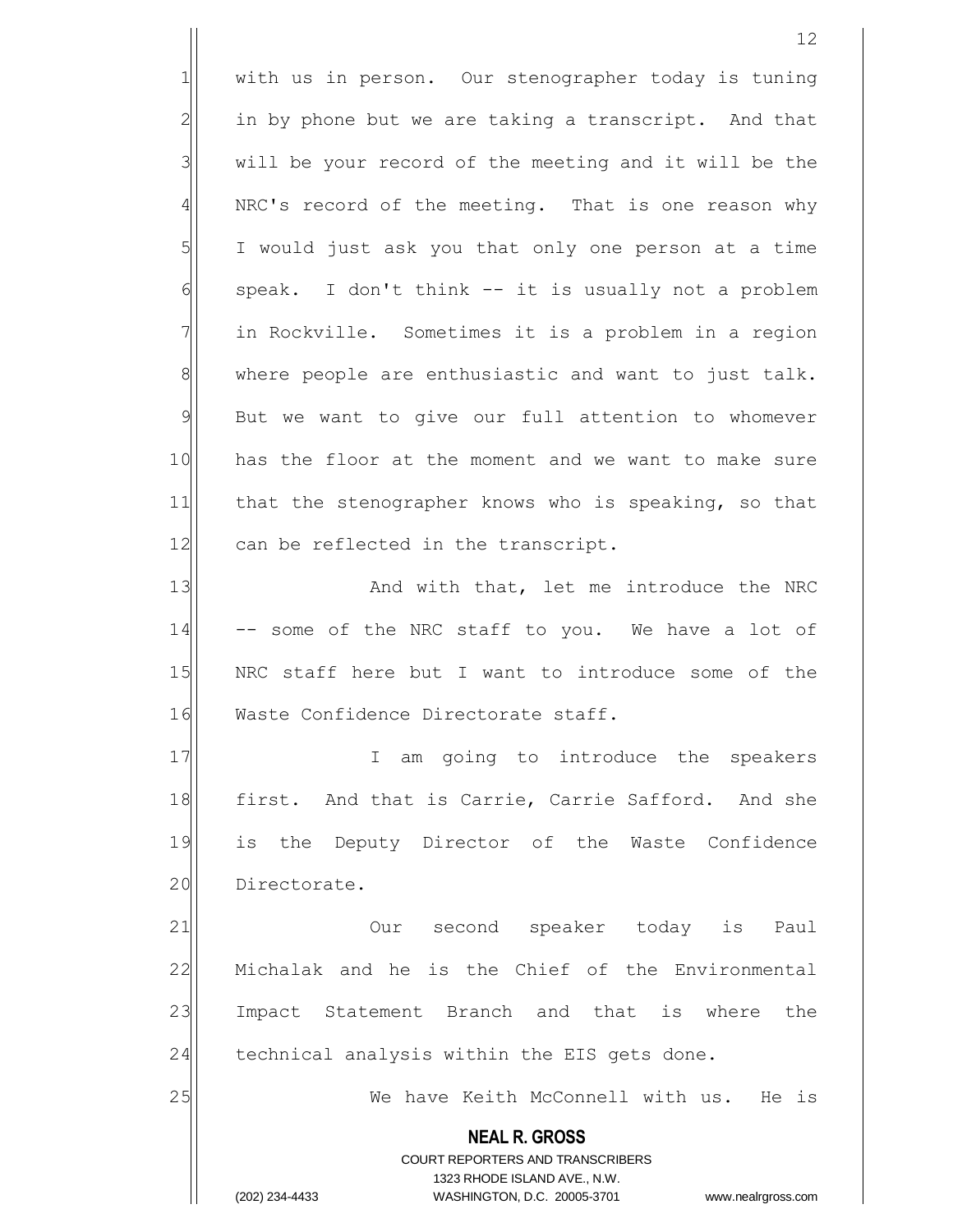**NEAL R. GROSS** COURT REPORTERS AND TRANSCRIBERS 13  $1$  the Director of the Waste Confidence Director. 2 and we also have Andy Imboden and he is  $3$  the Chief of the Communications, Planning, and 4 Rulemaking Branch. 5 | We also have two of our attorneys from 6 the Office of General Counsel, two of the NRC's 7 attorneys. We have Tison Campbell, who is right  $8$  here, and we also have Sheldon Clark who is here. 9 And with that, I just would thank all of 10 you here in the room and on the phones for joining us 11 today. And we are going to go to Carrie now and then 12| to Paul, and then we will see if there is any 13 questions, and then we will get to the comment 14 period. Thank you. 15 MS. SAFFORD: Thanks, Chip. Good 16 afternoon and welcome. My name is Carrie Safford and 17 I am the Deputy Director of the West Confidence 18 Directorate here at the NRC. Thank you for coming 19 out today and participating in our meeting. 20 | I want to start off with just a few 21 general comments about our rulemaking process at the 22 NRC. Writing regulations is one of the most 23 important things that we do here at the Agency. 24 Regulations are our vehicle for implementing 25 international and national policy and for achieving

1323 RHODE ISLAND AVE., N.W.

(202) 234-4433 WASHINGTON, D.C. 20005-3701 www.nealrgross.com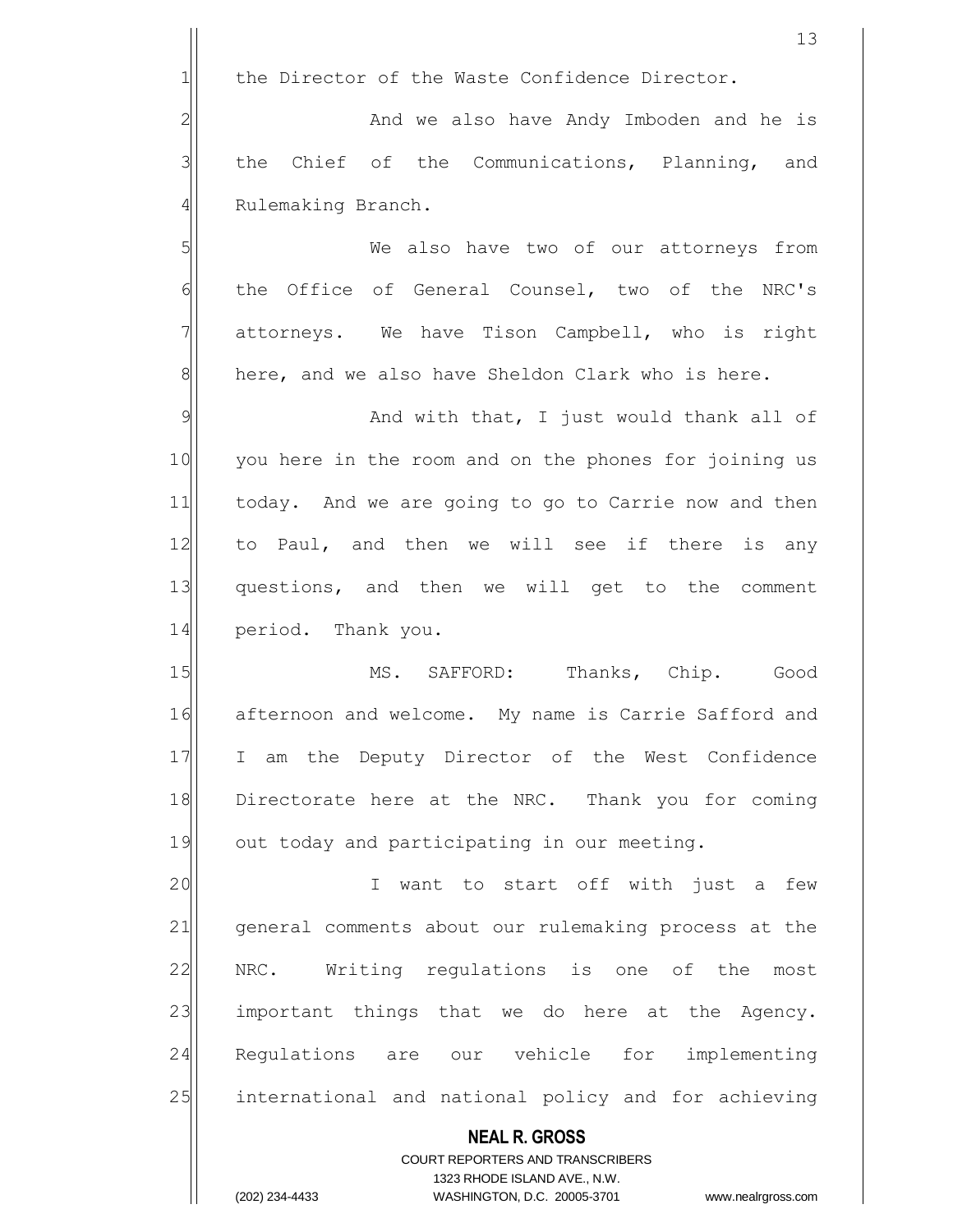1 the NRC's goals of maintaining public health and 2 safety and security and protection of the  $3$  environment. It is an extremely important activity.

4 As Chip mentioned, the purpose of  $5$  today's meeting is to obtain your comments on the 6 draft Generic Environmental Impact Statement and 7 Proposed Rule. For the past year, the Directorate 8 has been involved in an effort to assess the 9 environmental impacts of continued storage of spent 10 fuel beyond the reactor's licensed life for 11 operation. The draft Generic Environmental Impact 12 Statement and Proposed Rule are the results of that 13 effort. We have strived to provide an open and 14 transparent process throughout. And now today, we 15 look forward to hearing your comments.

16 I also want to point out that in the 17 Proposed Rule, there are specific areas that the NRC 18 Commissioners have asked for your response on. Your 19 feedback in these areas and other areas will help us 20 improve the final documents that are sent to the 21 Commission and provide valuable input during the 22 Commission's deliberations on the Final Rule and 23 Generic Environmental Impact Statement.

24 And, finally, there is a few points that 25 I want to mention that Chip alluded to on the revised

> **NEAL R. GROSS** COURT REPORTERS AND TRANSCRIBERS 1323 RHODE ISLAND AVE., N.W. (202) 234-4433 WASHINGTON, D.C. 20005-3701 www.nealrgross.com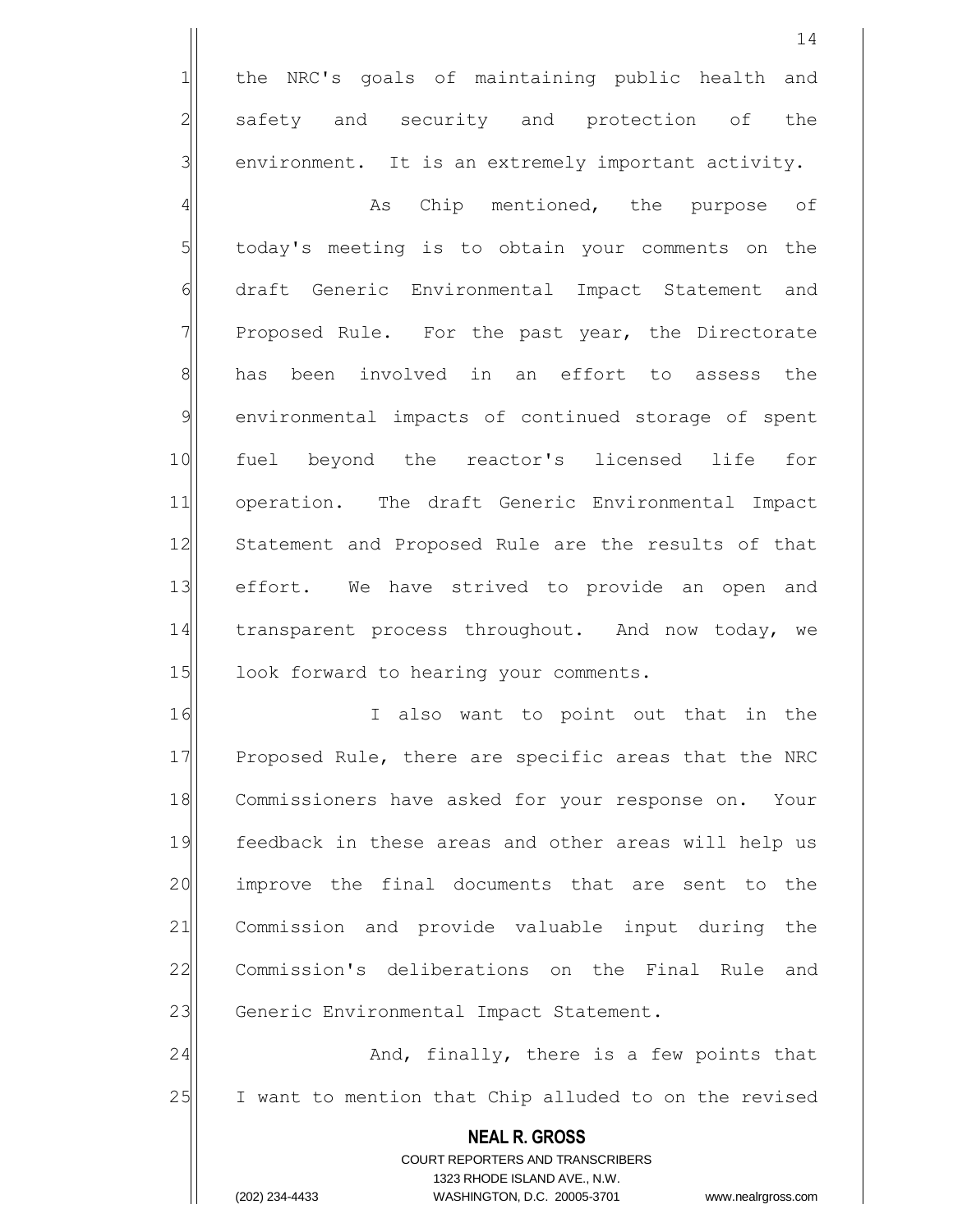1 schedule of meetings coming up. We had to reschedule 2 a number of our regional public meetings. All of the 3 meetings have now been re-noticed and the remaining 4 schedule is as follows: Carlsbad, California on 5 November 18th; San Luis Obispo, California on 6 November 20th; Perrysburg, Ohio on December 2nd; and  $7$  Minnetonka, Minnesota on December 4th. And again, as 8 Chip mentioned, the new meeting at the 9 teleconference-only meeting that will be held from 10 1:00 to 4:00 p.m. on December 9th.

11 11 In light of this new meeting schedule, 12 the deadline for submitting public comments has been 13 extended to December 20th. The dates, locations, and 14 times for all of these meetings have been noticed in 15 the *Federal Register*, through our website, and 16 notices have also gone out on the Waste Confidence 17 outreach or email distribution list.

18 So once again, thank you. Welcome to 19 this afternoon's meeting and we look forward to 20 hearing your comments.

21 MR. MICHALAK: Good afternoon. I would 22 like to add to Carrie's welcome and thank you for 23 participating today. My name is Paul Michalak and I 24 am the Branch Chief of the Environmental Impact 25 Statement Branch in the Waste Confidence Directorate.

> **NEAL R. GROSS** COURT REPORTERS AND TRANSCRIBERS 1323 RHODE ISLAND AVE., N.W. (202) 234-4433 WASHINGTON, D.C. 20005-3701 www.nealrgross.com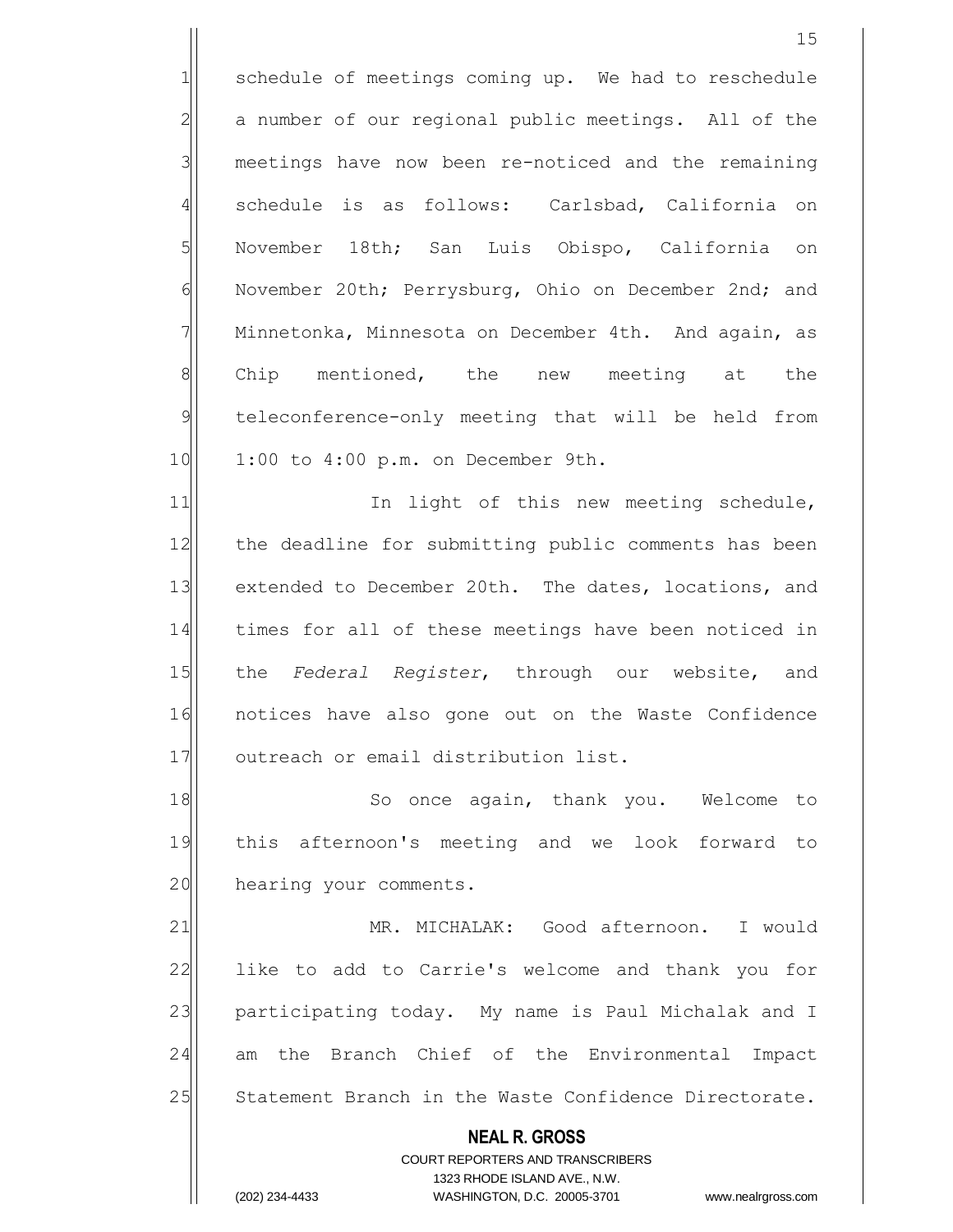1 at today's meeting, I will give a brief 2 history of Waste Confidence, outlining key aspects of 3 the draft Generic Environmental Impact Statement and 4 Proposed Rule and explain how you can comment on 5 these documents. Then, we will get to the public  $6$  comment portion, which is the heart of the meeting.

7 | Waste Confidence accomplishes two 8 8 8 things. It generically addresses the environmental 9 impacts of continued storage and makes a 10 determination about the feasibility of safe storage 11 and a time frame for repository availability.

12 The draft Generic Environmental Impact 13 Statement for Waste Confidence satisfies part of the 14 Commission's obligations for the National 15 Environmental Policy Act for reactor licensing and 16 relicensing and the licensing and relicensing of 17 Spent fuel storage facilities.

18 || The Draft Environmental Impact Statement 19 also serves as the regulatory basis to support the 20 proposed Waste Confidence Rule. The Environmental 21 Impact Statement and Proposed Rule only cover the 22 time frame after the license life for reactor 23 operation. However, it is important to note that the 24 Proposed Rule on Waste Confidence does not license 25 any particular site or facility, nor does it allow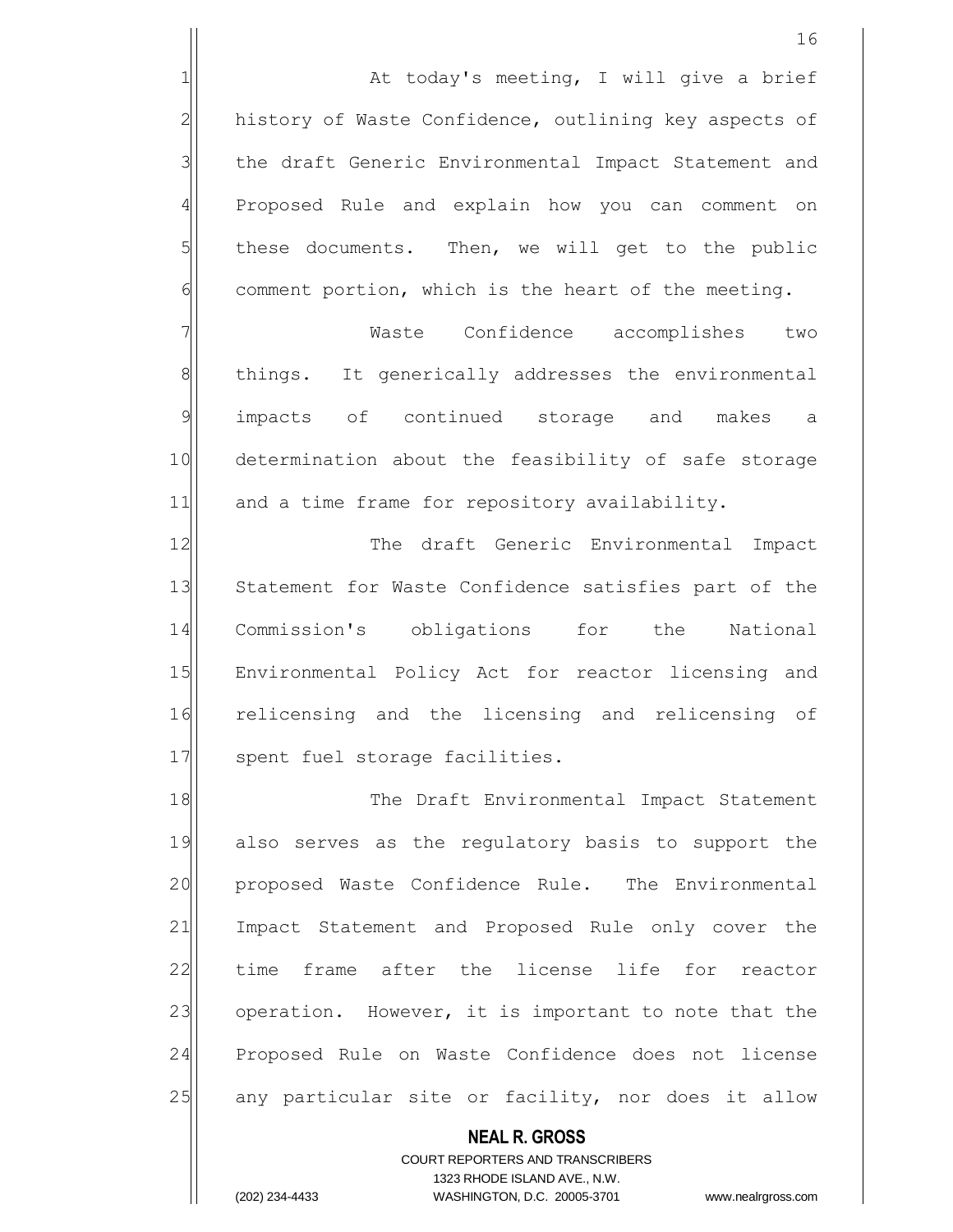1 for long-term storage of spent nuclear fuel at any 2<sup>1</sup> site.

3 3 The NRC's history with Waste Confidence 4 started when the Commission issued the Rule back in 5 1984. Since then, the Rule has been updated, most  $\delta$  recently in 2010. In 2012, the Rule was challenged 7 and the Court of Appeals for the D.C. Circuit vacated 8 the 2010 Rule. The Court identified three 9 deficiencies within the Commission's Environmental 10 Analysis to support the 2010 Waste Confidence Rule.

11 The Court found that the analysis didn't 12 evaluate the environmental effects of failing to 13 Secure permanent disposal of spent nuclear fuel. It 14 also directed the Commission to provide a forward-15 looking analysis of spent fuel pool leaks and the 16 environmental consequences of spent fuel pool fires.

17 The Court did conclude that a generic 18 approach, either with an environmental assessment or 19 an environmental impact statement would appropriately 20 address the issues associated with Waste Confidence.

21 **Produce** Following the Court's decision, the 22 Commission directed the staff to prepare an 23 Environmental Impact Statement, evaluating these 24 issues with the possibility of issuing an updated 25 Waste Confidence Rule.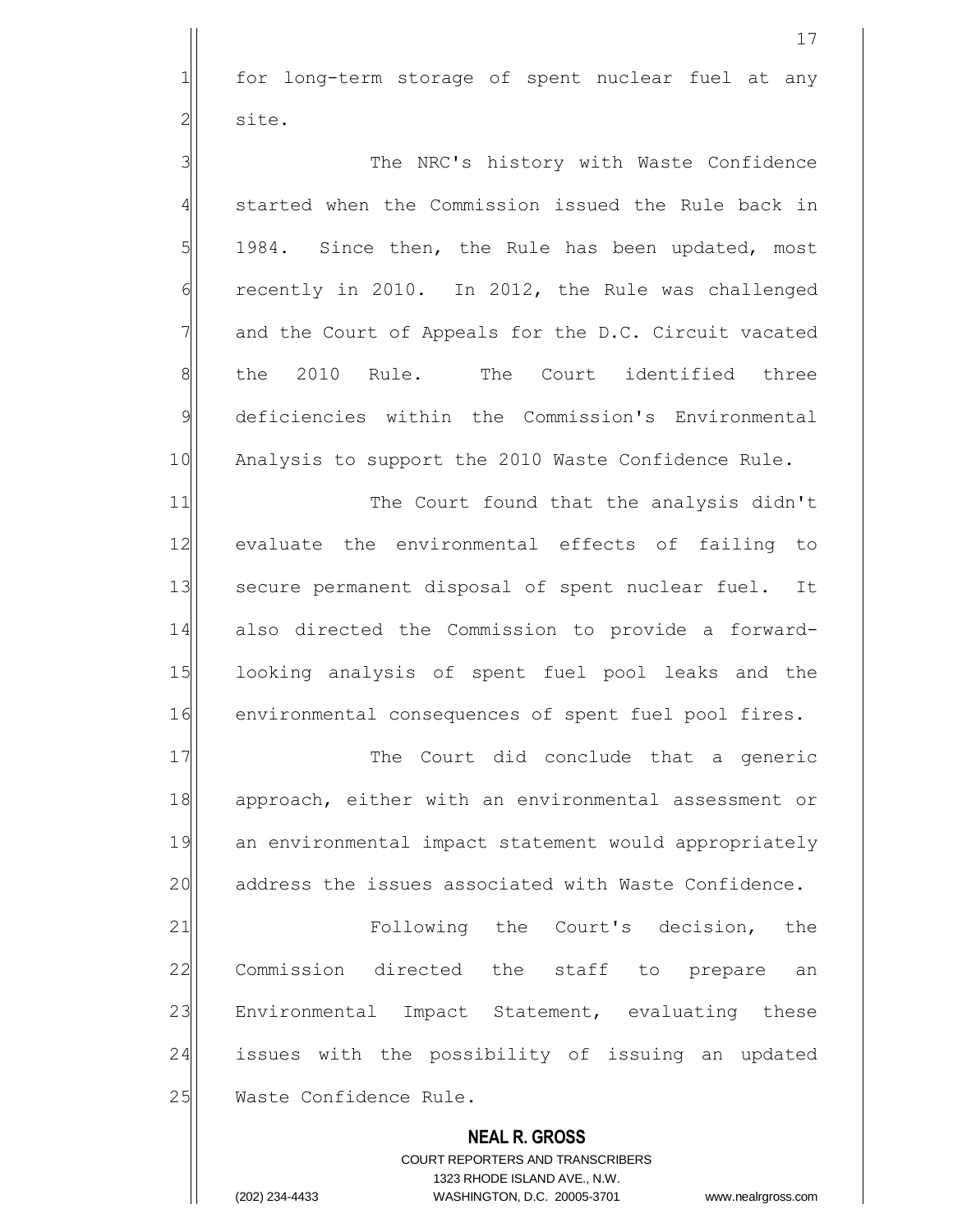1 1 There are two things that I would like  $2$  you to remember. The first is that Waste Confidence  $3$  is just a small part of the overall environmental 4 analysis for reactor or storage facility licensing or 5 5 relicensing. Secondly, the Waste Confidence Rule 6 does not license any facility or authorize storage  $7$  after the expiration of a facility's license.

8 8 Richmond Charles The Draft Statement describes the 9 impacts of continuing to store spent nuclear fuel 10 beyond the license life for operation of a reactor, 11 whether in a spent fuel pool or at an independent 12 spent fuel storage installation, located at both 13 reactor and away from reactor sites.

14 The Draft Statement describes why we are 15 revisiting Waste Confidence. It discusses the 16 alternatives considered. It describes how 17 environmental impacts were evaluated. It describes 18 what facilities are covered and the environmental 19 impacts of continued storage at reactor sites and 20 away from reactor sites. It also contains 21 information on the cost of the alternatives to the 22 rulemaking. It describes the cumulative 23 environmental impacts of continued storage and it 24 contains information on the feasibility of a 25 repository and the feasibility of safe storage of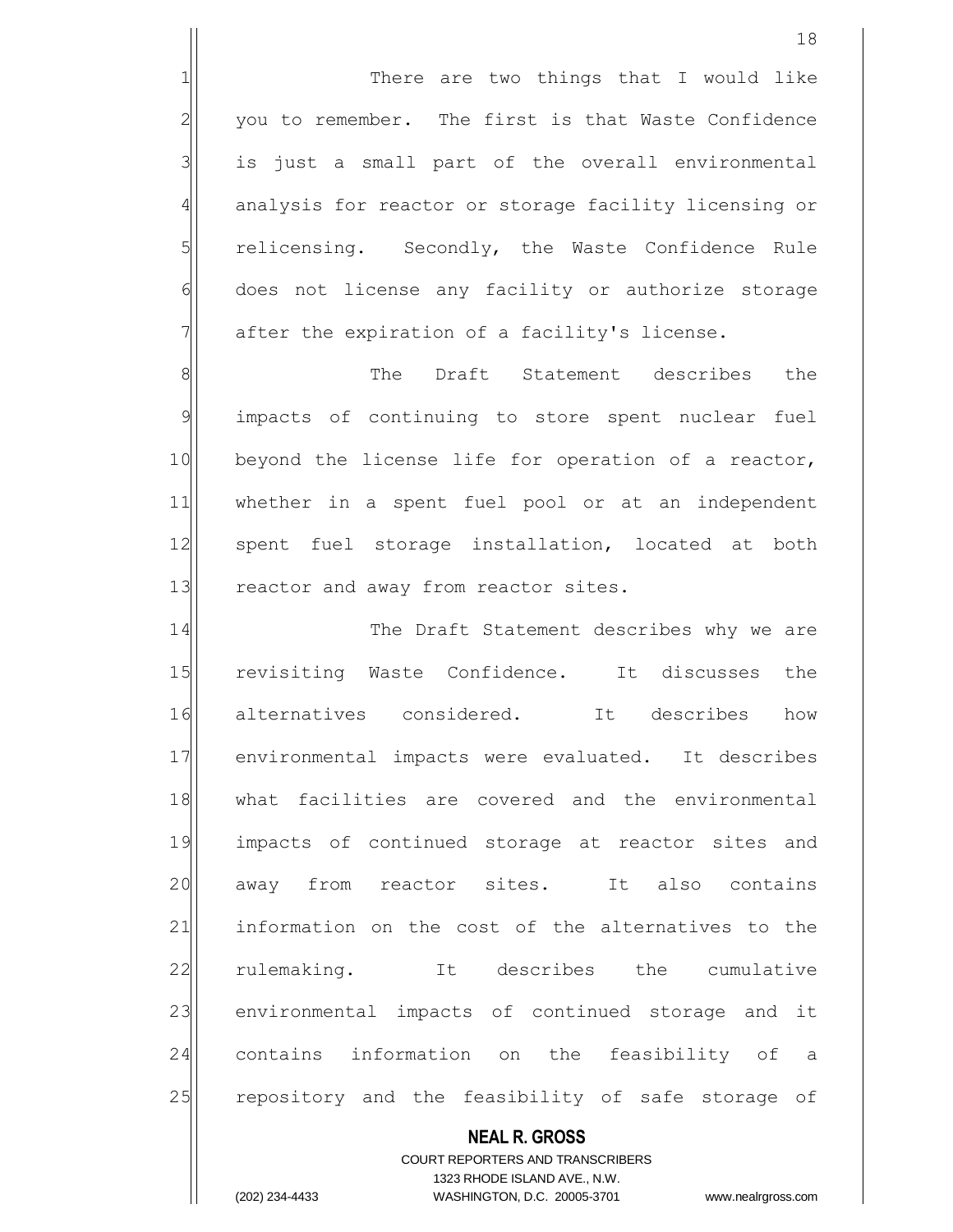1 spent fuel.

2 2 The Draft Statement assessed impacts of  $3$  continued fuel storage for three time frames, based  $4$  on when a repository would become available. There  $5$  is a short-term time frame, or 60 years beyond the 6 1icensed life for operation of a reactor; then there  $7$  is a long-term time frame, 100 years beyond the 8 short-term or 160 years; and an indefinite storage 9 time frame where no repository becomes available.

10 The Draft Statement serves as the 11 regulatory basis for the Proposed Rule. The Proposed 12 Rule, which generically addresses the environmental 13 impacts of continued storage -- these impacts would 14 not be revisited in future site-specific licensing 15 proceedings, unless the NRC discovers something about 16 that site that would make the application of the 17 conclusions in the Environmental Impact Statement 18 inappropriate.

19 The Proposed Rule would revise the 20 Nuclear Requiatory Commission's requiations, 21 specifically the citation is Title 10 of the Code of 22 Federal Regulations Section 51.23. The Proposed Rule 23 also states that the analysis supports the 24 Commission's determination that it is feasible to 25 safely store spent nuclear fuel following the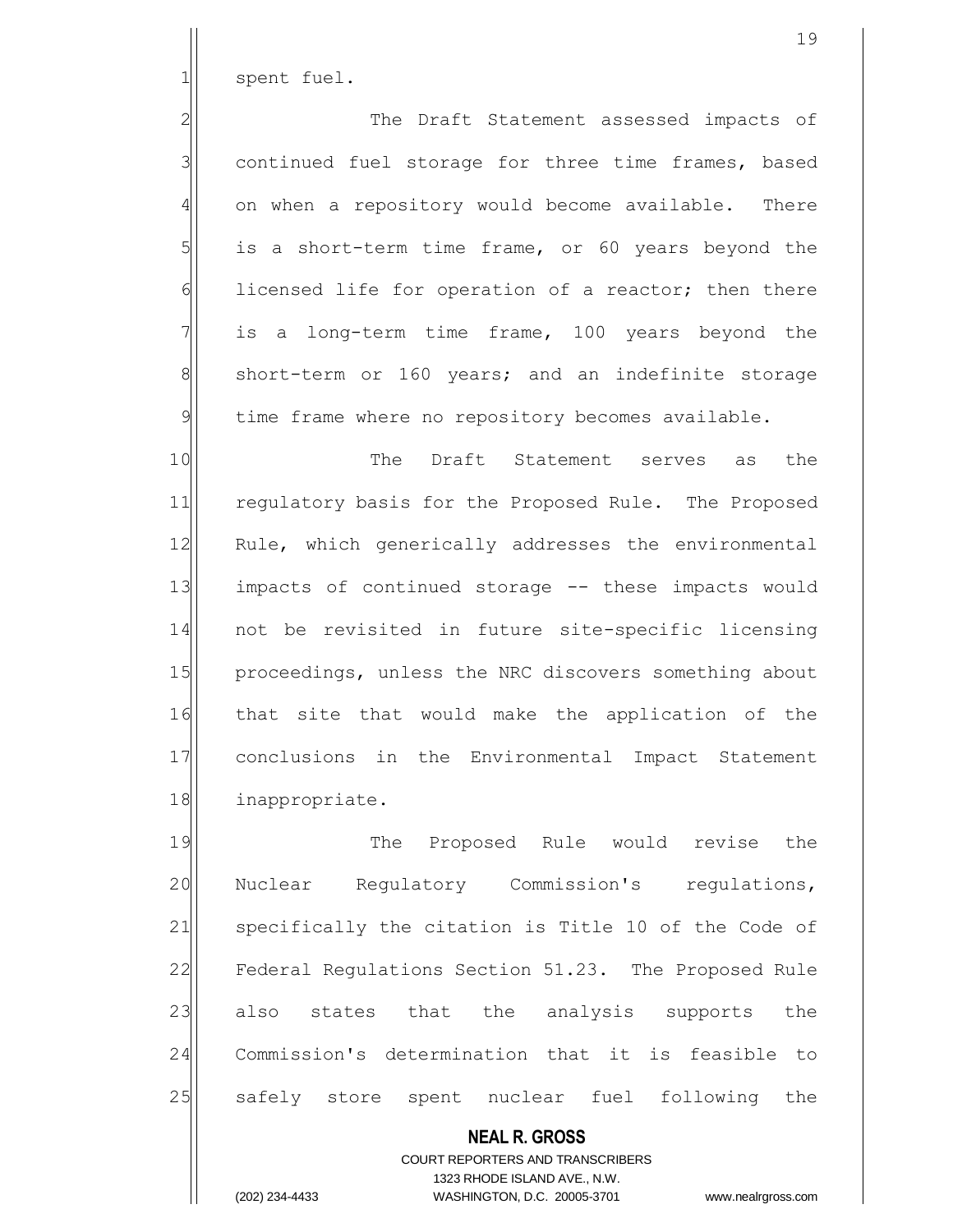1 licensed life or operation of a reactor. It also  $2$  states that it is feasible to have a mined geologic 3 repository within 60 years following the licensed  $4$  life for operation of a reactor. We are specifically 5 seeking comment on whether the Final Rule should 6 contain these last two statements.

7 To ensure that your comments are  $8$  considered, they must be received by December 20, 9 2013. Mailed comments must be postmarked by December 10 20th. All comments, whether submitted in writing or 11 provided orally, are considered equally.

12 Of course we are here today so that you 13 can tell us your comments on the Generic 14 Environmental Impact Statement and Proposed Rule. 15 Today's comments are being transcribed and will be 16 considered part of the record. You can also leave 17 your comments with the NRC staff located at the 18 registration table and we will make sure that those 19 comments are added to the docket. You may also 20 email, fax, or mail your comments to the NRC. You 21 may also provide comments using the Federal 22 eRulmaking site, www.regulations.gov. 23 That concludes my presentation and I

 $24$  will turn the mic back over to Chip.

25 MR. CAMERON: Thank you very much, Paul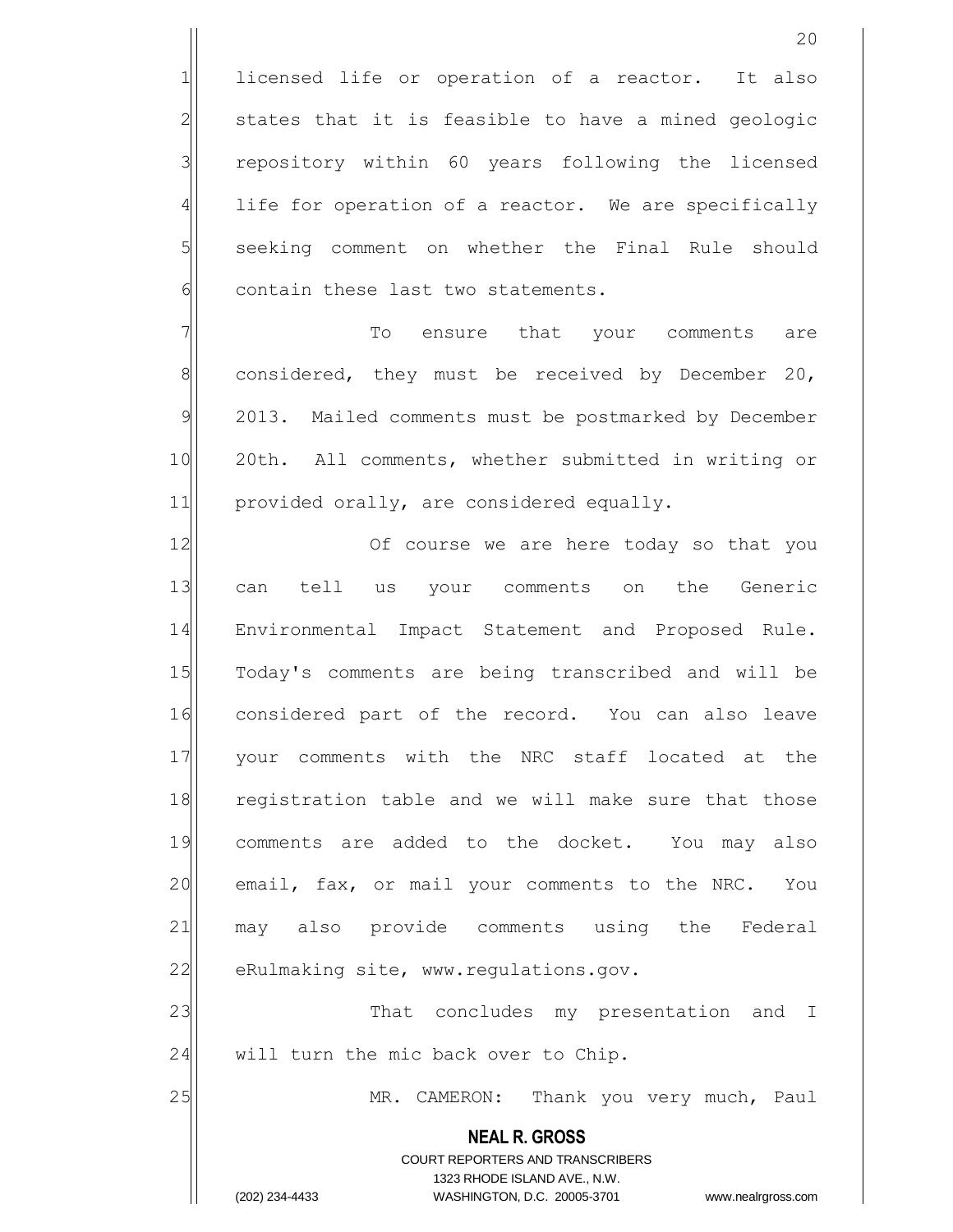1 and thank you, Carrie.

2 and I want to make sure that we 3 introduce some other key Waste Confidence staff and these are the people who really make the whole operation run and the meetings run. And that is T.R. Rowe, who is right here, and Susan Wittick. So, thank you. Thank you very much.

8 8 Before we get to the comments, does 9 anybody have a question or need any clarity about how 10 comments are submitted to the NRC on this?

11 Okay, let's go to our speakers in the 12 room. And for those of you on the phone, if you want 13 to speak, please hit  $*1$  on your phone. We are going 14 to go five or six people here in Rockville and then  $15$  we are going to go to some of you on the phone.

16 and I am going to call a few names. The 17 | first speaker, Marshall Hallock, and Gene Solt, Ben 18 Husch, Diane D'Arrigo, Erica Gray, and Michael 19 Callahan.

20 So, is Marshall here? Okay, well, those 21 of you who know Marshall, if he does come in, let me  $22$  know and we will go back to him. How about Gene, 23 Gene Solt?

24 Ben? Ben Husch. Ben, come on up and 25 introduce yourself to us and then we are going to go

> **NEAL R. GROSS** COURT REPORTERS AND TRANSCRIBERS 1323 RHODE ISLAND AVE., N.W. (202) 234-4433 WASHINGTON, D.C. 20005-3701 www.nealrgross.com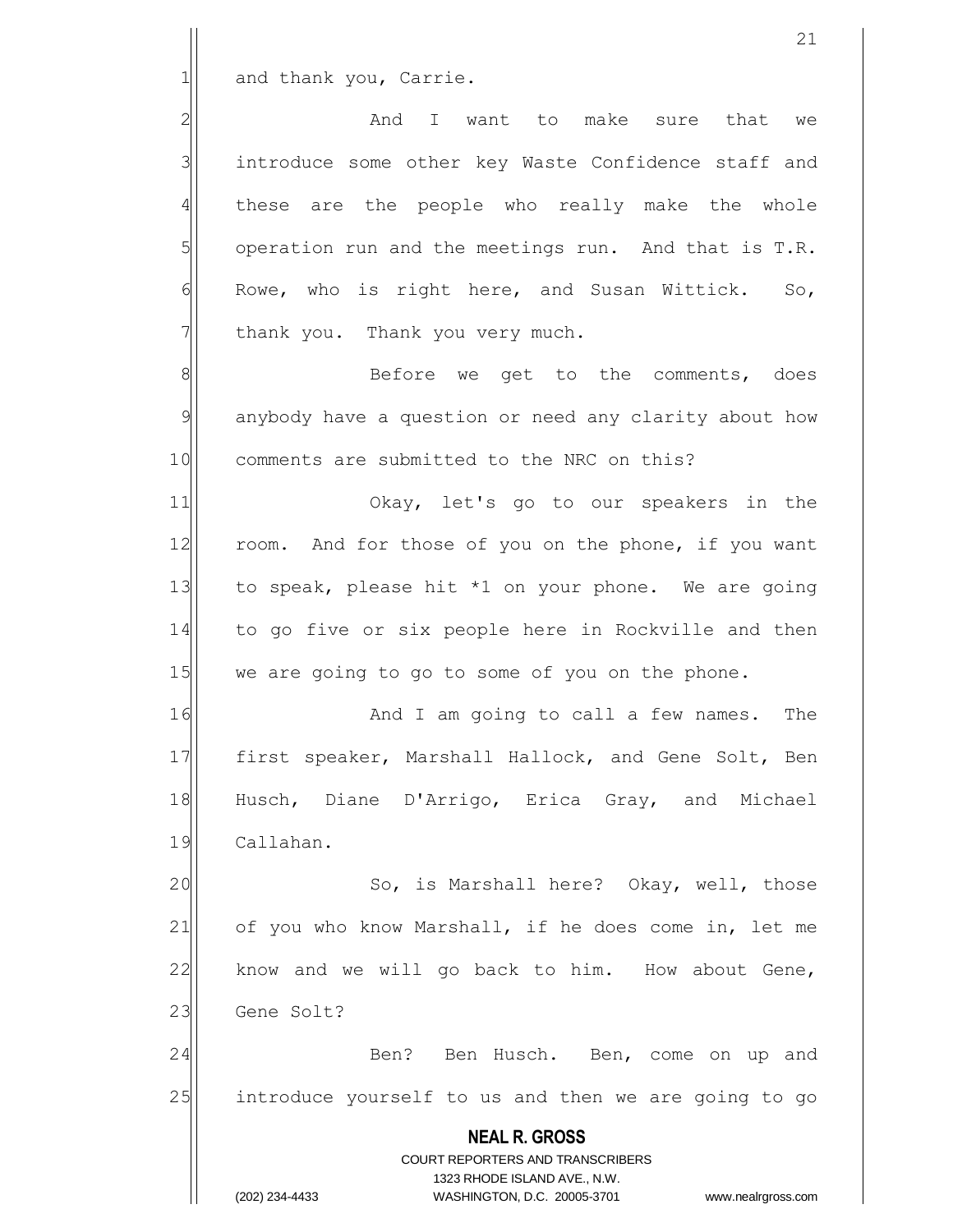$1$  to Diane and Erica, and Mike. Yes, please.

2 MR. HUSCH: Thank you. I wasn't  $3$  expecting to go first.

4 Good afternoon. My name is Ben Husch  $5$  from the National Conference of State Legislators,  $6$  what we refer to as NCSL. I would like to thank the 7 NRC for hosting this public meeting and providing an 8 opportunity for comment.

9 MCSL represents the legislators of all 10 50 states, Washington, D.C., and the territories, 11 which includes over 7,000 state-elected officials and 12 over 33,000 professional staff.

13 NCSL believes that nuclear energy is an 14 integral part of our national energy plan and must 15 continue to generate an essential share of the 16 nation's clean energy, zero-carbon baseload 17 electricity. However, we also recognize the need to 18 address the transportation, storage, and disposal of 19 used nuclear fuel. The issue of developing a 20 solution to the safe and secure storage of high-level 21 radioactive waste and used nuclear fuel is of great 22 importance. NCLS supports Federal action to develop 23 consolidated interim storage facilities to 24 temporarily house high-level radioactive waste 25 inventories until a permanent repository is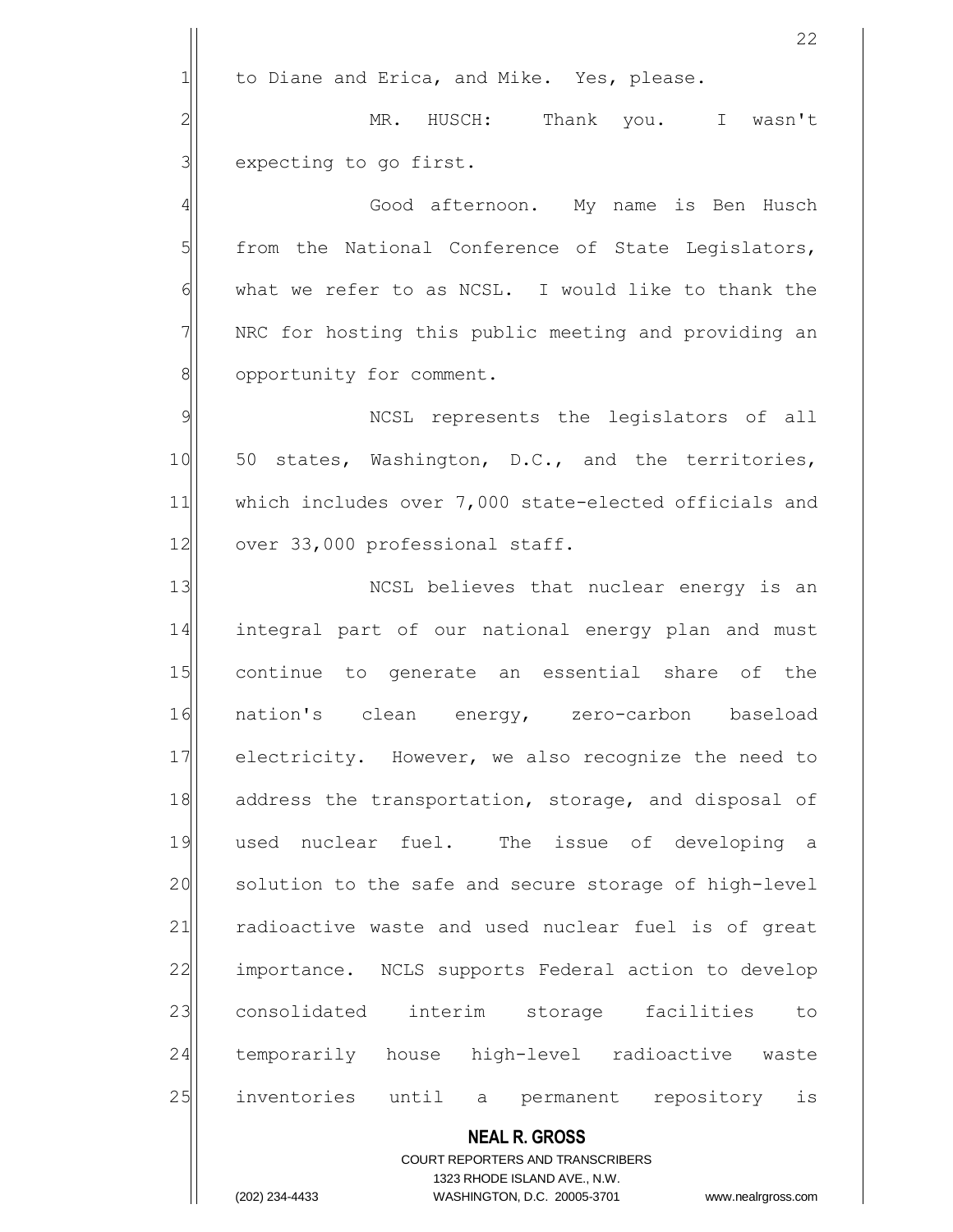1 operational.

2 We urge the Nuclear Regulatory 3 Commission to continue providing strong, independent 4 oversight of all commercial nuclear plant operations, 5 including plant licensing for new reactors and 6 6 license extensions for operating reactors and in used  $7$  fuel and radioactive waste management, 8 SI transportation, and disposal.

9 9 Given the above, we believe it is 10 important for the NRC to continue its efforts and to 11 maintain its current schedule for Waste Confidence 12 proceedings, so that progress on both plant licensing 13 and used fuel management can continue.

14 Again, thank you to the NRC for hosting 15 this public meeting and providing the opportunity for 16 comments.

17 MR. CAMERON: Thank you. Thank you very 18 much, Ben.

19 and next we are going to go to Diane 20 D'Arrigo, and then Erica Gray, and then Mike 21 Callahan. This is Diane D'Arrigo.

22 MS. D'ARRIGO: Hi, I am Diane D'Arrigo, 23 Nuclear Information and Resource Service. I 24 appreciate that there are hearings, but there really 25 are places that wanted hearings that didn't get them.

> **NEAL R. GROSS** COURT REPORTERS AND TRANSCRIBERS

1323 RHODE ISLAND AVE., N.W. (202) 234-4433 WASHINGTON, D.C. 20005-3701 www.nealrgross.com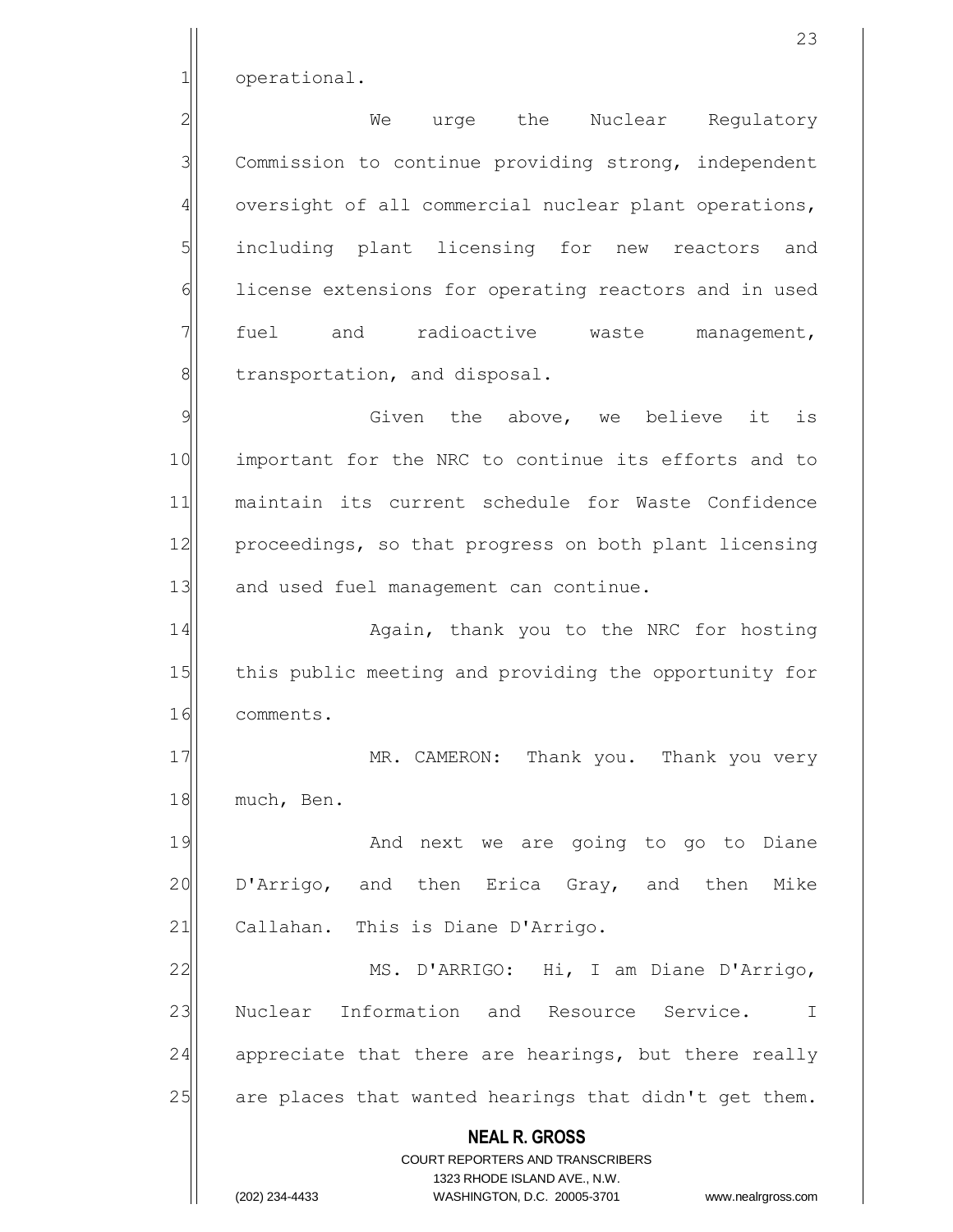$1$  I'm sure you have heard this before, but you did say  $2$  that you thought you had accommodated and a lot of  $3$  people feel like they haven't been.

4 all interval think we are in a situation right now  $5$  that actually reflects reality. Since I have been  $6$  tracking the nuclear waste issue in the last '70s,  $7$  this is the first time that we have had an 8 acknowledgment that there really is no real 9 confidence, that there is no real justification for 10 the creation of high-level radioactive waste. 11 Irradiated fuel is one of the most dangerous, 12 potentially the most dangerous, material that humans 13 have created. And to completely rubber stamp and 14 ignore impacts, which is what the NRC has done in the 15 past and is doing, is unacceptable and it is allowing 16 continued poisoning of our planet.

17 The Court ruled correctly that NRC did 18 not justify its waste confidence, which is, in a 19 sense, allowing more nuclear waste to be created. It 20 vithdrew that confidence. It said no more should be 21 created, unless you can really quarantee that it can 22 be taken care of, or at least have confidence that 23 the environmental impacts will not be significant.

24 There is no way that we, in 2013, can 25 say that we know in 3013 that the enormous amount of

> **NEAL R. GROSS** COURT REPORTERS AND TRANSCRIBERS 1323 RHODE ISLAND AVE., N.W. (202) 234-4433 WASHINGTON, D.C. 20005-3701 www.nealrgross.com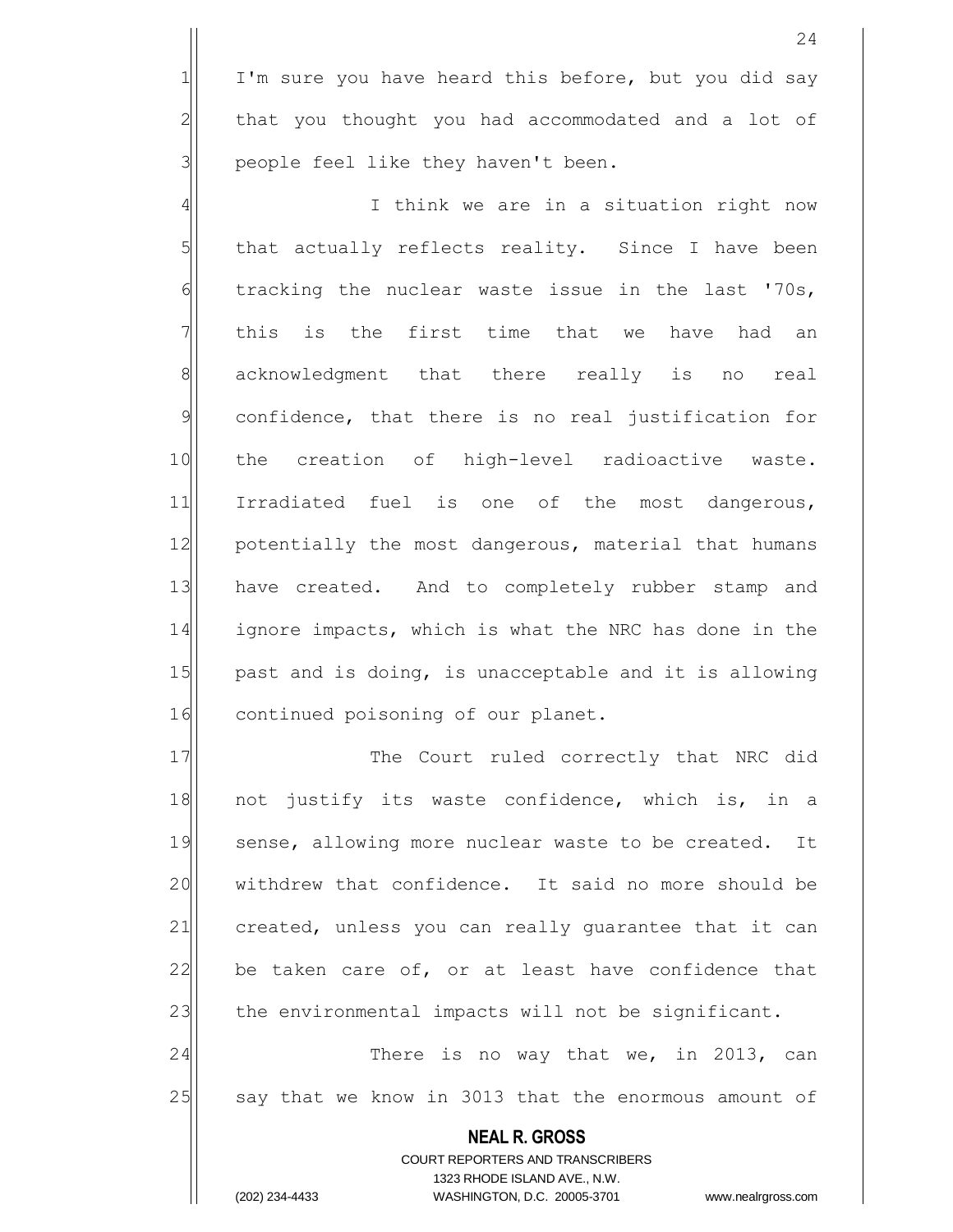1 long-lasting radioactive waste that is being 2 generated won't have an environmental impact. It  $3$  simply defies logic, it defies morality and it is  $4$  legally  $-$  the document is legally inadequate to  $5$  justify reinstating confidence.

6 6 The NRC is supposed to show in this  $7$  process that it will never have an impact for 60, 8 160, or virtually forever. Yet, you don't even know 9 the impacts that it is having now. There is not 10 adequate monitoring. There is not adequate 11 understanding of the high burn-up fuel that has now, 12 we are hearing, half of the inventory this high burn-13| up fuel, fuel with more radioactivity has to be 14 cooled longer in the pools. It is not an integral 15 part of the analysis that we have done, even though 16 it is an integral part that we'll continue to 17 generate, so the high burn-up fuel is not adequately 18 addressed in the Environmental Impact Statement.

19 The Impact Statement doesn't adequately 20 address the real consequences and impacts on other 21 organisms, in addition to humans. It is my 22 understanding that you have looked at whether levels, 23 legal release levels, which are based on the Nuclear 24 Regulatory Commission's own -- the nuclear industry's 25 | needs. That is how they base 10 CFR 20

**NEAL R. GROSS**

COURT REPORTERS AND TRANSCRIBERS 1323 RHODE ISLAND AVE., N.W.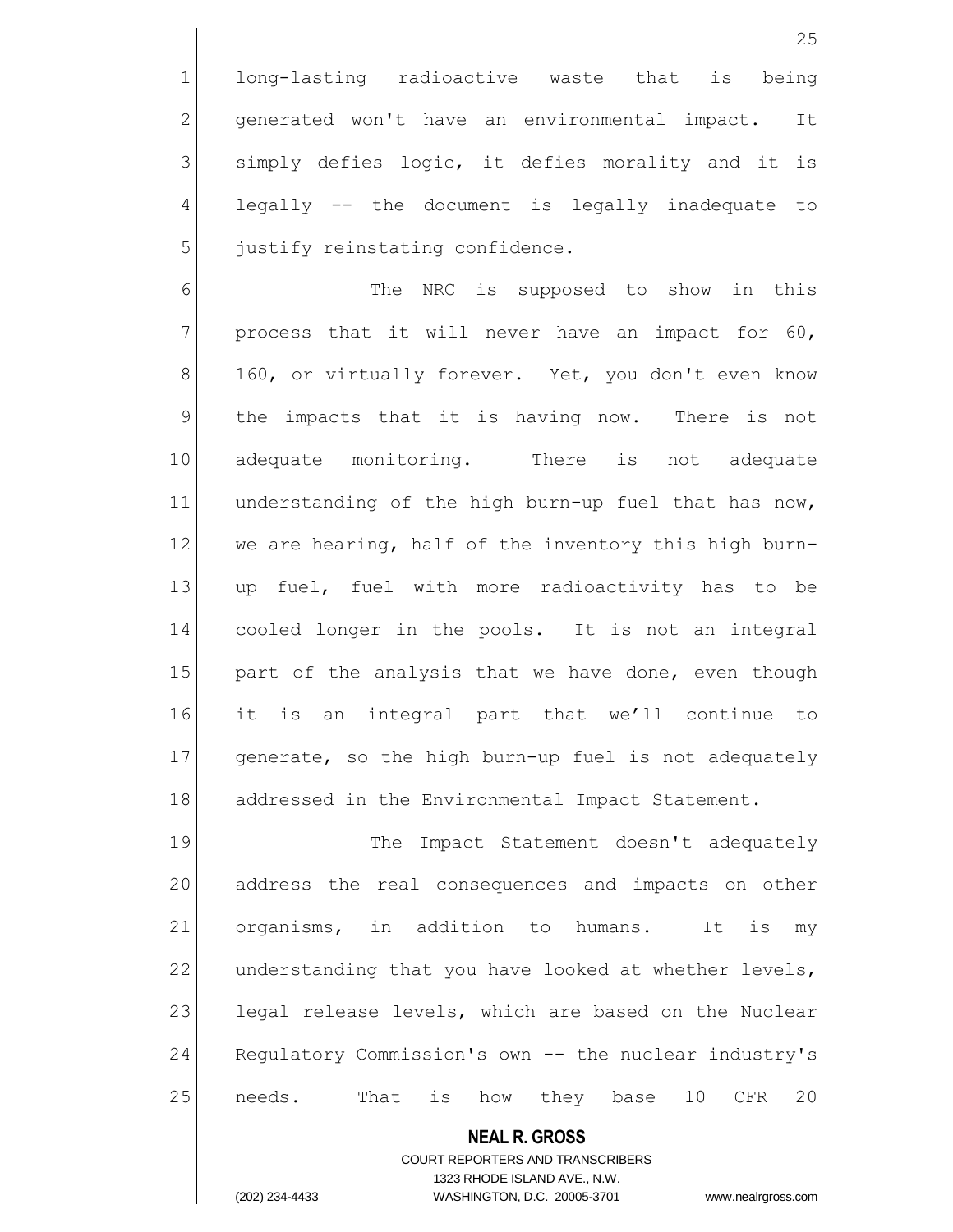**NEAL R. GROSS** COURT REPORTERS AND TRANSCRIBERS 1323 RHODE ISLAND AVE., N.W. (202) 234-4433 WASHINGTON, D.C. 20005-3701 www.nealrgross.com 26 1 concentrations. That if you can make a model and a  $2$  calculation that projects that doses to people will  $3$  be less than this amount, never verified, never 4 proven, that this is okay for the entire environment  $5$  and that that is dismissed. 6 6 So, in addition to the dangers of a fuel  $7$  --8 | MR. CAMERON: Wrap up for us. 9 MS. D'ARRIGO: Okay. 10 MR. CAMERON: Thank you. 11 MS. D'ARRIGO: In addition to the 12 dangers of a fuel fire, which are not adequately 13 addressed -- they are simply documented and then 14 dismissed by saying it is low probability -- that the 15 radiation effects from routine operations, from 16 routine release, and through routine management of 17 fuel, as well as from the long-term or the more 18 devastating impacts from accidents, are not fully, 19 adequately being assessed. And this looks like a 20 rubber stamping saying that there is low impacts 21 when, in fact, we don't really know, and more likely, 22 there will be. 23 MR. CAMERON: Okay. 24 MS. D'ARRIGO: So, our conclusion is 25 that the NRC should not proceed with this rulemaking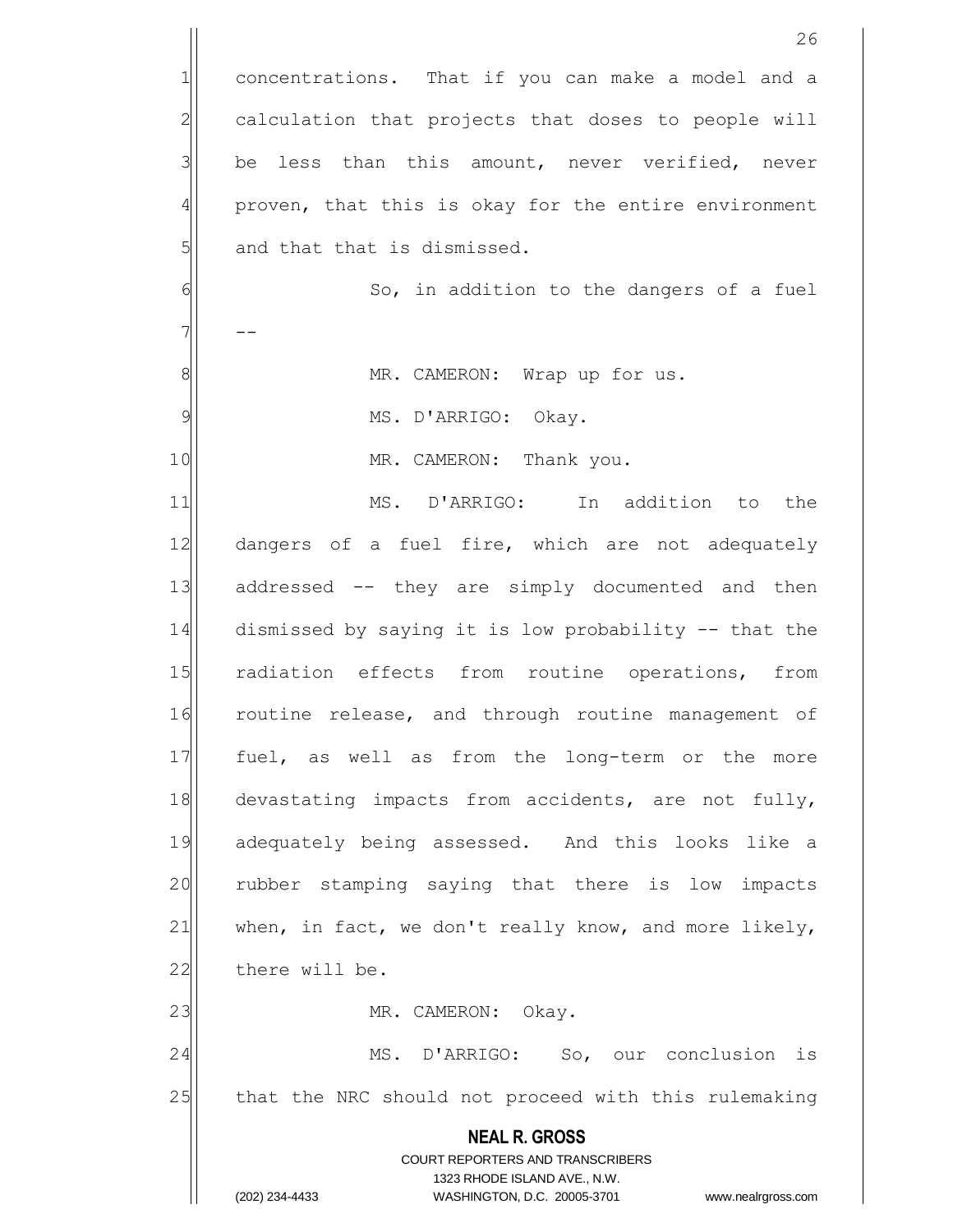1 and should not be giving new licenses. And if it is  $2$  going to proceed with that, it needs to look at these  $3$  on a site-specific basis.

4 | MR. CAMERON: Okay, thank you. Thank  $5$  you very much.

6 6 **Example 1** Exploration and do we have a list of the 7 || phones? Okay. And this is Erica Gray? Oh, I 8 thought she had disappeared there for a minute. Here 9 she comes.

10 MS. GRAY: Hello, my name is Erica Gray. 11 I'm from Henrico, Virginia. I am here today because 12 my home state has been left out of conversation. It 13 has not been in the news, it has not been in the 14 newspapers, yet our state capital is in 50-miles 15 radius of two aging nuclear power stations, North 16 Anna and Surry.

17 Yesterday, Reuters put out from Tokyo, 18 Wednesday, November 13, 2013, *Fukushima: now for the* 19 *tough part*. The operator of Japan's crippled 20 Fukushima nuclear power plant will this week begin 21 removing 400 tons of highly irradiated spent fuel in 22 a hugely delicate and unprecedented operation fraught 23 with risk. Carefully plucking out more than 1,500 24 brittle and potentially damaged fuel assemblies from 25 the plant's unstable Reactor No. 4 is supposed to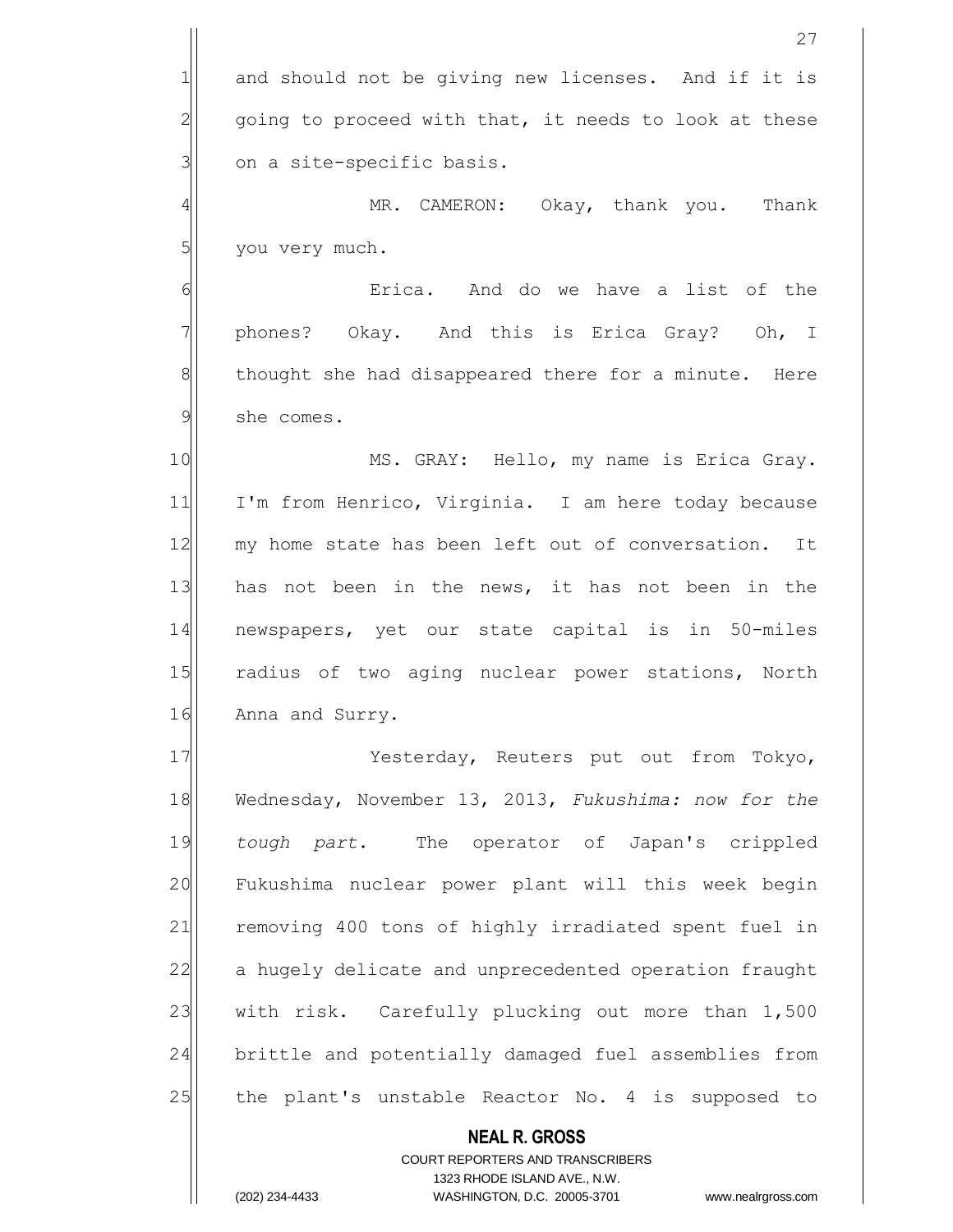$1$  take about a year, and will be seen as a test of 2 Tokyo Electric Power Company's ability to move ahead 3 in decommissioning the whole facility and would 4 likely take decades and cost tens of billions of 5 dollars.

6 6 The world is watching as we hold our 7 7 breath. What about the human cost? The NRC uses the 8 acronym ALARA, A-L-A-R-A, in nuclear dealings, as low 9 as is reasonably achievable, which means making every 10 reasonable effort in maintaining exposures on 11 ionizing radiation as far as below the dose limits as 12 practical.

13 I remind you there is nothing practical 14 that is going on in Fukushima. We don't even have 15 the technology that is needed in this ongoing crisis. 16 And what we have seen in Japan is they simply raise 17 the dose level that is accepted. And do we actually 18 think things would be different here?

19 Ressentially the people in Japan have 20 been turned into test subjects. Shame, shame. This 21 is criminal. And what about the children that are 22 most susceptible to radiation?

23 For decades, the NRC has licensed and 24 relicensed reactors, not knowing what to do with the 25 highly radioactive spent fuel. You all have kicked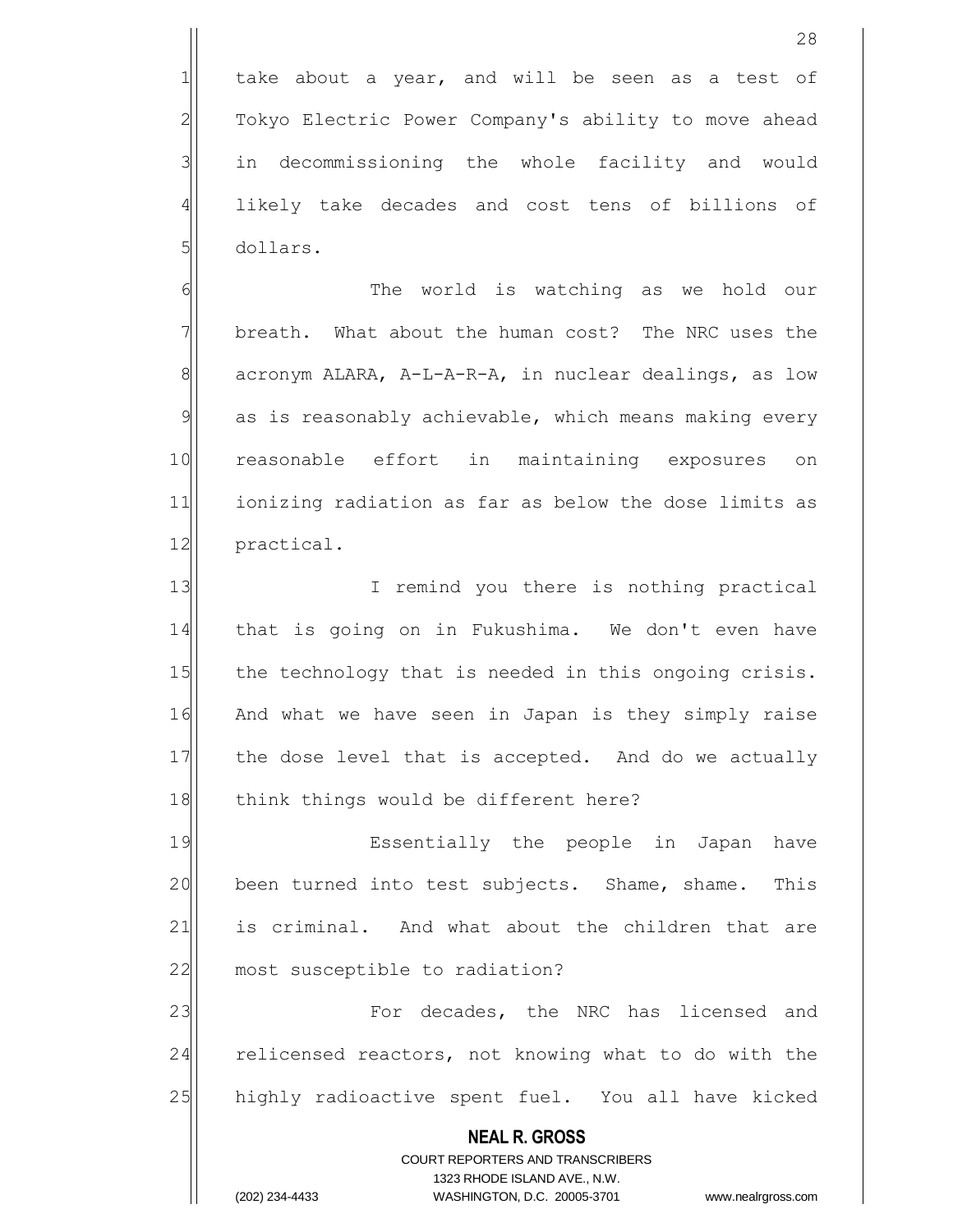**NEAL R. GROSS** COURT REPORTERS AND TRANSCRIBERS 1323 RHODE ISLAND AVE., N.W. (202) 234-4433 WASHINGTON, D.C. 20005-3701 www.nealrgross.com 29  $1$  the can around for decades. NRC has been complacent,  $2$  submissive, and accommodating to the nuclear energy 3 industry. The NRC needs to put people and the  $4$  environment first. We need real-time monitoring. 5 | S| The people in Japan fled into areas of 6 high radiation. The NRC should be required to post  $7$  nuclear events and status reports seven days a week, 8 8 8 not this five days a week with holidays off. The  $9$  USGS provides 24/7 reporting. So can the NRC. 10 and finally, you all need to focus on 11 securing the waste, not producing more of it. There 12 is no confidence in making more of it. Thank you. 13 MR. CAMERON: Okay, thank you. Thank 14 you, Erica. 15 We are going to go to Mike Callahan and 16 I think we will also go to Katrina McMurrian and then 17 we are going to go to the phones. If you think you 18 aren't ready, we can go to you later, too, Katrina. 19 and 19 This is Mike Callahan. 20 MR. CALLAHAN: Thank you, Chip. I am 21 here today on behalf of the Decommissioning Plant 22 Coalition and we are pleased to comment on the NRC's 23 proposed Waste Confidence decision and its Generic 24 Environmental Impact Statement. 25 Members of the Coalition include the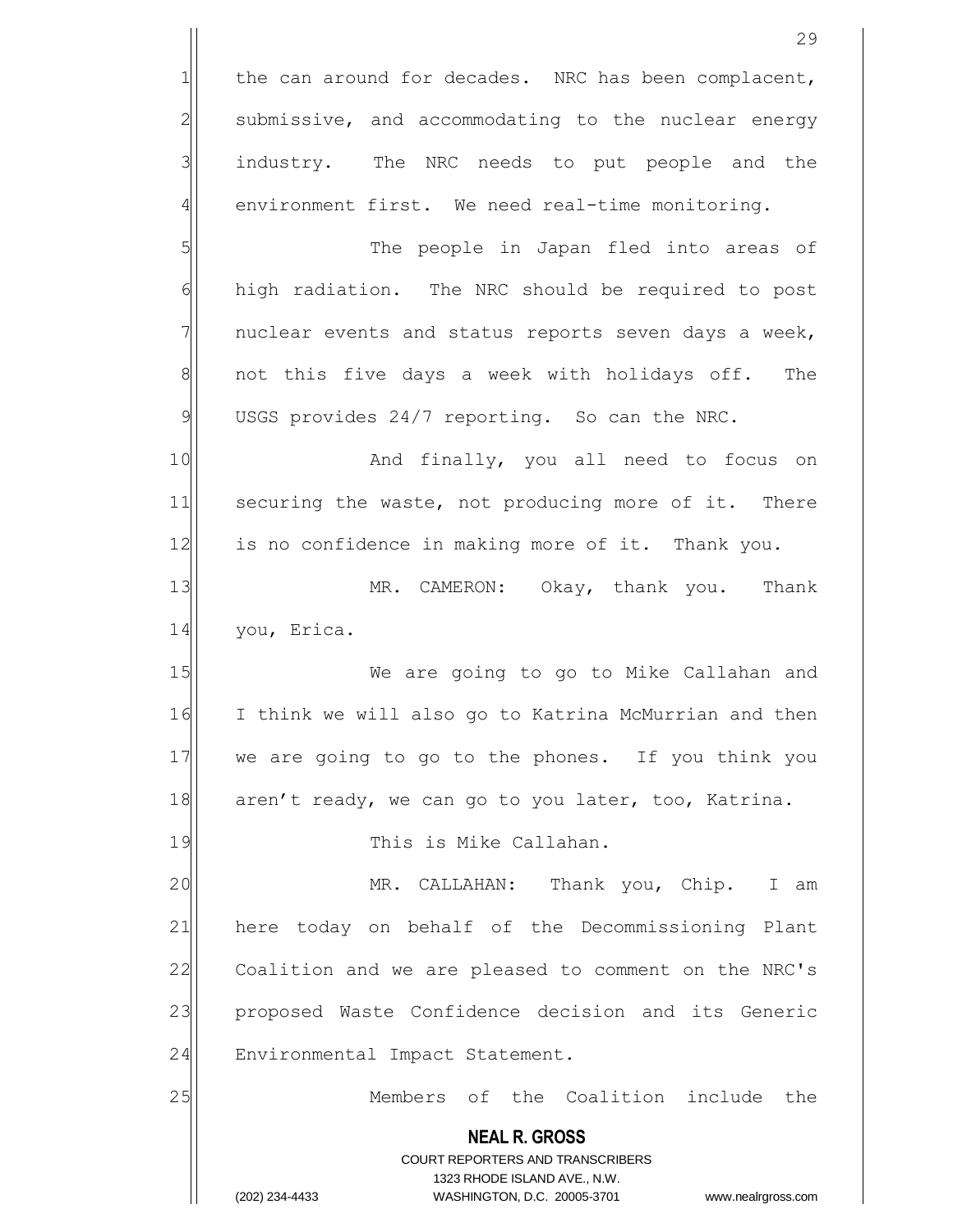1 Connecticut Yankee, Humboldt Bay, La Crosse, Maine 2 Yankee, Rancho Seco, Yankee Rowe, and Zion  $3$  facilities. We communicate, as well, with the other 4 facilities where nuclear power generating activities 5 have permanently ceased.

6 Me commend the Commission staff for its  $7$  work to date and believe that the work firmly and 8 fairly addresses the deficiencies found by the Court. 9 Its analyses of short-term, long-term, and indefinite 10 storage time frames are more than adequate to support 11 the long-held tenant that the U.S. can and will 12 successfully store and dispose of used fuel and 13 reactor-generated greater-than-Class C waste safely 14 and securely.

15 And that would complete our comments on 16 the Draft Final Rule and the Generic Environmental 17 Impact Statement, itself.

18 a 18 We do note that there is a need to 19 address some of the written material ancillary to the 20 Rule. We will offer comments that should illuminate 21 | the considerations and the publication of the Final 22 Rule in the accompanying GEIS without disturbing the 23 actual Rule and Statement. We will be providing 24 these written comments soon.

25 Our suggestions will be aimed at helping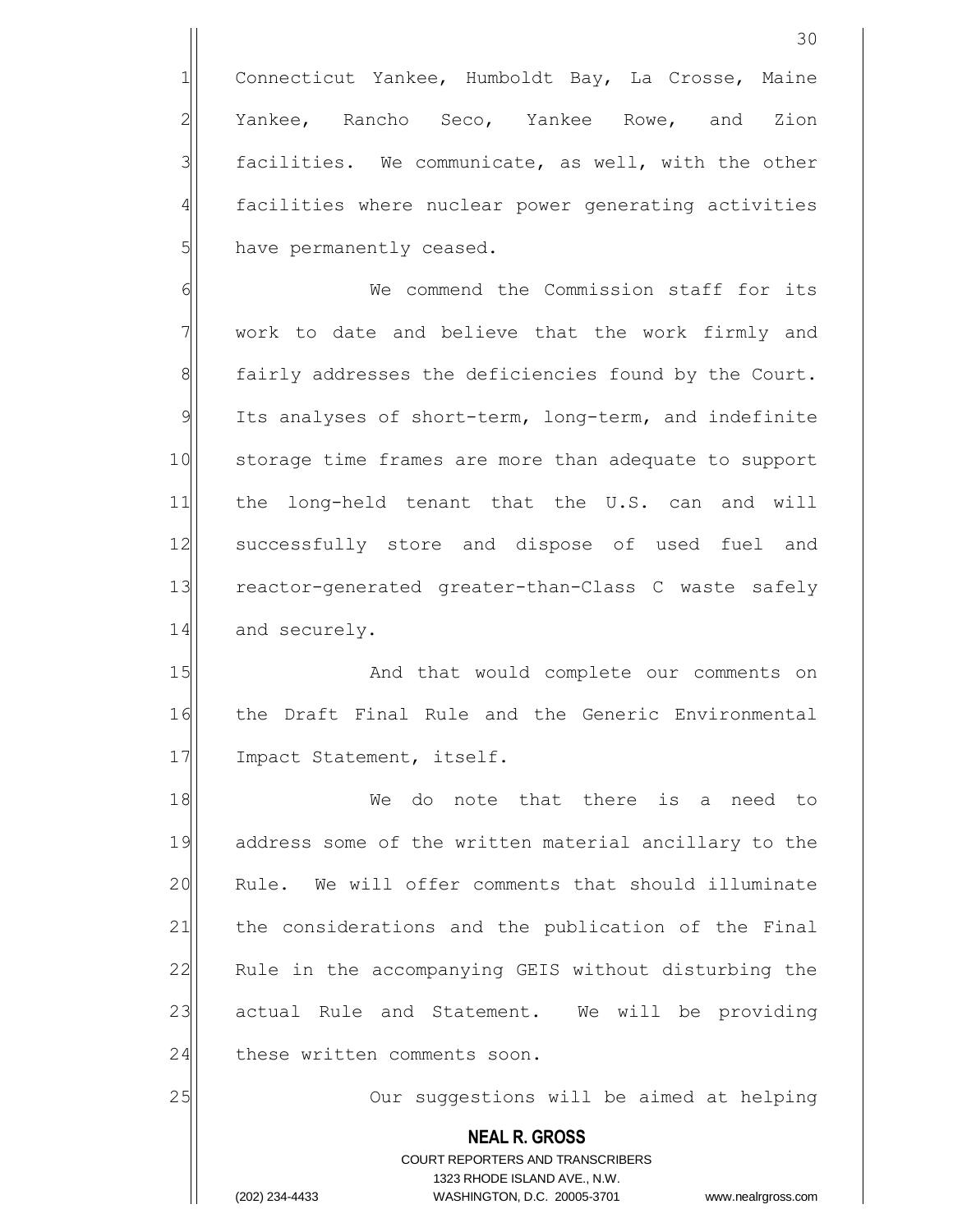1 the staff and the Commission be sure that the Waste 2 Confidence Rule and the GEIS endure changes in 3 | national policy that the Congress and the Executive  $4$  may make or agree upon, or the changes in regulatory  $5$  policy that this, or a future Commission may make.

6 6 We are certainly aware, and we are sure  $7$  that the NRC staff and the Commission are as well, 8 8 8 that after the publication of the Rule and the 9 Generic Environmental Impact Statement there would 10 still be a great deal of work to do regarding the 11 nation's used fuel and reactor-generated GTCC 12 management program.

13 The NRC will still be responsible for 14 ensuring that its regulatory programs and policies do 15 not foster indefinite on-site storage and we look 16 forward earnestly to work with you in that regard.

17 But I do, in closing, want to state that 18 we do commend the staff and particularly this 19 Directorate for its hard work and believe that you 20 have firmly and fairly addressed the deficiencies of 21 the Court.

22 a Thank you.

23 MR. CAMERON: Okay, thank you, Mike.  $24$  And we will get back to Katrina later on.

25 Mary, could you put Jane Dugdale on for

**NEAL R. GROSS** COURT REPORTERS AND TRANSCRIBERS 1323 RHODE ISLAND AVE., N.W. (202) 234-4433 WASHINGTON, D.C. 20005-3701 www.nealrgross.com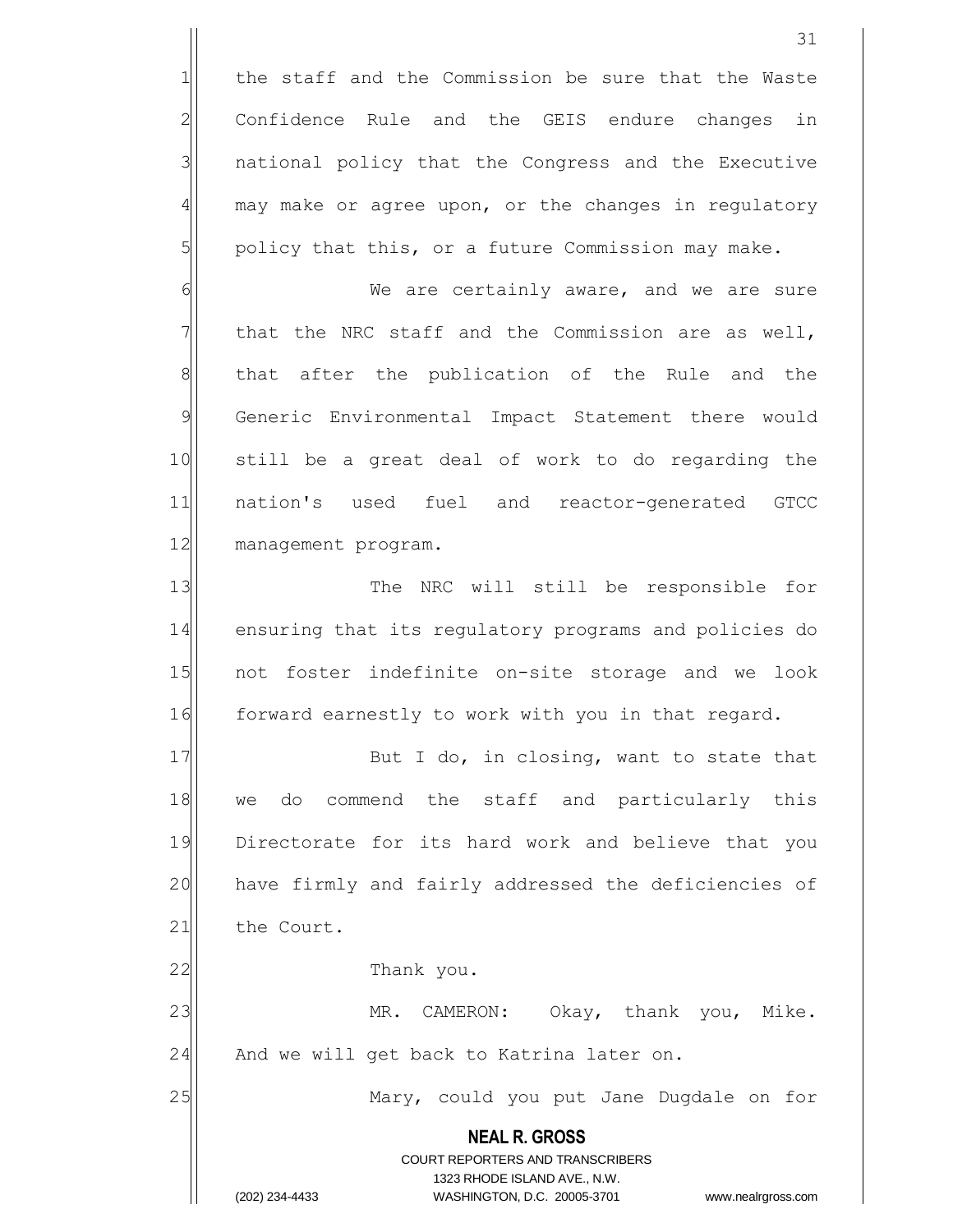**NEAL R. GROSS** COURT REPORTERS AND TRANSCRIBERS 1323 RHODE ISLAND AVE., N.W. (202) 234-4433 WASHINGTON, D.C. 20005-3701 www.nealrgross.com 32  $1$ | us? 2 OPERATOR: Jane, your line is open. 3 Jane, your line is open. 4 MR. CAMERON: Jane, are you still with  $5$  us? 6 6 OPERATOR: Please check your mute  $7$  button, Jane. I'm not getting any response. 8 MR. CAMERON: Okay, well, we will come 9 back in a few minutes and see if Jane is on. How 10 about Don Leichtling? 11 MR. LEICHTLING: Yes, I am here. 12 MR. CAMERON: Okay, Don, please address  $13$  us. 14 MR. LEICHTLING: Hi, I would like to 15 address -- I'm calling from California, by the way. 16 I would like to address the high burn-up 17 | fuel, which the NRC is allowing to be used nationwide 18 and they don't even have a safe way to store it. It 19 is a classic case of putting the cart before the 20 horse. And if they are going to do any kind of 21 environmental impact statement, that should have all 22 been done before they approved the use of this high 23 burn-up fuel, period. 24 I mean the NRC needs to step up and take 25 a good look at what they are approving and to make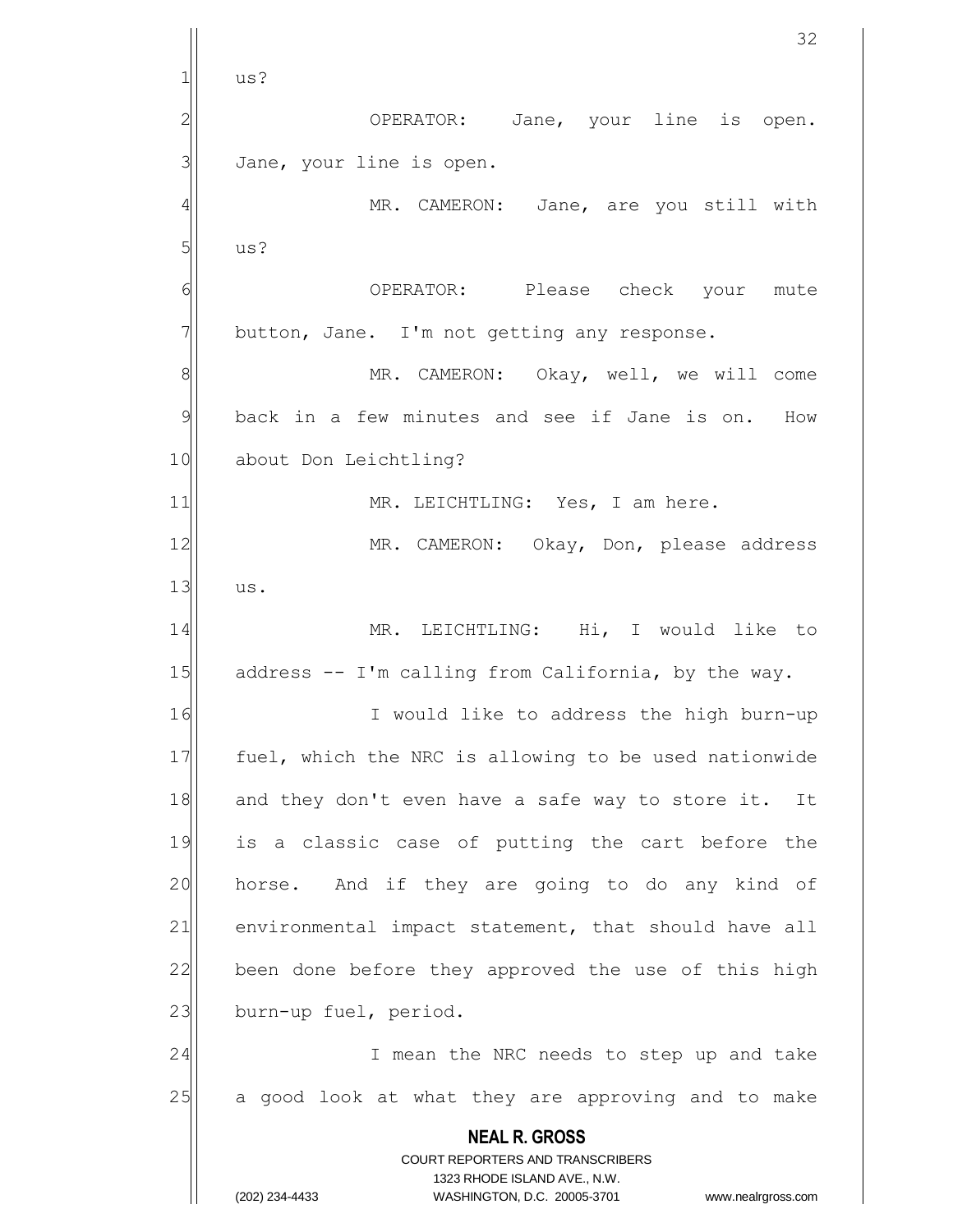1 sure they can safely secure what they are allowing  $2$  utilities to create more of. And right now, there is  $3$  no safe way to store that.

4 and In fact, I am reading off a thing from 5 **Power Engineering.** They posted, on the internet, a 6 briefer under Department of Energy's high burn-up  $7$  used fuel demonstration project, which is a \$16 8 million five-year award to a team led by some 9 different companies, the objective of which is to 10 observe and confirm the long-term characteristics and 11 behavior of high burn-up fuel under real conditions 12 and a full-scale dry storage system.

13 Now, notice that nothing is mentioned 14 here about transporting this high burn-up fuel, just 15 Storing it. So, we are left to wonder how they are 16 qoing to get the fuel to a site other than the 17 reactor complex itself. That is not mentioned.

18 So, the NRC needs to immediately address 19 what is happening with high burn-up fuel, how it can 20 be transported safely, how it can be stored, and not 21 let more of it get created until they have this thing 22 worked out, waiting for another 10, 15, 40, 100 years 23 is not a good answer when they are trying to come up 24 with an Environmental Impact Statement that describes  $25$  what they are going to do in the future.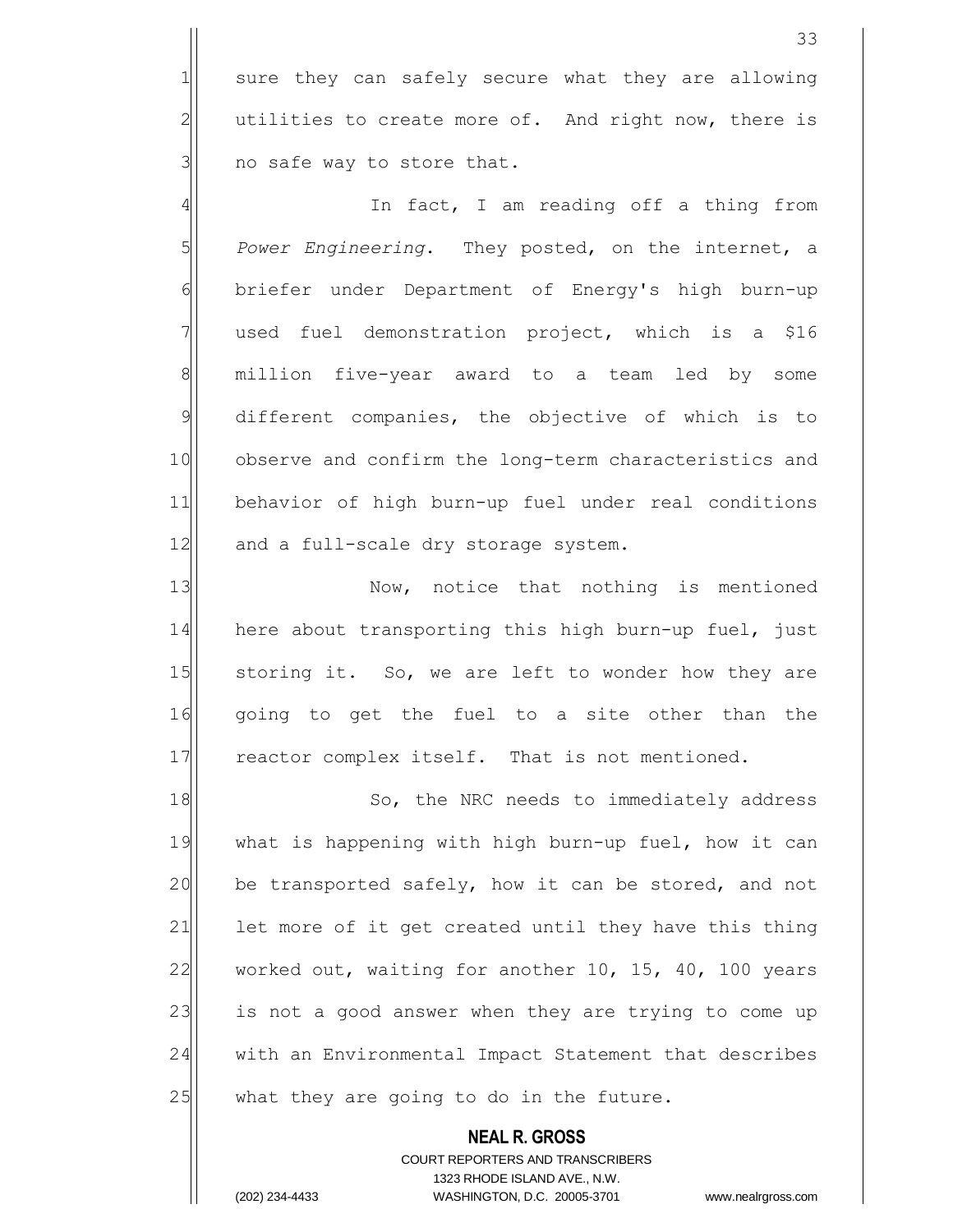|                | 34                                                                                                  |
|----------------|-----------------------------------------------------------------------------------------------------|
| 1              | Thank you very much and I appreciate it.                                                            |
| $\mathbf{2}$   | And, back to you Chip.                                                                              |
| 3              | MR. CAMERON: Thank you. Thank you,                                                                  |
| $\overline{4}$ | Don. And we still don't have Jane. So, we are going                                                 |
| 5              | to go to Marvin Lewis and then we are going to go to                                                |
| 6              | Lou Zeller. Marvin, are you with us?                                                                |
| 7              | MR. LEWIS: Thank you. Hello, this is                                                                |
| 8              | Marvin Lewis.                                                                                       |
| 9              | MR. CAMERON: Yes, go ahead. Go ahead,                                                               |
| 10             | Marvin.                                                                                             |
| 11             | MR. LEWIS: Oh, okay. Thank you very                                                                 |
| 12             | much for allowing me on. My name is Marvin and M-A-                                                 |
| 13             | R-V, as in Vincent, I-N, Lewis, L-E-W-I-S. I am                                                     |
| 14             | calling from Philadelphia. I have a few things to                                                   |
| 15             | say.                                                                                                |
| 16             | I hope that you don't mind me straying a                                                            |
| 17             | bit, but my problem with the radioactive fuel and                                                   |
| 18             | what have you is that this GEIS, draft Generic                                                      |
| 19             | Environmental Impact Statement, doesn't go into                                                     |
| 20             | reality. There is a reality out there. It may not                                                   |
| 21             | be in a GEIS but there is a reality.                                                                |
| 22             | For instance reality raises its ugly                                                                |
| 23             | head, like there is a man who operates -- who is an                                                 |
| 24             | operator at a nuclear power plant. He headed south                                                  |
| 25             | when he was caught trying to hijack and perhaps even                                                |
|                | <b>NEAL R. GROSS</b>                                                                                |
|                | COURT REPORTERS AND TRANSCRIBERS                                                                    |
|                | 1323 RHODE ISLAND AVE., N.W.<br>(202) 234-4433<br>WASHINGTON, D.C. 20005-3701<br>www.nealrgross.com |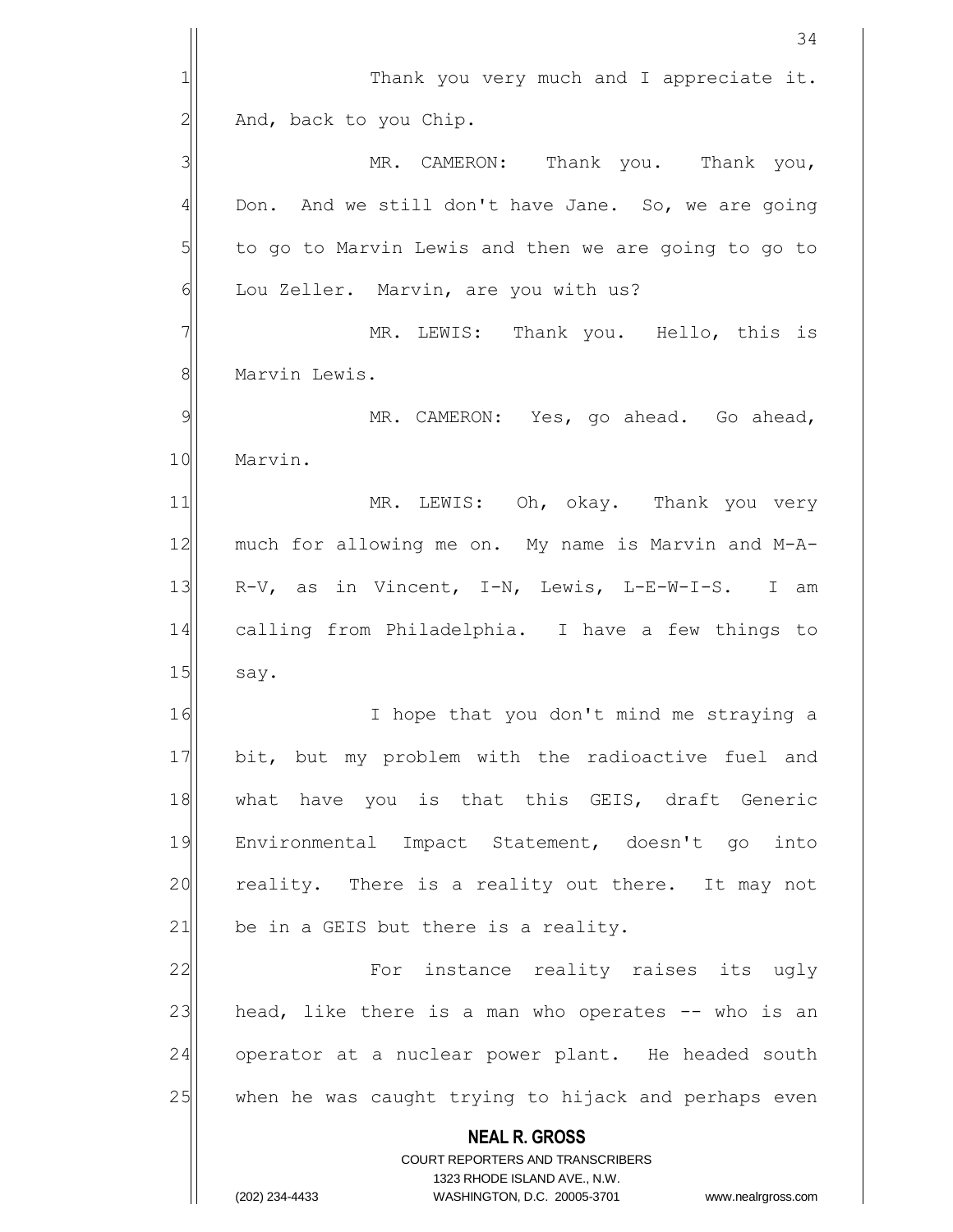1 kill another citizen. His coconspirator, another  $2$  coworker, is also up for charges. In other words,  $3$  what I am saying on that issue is that we look at 4 these people and these people are often very, very  $5$  good people working nuclear power plants, but we 6 forget that there are people who do bad things. And 7 | nuclear radioactive waste is a lovely target for 8 terrorists who can use it to make a so-called dirty 9 bomb, just with conventional explosives and to 10 disperse radioactive waste and make an area a real 11 problem.

12 and that is something we forget. We 13 forget completely about that. And it is pretty much 14 close to what has happened already and we forget all 15 about that. In fact, if you don't believe it has 16 almost happened already, please go to the people in 17 Boston and ask them if it has almost happened already 18 with terrorists.

19 There are so many things like that. For  $20$  instance, the judge, effectively we are saying hey, 21 reality does have to raise its head. And that he has 22 made a ruling against the NRC with the radioactive 23 waste. Namely, he was trying to, I feel, force 24 reality into the way radioactive waste is looked at  $25$  by the NRC.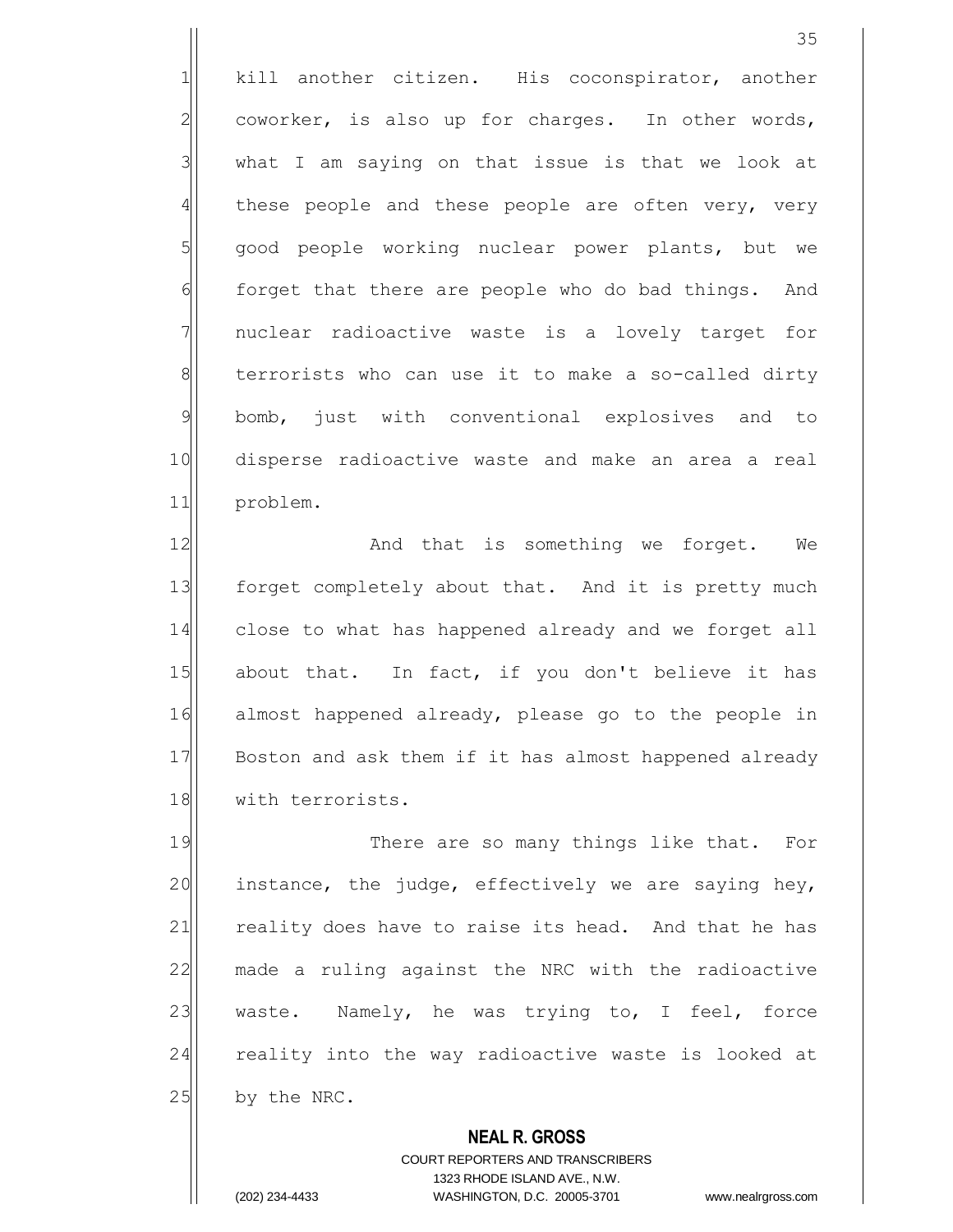1 Right now, we don't have a place to put 2 a permanent geological repository and we just can't say, according to the Court, oh, we feel confident that it will be there when we need it. According to the Court, you need more basis, as the lawyers say, basis to say hey, a geological repository will be there when we need it. And the Court said that in a 8 8 ruling and it still has not answered in two-and-a-half inches of paperwork in the GEIS.

10 Oh, by the way, I will refer to it as G-11 E-I-S, as I do not like to refer to it as a German  $12$  ghost, geis, as the NRC likes to call the G-E-I-S. 13 Geist, no. That is a German ghost and I won't refer 14 to the G-E-I-S as such. I will refer to the G-E-I-S 15 as Generic Environmental Impact Statement.

16 Now, look, there is a lot of problems 17 with all sorts of things but let's go back to the 18 basics. And who better to be able to point out the 19 basics than a guy by the name of Hyman Rickover? 20 Hyman Rickover --

21 MR. CAMERON: Marvin, could you give us 22 just your final important point quickly so that we 23 can go on to the next person?

24 MR. LEWIS: Wonderful. Hyman Rickover 25 put it very clearly, "Why then, you might ask why do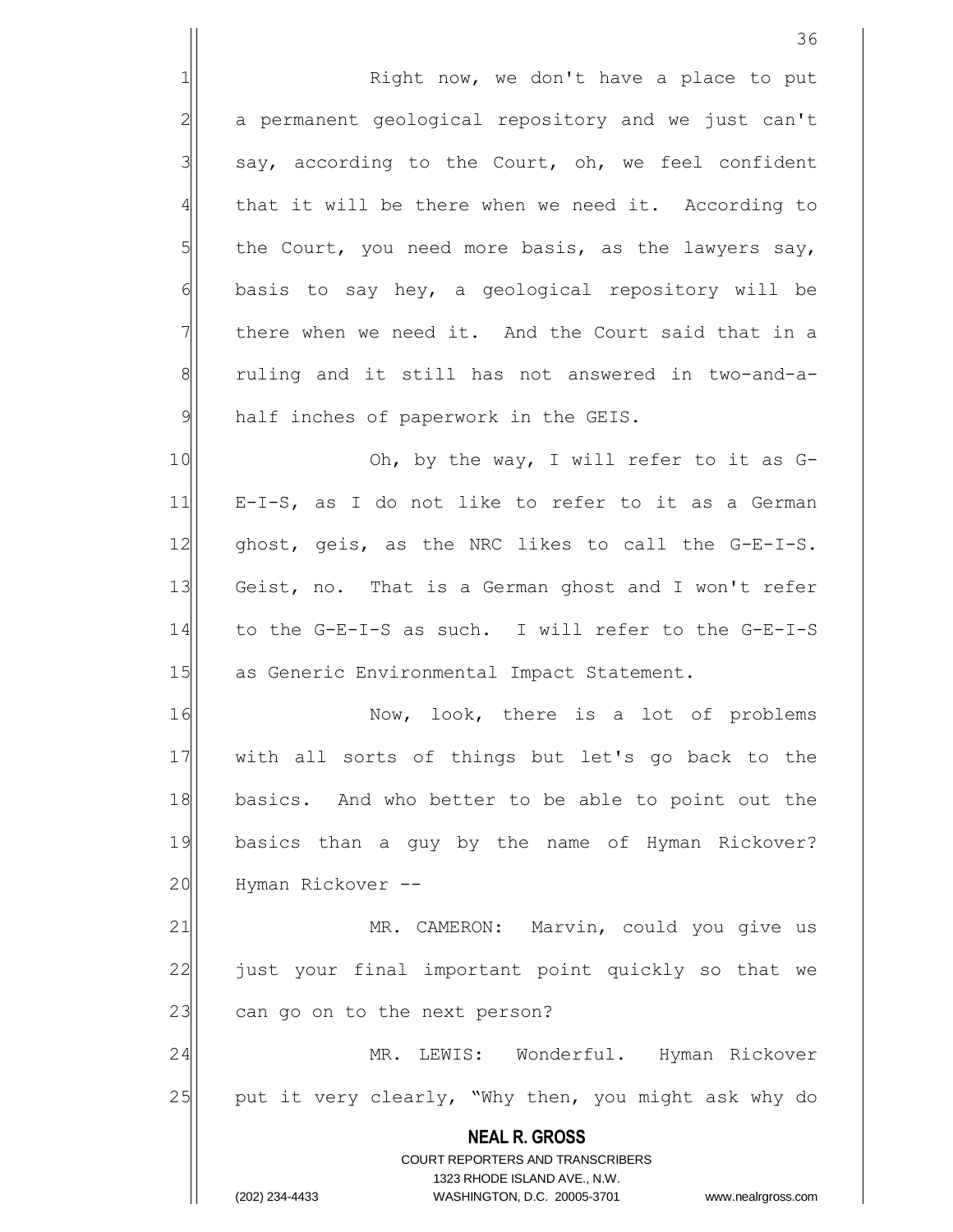|                | 37                                                                                                  |
|----------------|-----------------------------------------------------------------------------------------------------|
| $\mathbf 1$    | I have nuclear powered ships? That is a necessary                                                   |
| $\overline{2}$ | evil. I would sink them all. Have I given you an                                                    |
| 3              | answer to your question?" That is Admiral Hyman                                                     |
| 4              | Rickover. He would have sunk every nuclear sub if he                                                |
| 5              | had a chance.                                                                                       |
| 6              | Thank you very much and I appreciate                                                                |
| 7              | your attention.                                                                                     |
| 8              | MR. CAMERON: Thank you, Marvin and                                                                  |
| $\mathcal{Q}$  | thanks to Don before Marvin.                                                                        |
| 10             | Lou, are you on the phone, Lou Zeller?                                                              |
| 11             | MR. ZELLER: Yes, I'm here.                                                                          |
| 12             | MR. CAMERON: Okay, go ahead, Lou.                                                                   |
| 13             | MR. ZELLER: Thank you, Chip. My name                                                                |
| 14             | is Lou Zeller. I am Executive Director of Blue Ridge                                                |
| 15             | Environmental Defense League. Thank you for this                                                    |
| 16             | opportunity. I will be brief.                                                                       |
| 17             | On February 18, 2011, Blue Ridge                                                                    |
| 18             | Environmental Defense League; Riverkeeper, Inc.; and                                                |
| 19             | Southern Alliance for Clean Energy filed a petition                                                 |
| 20             | in U.S. District Court to reverse decisions by the                                                  |
| 21             | U.S. Nuclear Regulatory Commission on Waste                                                         |
| 22             | Confidence. As a result, in 2012, the U.S. Court of                                                 |
| 23             | Appeals nullified the Nuclear Regulatory Commission's                                               |
| 24             | Waste Confidence Rule because it did not satisfy the                                                |
| 25             | National Environmental Policy Act.                                                                  |
|                | <b>NEAL R. GROSS</b>                                                                                |
|                | COURT REPORTERS AND TRANSCRIBERS                                                                    |
|                | 1323 RHODE ISLAND AVE., N.W.<br>(202) 234-4433<br>WASHINGTON, D.C. 20005-3701<br>www.nealrgross.com |
|                |                                                                                                     |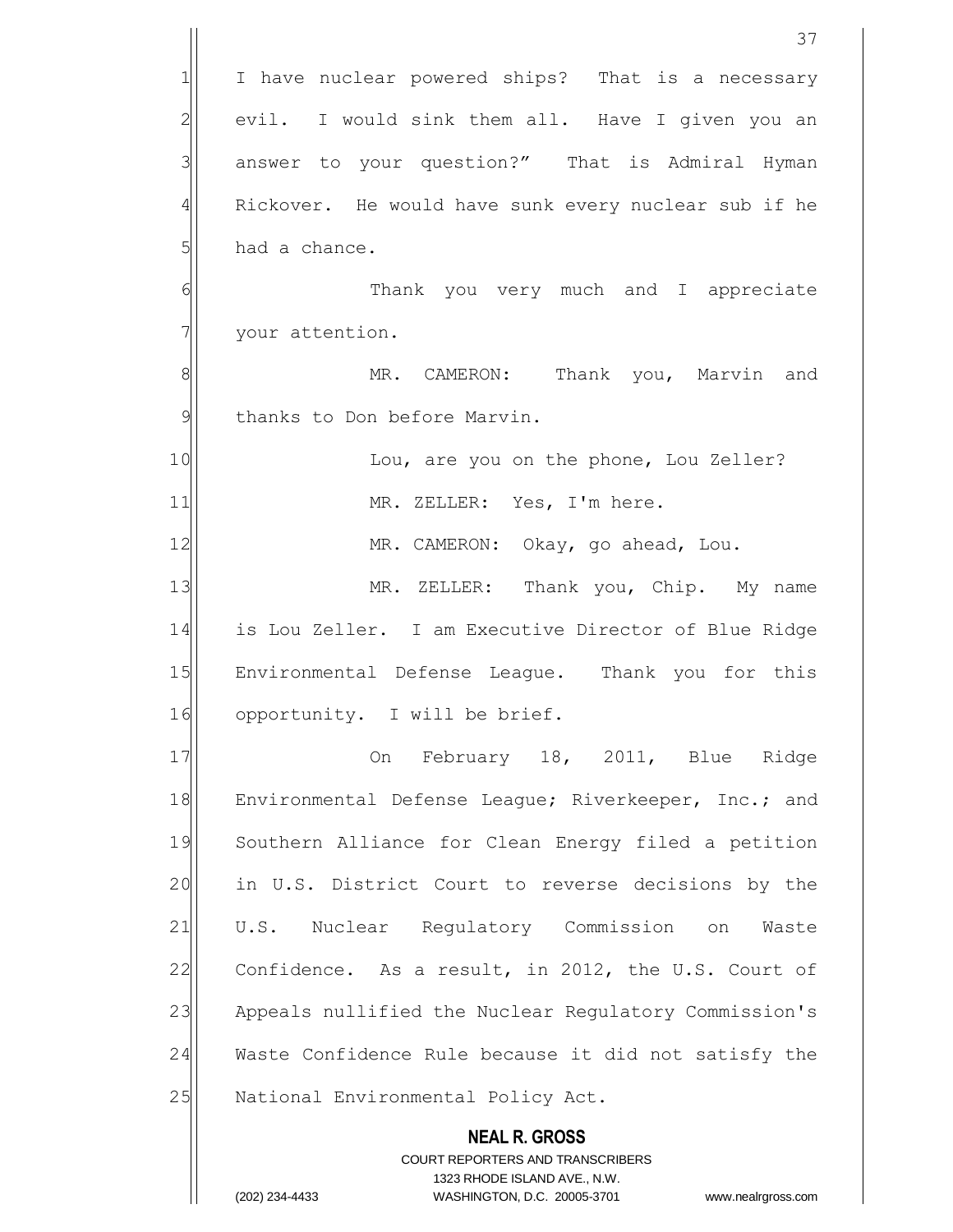1 The Court's decision cleared the way for 2 challenges at scores of commercial nuclear power 3 3 reactors in the United States because it invalidated  $4$  a broad Federal regulation which supports all U.S. 5 | nuclear power plant licenses. The old Rule presumed 6 that waste stored at reactors would go to a waste 7 dump someday.

8 8 Following the landmark legal decision, 9 many groups petitioned the NRC to ensure that the new 10 environmental analysis is properly incorporated into 11 the licensing of nuclear power plants. Blue Ridge 12 Environmental Defense League has raised the Waste 13 Confidence issue at several NRC licensing 14 proceedings, namely, Bellefonte, North Anna, William 15 States Lee, Vogtle, and Sequoyah, but until the court 16 ruled in our favor, the Commission refused to even 17 discuss this issue. However, the current Draft Rule 18 and Environmental Impact Statement failed to meet the 19 Standard established by the D.C. Circuit Court.

20 We will be submitting further comments 21 in writing on why this is so. Thank you so much. 22 MR. CAMERON: Okay, thank you, Lou.

23 And we do have Jane, Jane Dugdale with  $24$  us. Go ahead, Jane.

25 | OPERATOR: Jane, your line is open.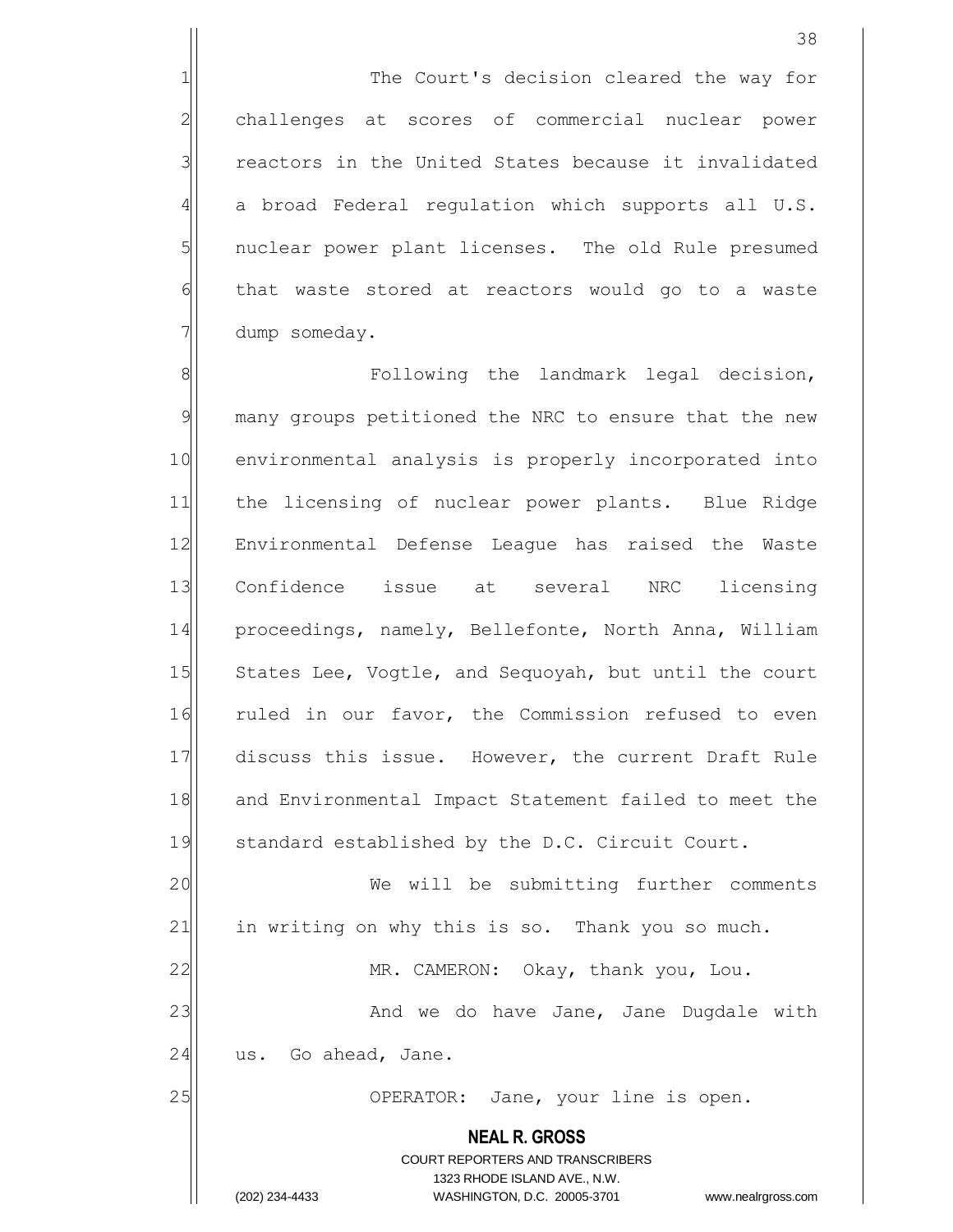**NEAL R. GROSS** COURT REPORTERS AND TRANSCRIBERS 1323 RHODE ISLAND AVE., N.W. 39 1| MR. CAMERON: This is like Marvin's  $2$  geist, I guess. So we may find Jane. Jane, are you 3 there? 4 and the CPERATOR: Please check your mute  $5$  button, Jane. 6 MR. CAMERON: Okay, well we will come 7 back and try Jane again. But I think what we will do  $8$  is come back to the room, at this point, and go to 9 Jenny Vince, Linda Lewison, Nathan Bennett, Gwen 10 DuBois, and Savannah Bailey. And I am just reminding 11 $\vert$  people that we do have a three-minute time limit but, 12 as you can tell, it is a generous three minutes, so 13 that you can finish what you are saying. 14 and this is Jenny. 15 MS. VINCE: Hi, I'm Jenny Vince and I am 16 here today on behalf of the Clean and Safe Energy 17 Coalition, also known as CASEnergy. 18 CASEnergy Coalition is a national 19 grassroots organization that supports the increased 20 use of nuclear energy to ensure an environmentally 21 clean, safe, affordable, and reliable supply of 22 electricity. Our members comprise a broad-based, 23 diverse cross-section of individuals and 24 organizations across the business, environmental, 25 academic, consumer, and labor communities, all in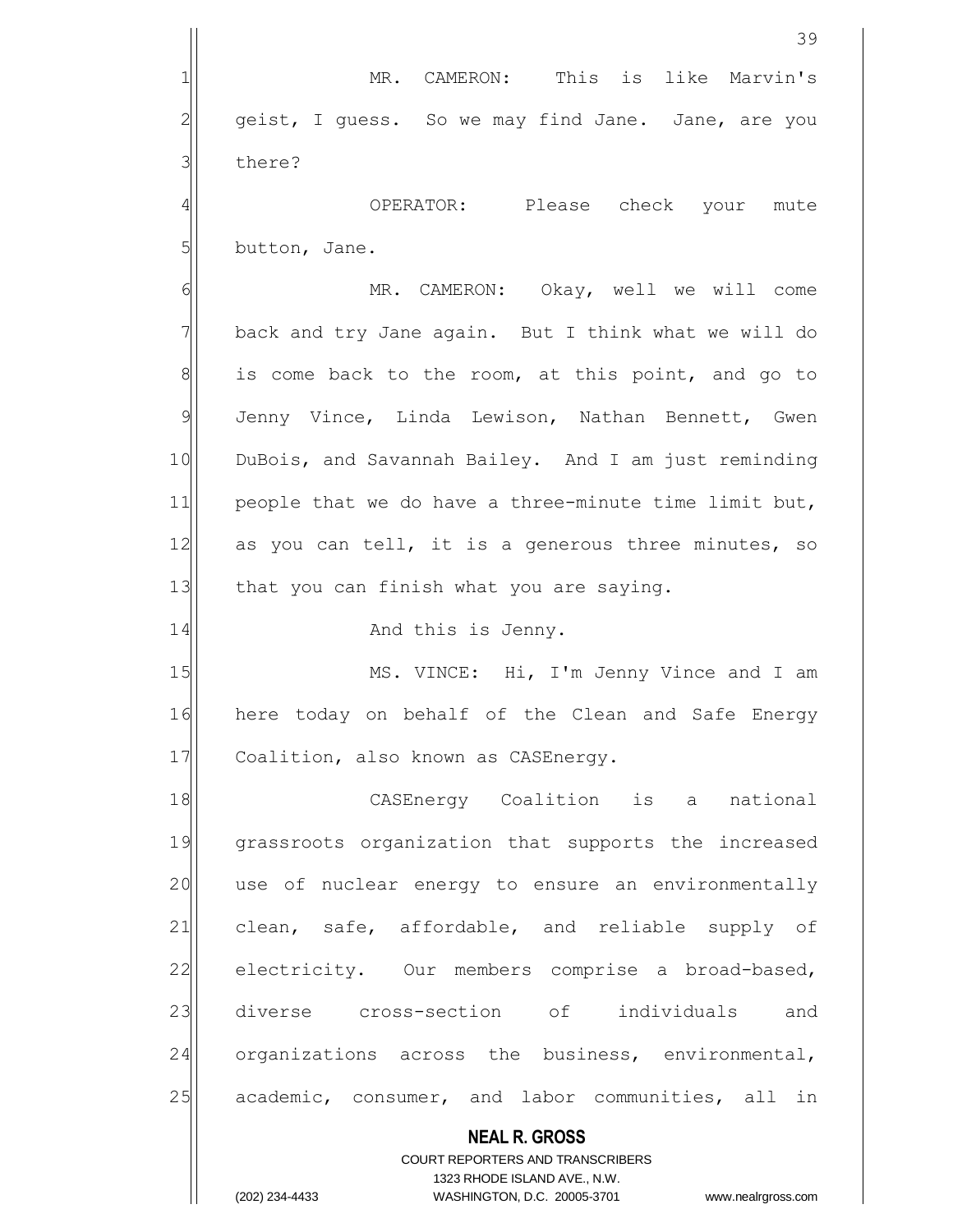1 support of nuclear power.

2 | The nuclear energy industry has built a 3 comprehensive system, using state-of-the-art  $4$  technology to safely and securely contain the spent  $5$  fuel it creates that keeps both the public and the 6 environment safe.

7 | Spent nuclear fuel is currently being 8 stored onsite of facilities in storage casks that are 9 steel-lined with reinforced concrete walls. These 10 are robust structures. For every 10 tons of used 11 fuel, facilities use 100 tons of concrete and steel 12 to form a structure designed to protect the fuel. 13 Over the last 30 years, nuclear energy facilities 14 have safely and securely stored used fuel in these 15 structures.

16 American nuclear energy is also a highly 17 regulated industry with operating facilities subject 18 to onsite inspections by NRC staff 24 hours a day, 19 every day of the year. Nuclear energy is a safe, 20 reliable source of electricity and a valuable 21| community partner. It provides nearly 20 percent of 22 our electric power and supports more than 100,000 23 high-paying jobs.

24 Because of nuclear energy's commitment 25 to producing affordable, clean power, and its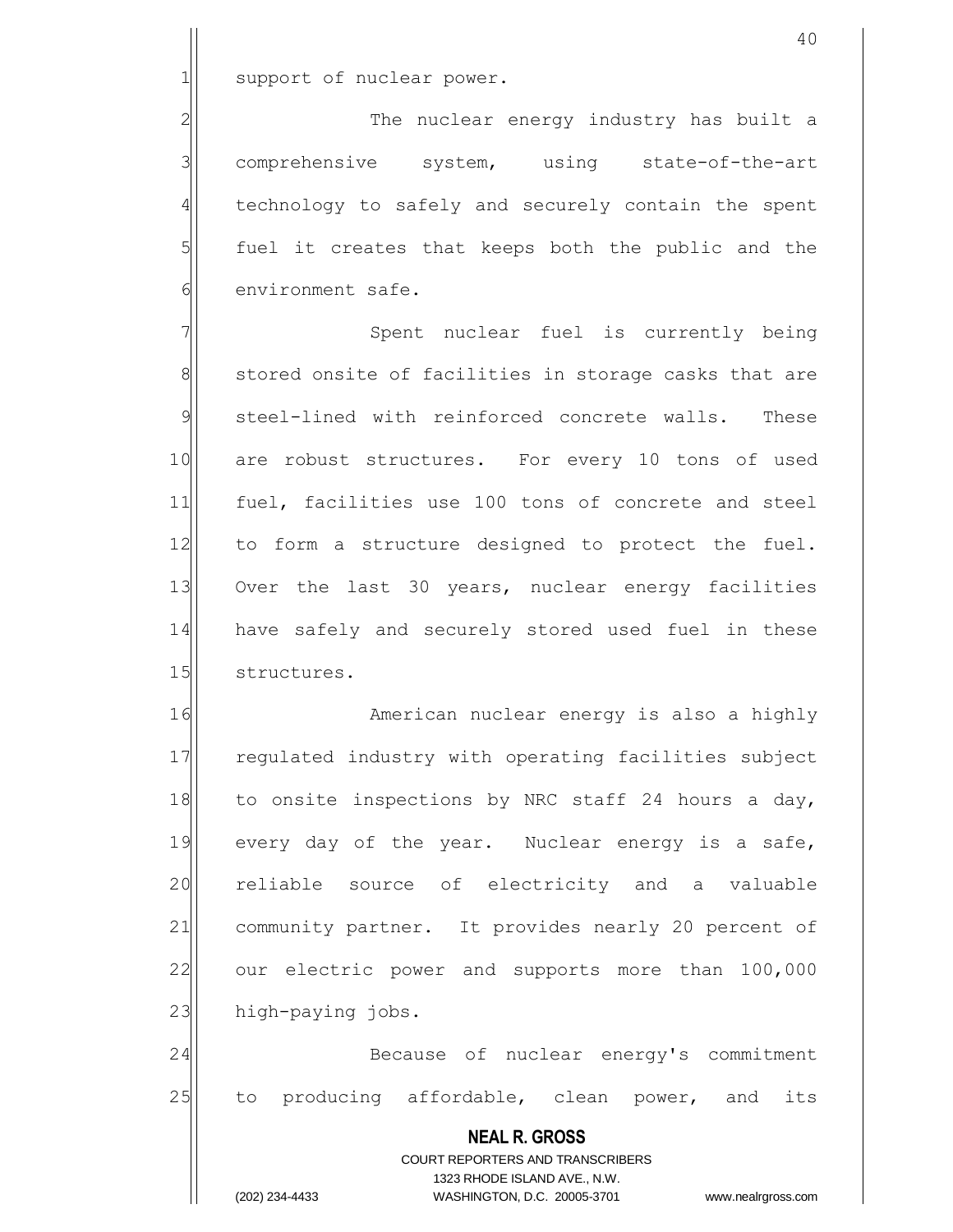|               | 41                                                                                                  |
|---------------|-----------------------------------------------------------------------------------------------------|
| 1             | commitment to safely and securely storing spent fuel,                                               |
| 2             | it is no wonder why communities near nuclear                                                        |
| 3             | facilities strongly support nuclear energy.                                                         |
| 4             | The timely resolution of this rulemaking                                                            |
| 5             | is important for long-term power planning. This                                                     |
| 6             | issue is directly affecting relicensing of nuclear                                                  |
| 7             | plants and approval of pending construction                                                         |
| 8             | applications for new reactors, which are vital if we                                                |
| $\mathcal{G}$ | are serious about our commitment to reliable, safe,                                                 |
| 10            | and secure source of electricity.                                                                   |
| 11            | Thank you.                                                                                          |
| 12            | MR. CAMERON: Thank you. Thank you,                                                                  |
| 13            | very much, Jenny.                                                                                   |
| 14            | And Linda Lewison is coming down to join                                                            |
| 15            | us and then we are going to hear from Nathan Bennett                                                |
| 16            | and Gwen DuBois and Savannah Bailey.                                                                |
| 17            | This is Linda Lewison.                                                                              |
| 18            | MS. LEWISON: Hi, I'm here representing                                                              |
| 19            | the Sierra Club Nuclear Free Campaign, a 32-year-old                                                |
| 20            | watchdog group of the nuclear industry in Illinois,                                                 |
| 21            | Nuclear Energy Information Service. But I am really                                                 |
| 22            | here representing the citizens of Illinois who want                                                 |
| 23            | to be safe.                                                                                         |
| 24            | After Fukushima, the Nuclear Regulatory                                                             |
| 25            | Commission ordered staff to review the 24 Fukushima                                                 |
|               | <b>NEAL R. GROSS</b>                                                                                |
|               | <b>COURT REPORTERS AND TRANSCRIBERS</b>                                                             |
|               | 1323 RHODE ISLAND AVE., N.W.<br>(202) 234-4433<br>WASHINGTON, D.C. 20005-3701<br>www.nealrgross.com |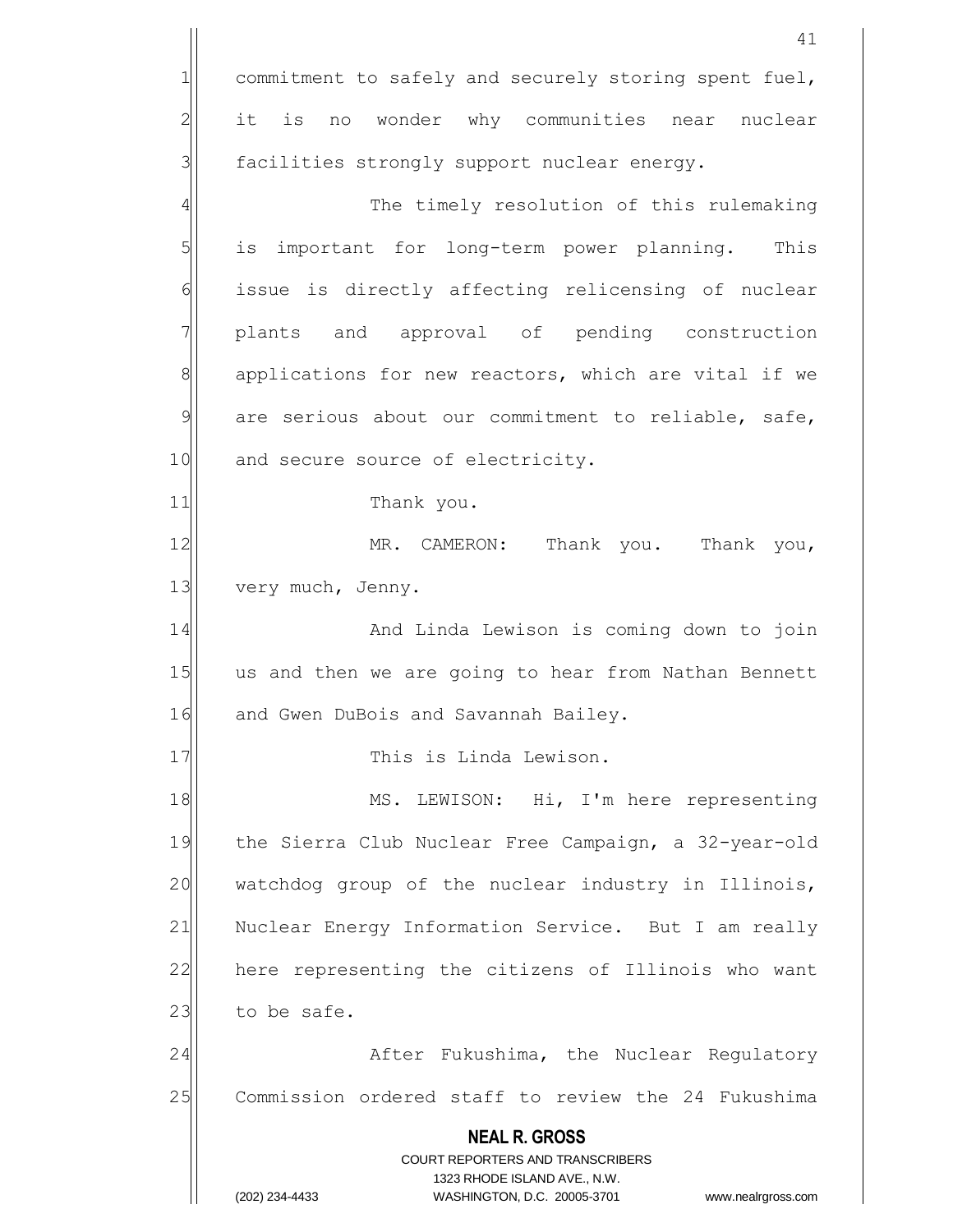1 twin reactors here, of which Illinois has four, two  $2$  at Dresden and two at Quad Cities, and come up with a 3 | series of safety recommendations to be implemented to 4 make sure that U.S. reactors were adequately 5 safeguarded and protected.

6 6 A number of safety upgrades were 7 7 recommended. The Nuclear Regulatory staff presented 8 8 these recommendations to the commissioners, as you 9 all now. To date, the Nuclear Requiatory Commission 10 has not acted on these safety recommendations. Many 11 groups supported the closing of these 24 reactors 12 until these safety inspections took place. This also 13 has not happened.

14 The reason I tell you what you already 15 know is to make the point—how can we have confidence 16 in the Nuclear Regulatory Commission if you don't 17 even listen to the most serious findings of your own 18 staff?

19 But Illinois has even more in common 20 with Fukushima than just four Fukushima twin reactors 21 | that need to be shut down for safety inspections.  $22$  Just as Fukushima is about to start the high-risk, 23 high-level radioactive waste fuel transfers out of 24 Unit 4, 40 miles north of Chicago, the Zion Nuclear 25 Generation Plant is about to start its own fuel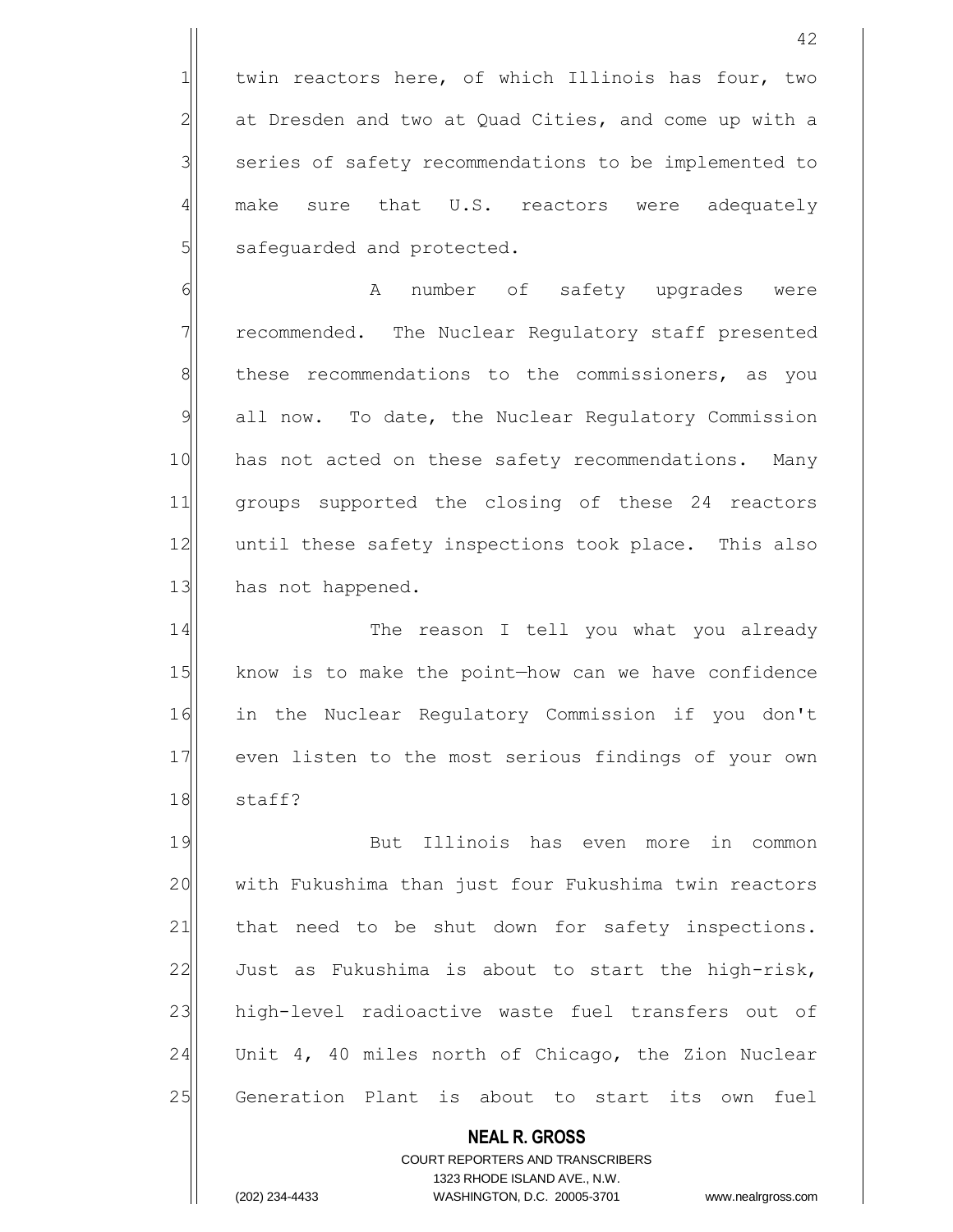1 transfer operation in December of irradiated fuel of  $2$  over 1,000 tons of high-level radioactive waste,  $3$  almost three times the amount that, as Erica 4 described -- this very high-risk operation is going 5 | to happen in Japan.

6 **1** This is the largest scale  $7$  decommissioning in history. So, if we can't trust 8 the Nuclear Regulatory Commission to act on its own 9 staff recommendations, how can we have confidence in 10 the NRC acting responsibly in the future?

11 Second, I have another point to make.

12 MR. CAMERON: Go ahead make it and then 13 finish up, please. Thank you.

14 MS. LEWISON: Okay. Radioactive cleanup 15 is a very misleading phrase. It suggests to ordinary 16 people that we can somehow get rid of radioactive 17 contamination. But we cannot do so, at least not in 18 any absolute terms. All we can do is move the 19 contamination from one place to another.

20 | Governments and their electorates have 21 been misled by the nuclear industry into believing 22 false notions about nuclear waste. They don't know 23 how to clean up and dispose of nuclear waste, except 24 in a temporary and superficial manner, as other  $25$  people have already referred to here.

> **NEAL R. GROSS** COURT REPORTERS AND TRANSCRIBERS

> > 1323 RHODE ISLAND AVE., N.W.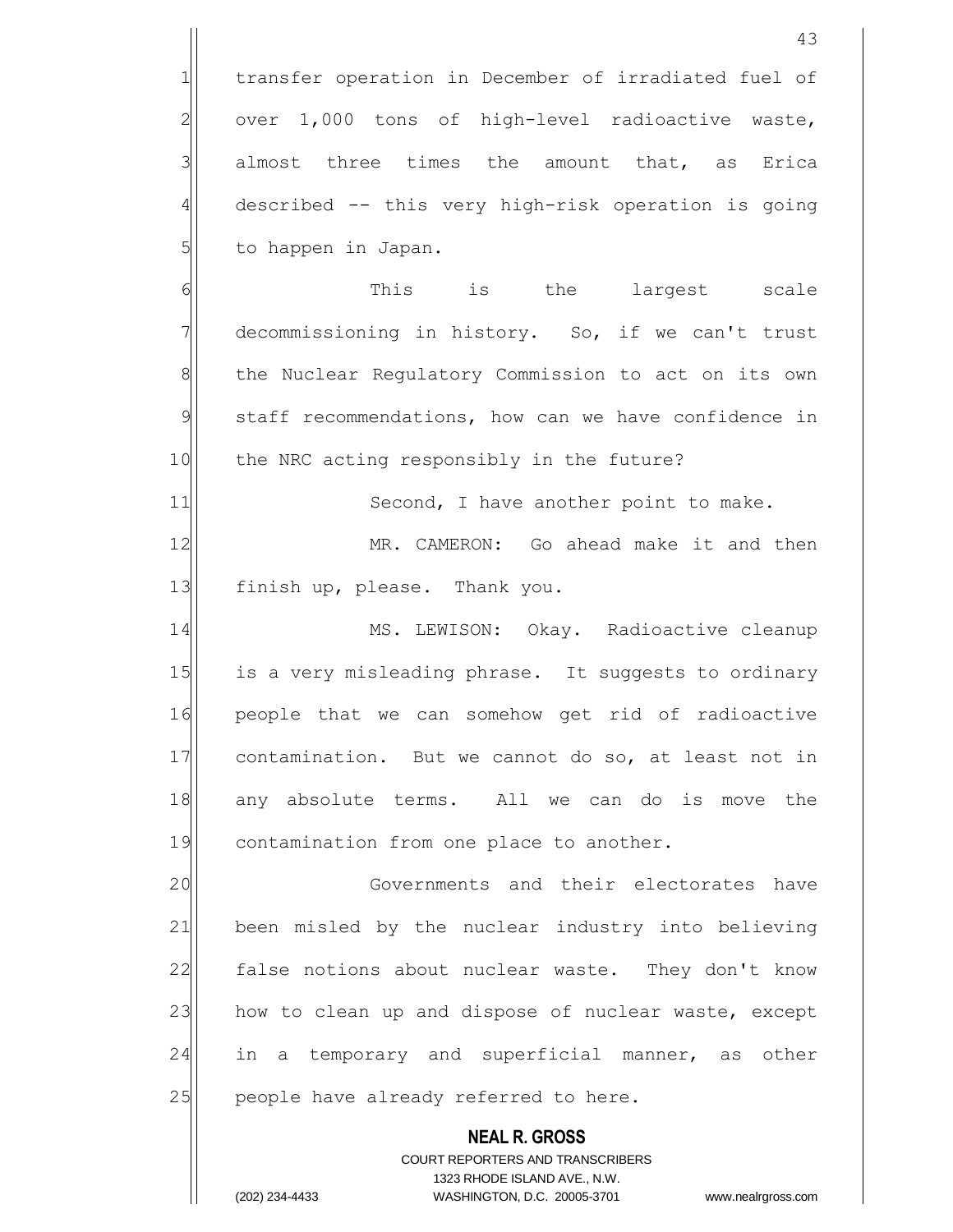1 Why am I mentioning that at this point?  $2$  Because we can't take a snapshot of one moment in  $3$  time without ignoring that these changes take place 4 in radioactive elements at the very basic scientific

6 6 In closing I want to quote from the 7 movie *Pandora's Promise*, or as many of us refer to it 8 as Pandora's Broken Promises, which was mentioned in 9 Oakbrook two nights ago when the people in Chicago 10 came and gave testimony. A person was walking 11 through the ruins at Fukushima and looked around and 12 | said, "This wasn't supposed to happen this way."

 $5$  level, at the subatomic level.

13 That is why we can't have any confidence 14 in a Generic Environmental Impact Statement and why 15 we do not support this document.

16 MR. CAMERON: Thank you. Thank you very 17 much.

18 | Nathan, and then we are going to go to 19 Gwen and Savannah, if they are here. Nathan.

20 MR. BENNETT: My name is Nate Bennett. 21 I am a nuclear engineer. I have studied nuclear 22 engineering. I have worked on power plants. I have 23 worked in power plants. And I am here as a member of 24 the North American Young Generation in Nuclear, a 25 young professionals organization composed of nuclear

## **NEAL R. GROSS**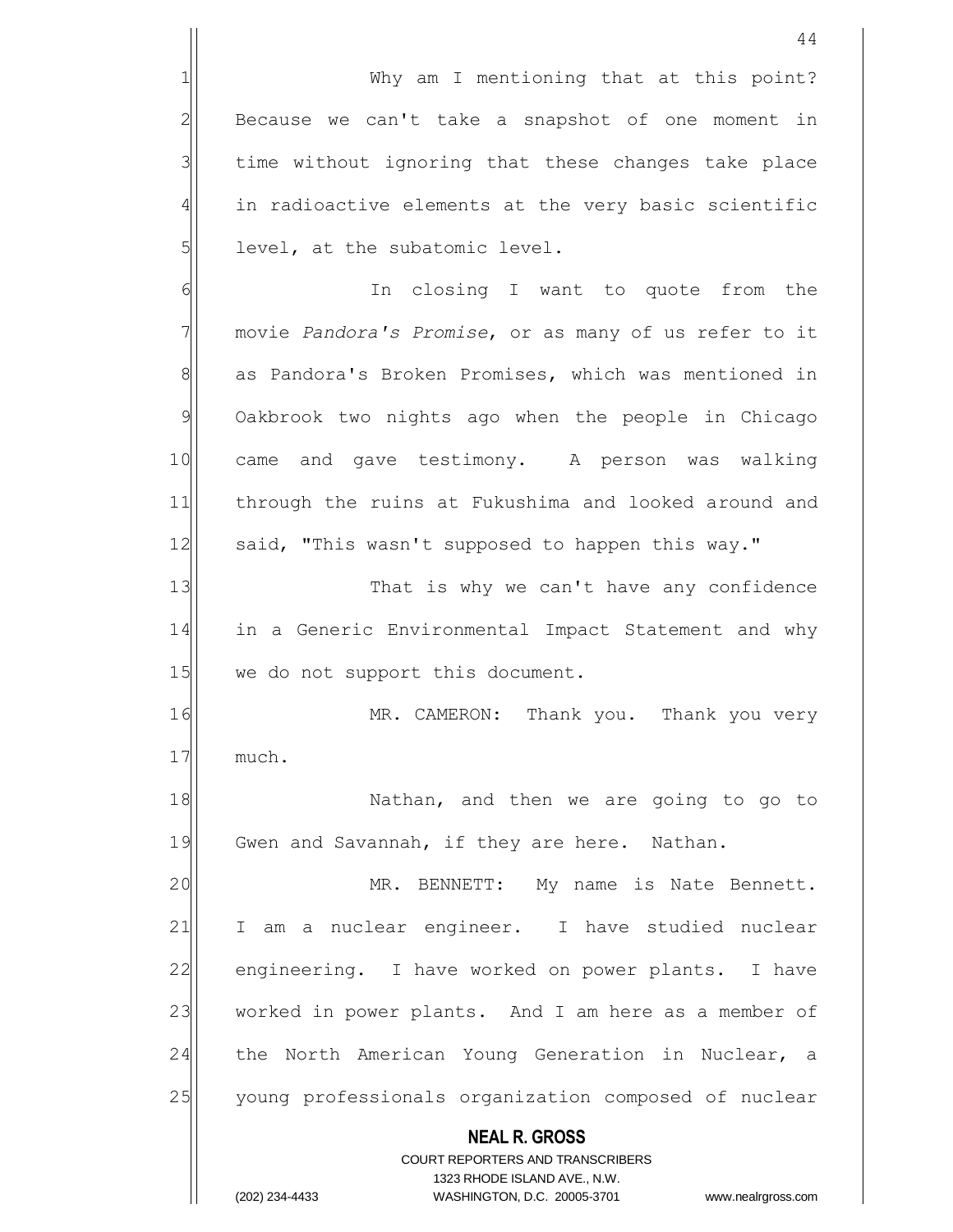1 professionals throughout the industry, academia, and 2 | qovernment.

3 3 I am very grateful, not only for the 4 opportunity to speak here today but also for the work 5 that the NRC does in ensuring that American reactors 6 operate safely. The American public and the industry  $7$  benefit tremendously from the work that you do.

8 8 Now, in vacating the 2010 update to the 9 Waste Confidence Rule, the Appellate Court, among 10 other things, directed the Agency to more thoroughly 11 examine the environmental impact of continued spent 12 | fuel storage. The Agency's findings of minimal 13 impact are consistent with the excellent safety track 14 record associated with dry storage systems and the 15 broader performance of the U.S. Nuclear Energy 16 industry.

17 As the Federal government continues to 18 default on its legally mandated responsibility to 19 handle spent nuclear fuel, utilities and the nation's 20 rate payers have been left to foot the bill. The 21 work-around has been dry cask storage, nearly 2,000 22 of which have been installed in the U.S. with zero 23 release of radiation. This historical track record 24 lent strong support to the rigorous technical 25 evaluations that the Agency has compiled as part of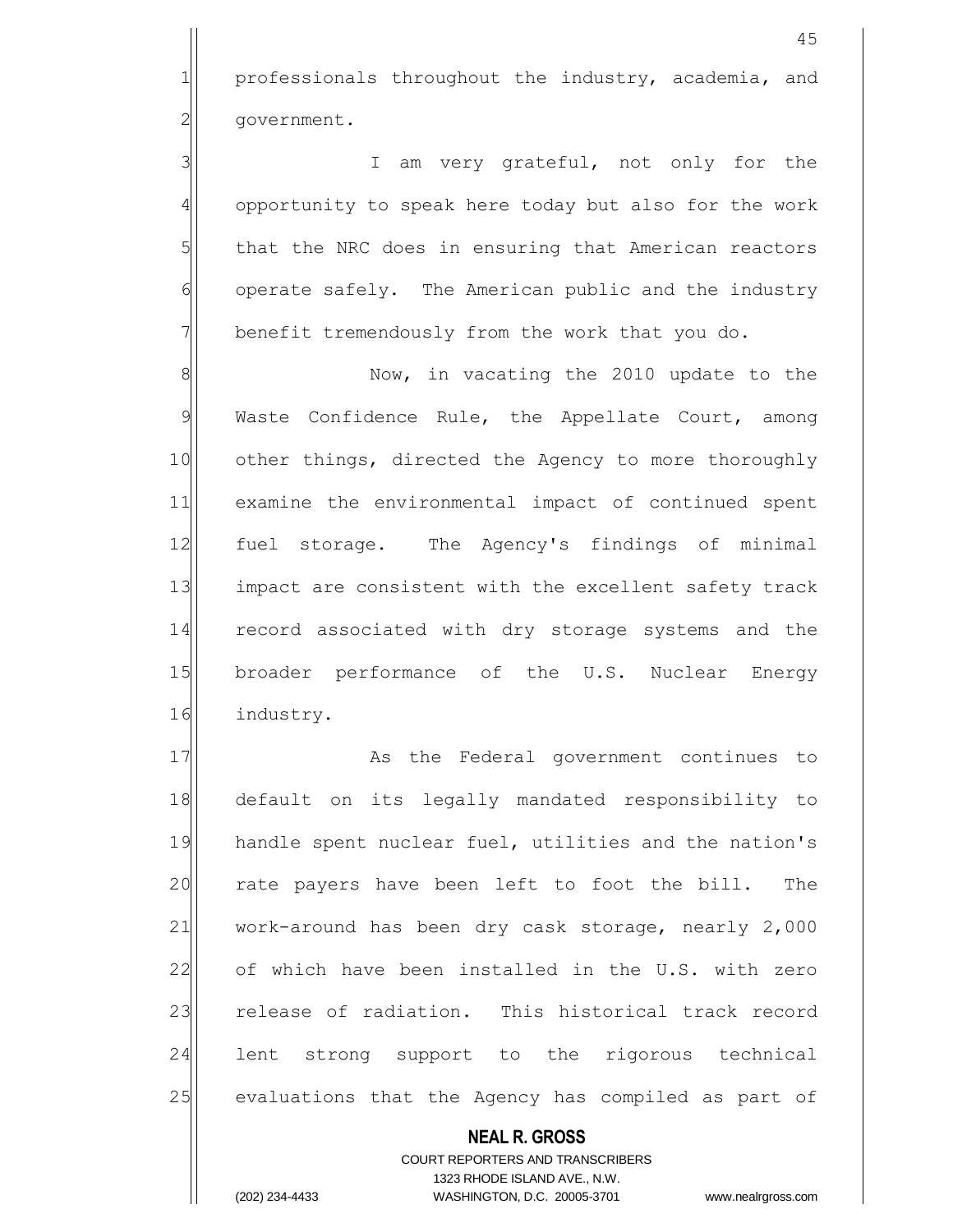1| its rulemaking.

2<sup>2</sup> 2 3 or centralized storage feasibility, solutions are 4 technically and financially feasible. And, as noted  $5$  in the Generic Environmental Impact Statement, are 6 being implemented in countries worldwide. This is 7 yet another example of how our international 8 8 8 counterparts continue to pass us by in facing the 9 challenges of our modern world. What is lacking here 10 in the U.S. is the societal and political gumption to 11 take ownership of our problems and solve them.

12 With the increasingly real prospect of 13 catastrophic climate change, we are ill-advised to 14 shrink from nuclear energy and the responsible 15 handling of spent nuclear fuel from our energy 16 portfolio. As with any major undertaking, there will 17 be lessons to be learned, improvements to be made, 18 and disagreements to be resolved. But none of these 19 items should preclude us from pushing and pursuing 20 anything other than an all-of-the above energy 21 strategy.

22 Now, as I close, it is unfortunate that 23 the leaders of today continue to kick the can down 24 the road for a myriad of national issues, climate 25 change and nuclear waste policy among them. While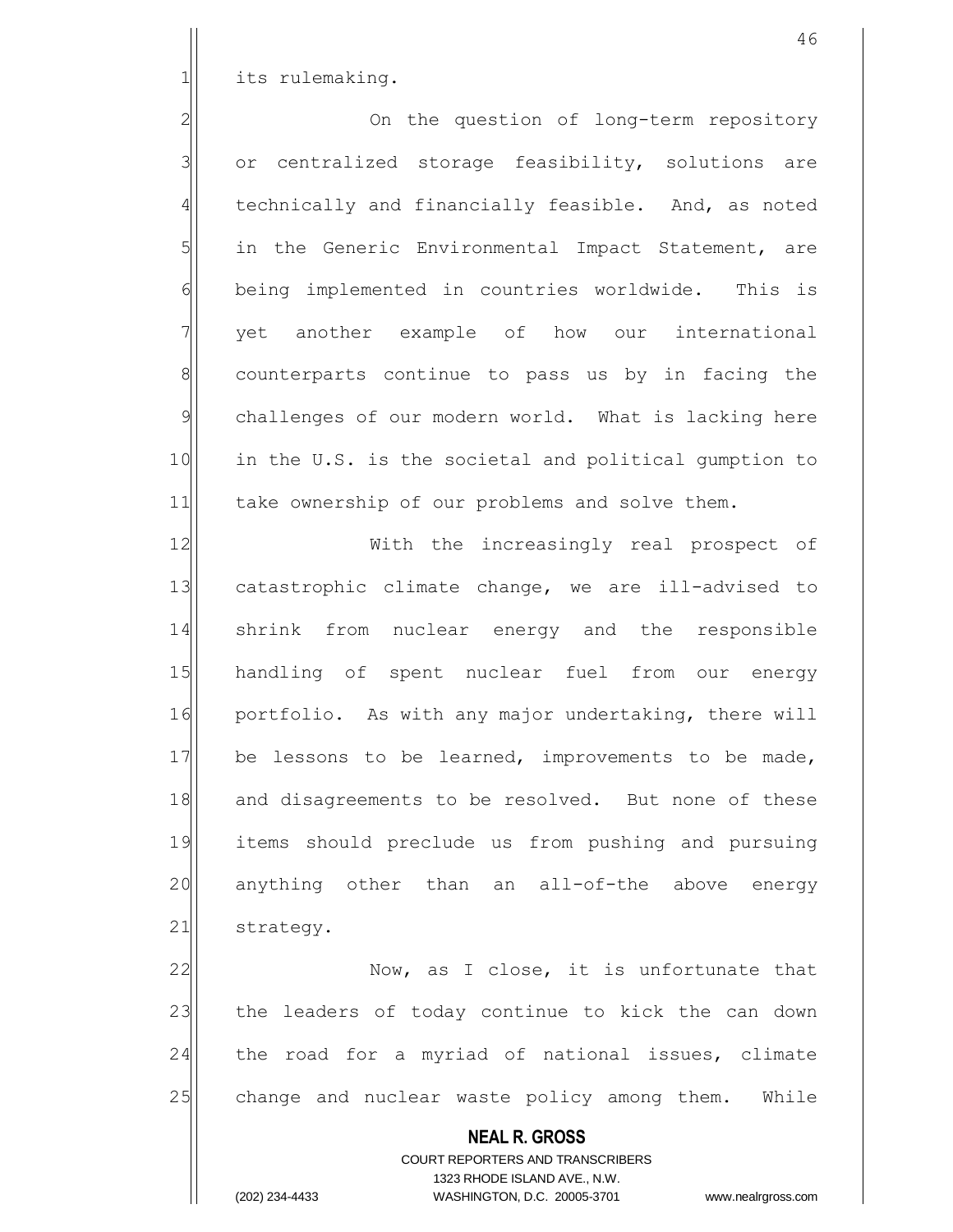**NEAL R. GROSS** COURT REPORTERS AND TRANSCRIBERS 1323 RHODE ISLAND AVE., N.W. (202) 234-4433 WASHINGTON, D.C. 20005-3701 www.nealrgross.com 47 1 this may be flagrantly reckless and a willful  $2$  abdication of responsibility, it is, nonetheless, the 3 | sociopolitical environment of this moment in history.  $4$  However, as the urgency of these problems continues  $5$  to mount, my generation will have to confront these 6 issues. We simply don't have a choice. This is why  $7$  individuals such as myself and others in this room 8 8| chose this calling. And I have full faith and  $9$  confidence that we will rise to these challenges. 10 I would like to offer my support for the 11 Proposed Rule and thank you for your time this 12 afternoon. 13 MR. CAMERON: Okay, thanks, Nate. 14 Gwen. This is Gwen DuBois. Is that 15 correct? 16 DR. DuBOIS: DuBois. 17 | MR. CAMERON: DuBois. Okay. 18 DR. DuBOIS: Hi, I am a physician, an 19 internist, and I have a master's in public health. I  $20$  am speaking  $-$  I am a member of Chesapeake Physicians 21 for Social Responsibility and speaking for them, as 22 well as for the Crabshell Alliance. 23 Just as it is around the country, the 24 | spent fuel pools in our region, I am from Baltimore, 25 at Calvert Cliffs and Peach Bottom have several times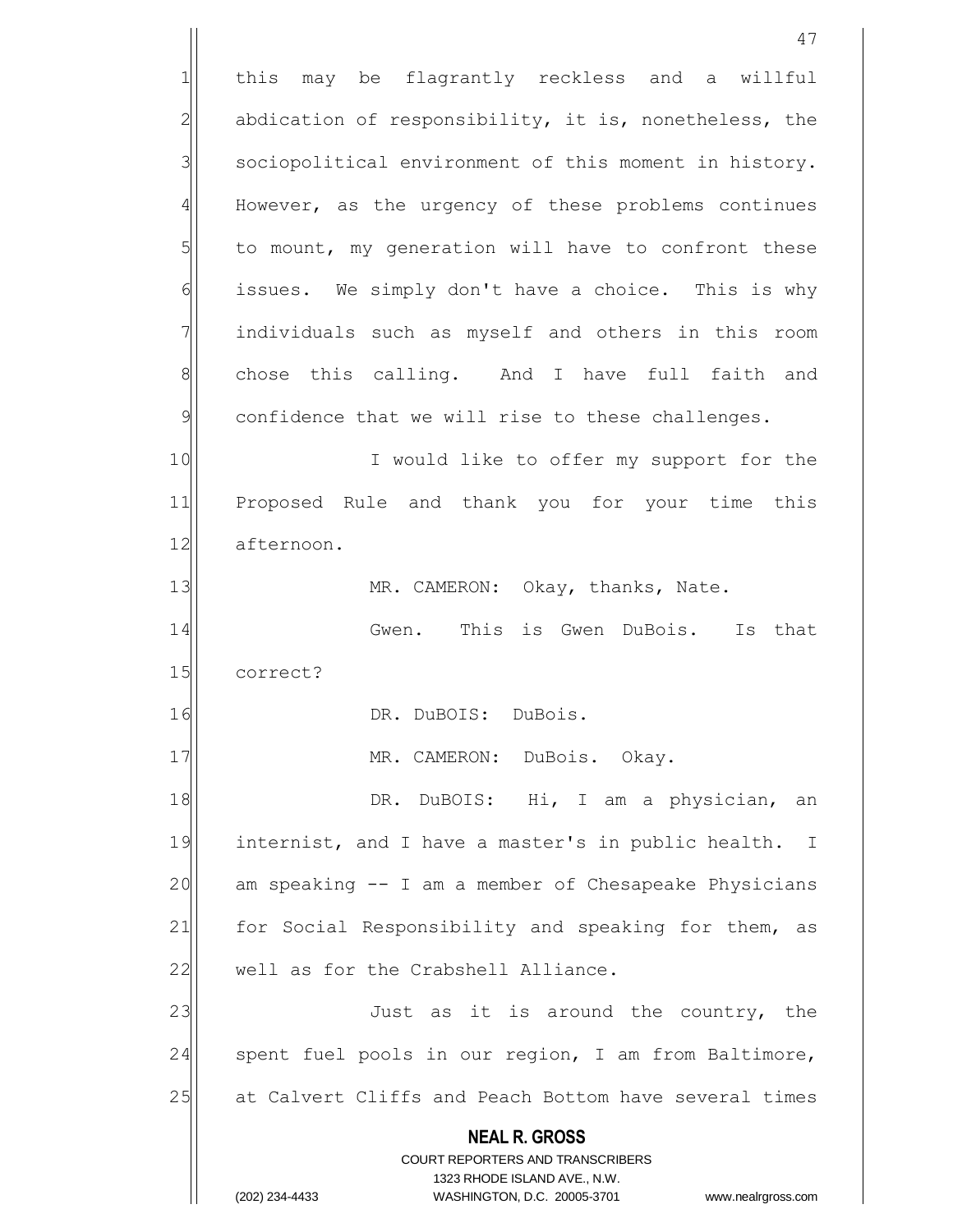1 the amount of radioactivity as the Daiichi 4 spent 2 fuel pool. Peach Bottom shares the Mark 1 design  $3$  like the Fukushima reactors with the elevated spent 4 fuel pool. Moreover, more and more of today's fuel  $5$  is the radioactively hotter high burn-up fuel. The 6 consequences of a loss of electricity would be  $7$  catastrophic. We can't say just because a tsunami is 8 8 unlikely that a Fukushima-like disaster can't happen 9 here.

10 Peach Bottom, within 50 miles of my 11 city, is at risk from a sudden dam failure, as are 33 12 other reactors in our suite. Calvert Cliffs is three 13 miles from the largest liquid natural gas terminal on 14 the east coast, where a large fire explosion could 15 occur. Climate change may bring more super storms up 16 the coast like Sandy. The NRC needs to require that 17 spent fuel be moved out of the vulnerable spent fuel 18 pools and into not just safer dry casks, which of 19 course are safer because of the double advantage of 20 passive cooling and smaller amounts of radioactivity 21 per cask, but into hardened onsite storage, safe from 22 airplane attacks, terrorists, and explosions. This 23 should be required as soon as the fuel is cool enough  $24$  to move relatively safely, rather than waiting, as it 25 is done now, until the pools are too full to take any

## **NEAL R. GROSS**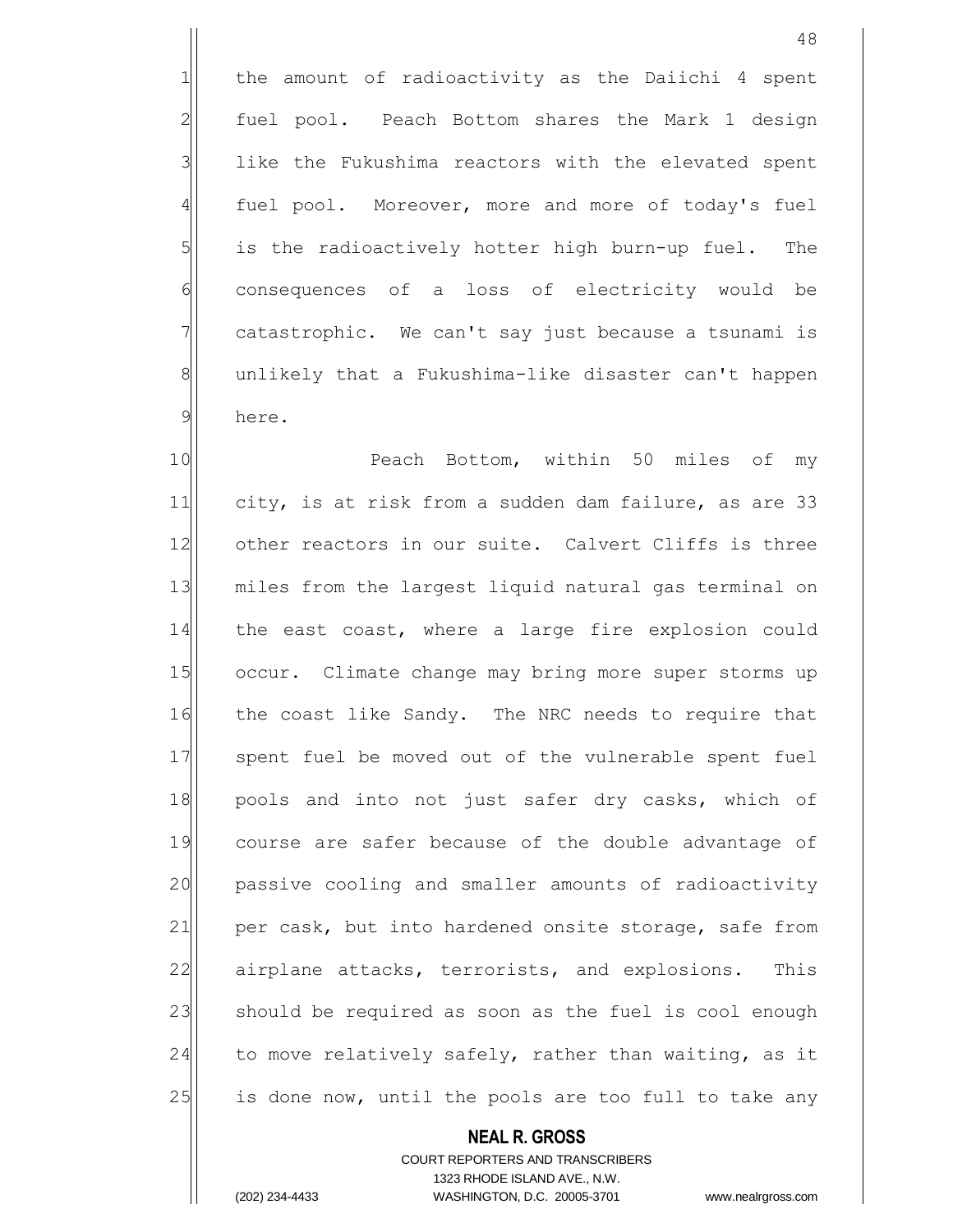1 new spent fuel otherwise.

2 But, then, we need to phase out nuclear 3 | power because we have no fool-proof plan to safely 4 dispose of the waste. In 300 years, our land will  $5$  be littered with high-level waste that is no longer  $6$  theft-proof, as the shorter-lived isotopes disappear, 7 | leaving purer and purer plutonium waste.

8 8 Nis is a nightmare for those of us who 9 are concerned with the growing nuclear weapons 10 proliferation risk we leave to the world that we 11 don't even know who will be left to govern. We 12 imperil the future of our planet and our descendants 13 and we do this, my God, in order to boil water.

14 We need the NRC to shepherd us out of 15 this nuclear waste mess as responsibly and quickly as 16 possible. Spent fuel into hardened onsite casks. 17 Stop making new waste as soon as possible. 18 Transition out of nuclear and out of coal and into 19 efficiency, efficiency, efficiency: solar and wind. 20 Thank you.

21 MR. CAMERON: Thank you. Thank you very 22 much, Gwen.

24 Okay.

23 and this is Savannah. She's not here.

25 Katrina, do you want to talk to us now?

**NEAL R. GROSS** COURT REPORTERS AND TRANSCRIBERS 1323 RHODE ISLAND AVE., N.W. (202) 234-4433 WASHINGTON, D.C. 20005-3701 www.nealrgross.com

49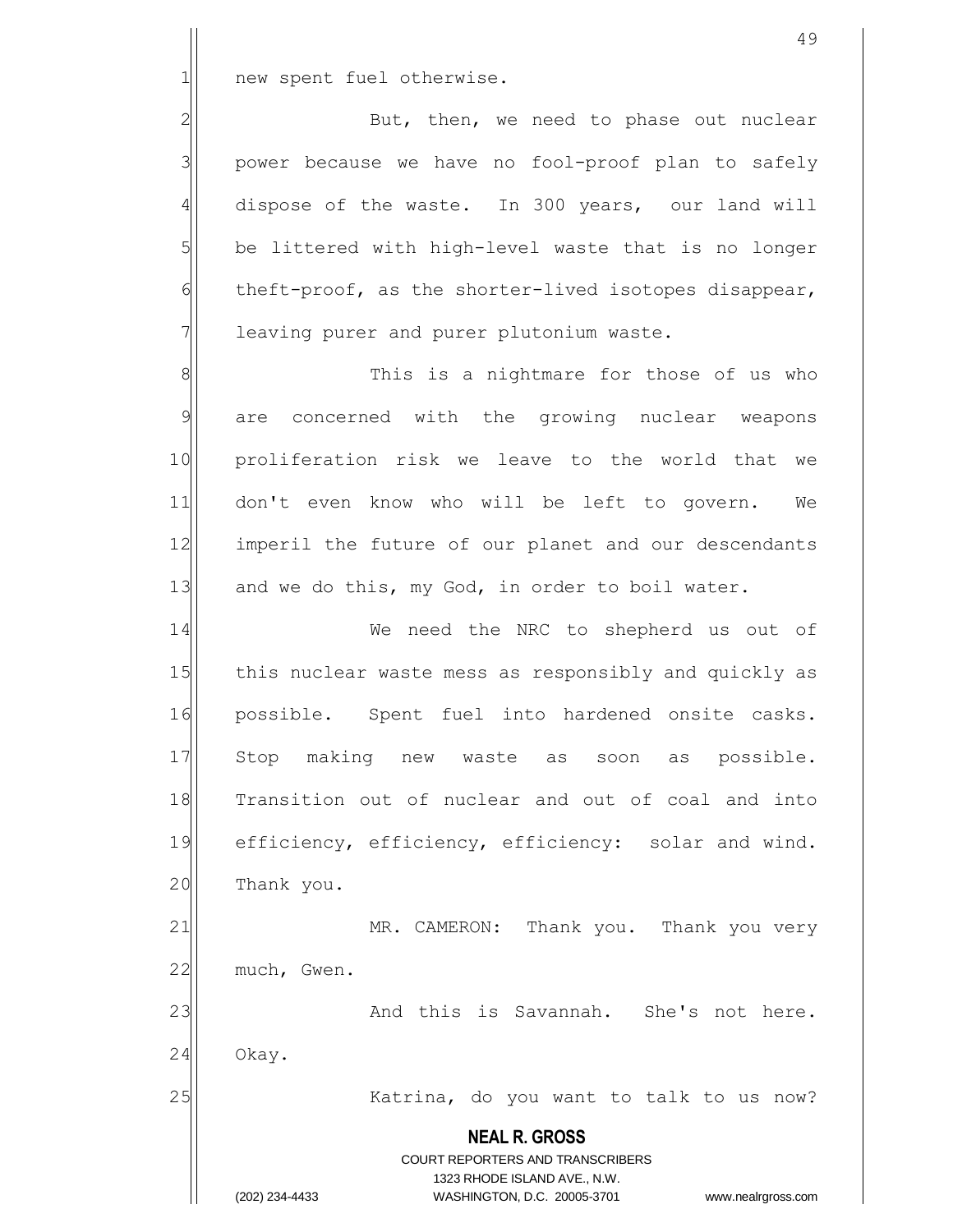1 This is Katrina McMurrian. And then we are going to  $2$  go to the phones. And I should remind you on the  $3$  phones to hit \*1 if you want to speak. And then 4 listen to the phone for your name because there is a 5 delay with the webcast.

 $\overline{6}$  Hi.

7 MS. McMURRIAN: Hi, Chip. I'm Katrina 8 McMurrian, and I represent the Nuclear Waste Strategy 9 Coalition, which is an ad hoc organization 10 representing the collective interests of member state 11 utility regulators, consumer advocates, tribal 12 | governments, local governments, electric utilities, 13 and other public and private stakeholders on nuclear 14 waste policy matters.

15 Our group's primary focus is to protect 16 consumer payments into the nuclear waste fund and to 17 Support the removal and ultimate disposal of used 18 nuclear fuel and high-level radioactive waste 19 currently stranded at sites across the United States.

20 Therefore, our members follow the issue 21 of waste confidence closely and we are grateful for 22 this and other numerous opportunities provided by the 23 | NRC for stakeholder input before making a final 24 decision.

25 We compliment the Directorate's outreach

**NEAL R. GROSS** COURT REPORTERS AND TRANSCRIBERS 1323 RHODE ISLAND AVE., N.W. (202) 234-4433 WASHINGTON, D.C. 20005-3701 www.nealrgross.com

50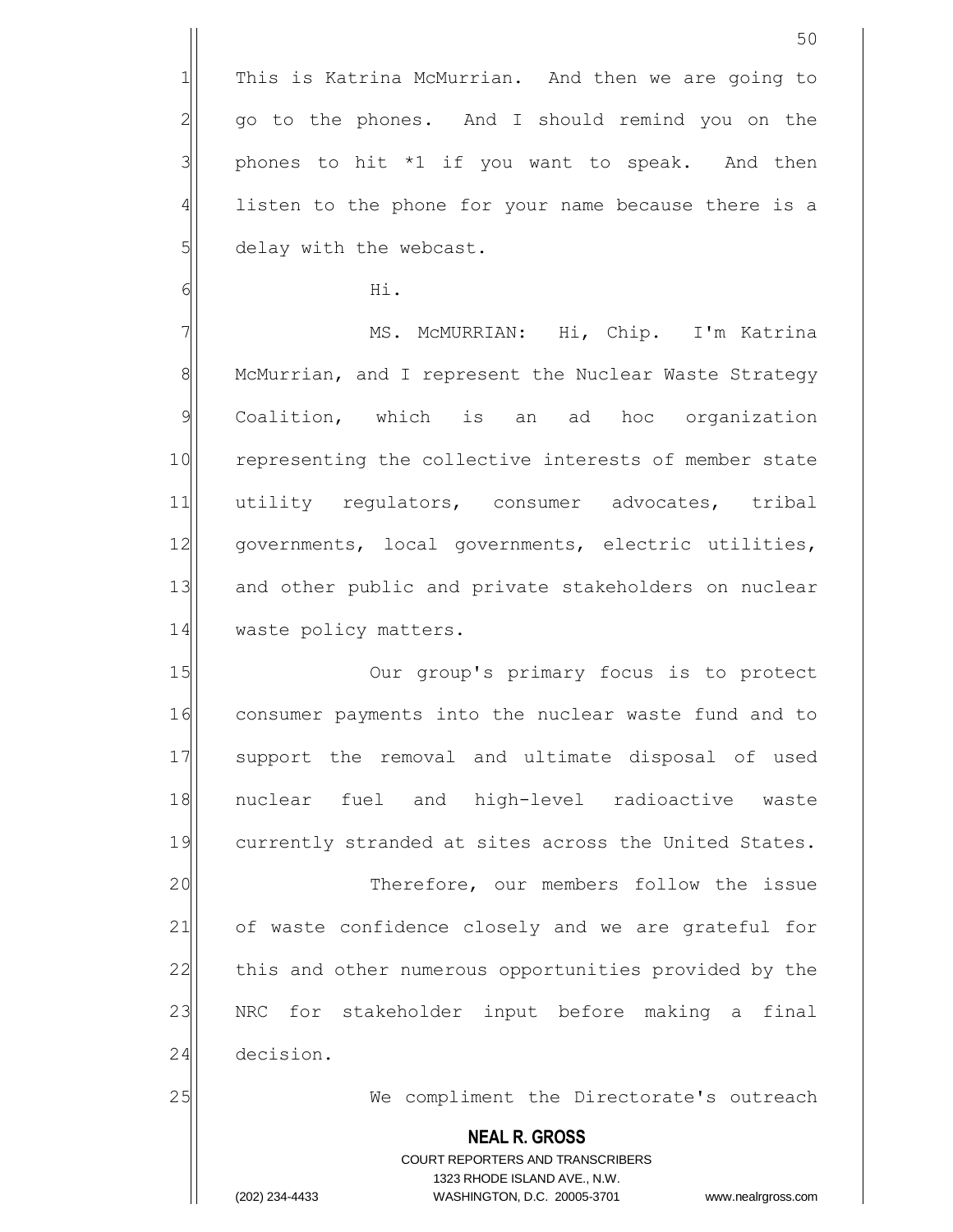1 efforts, as well as their ability to adhere to the schedule laid out by the Commission. We underscore the importance of maintaining the schedule so the NRC licensing decisions will not be unduly delayed.

5 | S| Finally, we encourage the NRC to  $6$  facilitate waste removal and permanent disposal by 7 complying with the nuclear waste policy act and 8 moving, expeditiously, with the completion of the 9 Yucca Mountain license application. Such actions 10 will go a long way toward giving our members, other 11 stakeholders, and the public the assurance that the 12 Federal government will make good on its promises.

13 Thank you.

14 MR. CAMERON: Thanks Katrina. We are 15 qoing to try the phones now. And we don't have 16 anybody  $-$  are you sure that Jane  $-$  okay, all right. 17 | And Mary, are you still with us? 18 OPERATOR: Yes, I am, sir. 19 MR. CAMERON: Okay, well, if Jane does 20 appear, could you let us know? 21 OPERATOR: Yes, I will, thank you. 22 MR. CAMERON: Okay, great. Okay, we are 23 going to come back to the room and we are going to go 24 to David O'Leary and Jonas England, Ellen Ginsberg,

25 Jeremy Cohn, Regina Minniss, and then we will see if

**NEAL R. GROSS**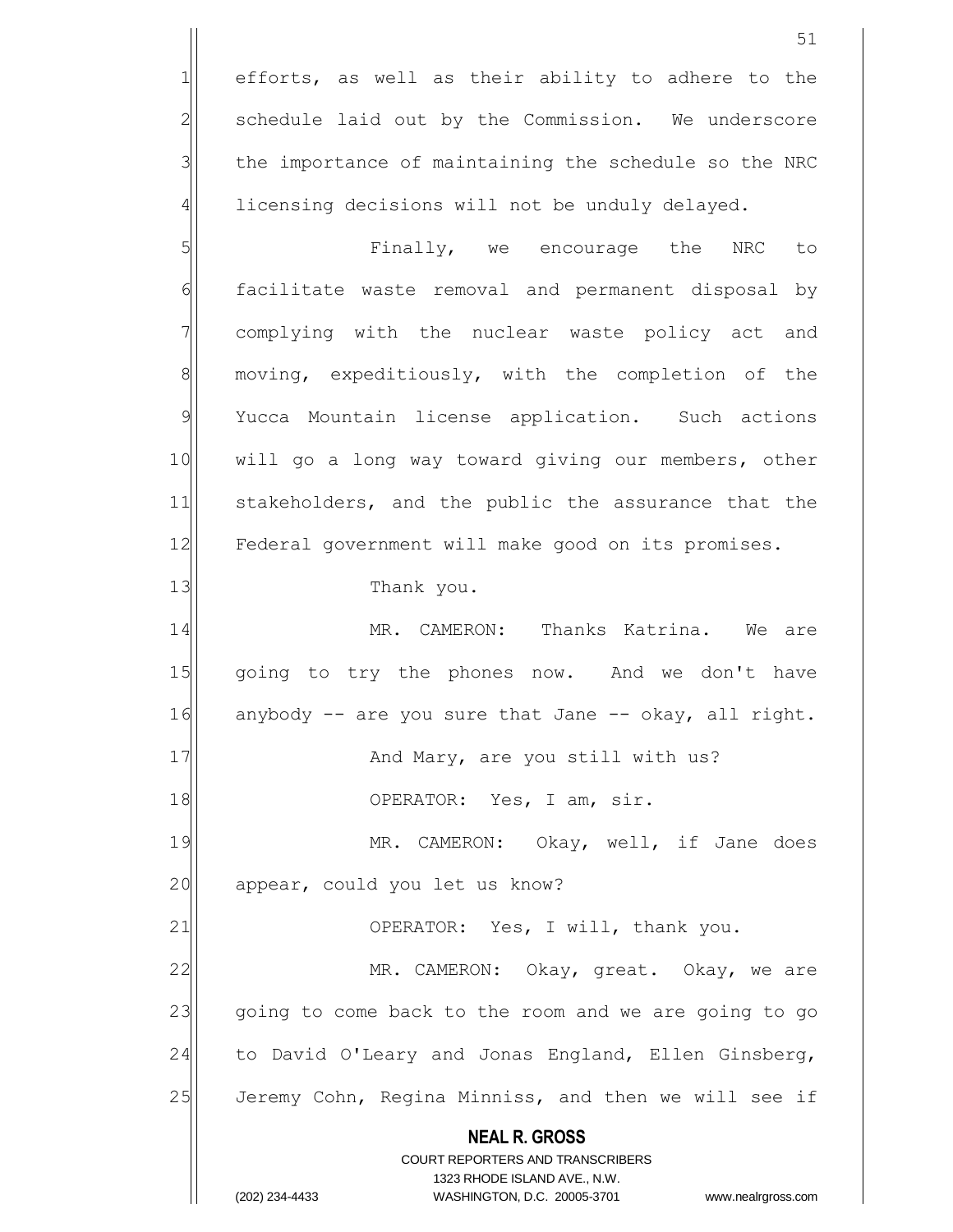**NEAL R. GROSS** COURT REPORTERS AND TRANSCRIBERS 1323 RHODE ISLAND AVE., N.W. 52  $1$  we have anybody on the phone. 2<sup>2</sup> David? Is this David? 3 MR. O'LEARY: Yes. 4 MR. CAMERON: Okay. This is David 5 O'Leary. 6 MR. O'LEARY: Good afternoon. My name  $7$  is David O'Leary. I am the Chapter Chair for the 8 Maryland Chapter of the Sierra Club. Thank you for  $9$  the opportunity to offer these comments. 10 I will echo some of the comments that 11 were presented earlier and try to add a little 12 perspective specific to Maryland. 13 | Nuclear waste is a problem without a 14 solution and we really do not have an answer. So, to 15 some extent, the overall premise of how do we move 16 forward is certainly a big challenge. 17 We, obviously, have not identified a 18 centralized repository site and there isn't a clear 19 path to identify one and certainly not a path to 20 identify the likely need for more than one, given the 21 volume of our existing waste. 22 Centralized or consolidated storage in 23 temporary sites would involve significant waste 24 handling and thousands of trips moving waste and just 25 inherently increasing the likelihood of the various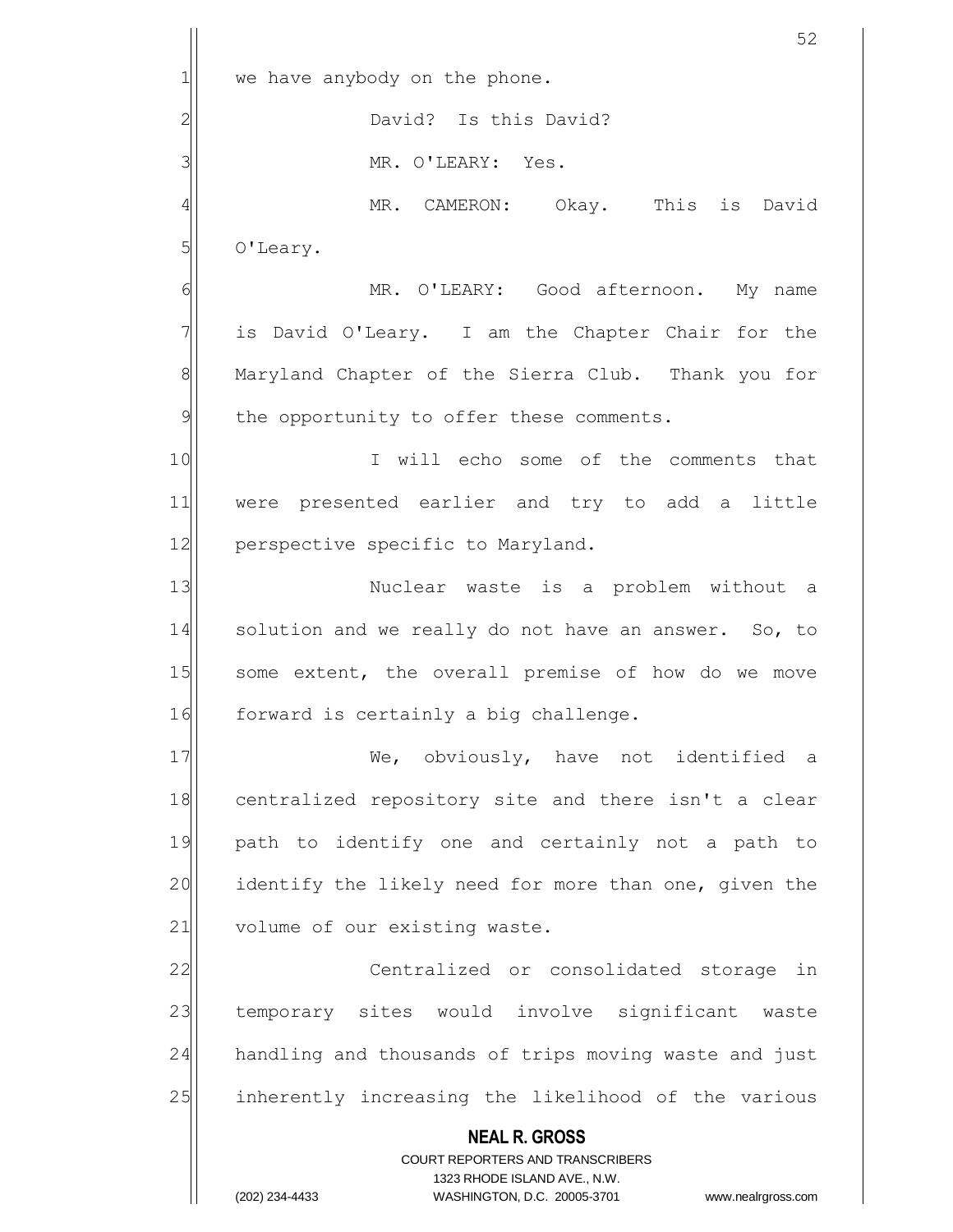1 kinds of accidents. In Maryland, we are particularly 2 concerned about environmental impacts, including 3 | water contamination in the Susquehanna River or our 4 treasured Chesapeake Bay from the reactors at Calvert  $5$  Cliffs, Peach Bottom, and the other reactors  $6$  throughout the watershed.

 $7$   $\sim$  Again going back to the transport issue, 8 we have concerns. Calvert Cliffs, in its location --9 and this is true of other reactors around the 10 country, but using Calvert Cliffs as an example --11 transporting that waste would bring it past major 12 metropolitan areas like Washington, D.C. and there 13 really are no other obvious ways to move that waste 14 around.

15 I also agree that we shouldn't avoid 16 addressing our existing waste storage problems. And 17 was suggested before, hardened onsite storage seems 18 to be really the best answer. However, rather than 19 pressing forward, we really need to not continue with 20 publishing a Rule that enables the creation of not 21 only more and more of this waste, but also more 22 dangerous waste. 23 a Thank you. 24 MR. CAMERON: Thank you. Thank you very

 $25$  much.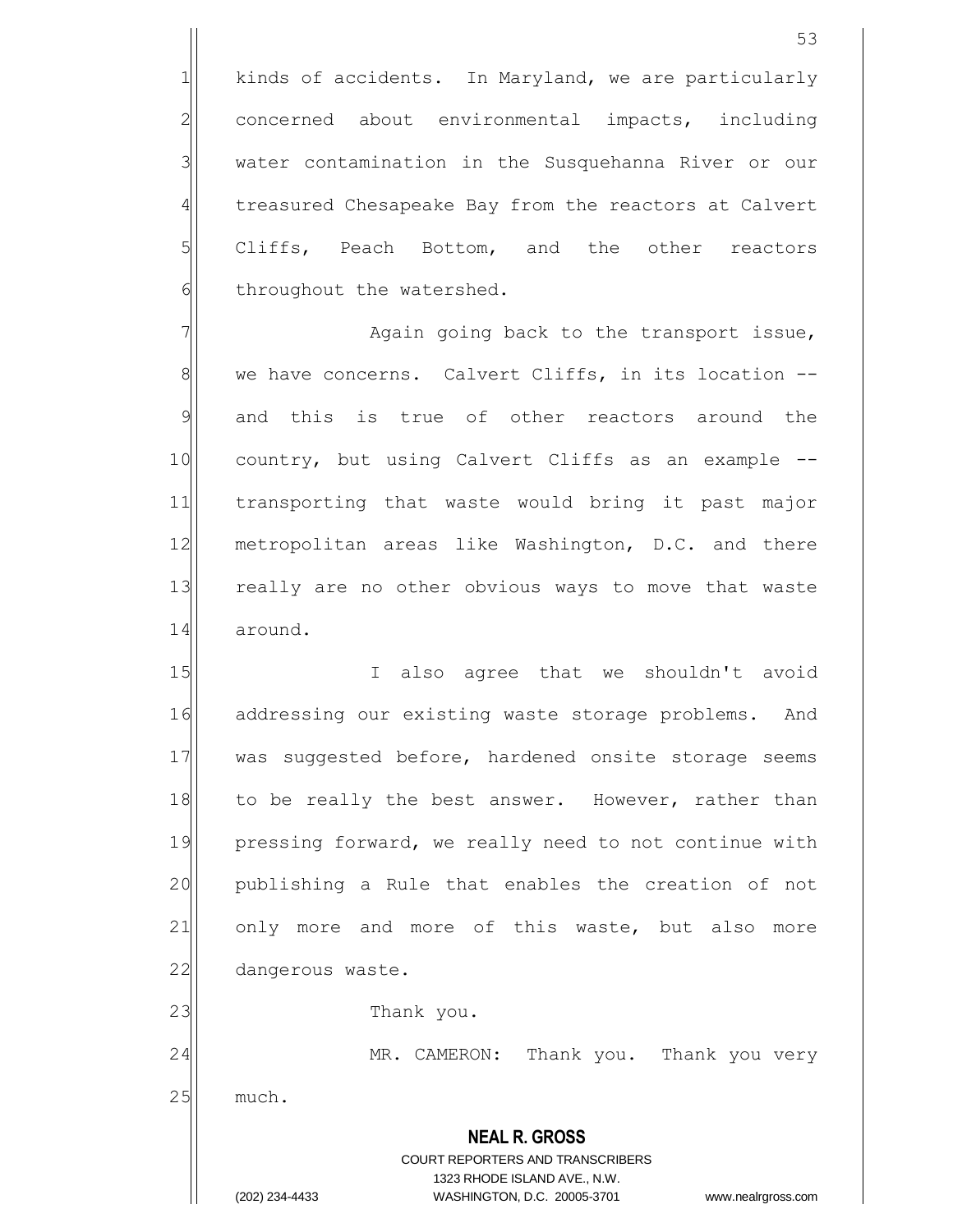1 and we have heard from David. Jonas, 2 Jonas England? No? Let's go to Ellen Ginsberg.

3 MS. GINSBERG: Thanks, Chip and good 4 afternoon. I am Ellen Ginsberg. I serve as Vice 5 President and General Counsel of the Nuclear Energy 6 Institute. NEI's members include all operating 7 | reactor licensees. We very much appreciate the 8 opportunity to offer comments and I am doing so on 9 behalf of NEI and its members.

10 I would first like to address the NRC's 11 question in the *Federal Register* notice about whether 12 the title of the Rule should be changed. NEI 13 Strongly supports discontinuing using the term Waste 14 Confidence. It is a historical artifact and it 15 doesn't provide any useful description of the 16 Agency's analysis and conclusions on repository 17 availability and the continued safe and 18 environmentally sound storage of used fuel. In fact, 19 the term "Waste Confidence" simply derives from the 20 Commission's statement dating from the late 1970s, 21 that as a matter of policy, the NRC would not 22 continue to license reactors if it did not have a 23 reasonable confidence that waste can and will, in due  $24$  course, be disposed of safely.

25 Although the record amply supports a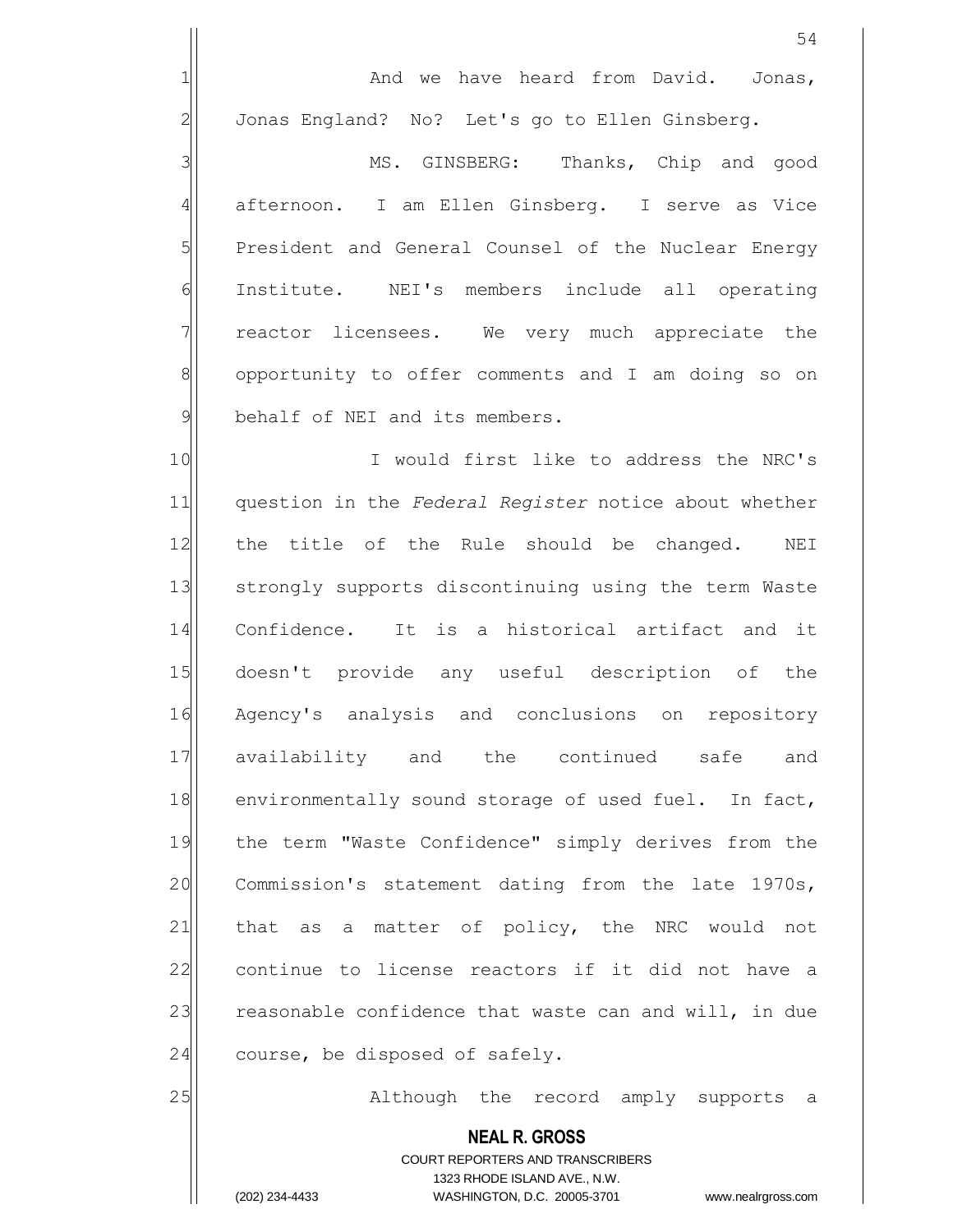1 continued finding of reasonable confidence that safe 2 disposal will become available, there is much  $3$  confusion about that to which the term refers. To 4 avoid the confusion and the mischaracterizations that  $5$  the term "Waste Confidence" seems to engender, we 6 strongly recommend that the Rule be retitled 7 | something along the lines "Storage of Spent Nuclear 8 Fuel for the Period After License Term of Reactor 9 Operation." Simple, straightforward, and 10 descriptive. The GEIS should be similarly renamed.

11 all of that notwithstanding, the Agency 12 has ample reason to have confidence and remain 13 confident in the fact that a safe disposal option 14 will become available and that continued storage can 15 be accomplished in a safe and environmentally sound 16 manner in the meantime.

17 I am going to focus my limited time on 18 the issues related to spent fuel pools. I note that 19 Appendix E of the draft GEIS provides a detailed 20 discussion of the environmental impacts of spent fuel 21 pool leaks during short-term storage time frame. The 22 draft GEIS describes the current regulatory regime to 23 avoid and respond to spent fuel pool leaks, including 24 the NRC's requirements and industry initiatives for 25 groundwater monitoring and remediation of

> COURT REPORTERS AND TRANSCRIBERS 1323 RHODE ISLAND AVE., N.W.

**NEAL R. GROSS**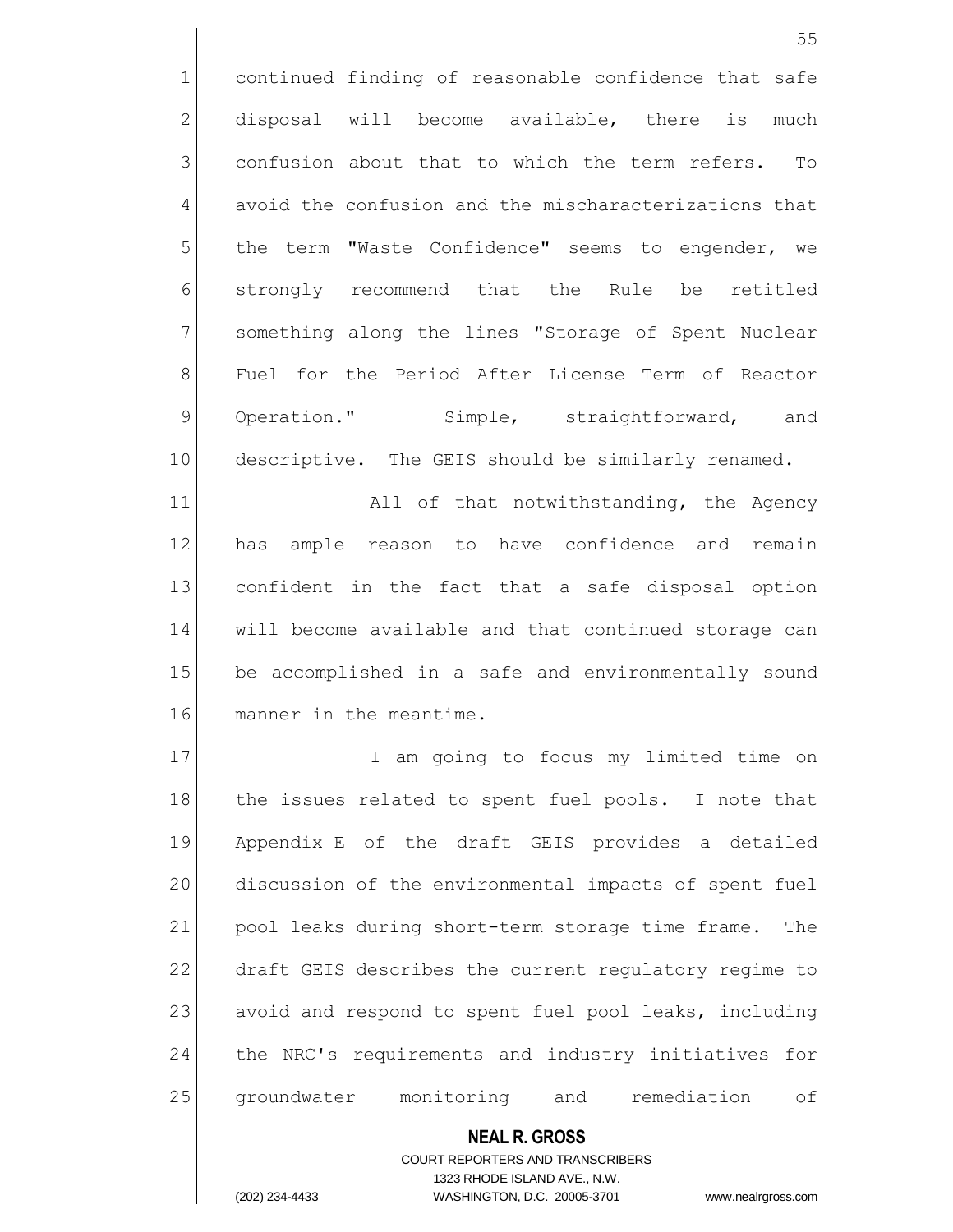1| contaminated groundwater.

2 Importantly, the NRC does not simply  $3$  rely on its regulatory oversight to conclude that the 4 environmental impacts of spent fuel pool leaks during  $5$  the short-term time frame will be small. The draft 6 GEIS, in fact, discusses spent fuel pool design and 7 maintenance, operational practices, site 8 hydrogeological characteristics, and radionuclide 9 transport properties to establish the Agency's basis 10 for concluding that there is a very low likelihood 11 that an undetected leak from a spent fuel pool will 12 migrate offsite. These considerations are all 13 generic and they obviate the need for site-specific 14 assessment.

15 **Furthermore,** in the unlikely event that 16 a spent fuel pool leak were to migrate offsite, the 17 draft GEIS assesses the potential for impacts on 18 groundwater, surface water, soils, and public health 19 using a bounding approach. Therefore, contrary to 20 some of the views presented at this meeting and 21 others, we believe there is ample support for the 22 draft GEIS conclusions that the potential impacts 23 involving spent fuel pool leaks will be small. 24 There is much more to be said about why

25 it is appropriate for the NRC to have conducted a

**NEAL R. GROSS** COURT REPORTERS AND TRANSCRIBERS 1323 RHODE ISLAND AVE., N.W.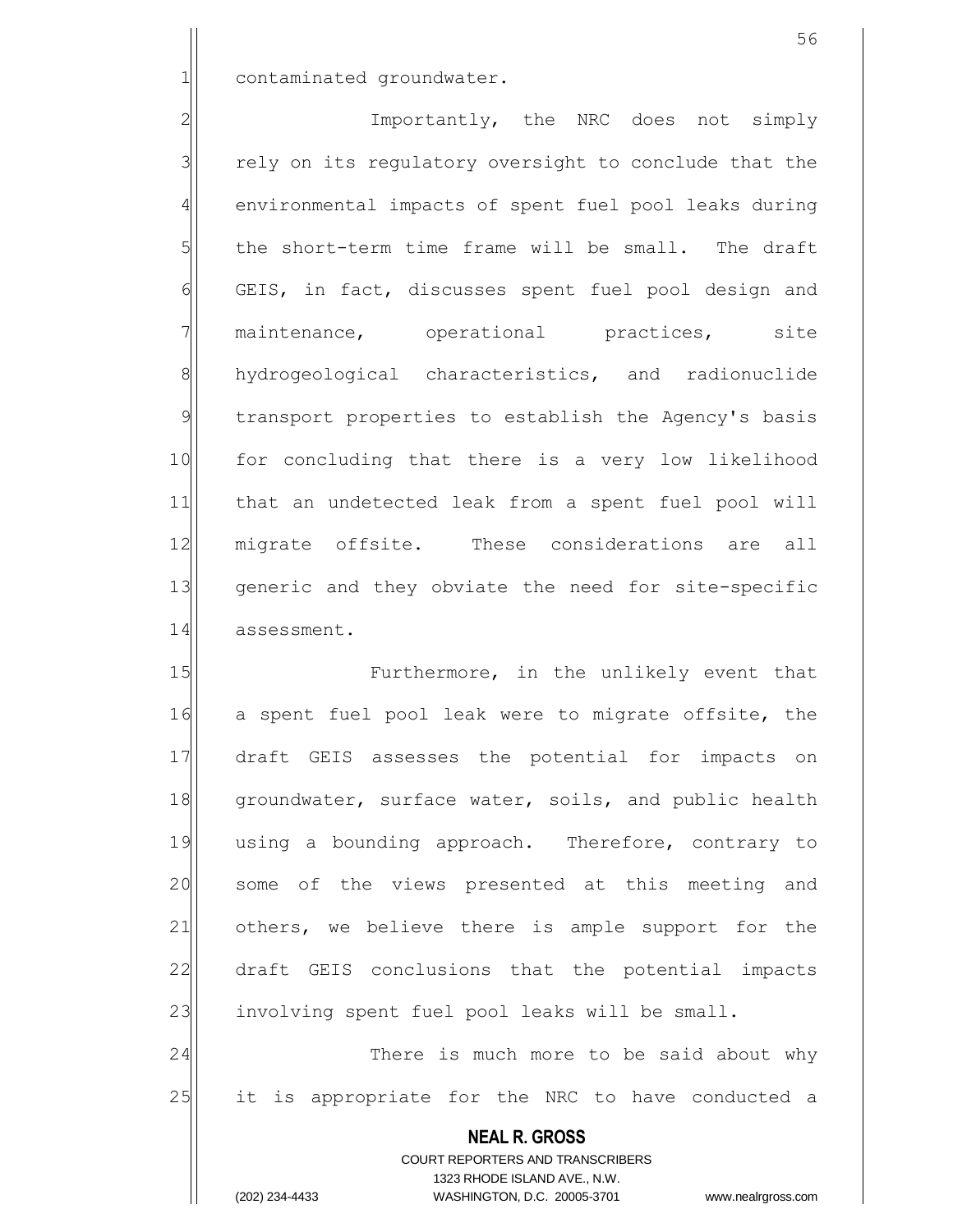**NEAL R. GROSS** COURT REPORTERS AND TRANSCRIBERS 1323 RHODE ISLAND AVE., N.W. (202) 234-4433 WASHINGTON, D.C. 20005-3701 www.nealrgross.com 57 1 generic review to meet its NEPA obligation. There is 2 also much more to be said about how the draft GEIS 3 | sufficiently responds to the Court's direction to  $4$  consider spent fuel pool leaks and fires. 5 SI Given the limited time for these 6 statements, NEI will provide its additional comments  $7$  on these matters in writing. 8 | MR. CAMERON: Thank you. 9 MS. GINSBERG: Thank you very much for 10 the opportunity and we look forward to expressing our 11 further views. Thank you. 12 MR. CAMERON: Thank you. Is Jeremy 13 here? How about Regina? Where is Regina? Regina 14 Minniss. 15 MS. MINNISS: My name is Regina Minniss. 16 I'm here on behalf of the Crabshell Alliance and this 17 is what I have to say. 18 **I** Fukushima, the world's worst nuclear 19 accident that will continue for centuries, just as 20 the other nuclear accidents have, only this one being 21 a triple meltdown, poses new challenges that none of 22 the great engineers thought of and some they should  $23$  have. 24 As the earth is being re-shifted, humans 25 have not adjusted to the new extremes upon us. With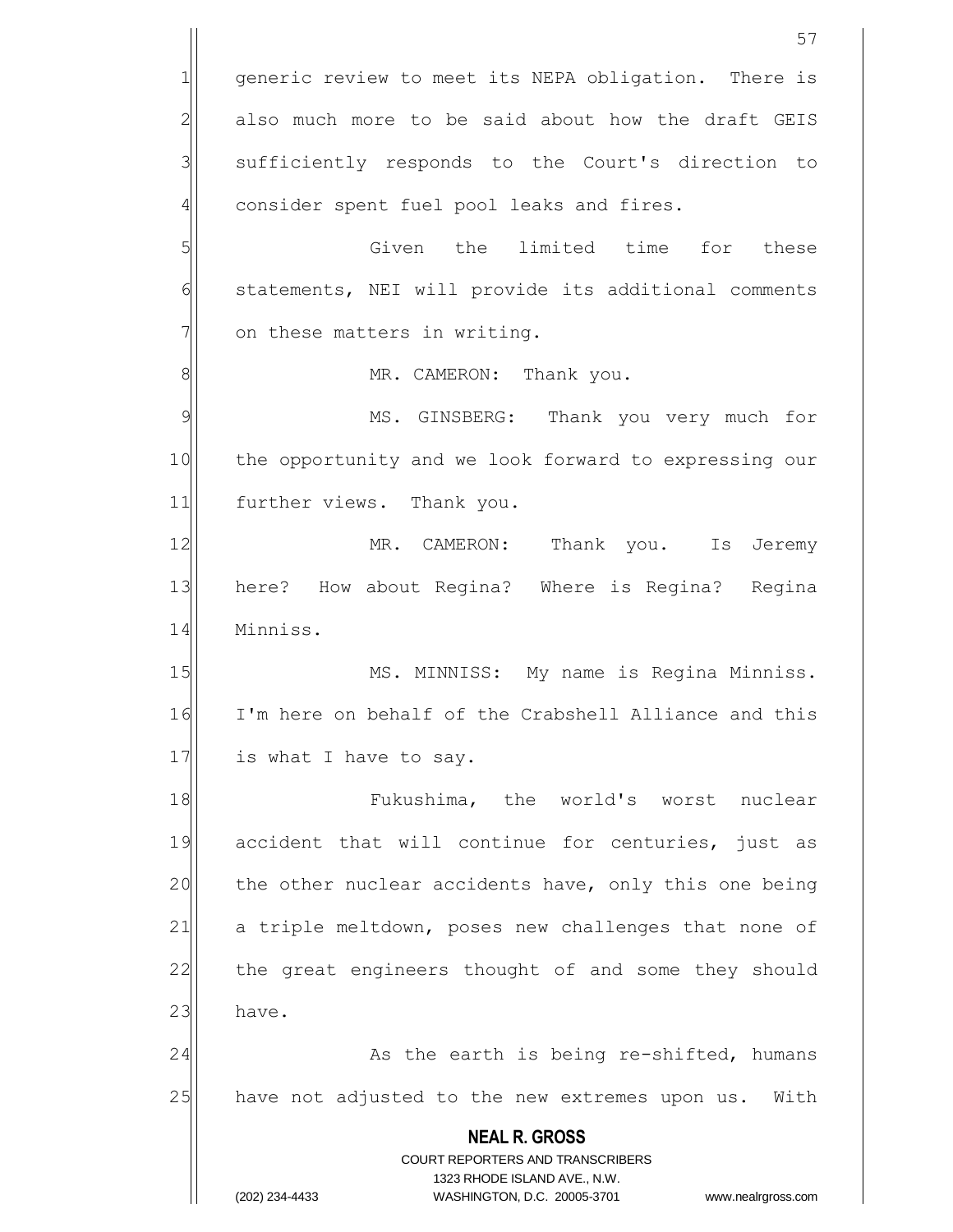1 climate change inside our front door, the problems of  $2$  nuclear energy will be augmented. It is great news 3 | that no new license or no new renewal of existing 4 license will receive final approval until the waste 5 | issue is addressed.

6 6 As a first step towards dealing with  $7$  this waste, this decision showed real leadership.  $8$  But at least 12,000 tons of nuclear waste per year 9 keeps accumulating from existing operating plants.

10 The second step to dealing with the 11 waste is to make the amount of nuclear waste finite. 12 This is a time to show more leadership. The reality 13 is if a solution is found, we will still have it, and 14 generation after generation will have to deal with 15 the continued problem. To me, putting it in the 16 ground is like adding dynamite to the interior of the 17 earth. This sets us up for internal pollution, as 18 well as external pollution, but it is from the normal 19 operation of nuclear plants which emit hundreds of 20 thousands of curies of radioactive gases and elements 21 into the environment every day. This is commonly  $22$  known as burning the candle at both ends.

23 If we continue business as usual, we are 24 | truly on the path to total destruction. This highly 25 toxic energy destroys our air, water, food, soil, and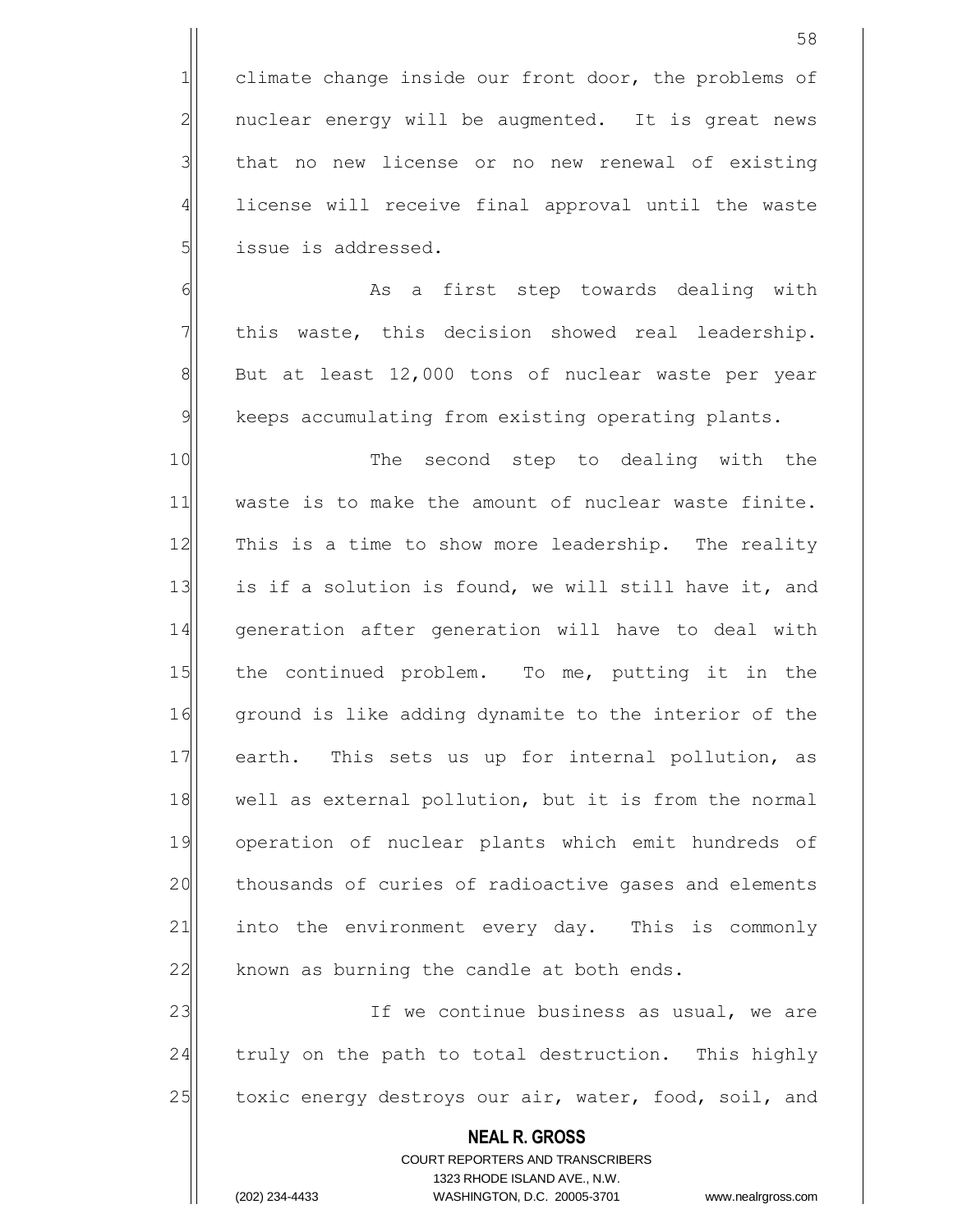**NEAL R. GROSS** COURT REPORTERS AND TRANSCRIBERS 1323 RHODE ISLAND AVE., N.W. (202) 234-4433 WASHINGTON, D.C. 20005-3701 www.nealrgross.com 1 gene pool of all living plants and animals. You will  $2$  see children with tumors  $-$  sorry. A look on the 3 3 internet of the children of Belarus will verify the 4 long-term effects of nuclear energy. This is a site 5 where parents cannot deal with their children from 6 6 fernobyl accident. You will see children with 7 Tumors beyond imagination, tumors that are bigger 8 than beach balls showing up anywhere on their small 9 bodies, deformities so grotesque that you think you 10 are looking at a horror film but these are innocent 11 children. Let's at least make the nuclear waste 12 finite and begin aggressively pursuing truly green 13 energy sources. Thank you. 14 MR. CAMERON: Thank you. Thank you very 15 much, Regina. 16 Me are going to go to the phones now. 17 Mary, could you put Mark Leyse through? I'm not sure 18 I am pronouncing his last name correctly. 19 OPERATOR: Mark, your line is open. 20 Excuse me, Mark, your line is open. 21 MR. CAMERON: Mark, are you with us? 22 Well, we will come back to Mark. How 23 | about Susan Michetti? 24 OPERATOR: Susan, your line is open. 25 Please check your mute button.

59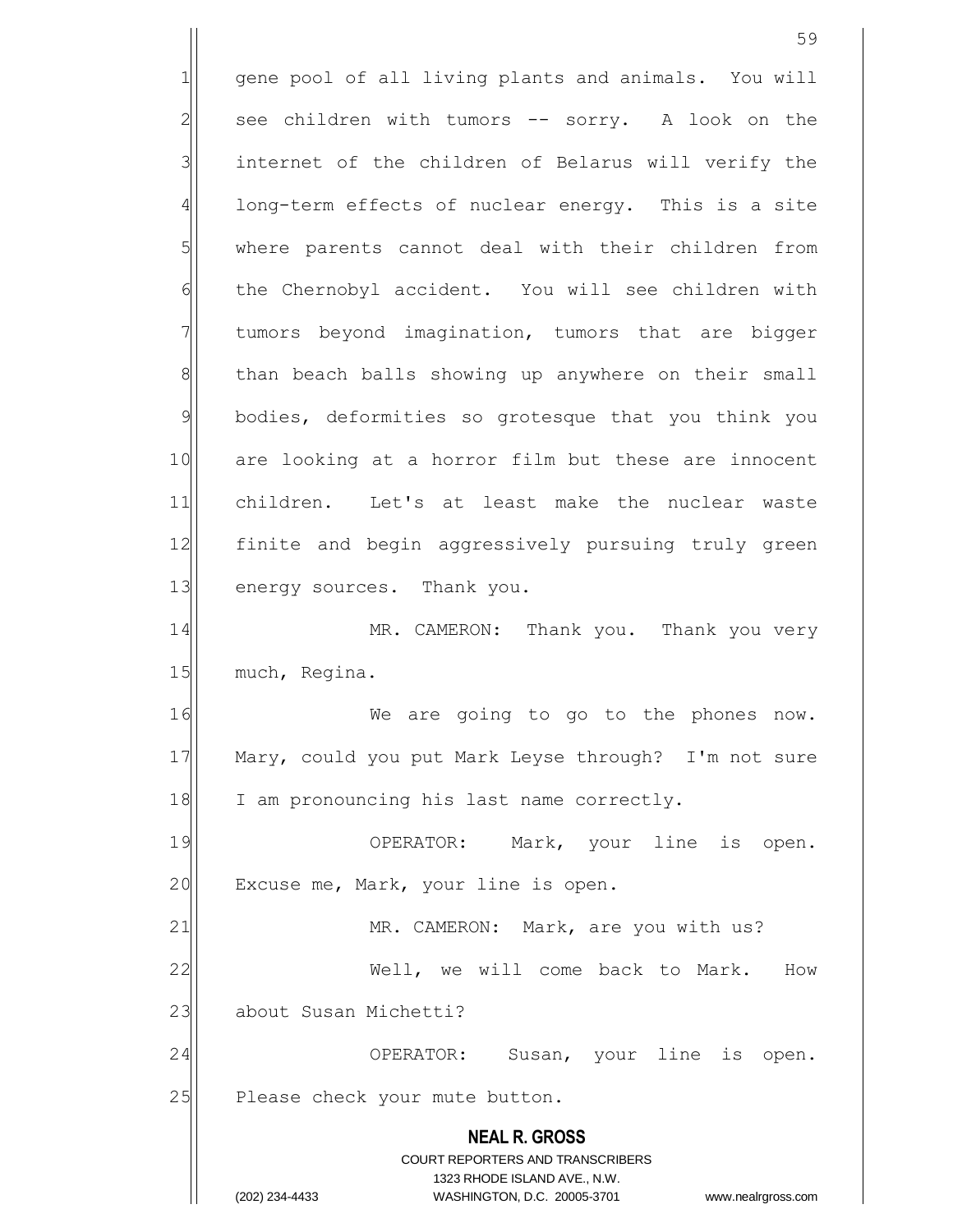|                | 60                                                    |
|----------------|-------------------------------------------------------|
| 1              | MS. MICHETTI: Okay. Can you hear me?                  |
| $\overline{2}$ | MR. CAMERON: Yes, we can. This is                     |
| 3              | Susan, right? Correct?                                |
| 4              | MS. MICHETTI: Right.                                  |
| 5              | MR. CAMERON: Okay, Susan Michetti.                    |
| 6              | MS. MICHETTI: I'm Susan Michetti. I'm                 |
| 7              | from Wisconsin. I'm also working with the Sierra      |
| 8              | Club's John Muir Chapter of Wisconsin on this issue.  |
| 9              | I quess we reject the NRC's Waste                     |
| 10             | Confidence DGEIS and we ask for it to be withdrawn    |
| 11             | for thorough revision. We have no confidence in the   |
| 12             | NRC's Waste Confidence for the same reasons that the  |
| 13             | Court found.                                          |
| 14             | Basically, there was an assumption made               |
| 15             | decades ago that we would have safe storage and that  |
| 16             | we would be able to deal with very toxic radioactive  |
| 17             | waste in the future, but that future has never        |
| 18             | materialized and it likely will never materialize.    |
| 19             | Therefore, that assumption upon which everything else |
| 20             | has been based has no validity anymore. And because   |
| 21             | that has no validity, we cannot have confidence that  |
| 22             | there will ever be any safe storage for any of this   |
| 23             | nuclear waste that we are creating. Therefore, we     |
| 24             | shouldn't be creating it. Therefore, we shouldn't be  |
| 25             | relicensing and we should make licensing a permanent  |
|                | <b>NEAL R. GROSS</b>                                  |

COURT REPORTERS AND TRANSCRIBERS 1323 RHODE ISLAND AVE., N.W.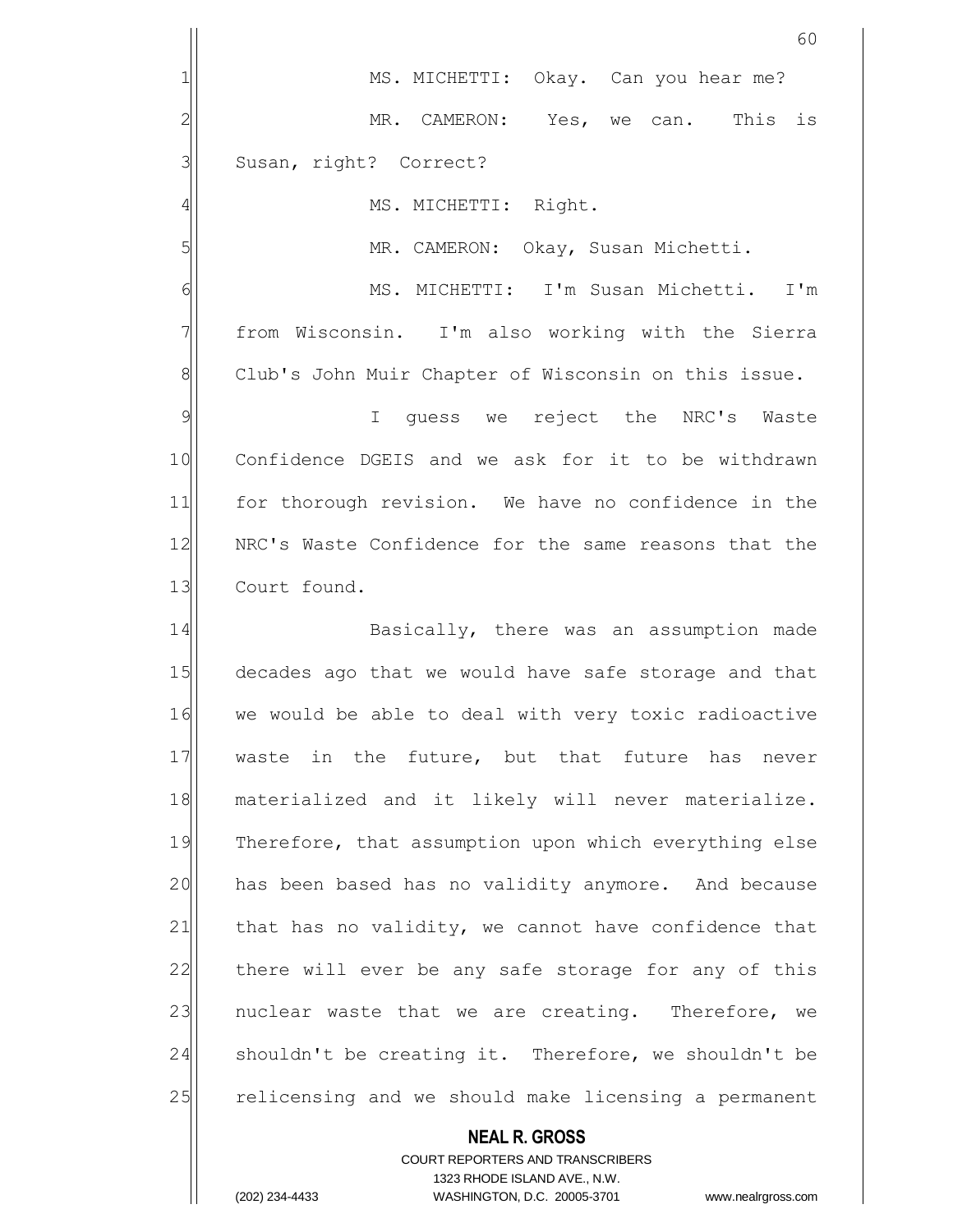1 moratorium on all licensing because we do not have  $2$  anything, any safe place to put this waste. No  $3$  industry should be allowed to make and manufacture 4 and create waste that is unsafe and that there is no  $5$  place to put it.

6 6 The NRC should not be allowed to issue 7 any new licenses from this point forward or to grant 8 any license extension because there is no safe way to 9 deal with the waste. And any confidence statements 10 that this is going to appear in the future are using 11 the same assumptions that have caused us to be in 12 this very precarious situation that we are in without 13 a place to store any of this waste.

14 Gulf State is a nuclear waste site dump, 15 or should be one. And we shouldn't be having high-16 level nuclear waste being transported through states 17 to go to into permanent places that are not -- have 18 no safety or any more safety than where they are at. 19 We need to keep everything on the site where it is 20 right now in order to not create other accidents.

21 There are technical shortcomings 22 everywhere we look throughout the entire nuclear 23 process. Those technical shortcomings need to be  $24$  addressed and closed up, too.

25 MR. CAMERON: And if I could ask you to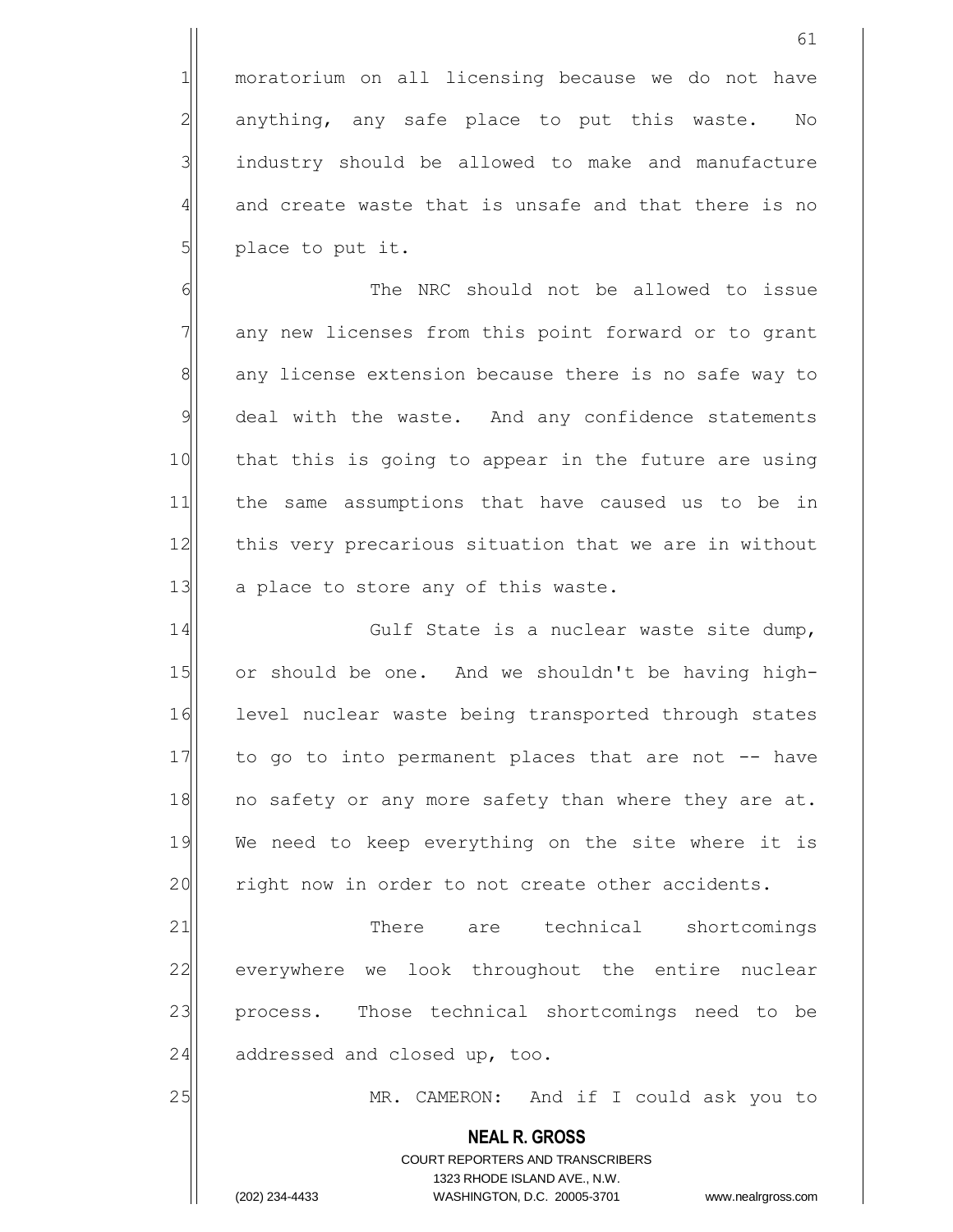**NEAL R. GROSS** COURT REPORTERS AND TRANSCRIBERS 1323 RHODE ISLAND AVE., N.W. (202) 234-4433 WASHINGTON, D.C. 20005-3701 www.nealrgross.com 62 1 just finish up, Susan. 2 MS. MICHETTI: Okay. We are very 3 concerned about risks of fuel and a fire in fuel 4 pools. And we do prefer hardened onsite storage 5 systems. 6 MR. CAMERON: Okay, thank you. Thank  $7$  you very much, Susan. 8 8 Mary, let's see if Mark is with us. 9| OPERATOR: I'm not showing Mark in 10 queue, sir. 11 MR. CAMERON: Oh, okay, great. And 12 there is a familiar name, Jane Dugdale. Is Jane --13 Jane, are you there? 14 MS. DUGDALE: Mr. Cameron. 15 MR. CAMERON: Hi. 16 MS. DUGDALE: Hello. Can you hear me 17 now? 18 MR. CAMERON: Yes, we can. 19 MS. DUGDALE: Oh, excellent. Yes, my 20 name is Jane Dugdale. I live in Phoenixville, 21 Pennsylvania, within ten miles of Exelon's Limerick 22 Generating Station and I am very concerned. 23 The Waste Confidence Statement should be 24 rejected. It ignores numerous catastrophic risks to 25 everyone in and far beyond their heavily populated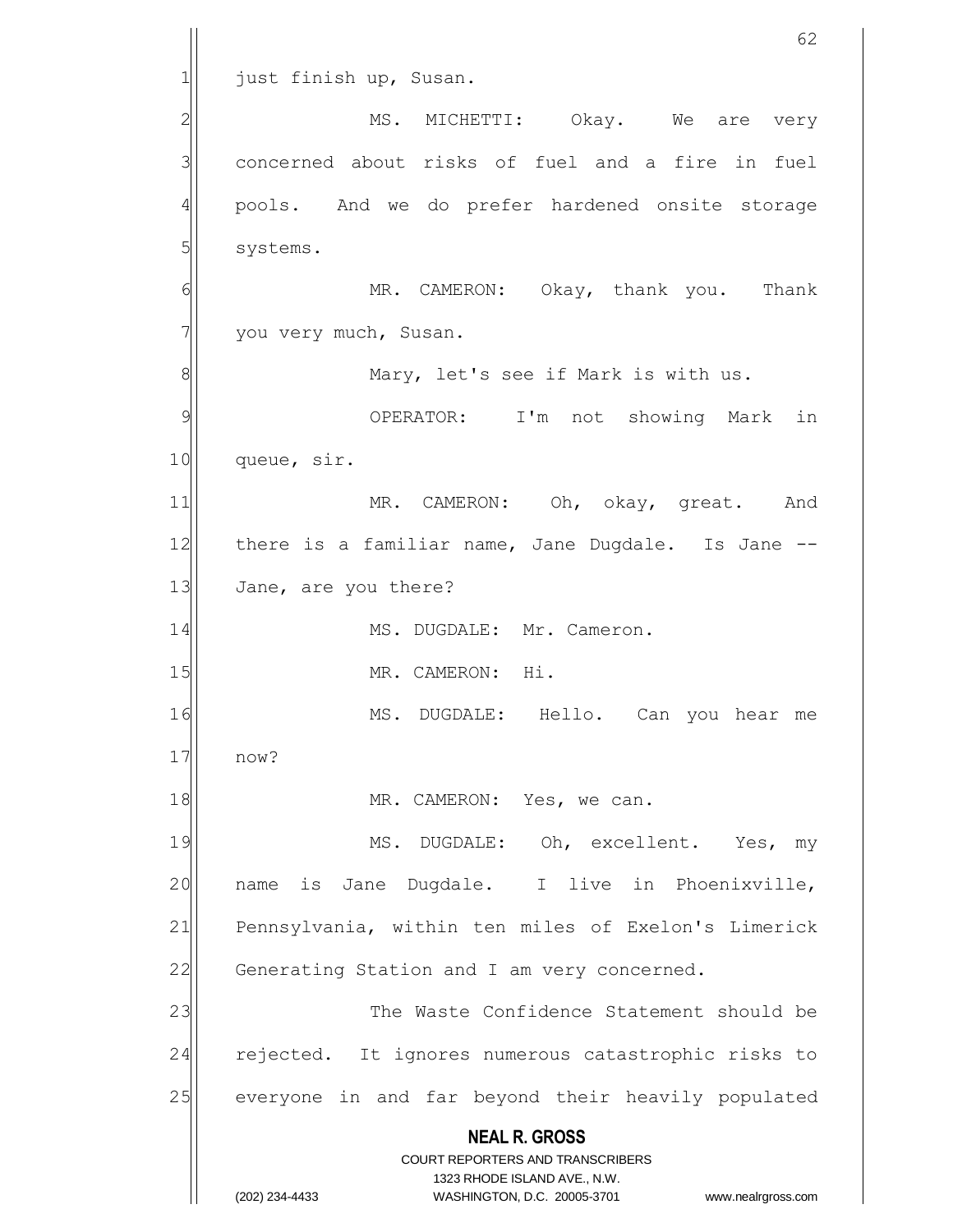$1$  region. The Alliance for a Clean Environment, ACE,  $2$  has studied these risks for over a decade and found 3 volumes of evidence for these risks published at 4 www.acereport.org. The Waste Confidence Statement is 5 | simply sweeping these risks under the carpet. Unless  $6$  you give the draft statement a vote of no confidence, 7 The NRC is recklessly endangering our communities and 8 the risks described should make the NRC liable for 9 regulatory mismanagement.

10 Three of the worst risks at Limerick 11 are, first, Limerick's use of high burn nuclear fuel; 12 second, its overcrowded, corroding, and thinning fuel 13 pools; and third, its above ground concrete cask 14 storage system is not designed to last the length of 15 time that the waste could be stored in them.

16 First, regarding Limerick's use of high 17 burn nuclear fuel, evidence suggests its use is far 18 more dangerous than fuel previously used at Limerick. 19 Higher radioactive gas releases, increased corrosion, 20 | thinning and brittleness of fuel cap cladding, 21 | increased radioactivity and decay heat from spent 22 fuels, and increased damage to the fuel rods in the 23 reactors—all these can results — leading to 24 radiation leaks in the spent fuel pools and casks.

25 My first question is this. Is Exelon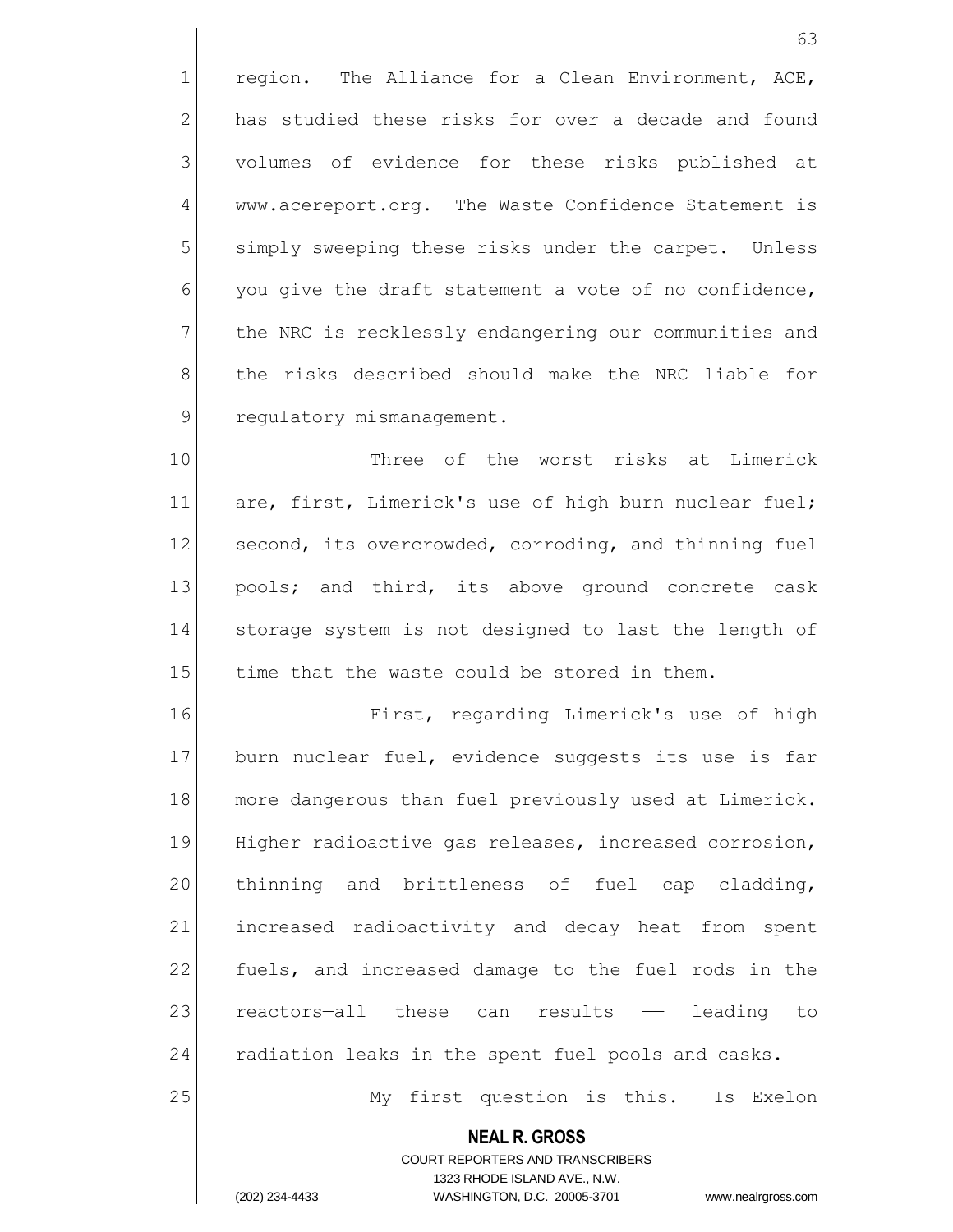1 using high burn nuclear fuel without regulatory 2 oversight? Second, regarding Limerick's overcrowded fuel pools. These packed, vulnerable, thinning, and corroding pools post catastrophic risks to our heavily populated region. Yet, the NRC is failing to adequate action for precaution.

7 Why does the NRC fail to require Exelon 8 to adequately quard against air strikes or missiles? 9 Why do Limerick's two pools have more spent fuel than 10 even older nuclear plants and twice as much as 11 Fukushima's four pools?

12 Why has the NRC allowed Exelon to put 13 off even studying the risks related to earthquakes 14 when the plant sits on an earthquake fault, is 15 located within 17 miles of four other earthquake 16 faults, and is number three on the nation's 17 earthquake risk list?

18 Why does the NRC not require immediate 19 recoding of Limerick's fuel pool liners when an NRC 20 safety evaluation found them corroding and thinning 21 up to ten times faster than estimated?

22 Third, regarding Limerick's aboveground 23 concrete cask storage, this is a short-term solution 24 to a long-term problem. There is no proof that spent 25 fuel stored in dry steel containers inserted into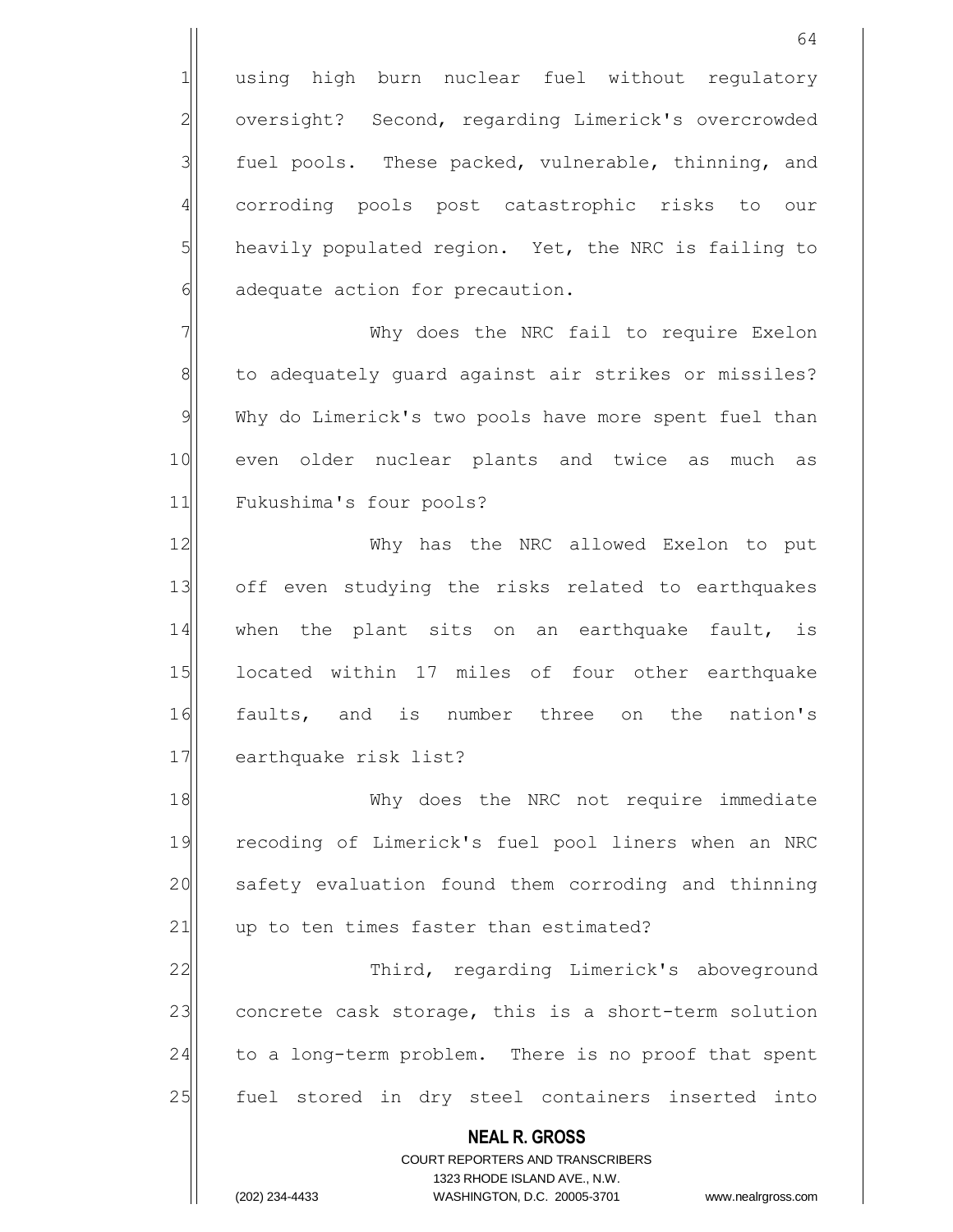1 these concrete casks can be safely removed or  $2$  transported in the future and there is no place for  $3$  it to go.

**NEAL R. GROSS** COURT REPORTERS AND TRANSCRIBERS 1323 RHODE ISLAND AVE., N.W. (202) 234-4433 WASHINGTON, D.C. 20005-3701 www.nealrgross.com 4 AM How can the NRC assure that the 5 5 5 containers will be replaced after their 50-year 6 1ifetime or before that if they fail? Why did the  $7$  NRC deny the corrosion risks found by a recent NRC 8 safety evaluation and stop its own 2005 study when 9 corrosion concerns were identified? Why were the 10 concerns that ACE expressed to the NRC ignored 11 regarding the design flaws of Limerick's concrete 12 casks? 13 MR. CAMERON: Jane, I need you to wrap 14 up. 15 MS. MICHETTI: In spite of the risks it 16 poses, cask storage onsite is the least-bad long-term 17 solution to waste containment. 18 MR. CAMERON: Can you finish up for us, 19 Jane? 20 MS. MICHETTI: Yes. We stop making this 21 deadly radioactive waste for which there is no safe 22 solution. 23 The NRC should move to repurpose plants 24 such as Limerick and encourage electricity generation 25 by improving efficiency and investing in renewable

65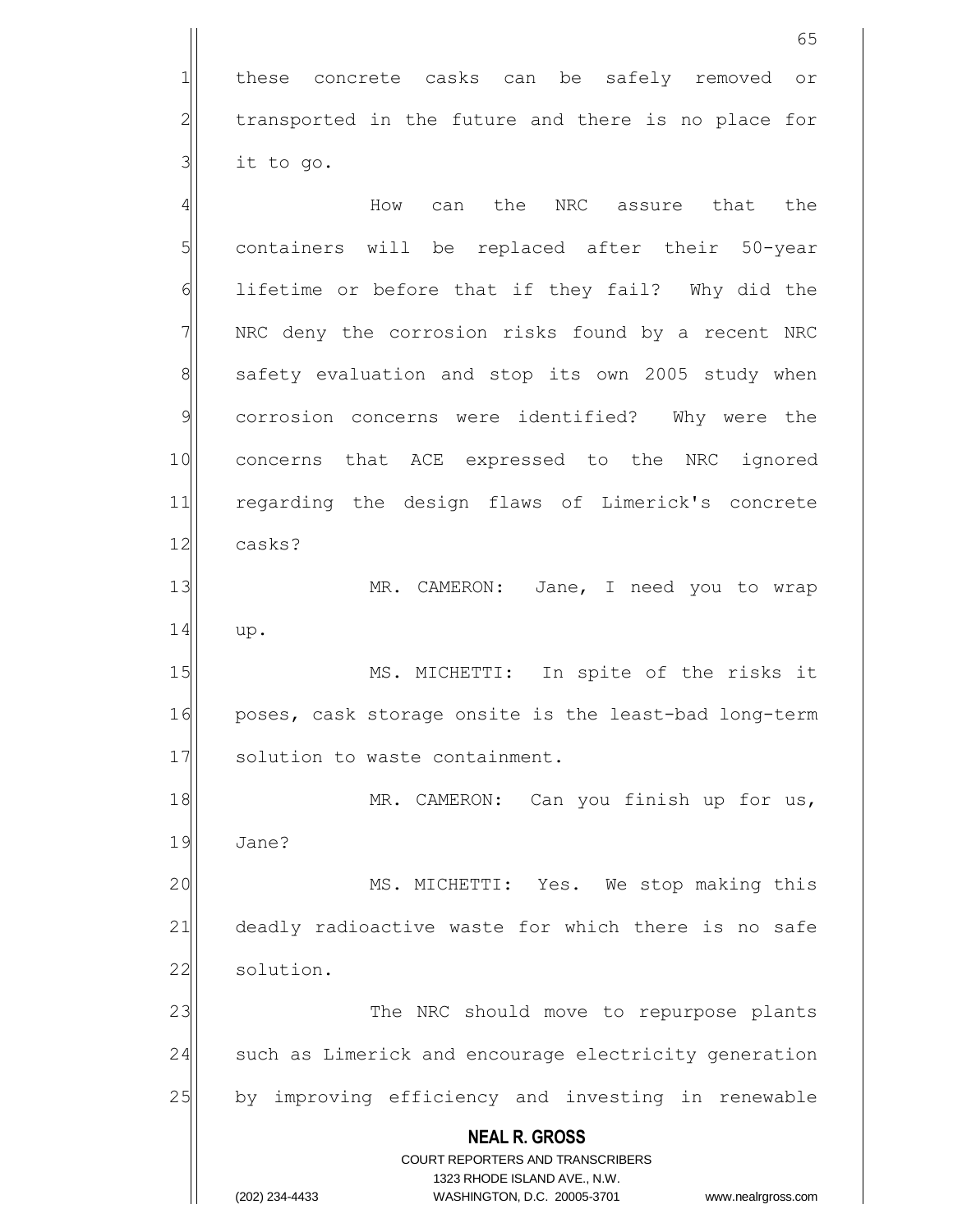**NEAL R. GROSS** COURT REPORTERS AND TRANSCRIBERS 1323 RHODE ISLAND AVE., N.W. 66  $1$  sources of energy such as solar and wind. 2<sup>1</sup> Thank you very much. 3 MR. CAMERON: Thank you, Jane. Thank 4 you. 5 | We are going to take a ten-minute break 6 6 right now and then we will be back and we will come  $7$  to speakers in the room. 8 8 I think we are well within our time 9 schedule, too, judging by the number of speakers we 10 have left. 11 So, let's take ten and we will be back. 12 (Whereupon, the foregoing meeting went off the record 13 at 3:30 p.m. and went back on the record 14 at 3:45 p.m.) 15 MR. CAMERON: Welcome back. And just a 16 message for those of you on the phone, we think we 17 have figured out what the problem is, in terms of 18 your not knowing that we want you to talk. There is 19 a 30-second delay, apparently on the webcast. So if  $20$  you are watching the webcast, I might have already 21 called your name but you are waiting for the 30-22 second delay on the webcast to be over. So, if you 23 have pressed  $*1$  and are waiting to talk, you might 24 want to pay attention to your phone to hear if Mary 25 is calling your name, rather than just watching the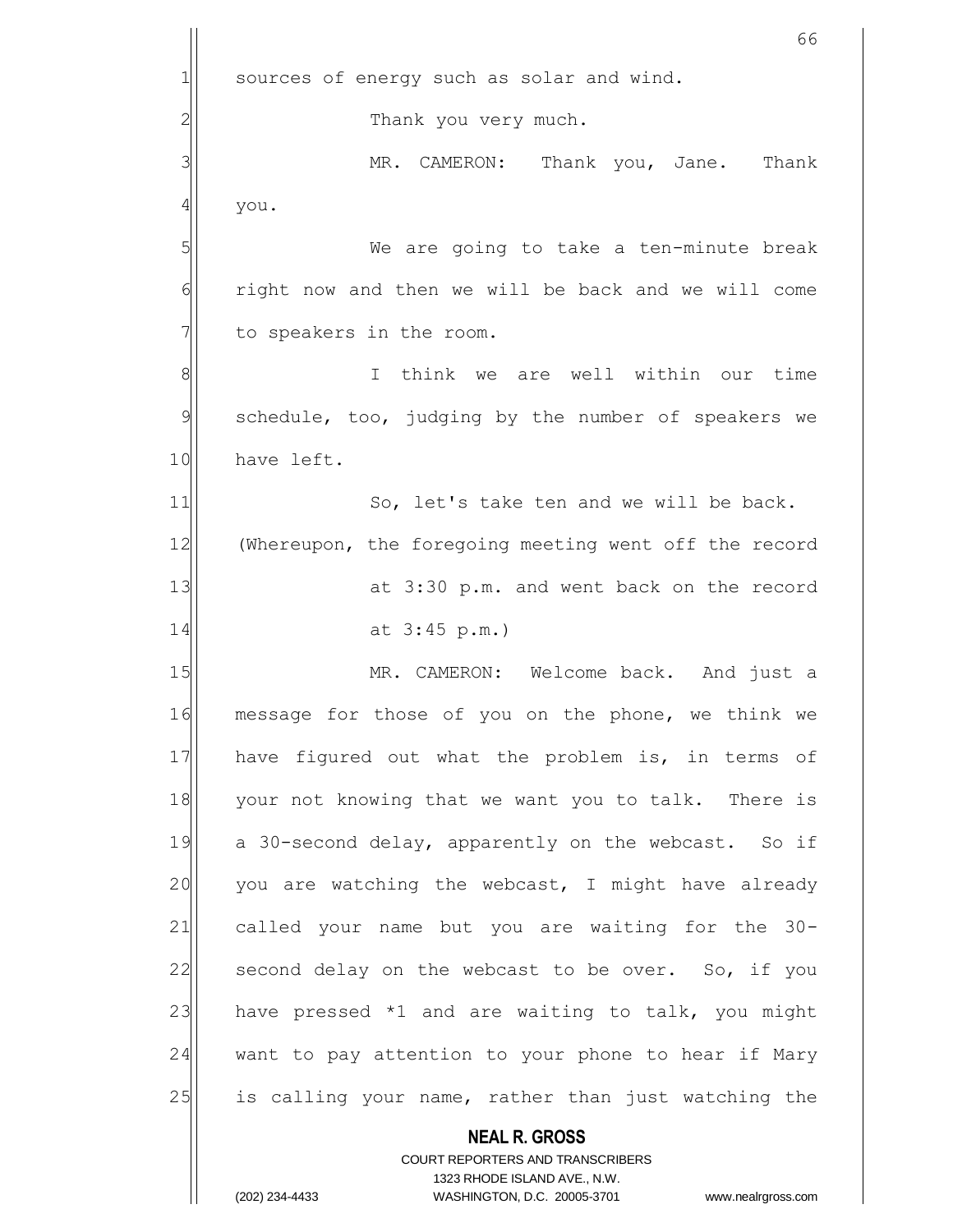**NEAL R. GROSS** COURT REPORTERS AND TRANSCRIBERS 67  $1$  webcast for that. So we will see how that works. 2 We are going to go back. I don't think  $3$  Alex Rower -- is Alex -- Alex is not here. Is he? 4 and this is a challenge. Diane  $5$  Szczesmil, S-Z-C-Z-E-S-M-I-L. Okay. 6 **And let's go to Brad, Brad Karbowsky.**  $7$  And then we are going to go to Susan Shapiro and 8 Melinda Crasting, Rob McCullum, Salman Gupta, and 9 Elizabeth O'Nan. 10 This is Brad. 11 MR. KARBOWSKY: Good afternoon and thank 12 you for the opportunity to speak. My name is Brad 13 Karbowsky and I represent 375,000 members of United 14 Association of Plumbers and Fitters in North America 15 and Australia. 16 I live and reside in Huntingtown, 17 Maryland, about 20 miles north of the Calvert County 18 Nuclear Power Station. When I relocated to Maryland 19 15 years ago, I had no reservations about buying a 20 house in that county that close to a nuclear power 21 house. That is because of my first-hand knowledge 22 from working on existing plants and new construction 23 of nuclear power, both of which I have participated 24 in. I know what stringent standard these plants are 25 held to in construction, maintenance, and safety and

1323 RHODE ISLAND AVE., N.W.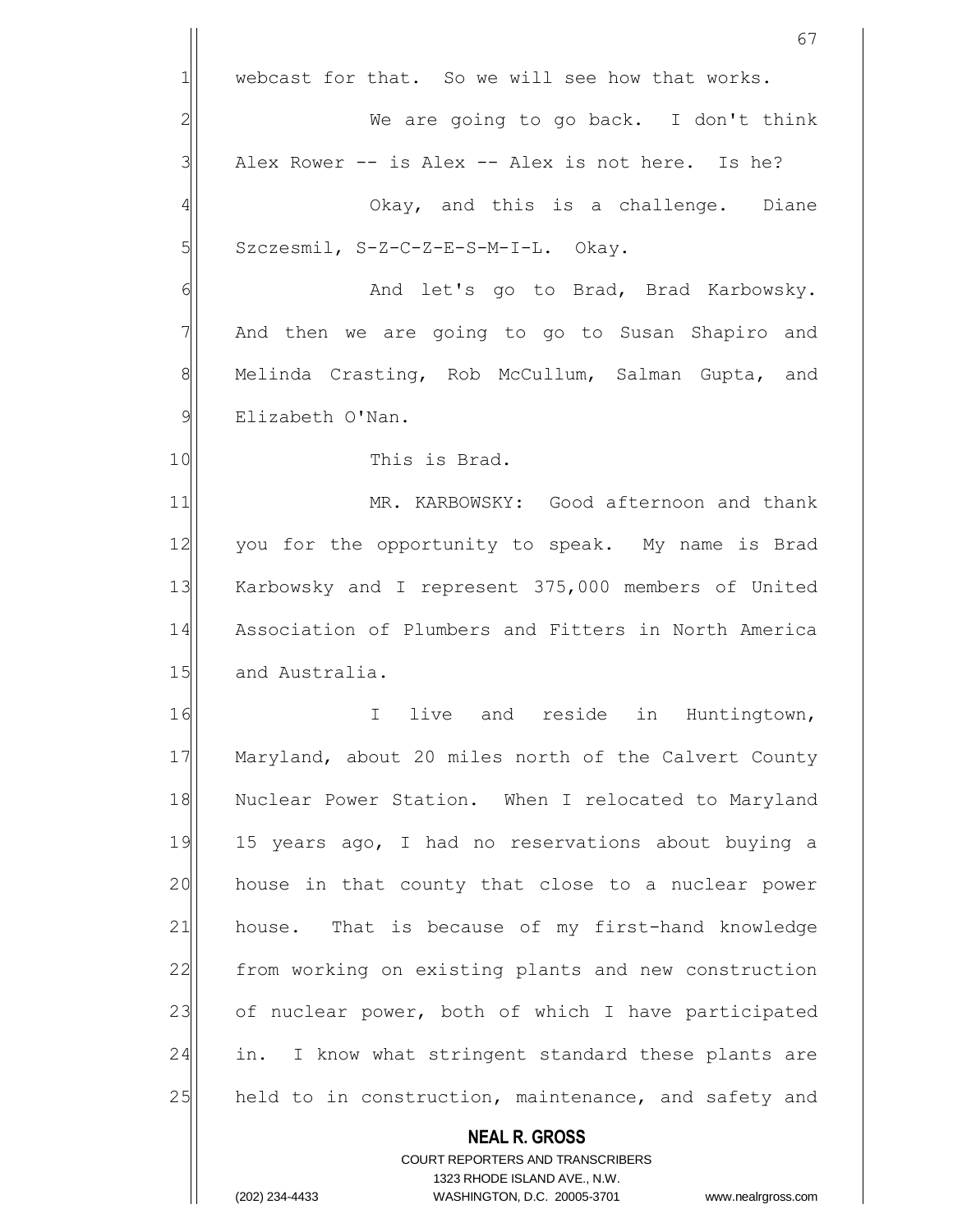1 security.

2 and these tough economic times, this 3 | plant has provided my community with a stable tax 4 base and jobs. Couple this with the growing effects  $5$  of greenhouse gas, we should be finding ways to help  $6$  the nuclear industry, not hamper it.

7 The current system of storage has been 8 approved and continues to be studied to find ways to 9 make things more secure and safe. We should be 10 looking at -- more at allowing the industry to reuse 11 and recycle the fuel rods and find a permanent 12 repository for spent fuel, rather than imposing some 13 new regulations.

14 Thank you and we support the NRC 15 findings.

16 MR. CAMERON: Okay, thanks, Brad. And 17 Susan? Susan Shapiro is probably not with us. How 18 about Melinda Crasting? Let's hold off on Rod for a 19 couple of names.

**NEAL R. GROSS** COURT REPORTERS AND TRANSCRIBERS 1323 RHODE ISLAND AVE., N.W. 20 Sue Minoff. Is Sue Minoff here? Or 21 Elizabeth O'Nan? Okay, she is here somewhere? She 22 is not. Oh, okay. All right. Okay, thank you. 23 | Jan, Jan Budart? Okay. 24 | Let's go to Rod, Rod McCullum. 25 MR. McCULLUM: Thank you, Chip. My name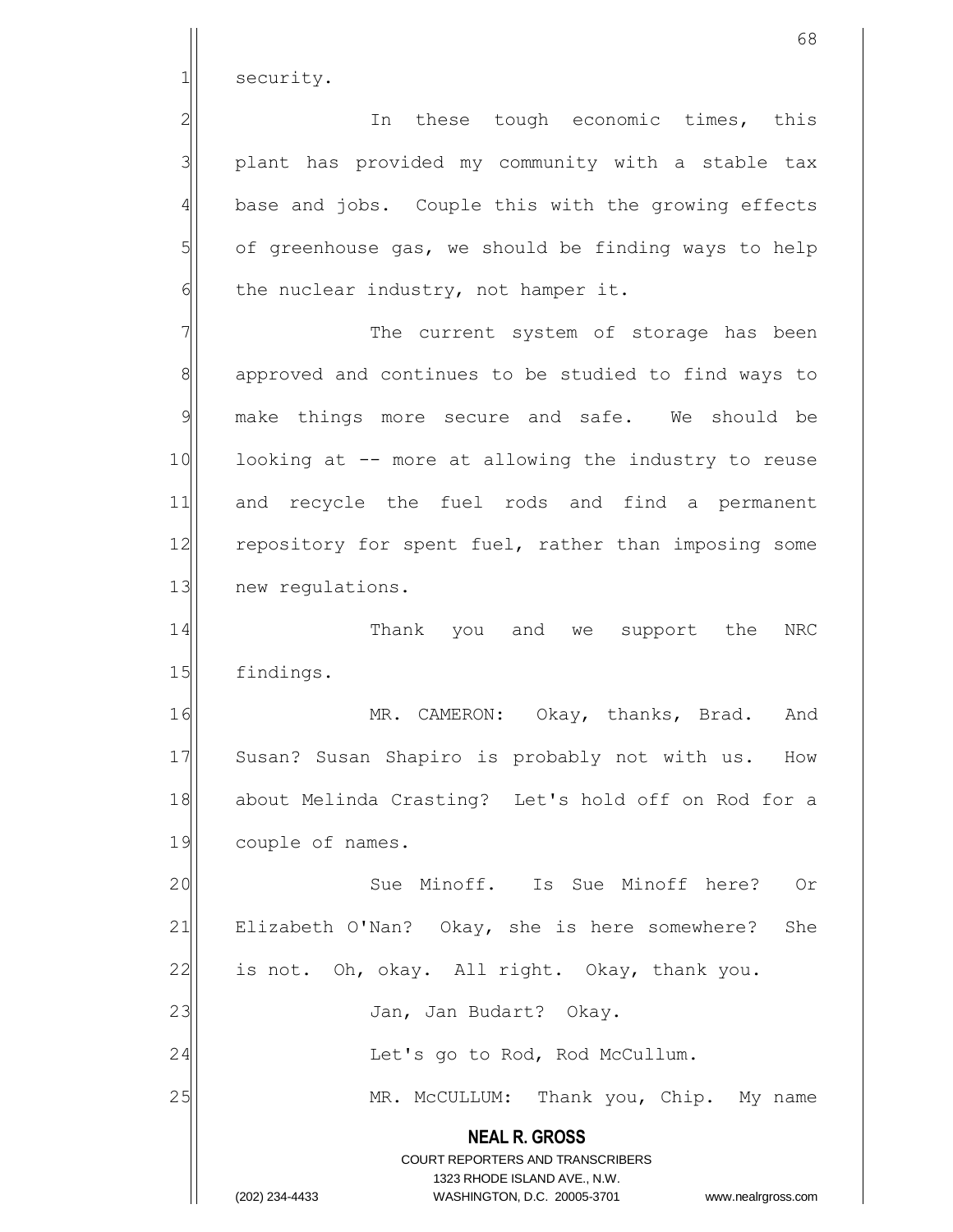1 is Rod McCullum with the Nuclear Energy Institute.  $2$  And I want to once again thank the NRC for providing 3 this opportunity for seeking out the learning 4 experience that is always when you seek so many 5 comments from so many different individuals of so 6 many different perspectives.

7 The very thorough, The very thorough, 8 extensive documents that NRC has provided for 9 comment, all the way through these meetings, this has 10 and continues to be a shining example of the rigor 11 with which the regulatory processes that govern the 12 nuclear industry work.

13 13 Dry cask storage systems, they are 14 robust, no moving parts, passively cooled, a hundred 15 tons of concrete and steel and other materials to 16 protect every 10 tons of fuel. Pools are equally 17 robust with 20 feet of water above the fuel, several 18 feet of concrete structures. And of course, the 19 casks are most relevant to the discussion here 20 because over these incredibly long time frames, the 21 fuel will move to the casks, it is decades or less 22 that we tend to do that.

23 Now, I have talked about at some of the 24 other meetings I have had the pleasure to attend and  $25$  learn from, the robustness of the casks, I have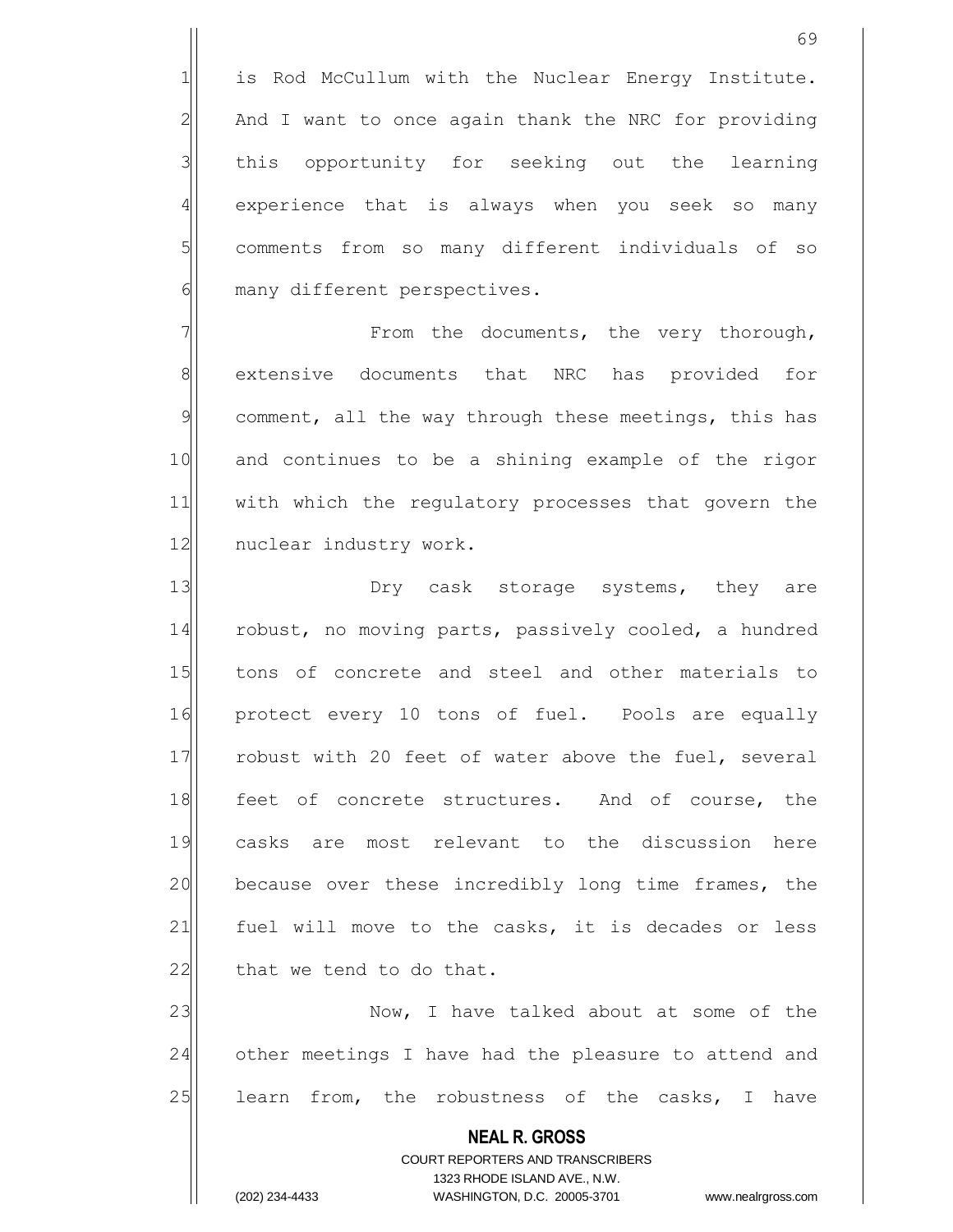1 talked about my confidence in the people who manage  $2$  the casks. It is one of the things that I think is 3 3 underappreciated in the EIS is the human element and  $4$  the very dedicated people that do this.

5 | Sut what I want to talk today is a 6 little bit more about the robustness of the process. 7 | A couple of things have been mentioned. One is high  $8$  burn-up fuel. That is mentioned in the EIS as an 9 example of how the process works. And I was going to 10 cite a letter that I left back there.

11 But industry has documented its position 12 and in our comments, we will send a letter which we 13 wrote to NRC within the last year that cites 15 14 different scientific studies, which document the 15 technical basis for the safe and long-term storage of 16 high burn-up fuel. The high burn-up demo project was 17 mentioned previously. That project is intended to 18 confirm, further confirm the findings of those 19 studies. And the results of that project, whatever 20 it be, good, bad, or indifferent, will go into aging 21 management plans. Every 40 years these casks have to 22 be relicensed.

23 The NRC has done a very bounding 24 analysis here, talked about repackaging every 100 25 years, dry transfer facilities everywhere. We don't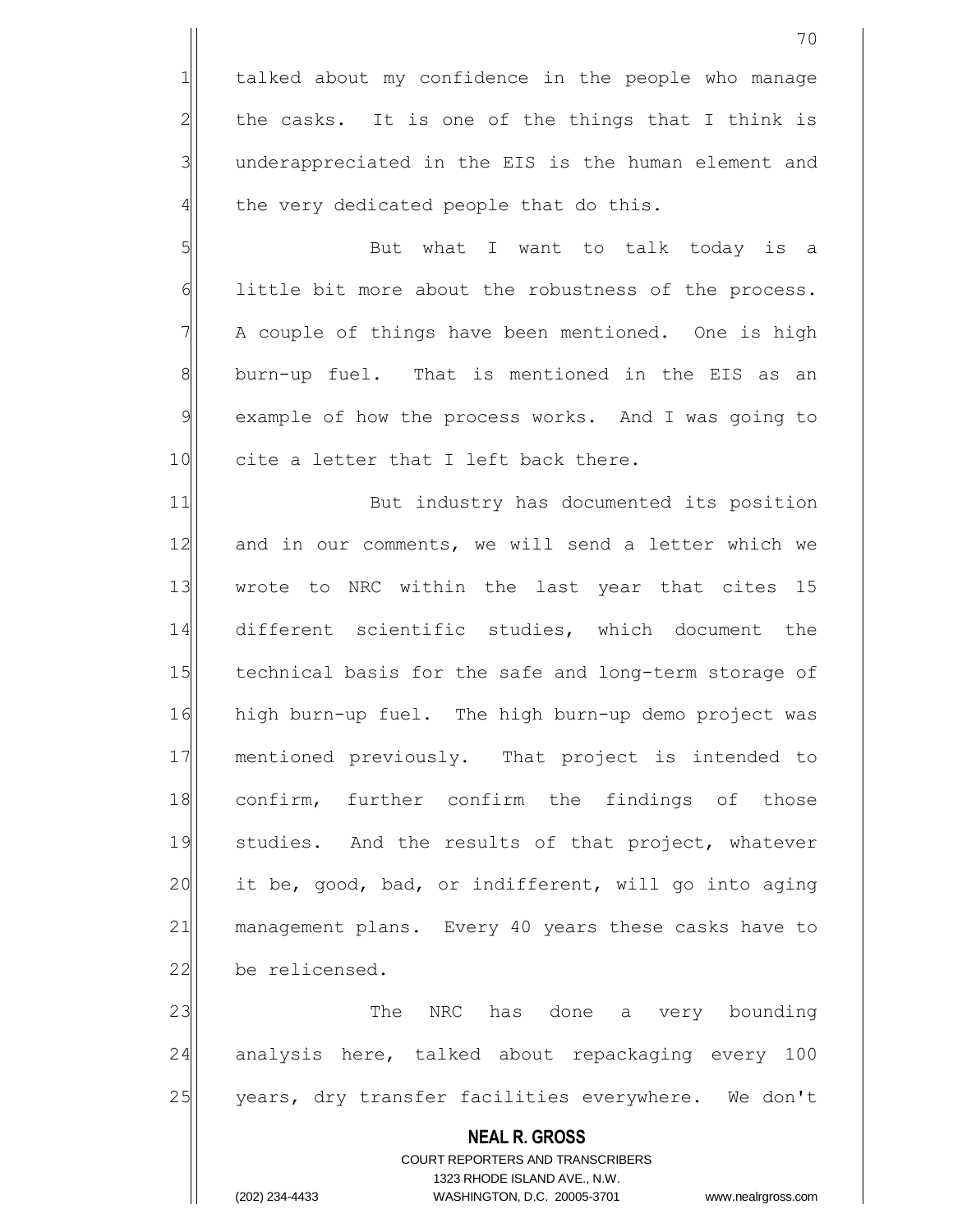1 think that will happen. But the regulatory process  $2$  will be what decides what does happen.

3 | So, we do have a very robust technical 4 basis for storing high burn-up fuel for addressing 5 other technical concerns. It is very forward 6 looking.

7 | One of the things about this EIS is it 8 is a snapshot in time. It looks at the world based 9 on what we know today. If you look at the 10 opportunities for learning that go beyond what we 11 hear in these meetings and go through the aging 12 management plans and the scientific investigations, 13 industry has multiple programs in place to look at 14 all the long-term aging characteristics of not just 15 the fuel but the casks. Just like we are looking at 16 high burn-up fuel, we are looking at various cask 17 degradation mechanisms.

18 Everything with dry storage happens 19 slowly. So whatever we find, we will have time to 20 address it. We will take what we learn and we will 21 move on.

22 I believe as strongly as anybody we need 23 a permanent disposal solution and I am committed to 24 continuing to work towards that. But until we have 25 that, I know our processes will work. They will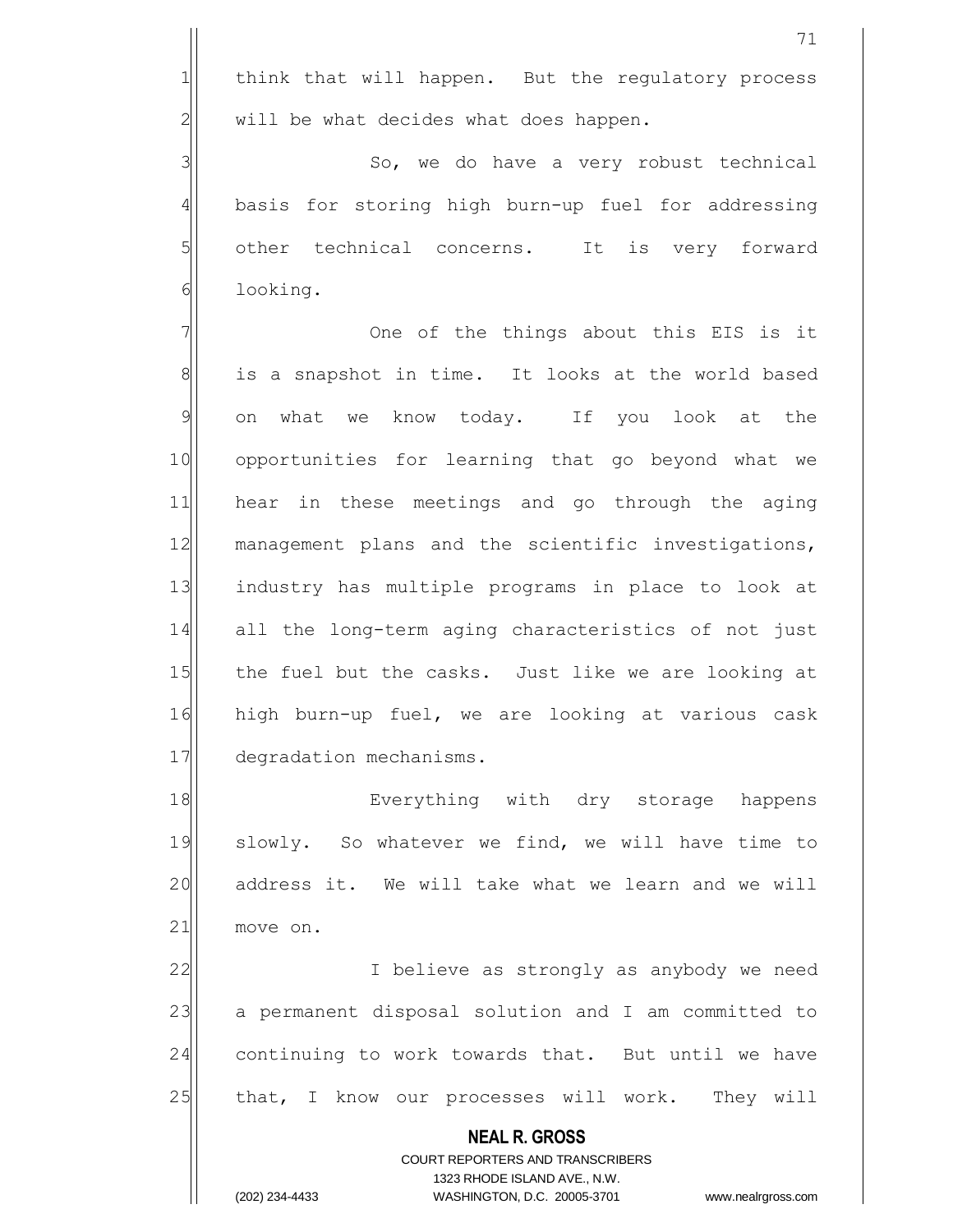**NEAL R. GROSS** COURT REPORTERS AND TRANSCRIBERS 1323 RHODE ISLAND AVE., N.W. 72 1 continue to learn. And throughout my career in this  $2$  area, the more we learn about this, the more we know,  $3$  the safer it looks. 4 | And I thank the NRC for continuing to 5 facilitate this process. 6 | MR. CAMERON: Thank you, Rod. 7 How about Evan? This is Evan Lapiska. 8 Then, we will go to Diego Garcia and then to Allison 9 Fisher. And then we are going to go to the phones 10 again. 11 Evan. 12 MR. LAPISKA: Thank you. My name is 13 Evan Lapiska with the Clean and Safe Energy 14 Coalition. I am here today on behalf of the Clean 15 and Safe Energy Coalition or CASEnergy and our 16 membership of more than 3,200 businesses, 17 organizations, and individuals. 18 Our members support the increased use of 19 nuclear energy to ensure an environmentally clean, 20 safe, affordable, and reliable source of electricity. 21 The CASEnergy Coalition is a large 22 national grassroots coalition with members 23 representing a diverse mix across the business, 24 environmental, academic, consumer, and labor 25 communities.

<sup>(202) 234-4433</sup> WASHINGTON, D.C. 20005-3701 www.nealrgross.com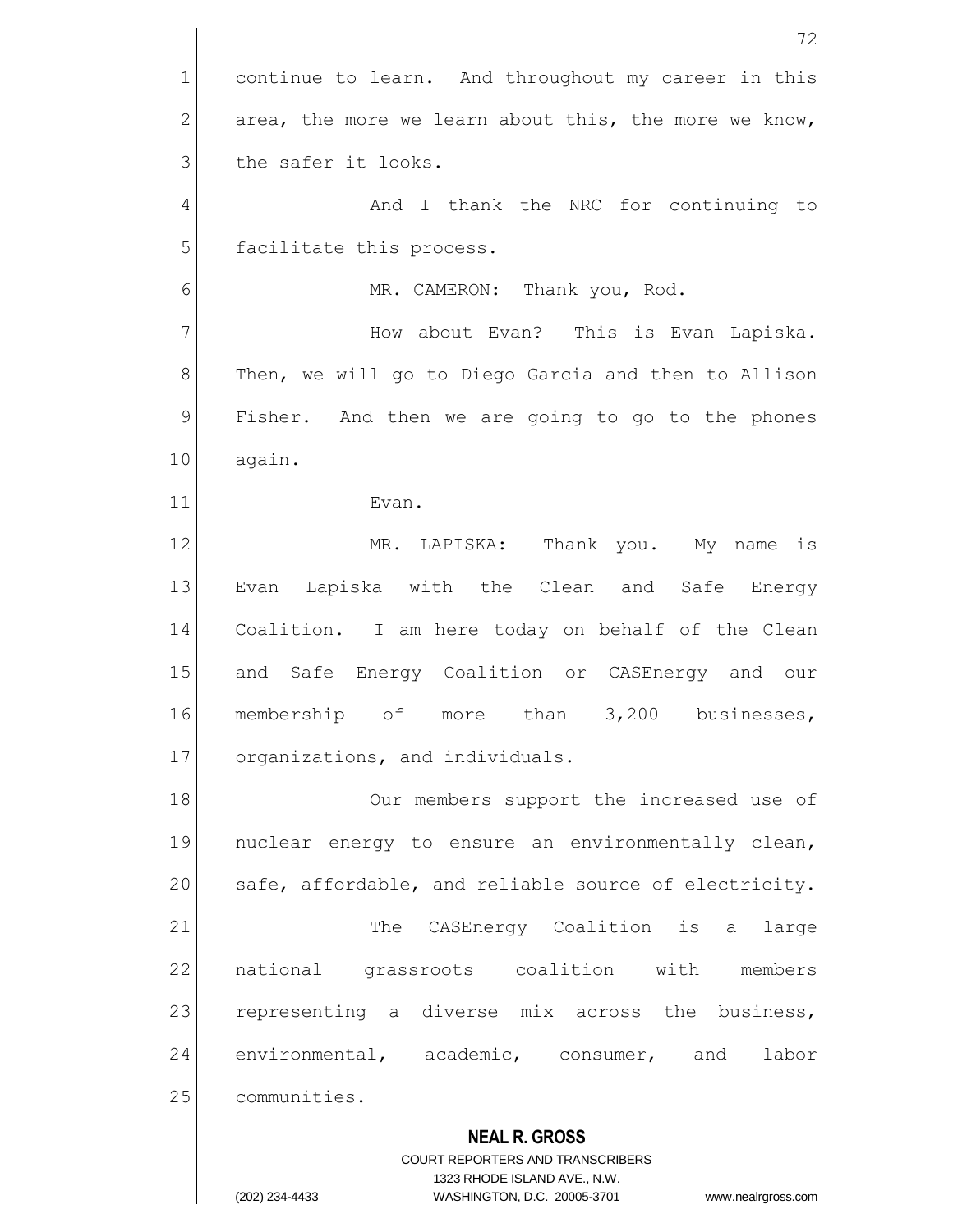1 1 I would first like to thank the NRC for 2 this opportunity. And having attended a few of these  $3$  meetings throughout the hearing period, I applaud  $4$  their effort to allow all sides to be heard. We are  $5$  here to discuss spent nuclear fuel, not something  $6$  that is new, and not because of an issue, but because 7 of the way the system works, providing due process to 8 address questions and concerns and ensure the safe 9 operation of nuclear facilities and the safe storage 10 of fuel after it has been used. 11 Spent fuel is currently being stored

12 safely onsite in storage casks, as well as fuel 13 pools. Most importantly, it is being stored safely 14 and securely, as it has been for many years and can 15 be for many more.

16 On top of the physical safety measures 17 that are design of the storage options, the 18 regulation the industry operates under is second to 19 | none. American nuclear energy operating facilities 20 are subject to onsite inspections by NRC staff 24 21 hours a day, 7 days a week, and 365 days a year.

22 Stepping back from spent fuel storage, 23 the larger debate I have seen taking place at these 24 meetings is on the future of nuclear energy in 25 general. Plain and simple, if we are serious about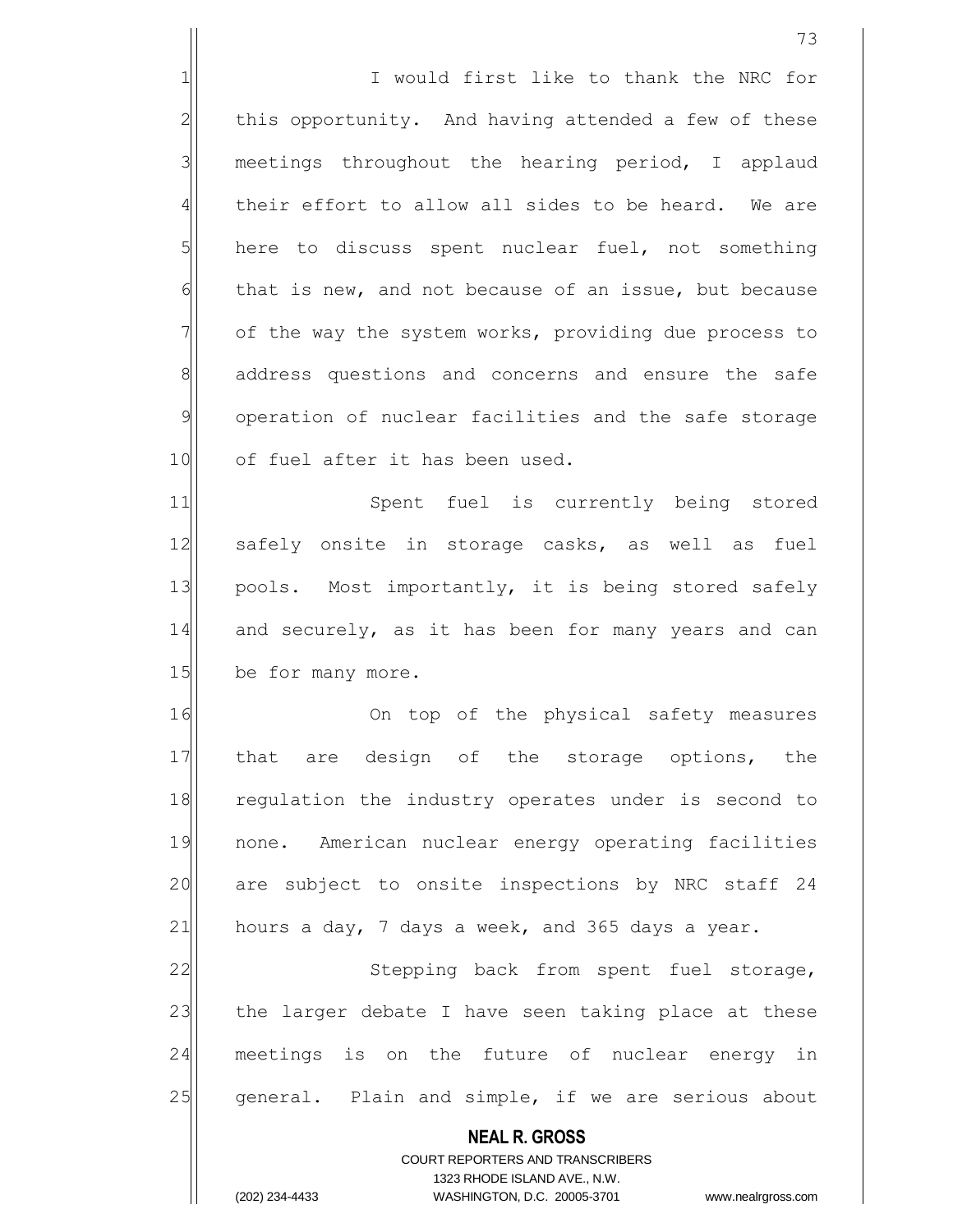1 addressing climate change and reducing carbon  $2$  emissions, nuclear energy is a vital part of any  $3$  viable plan.

4 And Suclear energy currently provides  $5$  electricity to one out of every five homes and 6 businesses. Yet, it accounts for nearly two-thirds  $7$  of our clean-air electricity. In addition to being  $8$  clean, it is reliable as a 24/7 baseload source of 9 electricity. Or put another way, a perfect 10 complement to intermittent renewables like wind and 11 solar.

12 I look forward to a timely resolution of 13 this rulemaking so that the NRC can get back to some 14 of the important tasks they handle each and every day 15 that have been placed on hold while this plays out, 16 including the relicensing of nuclear plants and 17 approval of pending construction applications for new 18 reactors.

19 As the Commission continues these public 20 hearings, I hope to hear a discussion of the facts. 21 And that is that nuclear energy has shown the utmost 22 commitment to safely and securely storing spent fuel  $23$  and that will never change, while providing us with 24 clean, safe, and reliable electricity around the 25 clock.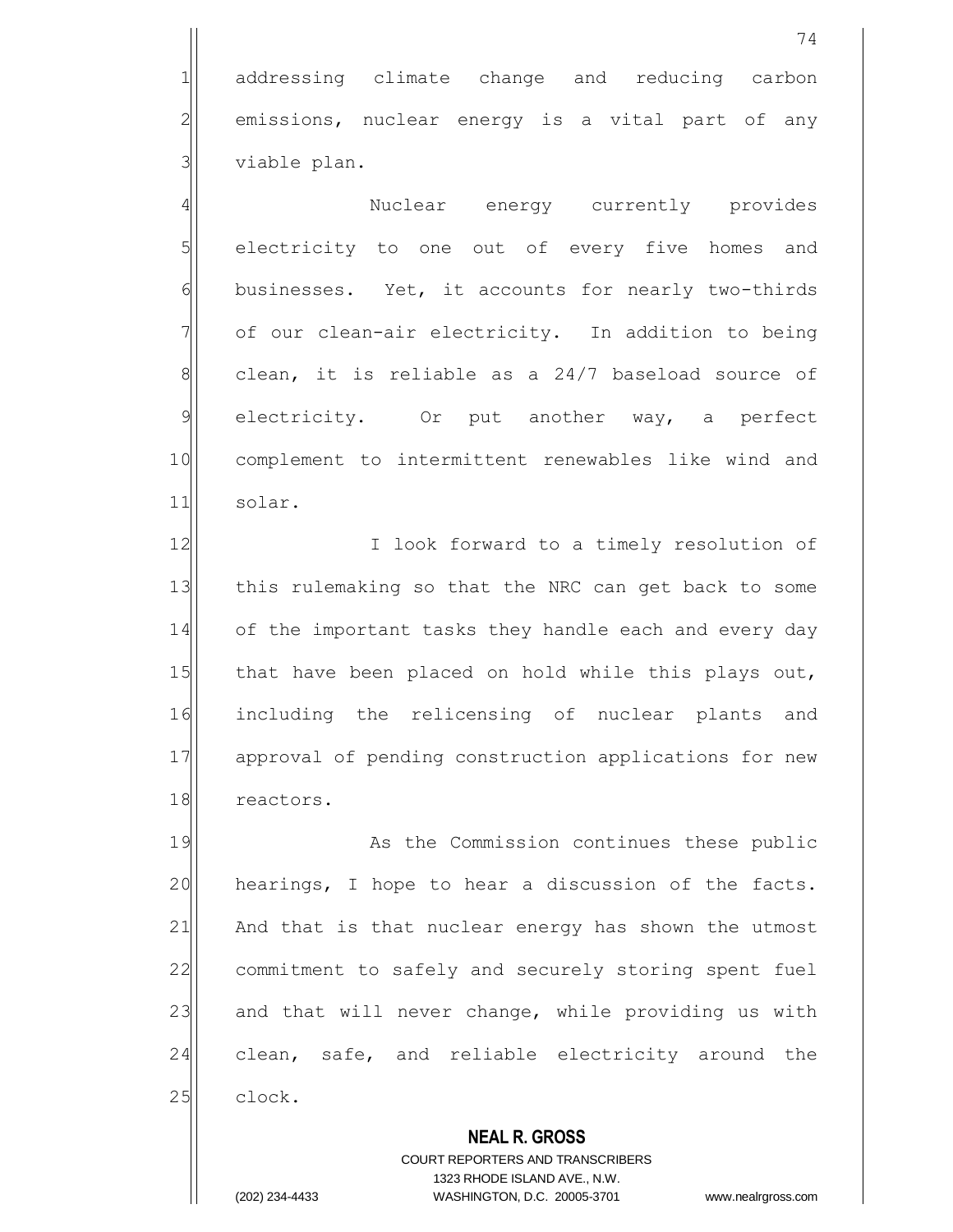**NEAL R. GROSS** COURT REPORTERS AND TRANSCRIBERS 1323 RHODE ISLAND AVE., N.W. 75 1| Thank you for your time today. 2 MR. CAMERON: And thank you, Evan.  $3$  Thank you very much. 4 and Diego? This is Diego Garcia. 5 MR. GARCIA: Hi. I would like to thank  $6$  the NRC for allowing me to speak today. 7 | T work as a nuclear safety performance 8 8 8 engineer and I work on the safety systems that are 9 currently analyzing the spent fuel pool cooling for 10 Fukushima-type conditions. And I take that 11 responsibility to heart. I know the public and our 12 country trusts engineers like me to provide them with 13 the trust that they need in order to continue nuclear 14 power and the safe storage of spent fuel. And I 15 believe that the Proposed Rule is consistent with 16 that. I think the generalized approach is 17 appropriate, as it takes into account bounding 18 conditions, conditions for wet storage that are way 19 beyond what storage is usually used for. It takes 20 into account indefinite and long-term storage and dry 21 casks. And those are applicable across the board.  $22$  As an engineer, I feel confident in that. 23 As a young engineer I am, however, 24 Sometimes frustrated with the safety issues in early 25 generation reactors and I work hard to make sure that

(202) 234-4433 WASHINGTON, D.C. 20005-3701 www.nealrgross.com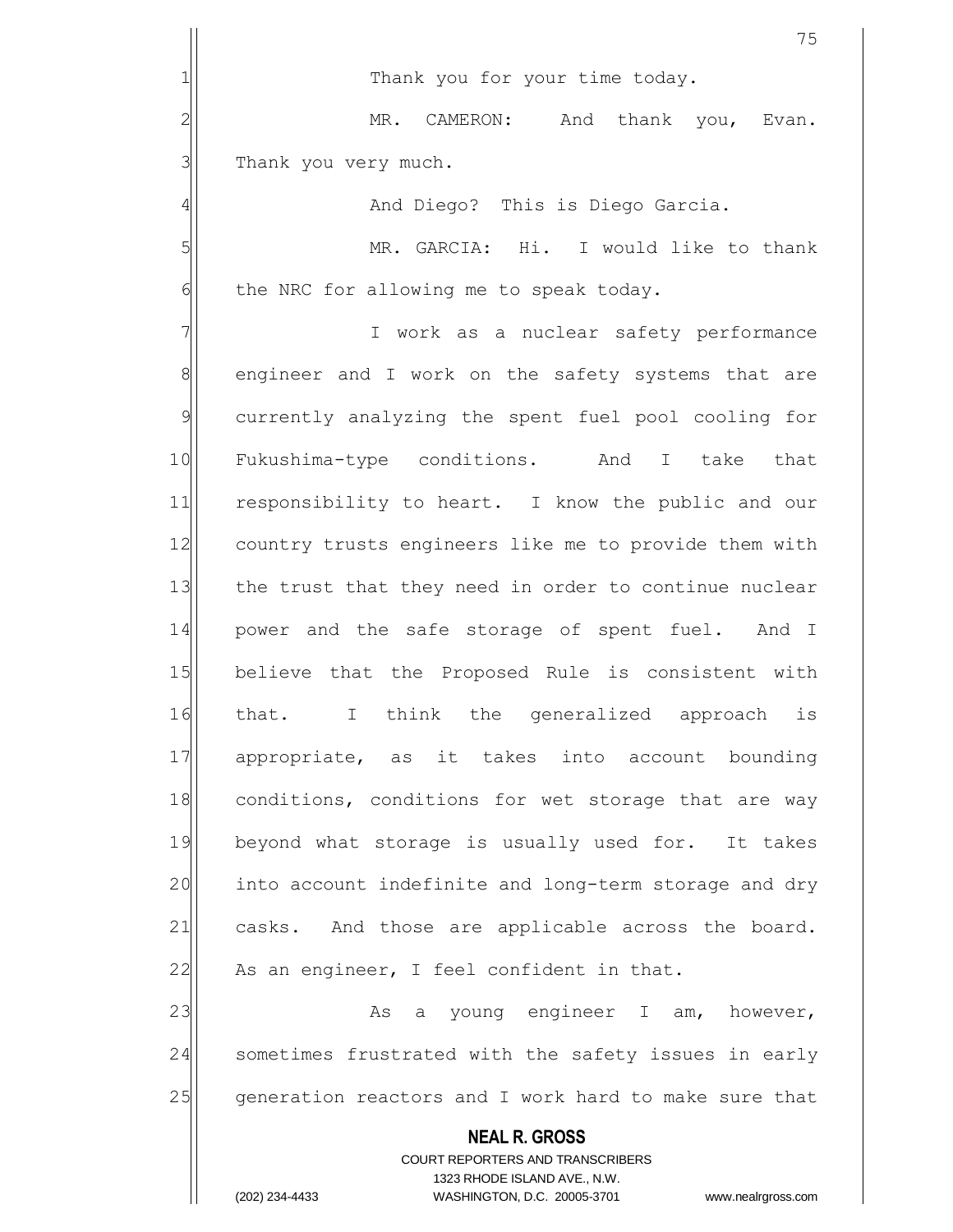1 these reactors generating electricity for us are  $2$  running like new, that their components are replaced,  $3$  and that we can trust them.

4 We have learned over time that humans  $5$  aren't infallible and I am part of a new generation 6 of engineers that is working hard to make sure that 7 The reactors rely on the laws of gravity and natural laws 8 that can fail and moving nuclear to a purely safety  $9$  age. But these reactors, generation 1 and 2 and 3 10 were built in technologies from the '50s, '60s, and 11 '70s. And computers of that age look ancient now. 12 The technology for nuclear has not stayed the same 13 either. We have new technology we are working hard 14 to implement and getting it through the regulatory 15 hurdles. And I do think that it is going to present 16 a baseload and reliable form of cleaner energy for a 17 future that we really need.

18 I chose to be nuclear engineer because I 19 am a climate change advocate and I am realistic about 20 the 21st century economy that we have, about how we 21 are going to implement the changes that we need. And 22 as James Hansen and the top climate change scientists 23 have said, we need nuclear in order to make a 24 transition before the real damage from  $CO<sub>2</sub>$  feedback 25 emissions happens, the irreparable damage that we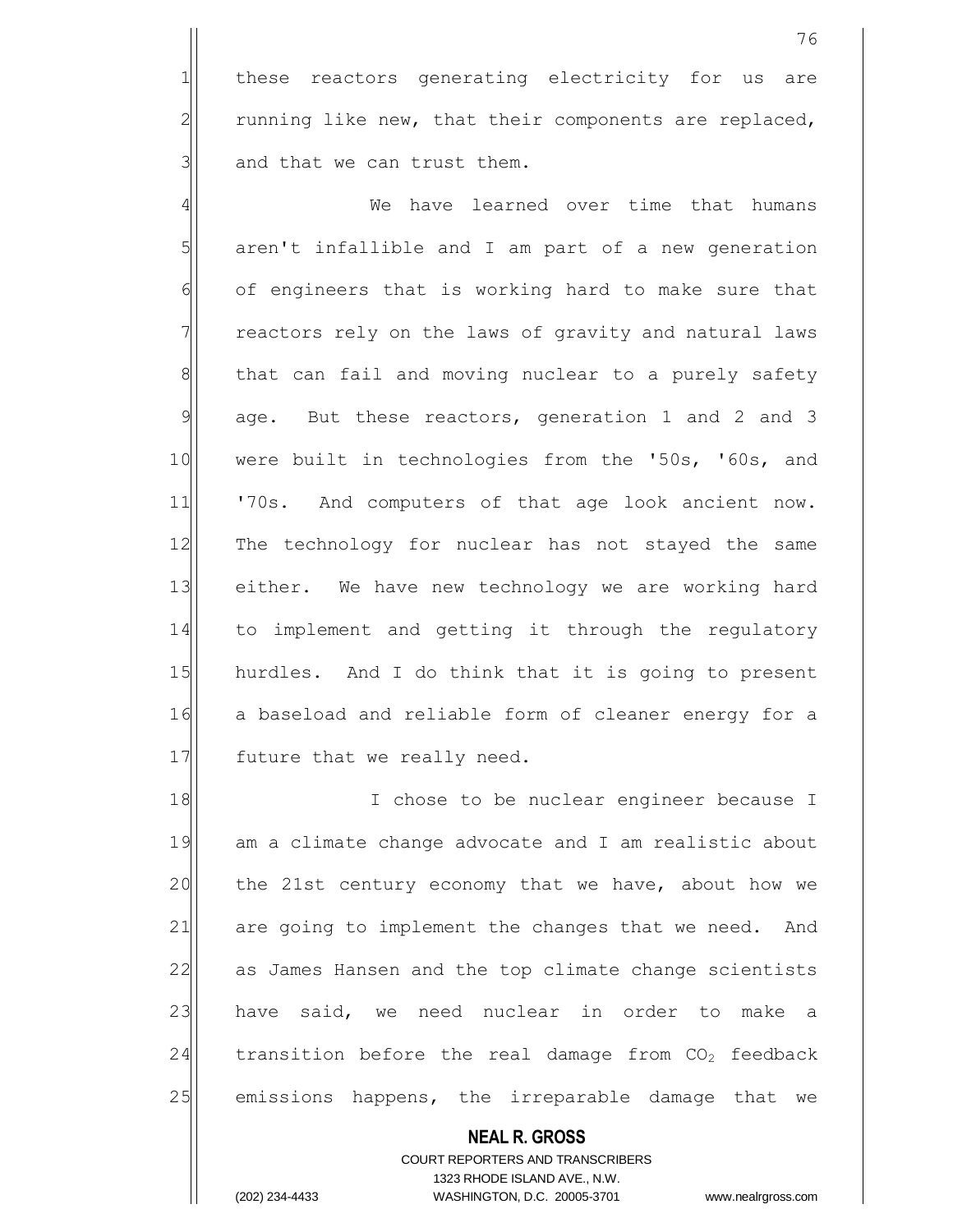|                | 77                                                                                                  |
|----------------|-----------------------------------------------------------------------------------------------------|
| $\mathbf{1}$   | will get from emissions going too high and in 2011,                                                 |
| $\overline{c}$ | we know they jumped by three percent.                                                               |
| 3              | So to conclude, I would like to thank                                                               |
| $\overline{4}$ | the Commission for allowing me to speak today, to be                                                |
| 5              | part of the generation that is taking climate change                                                |
| 6              | seriously with engineering. And I support the Rule                                                  |
| 7              | and I think it does a very good and bounding job in                                                 |
| 8              | addressing the issue at hand. Thank you.                                                            |
| 9              | MR. CAMERON: Okay, thank you. Thank                                                                 |
| 10             | you, Diego. And this is Allison Fisher who is going                                                 |
| 11             | to talk to us now. And then we are going to go to                                                   |
| 12             | the phones and then we will come back to the room.                                                  |
| 13             | MS. FISHER: Thank you. As Chip said,                                                                |
| 14             | my name is Allison Fisher. I am the outreach                                                        |
| 15             | director for Public Citizen's Energy Program. Public                                                |
| 16             | Citizen, if you are not familiar, it is a consumer                                                  |
| 17             | advocacy non-profit organization representing                                                       |
| 18             | citizens all over the country. We have been a                                                       |
| 19             | watchdog of the nuclear industry and its regulators                                                 |
| 20             | for over 40 years. And we welcome the opportunity to                                                |
| 21             | comment on the NRC's Waste Confidence draft Generic                                                 |
| 22             | Environmental Impact Statement and the corresponding                                                |
| 23             | Proposed Rule.                                                                                      |
| 24             | In addition to our abbreviated oral                                                                 |
| 25             | comments today, we will be submitting written                                                       |
|                | <b>NEAL R. GROSS</b>                                                                                |
|                | COURT REPORTERS AND TRANSCRIBERS                                                                    |
|                | 1323 RHODE ISLAND AVE., N.W.<br>(202) 234-4433<br>WASHINGTON, D.C. 20005-3701<br>www.nealrgross.com |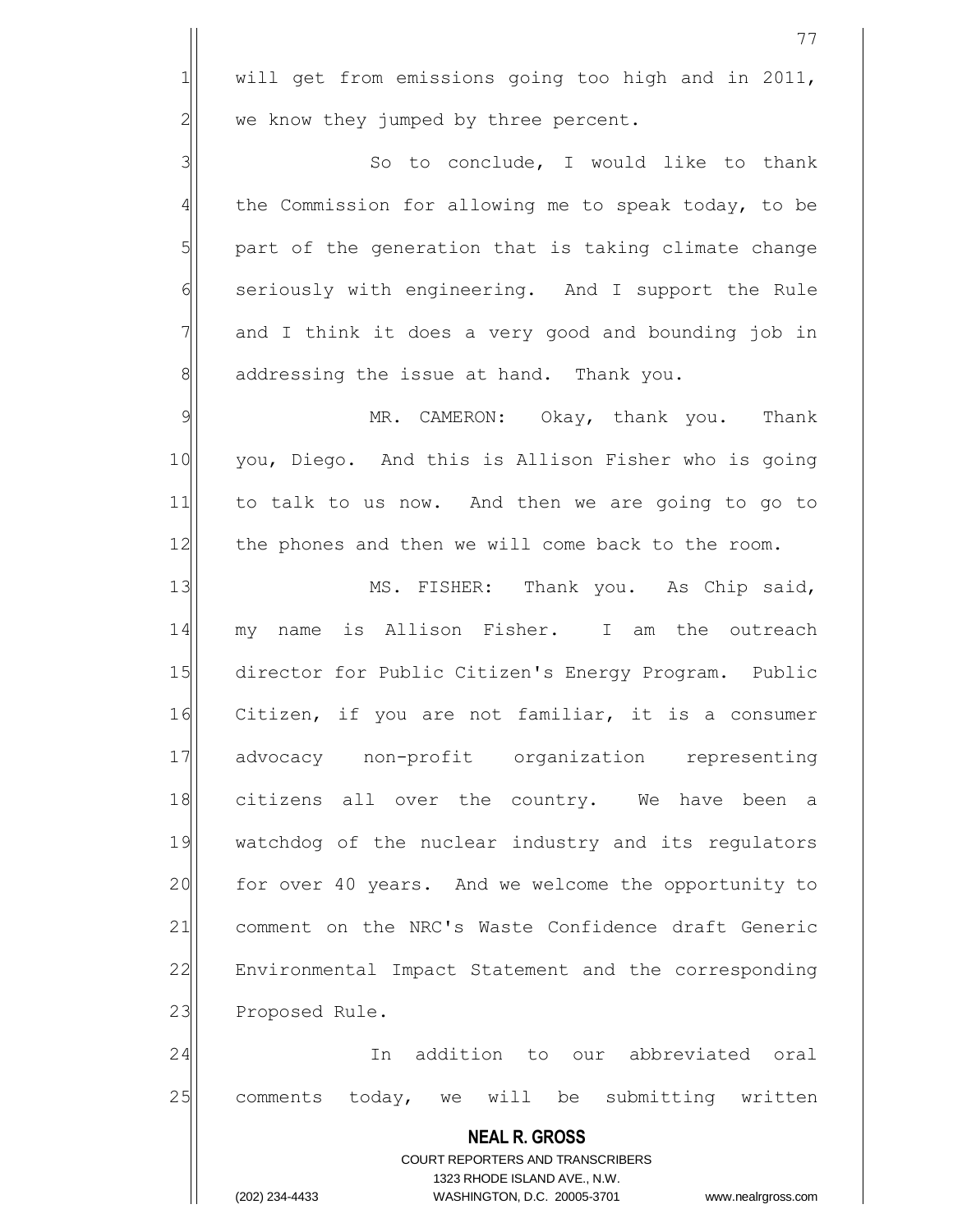$1$  comments as well in the near future.

2 In short, we believe that the 3 environmental analysis represented by the draft GEIS 4 and ordered by the Court of Appeals in New York last  $5$  year is woefully inadequate. It is not in the spirit  $6$  of what the Court intended. And it certainly is not 7 | fulfilling the purpose of the National Environmental 8 Policy Act. And therefore, it doesn't provide a 9 sufficient basis for eliminating consideration of 10 nuclear waste disposal and storage impacts from 11 reactor licensing proceedings.

12 Due to time, I am just going to zero in, 13 or focus, on a few of our main concerns. As I said, 14 the intent of the Court order was for the NRC to 15 conduct a comprehensive analysis of the impacts of 16 storing spent fuel onsite at nuclear plants 17 | indefinitely. The NRC has not done this. They have 18 not provided a complete analysis but rather are 19 assuming that spent fuel would be safely managed for 20 an indefinite period of time. For example, the study 21 assumes waste will not leak radioactivity because the 22 fuel will be safely managed essentially forever, 23 including the assumption that waste will be 24 transferred into new storage casks every 100 years. 25 This is a tough assumption to justify and it is a

#### **NEAL R. GROSS**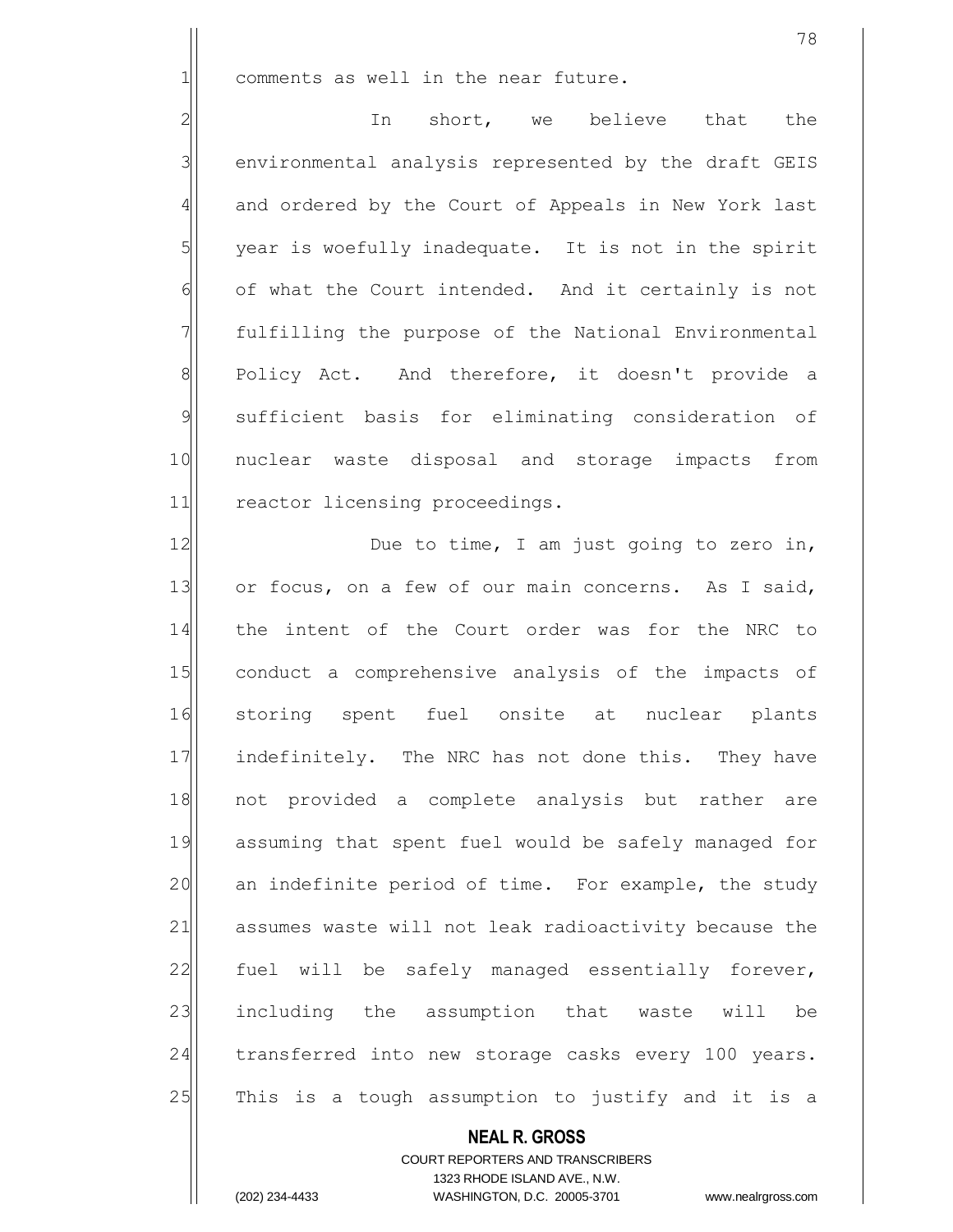$1$  very bold assertion about the functionality of this  $2$  Agency over the next 100 years and more.

3 3 3 4 vulnerability of high-density spent fuel storage 5 pools to catastrophic fire or the risks of undetected 6 6 leakage from pools and other reactor components. The 7 GEIS must include a full examination of these risks. 8 8 This is what the Court intended and that is what is 9 required for the EIS to be in compliance with NEPA.

10 Absent a legitimate GEIS that fully 11 evaluates the environmental impacts of failing to 12 secure permanent spent fuel disposal, the NRC must 13 not exclude consideration of the environmental 14 impacts of nuclear waste from individual license 15 | proceedings in the future moving forward.

16 16 Just lastly, I also want to take 17 opportunity remind the Agency, the NRC, that a large 18 coalition of national, state, and local groups and 19 organizations have been calling on this Agency for 20 years to mandate the expedient transfer of spent fuel 21 from overcrowded pools to hardened onsite storage, 22 where this country's stockpile of lethal waste can be 23 monitored until a permanent disposal solution is 24 determined.

25 and 25 I will just call on you again to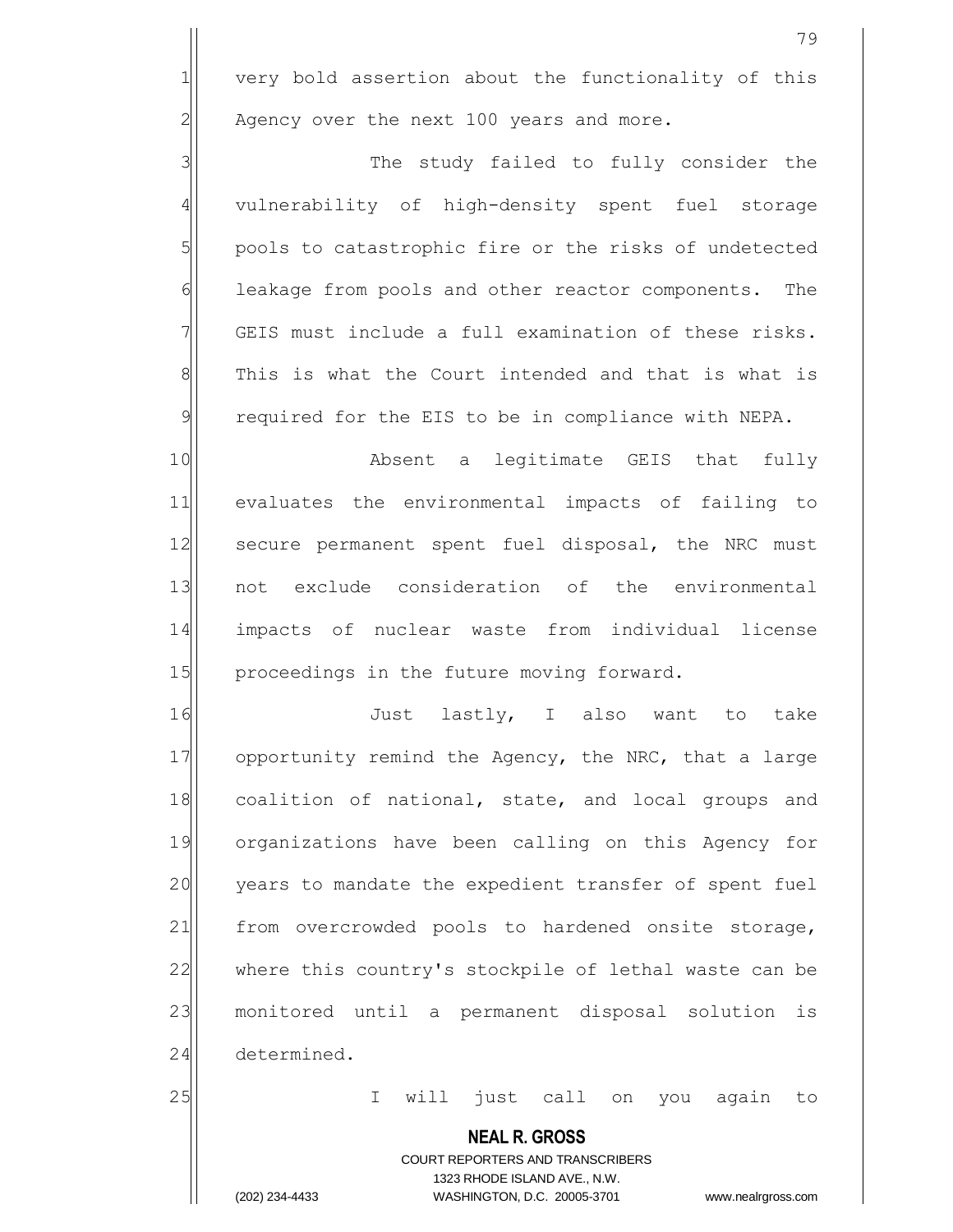**NEAL R. GROSS** COURT REPORTERS AND TRANSCRIBERS 1323 RHODE ISLAND AVE., N.W. (202) 234-4433 WASHINGTON, D.C. 20005-3701 www.nealrgross.com 80  $1$  consider taking action on this reasonable safeguard.  $2$  And thank you again for your time and consideration. 3 MR. CAMERON: Thank you. Thank you, 4 Allison. 5 S 6 Ruppe, Chuck McCune, and Gail Snyder, if you could  $7$  try to get us Lorraine. 8 8 OPERATOR: Lorraine, your line is open. 9 MS. RUPPE: Okay, thank you. Hi, my 10 name is Lorraine and I am from Pottstown, 11 Pennsylvania. Jane from Phoenixville, Pennsylvania 12 spoke a little while ago and she actually covered 13 most of my facts and comments that I wanted to 14 contribute. I live about two miles from Limerick 15 Nuclear Plant. So, it has been in my backyard for 16 many, many years and I have seen many cancer cases 17 and other things that I have learned through the 18 years. 19 But it is hard to believe that anyone 20 would claim that nuclear power is needed to slow 21 | global warming, which there was an article in the 22 Associated Press in the Mercury in our town in the 23 beginning of November. 24 But anyway, the nuclear cycle 25 contributes to global warming and power from nuclear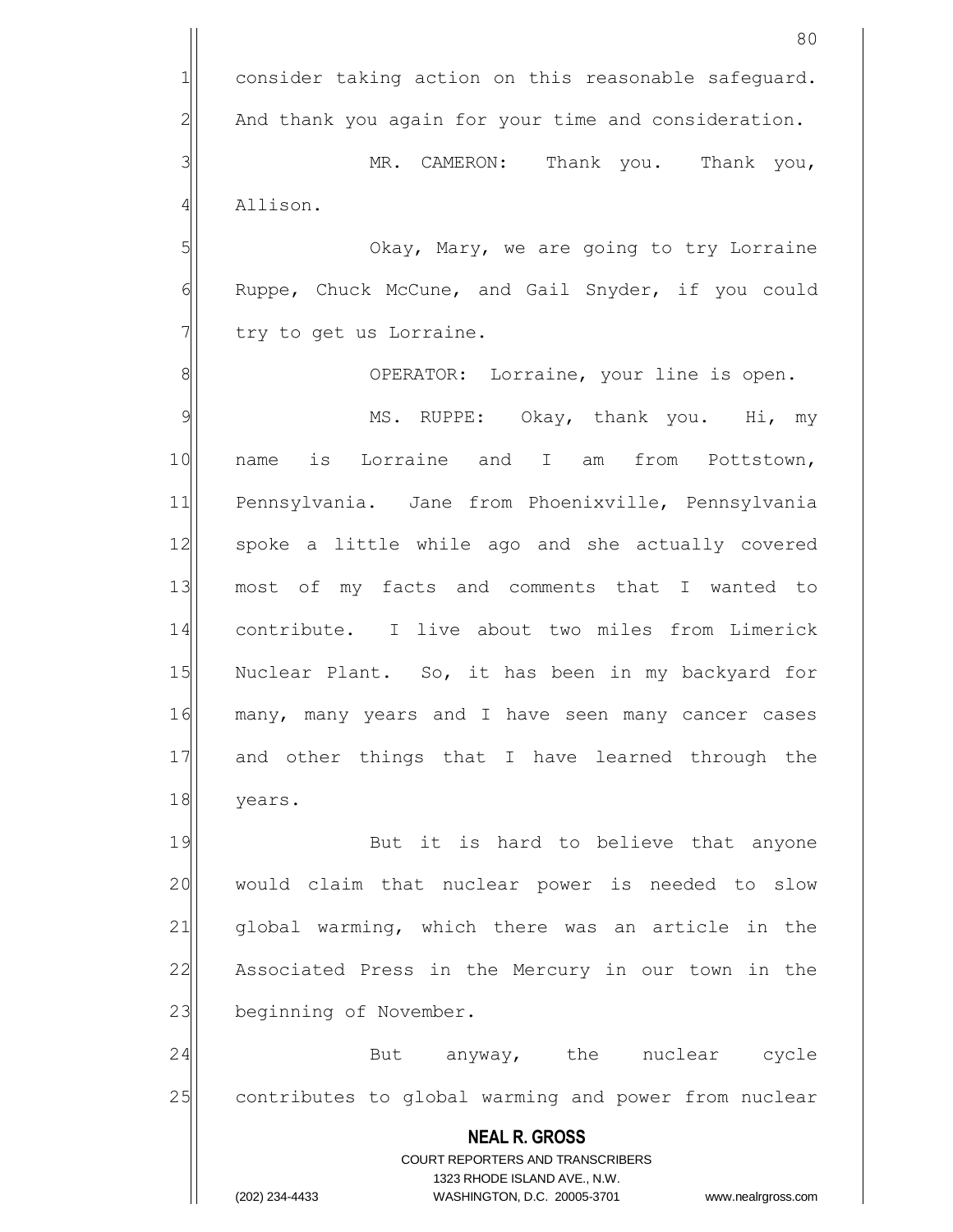1 plants is vulnerable to the consequences of global  $2$  warming, such as more intense droughts, floods, 3 earthquakes. So how anyone in their right mind could 4 continue to promote nuclear power as safe and could 5 promote building more nuclear plants is just beyond  $6$  my comprehension. I mean denial can be a wonderful  $7$  thing but I just think this is total insanity.

8 | Nuclear power has caused continued 9 massive destruction in the past and it is still 10 continuing today. And by the looks of it, it always 11 | will. There is no safe solution for radioactive fuel 12 rods. They can remain radioactive for a million 13 years the EPA states. So, I just believe nuclear 14 power is dirty and deadly from cradle to the grave.

15 Now, Fukushima has been spewing tons of 16 radioactive water into the ocean continually for the 17 past two years. Future generations of every form of 18 life is in jeopardy now. So please, no more 19 relicensing or no new nukes.

20 | Now, to get back to Limerick, the 21 Limerick Nuke Plant has an earthquake fault line 22 directly under it, which is called the Sanatoga fault 23 line and there are four others within 17 miles. I, 24 well, started researching these to see if there were 25 any earthquake fault lines and I received a map but I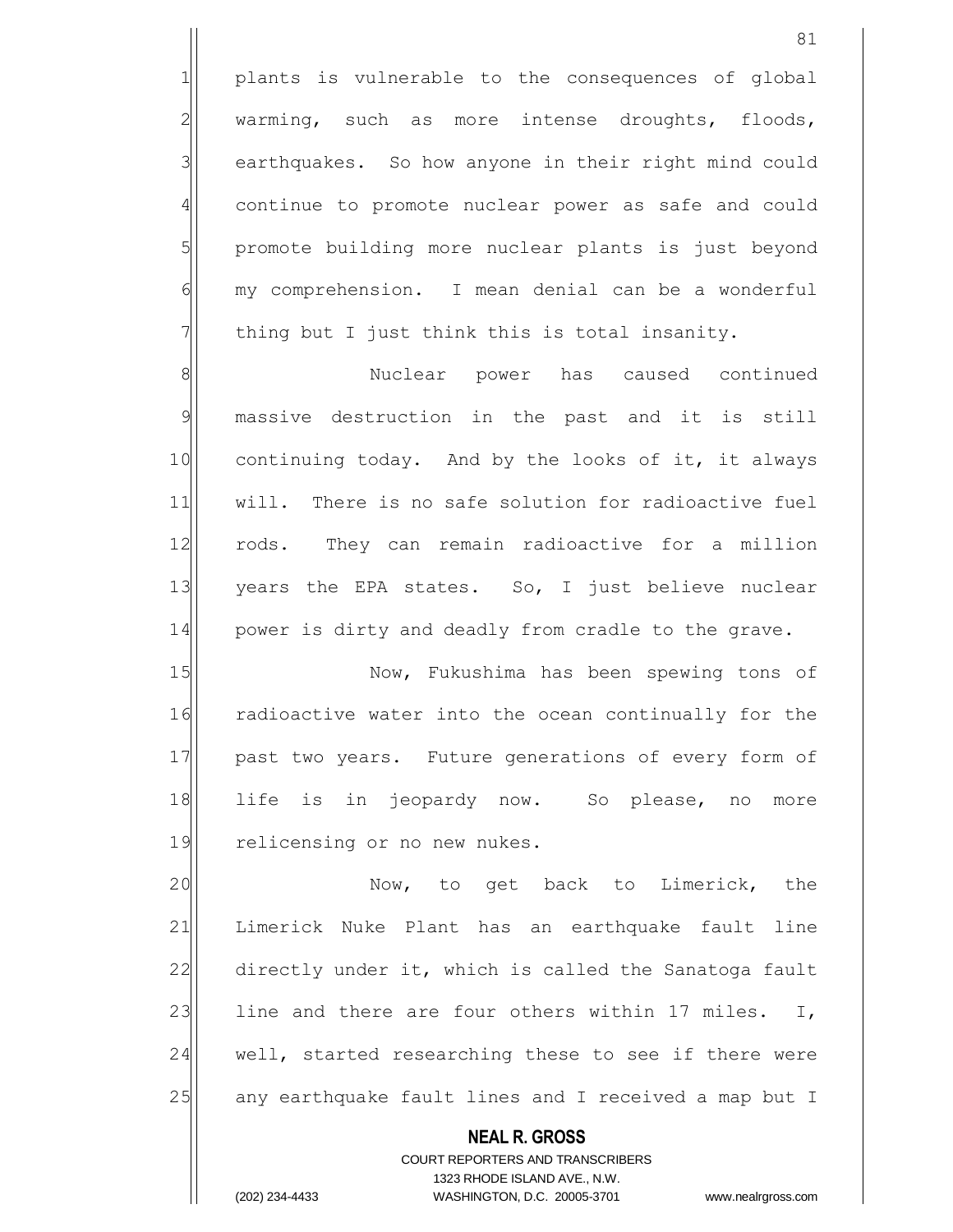1 didn't receive the Sanatoga fault line that was 2 directly under it. That was missing from the map I  $3$  was given by the NRC. Hmm, so I don't know what that  $4$  was all about.

5 | Solut anyway, Limerick has miles of  $6$  underground pipes and that really worries my family 7 and friends. They have taken so much water from the 8 Schuylkill River, which is our bathing water and we 9 drink it. Now, it is contaminated with mine water 10 from Wadesville Mine. They are pumping in massive 11 amounts of it. They use millions of gallons a day, 12 more than three times a day just to make that power 13 plant work. Pretty soon, there is not going to be 14 any water left.

15 So anyway, those are the things I am all 16 concerned about. And like I said, Jane really 17 commented on a lot of things. And I just think we 18 need to change to renewables. The other countries 19 are doing it, China, India, Germany, Japan, they are 20 now generating more power from renewables than 21 | nuclear, according to the nuclearreport.org. So this  $22$  is what we need as soon as possible. 23 a Thank you.

24 MR. CAMERON: Thank you. Thank you very

25 much, Lorraine.

# **NEAL R. GROSS** COURT REPORTERS AND TRANSCRIBERS 1323 RHODE ISLAND AVE., N.W.

(202) 234-4433 WASHINGTON, D.C. 20005-3701 www.nealrgross.com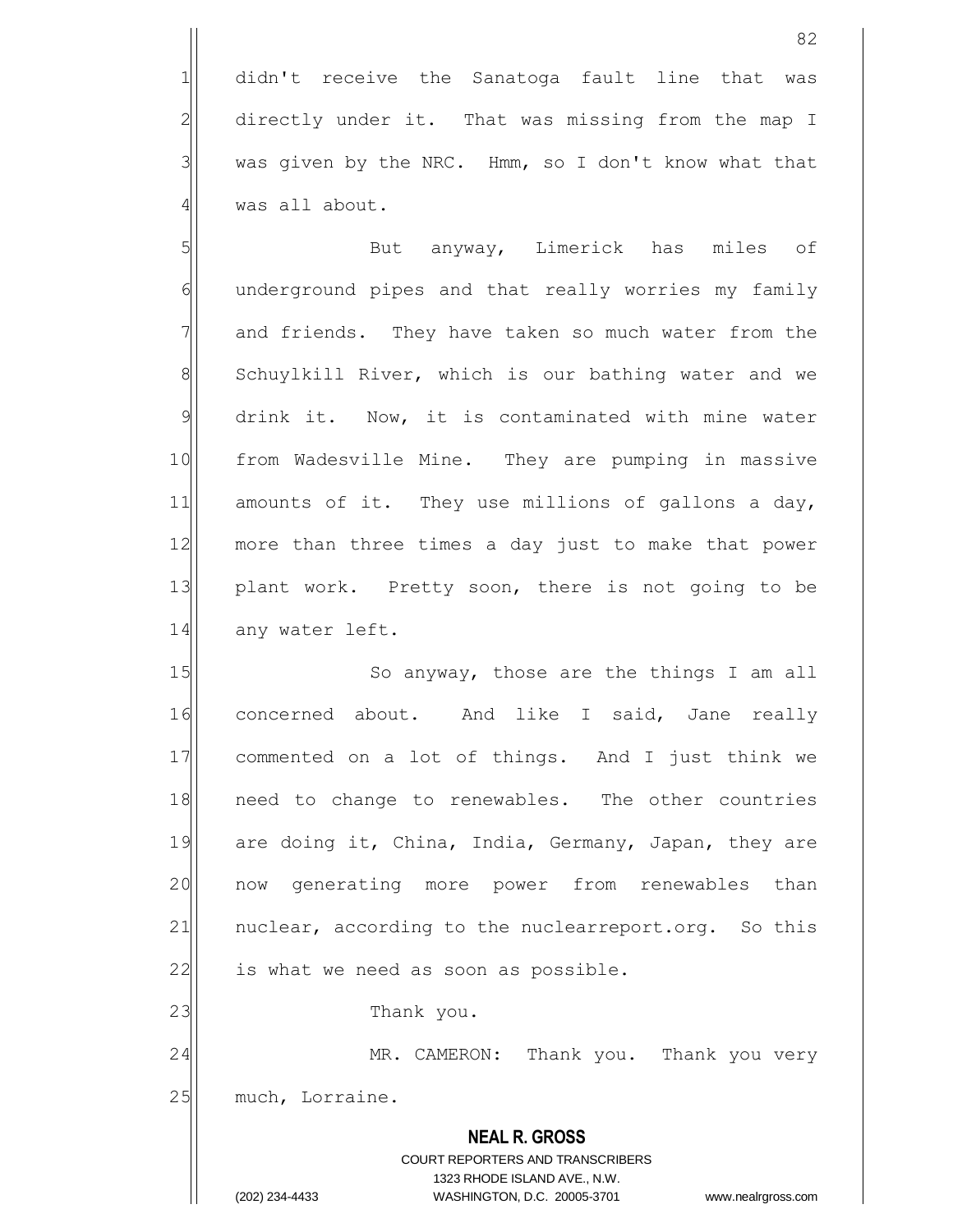**NEAL R. GROSS** COURT REPORTERS AND TRANSCRIBERS 1323 RHODE ISLAND AVE., N.W. (202) 234-4433 WASHINGTON, D.C. 20005-3701 www.nealrgross.com 1 and Mary, is Chuck McCune on the phone? 2 OPERATOR: Yes, Chuck, your line is  $3$  open. 4 | MR. McCUNE: Can you hear me? 5 MR. CAMERON: Yes. Go ahead, Chuck. 6 And take your phone off of mute. That might be part 7 | of the problem. I don't know. 8 Mary, do you have any idea what the 9 problem is with Chuck's line? 10 MR. McCUNE: Hello? Hello, can you hear 11 me? 12 MR. CAMERON: Yes, we can. 13 MR. McCUNE: Oh, okay. Thank you very 14 much. I am the Executive Director of Prizm 15 Foundation, P-R-I-Z-M Foundation in Albuquerque, New 16 Mexico and we are a disaster-relief preparedness and 17 mitigation organization. We have experience with 18 lots of disasters over the last 25 years, including 19 Haiti and Katrina, Hurricane Irene. I was in 20 Thailand for the tsunami. FEMA has stated that they 21 are not ready for any kind of  $-$  stated to me they 22 are not ready for the "big one." The big one meaning 23 the New Madrid Fault. We have 23 reactors there. 24 But the purpose of my call today is that 25 we have three major, separate regulatory processes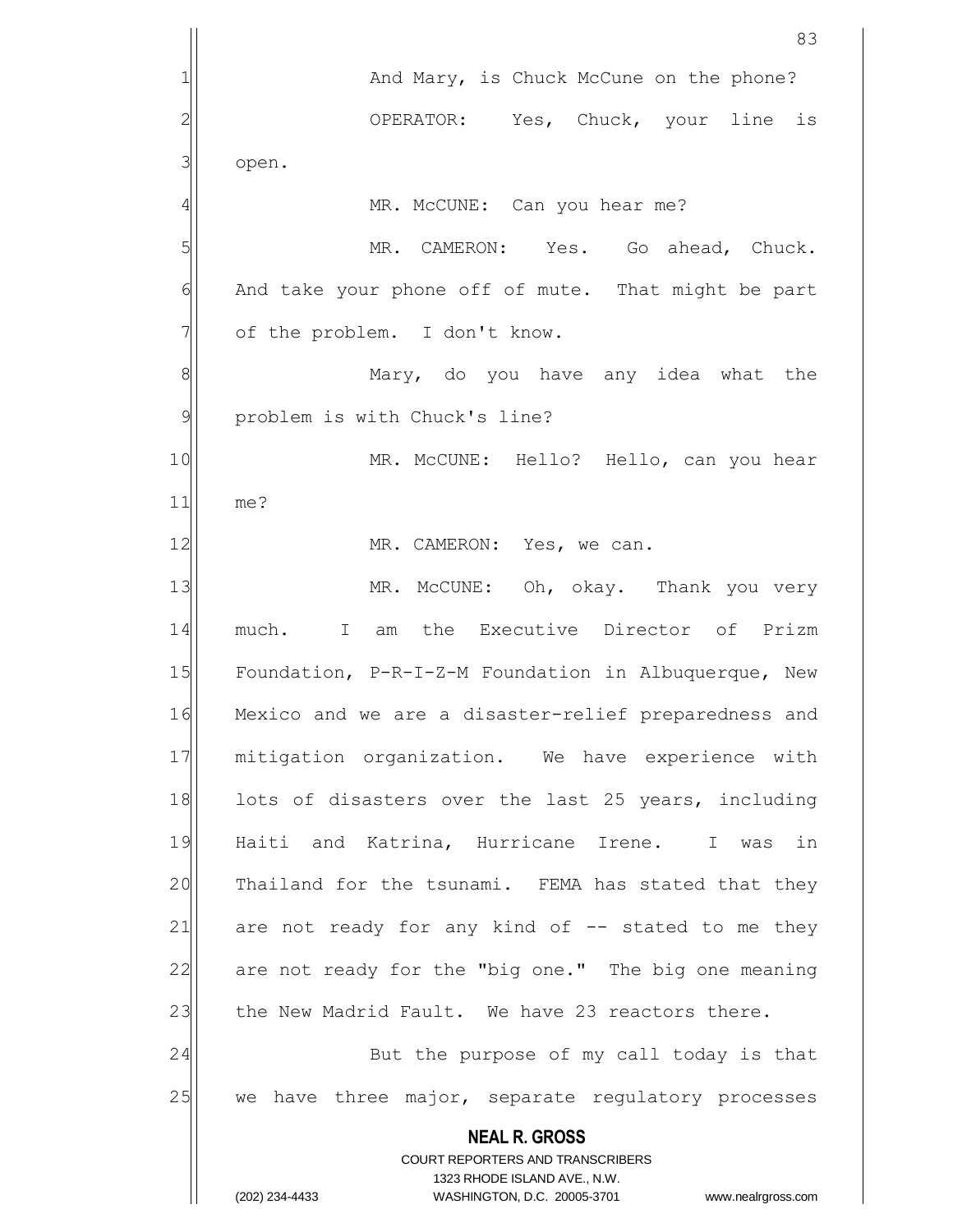going on, Waste Confidence, the Senate Bill S.1240, 2 and foreign ownership of reactors, each with an 3 overarching implicit angle of infusing money into the 4 private treasuries of energy companies, deliberately isolating our comments and questions and objections within each, so as not to apply what would be taken in total for the overall issue of whether we should be even considering continuing with this technology.

9 9 I have brought up in prior hearings that 10 this industry seems to be out of money. If you 11 approve Waste Confidence, then potentially S.1240 12 | will open up the quasi-government corporate use of 13 the waste funds, giving it back to the companies to 14 handle the waste and decommissioning. And then that 15 won't be enough so we will need foreign investment in 16 these reactors.

17 If San Onofre, and now Vermont Yankee, 18 doesn't tell us that this industry is short on money, 19 they are ten percent or more short on the 20 decommissioning of SONGS, then I am asking formally  $21$  now in this hearing that the NRC, as provided in 22 Section 10 CFR  $50.33(f)(4)$  that the NRC seek 23 additional information on licensees' financial 24 qualifications if the Agency considers such 25 information appropriate. We think at the present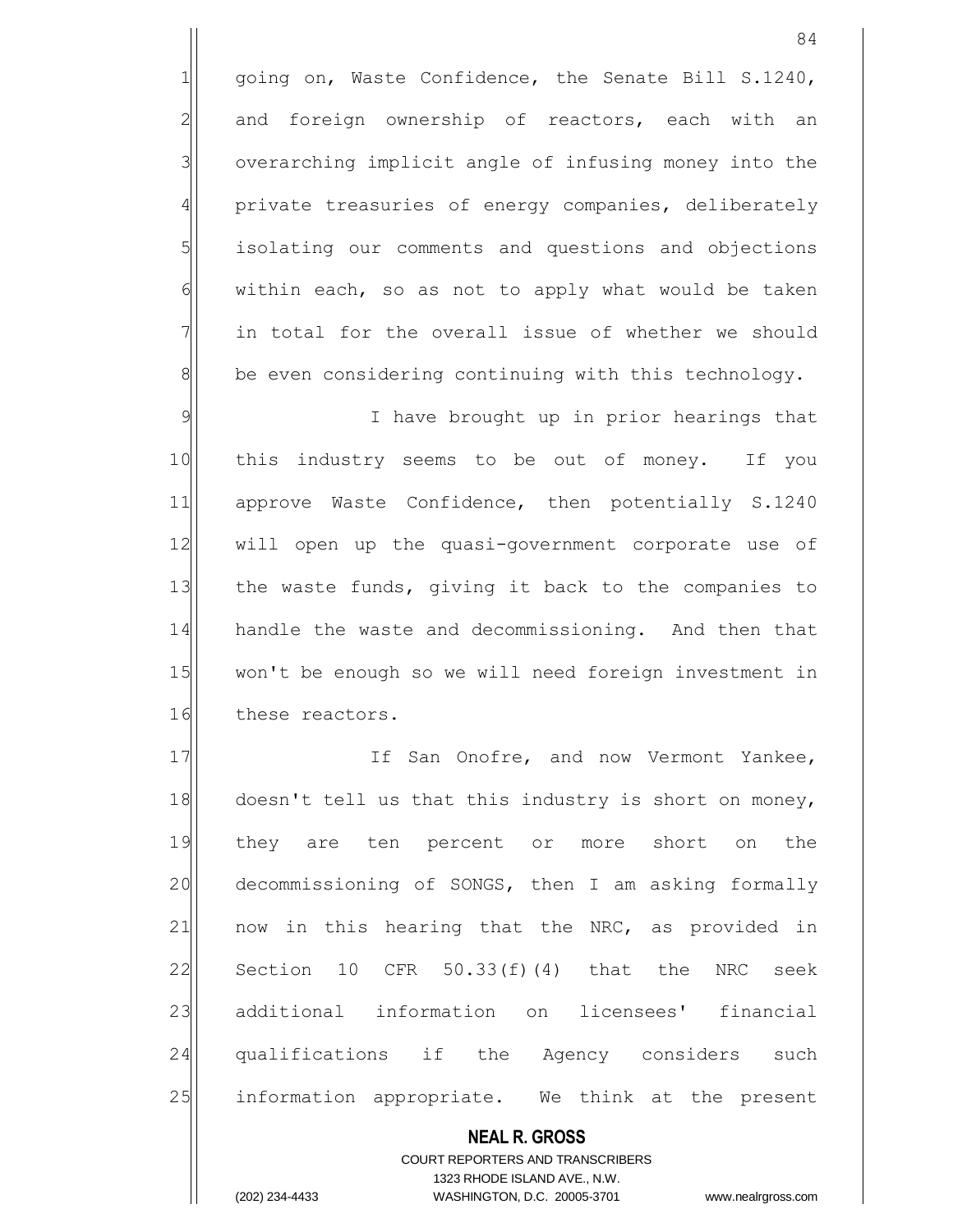time that this information is appropriate. If I were going to go to my bank as a business man and say to them "loan me some money, give me some money, invest in me, and by the way, here is my 20-year-old or 30- year-old financials for you to analyze," I wouldn't 6 get a cent. This industry doesn't need to get a cent 7 either because they can't prove they are even 8 | financially viable.

9 Second, I would like the NRC to actually 10 look at the cost of this waste handling not 10, 50, 11 even 100 years down the road. Let's have an in-depth 12 analysis of the cost at 50,000 years. Let's not even 13 qo out to the life of the waste. Let's look at 14 50,000 years. But 65,000 years is actually how long 15 this present human family has been on the face of 16 this earth. We have a government installed now that 17 has only been existence for 400, a colonization of 18 this country that has only been in existence for 400 19 years. How can you folks be thinking that you can 20 understand the cost of this 50,000 years from now? 21 Under what monetary system? What government? What 22 method? Where? How? What maintenance system? We 23 are being sold a technology that we have now way of  $24$  knowing what is going to cost us.

25 So please, consider these finances. I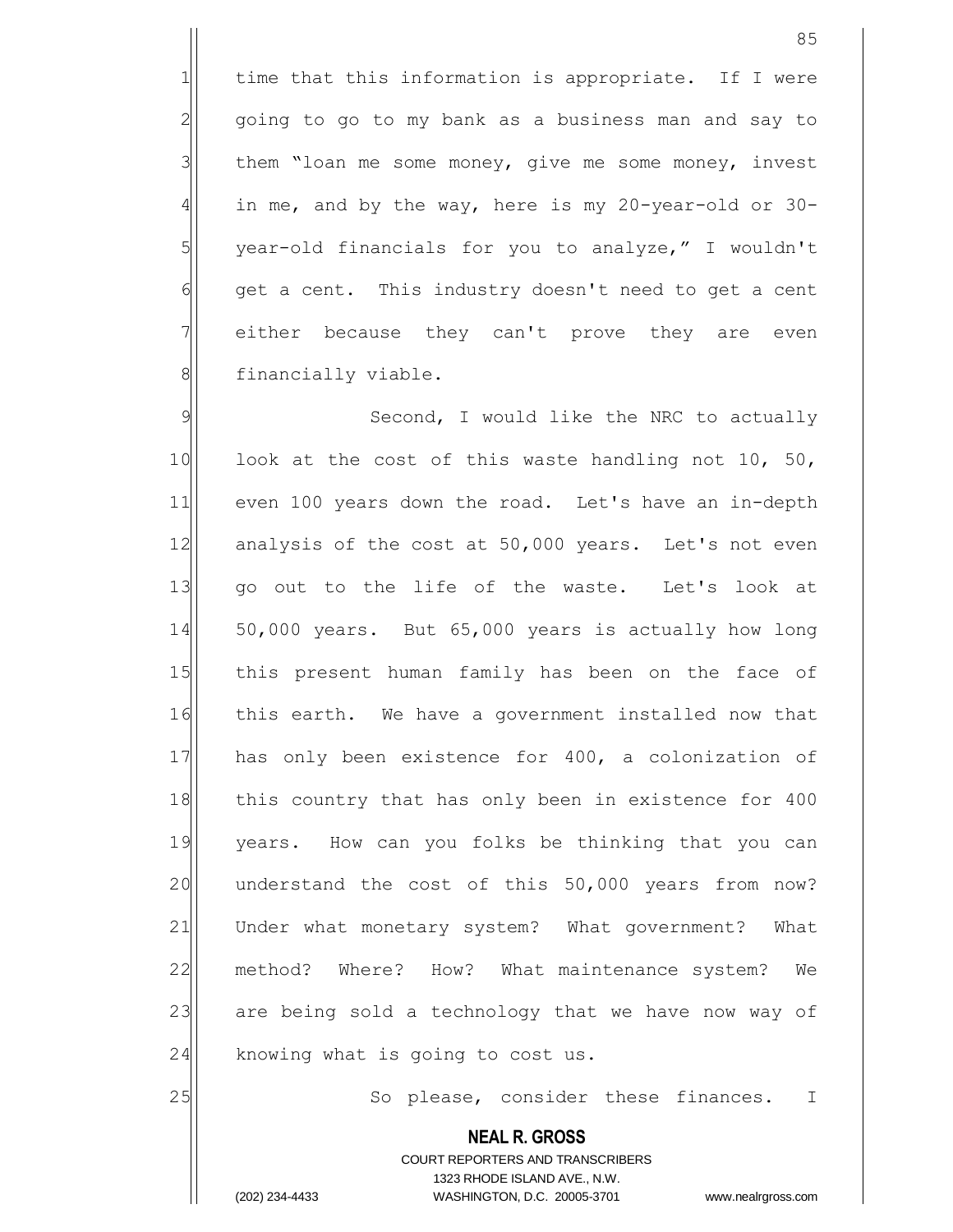**NEAL R. GROSS** COURT REPORTERS AND TRANSCRIBERS 1323 RHODE ISLAND AVE., N.W. (202) 234-4433 WASHINGTON, D.C. 20005-3701 www.nealrgross.com 86 1 am also formally entering my objection to these three 2 separate regulatory processes going on, Waste 3 Confidence, S.1240 with the Nuclear Waste 4 Administration being created, and foreign ownership 5 of reactors. This industry is broke and now they are 6 | panhandling out in the taxpayer base and in the world 7 | global economy to continue sucking the money out of  $8$  these economies for a technology that we cannot even  $9$  conceive of how much it is going to cost. 10 Do I have any time left? 11 MR. CAMERON: Thank you, Chuck. 12 MR. McCUNE: Is there any more time left 13 on my comments? 14 MR. CAMERON: No. No, unfortunately, 15 but thank you for those comments. 16 MR. McCUNE: Okay, thank you. 17 MR. CAMERON: All right, Mary, Gail 18 Snyder. 19 OPERATOR: Gail, your line is open. 20 | MS. SNYDER: Hi! Can you hear me? 21 MR. CAMERON: Yes. 22 MS. SNYDER: Hi, my name is Gail Snyder. 23 I serve on the Board of Nuclear Energy Information 24 Service. I am a resident of Illinois, the state with 25 the most stored radioactive nuclear energy waste and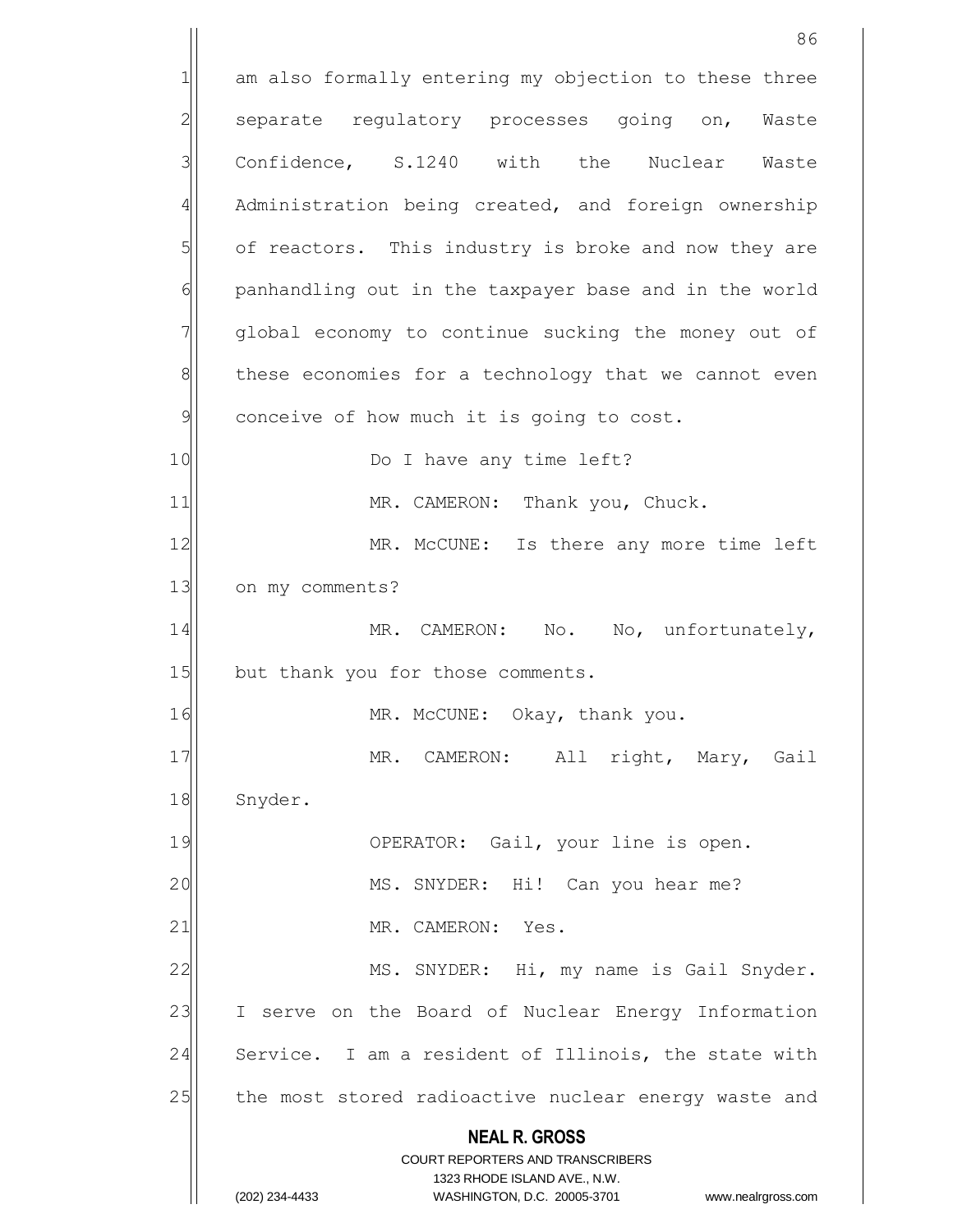1 operating nuclear reactors of any state in the 2 country.

3 As nuclear energy has progressed through 4 the decades, each generation of enthusiastic nuclear 5 | shares and physicists have promised they would 6 solve the problem of nuclear waste. The problem has 7 | not been solved yet. We keep producing more nuclear 8 waste, as well as new generations of young 9 enthusiastic nuclear engineers who both hope that 10 theirs will be the generation to solve the nuclear 11 waste problem.

12 | Nuclear waste is not a sociopolitical 13 problem. It is a problem of science. I hope these 14 young engineers do solve the nuclear waste problem 15 and I hope they stop making more nuclear waste in the 16 interim and focus all their enthusiasm toward a 17 science-based solution and stop the double speak 18 about wanting to find a repository and wanting to 19 reprocess the nuclear fuel. A permanent deep, 20 geologic repository that is selected using the best 21 Science possible is what is needed to protect us from 22 the over  $70,000$  tons of nuclear waste that already 23 exists in this country.

24 After the nuclear disaster in Fukushima 25 Japan, one of the arguments made that such a disaster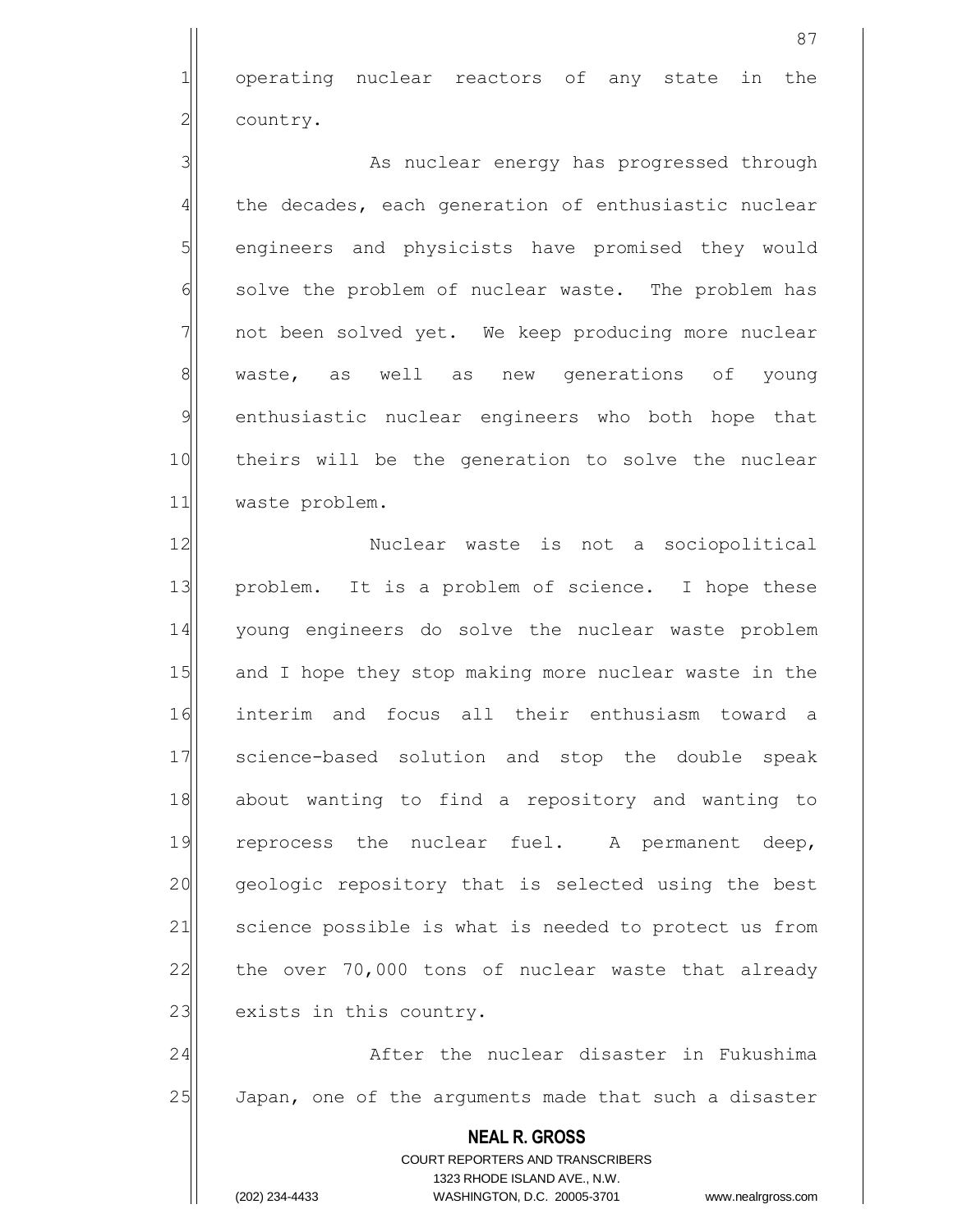88

 $2$  have a tsunami at most nuclear reactors in the USA. 3 Statements like we won't have a tsunami in Illinois 4 were being made by those defending the nuclear energy 5 5 industry.

6 6 Then the Mississippi River flooded and 7 The Fort Calhoun Nuclear Facility was overwhelmed by 8 water. It remains shut down to this day. Concerns 9 of the failure of a dam upstream would break and 10 finish off the facility were real and we were all 11 lucky it didn't happen.

12 The NRC did a study on the possibility 13 of dam failures impacting nuclear facilities and it 14 took an NRC whistleblower to reveal that the NRC 15 covered up information that showed the vulnerability 16 of nuclear facilities across the country to dam 17 failures. The NRC's own reliability and risk 18 engineer claimed, as reported in the *Huffington Post*  19 article, that NRC officials falsely invoked security 20 concerns in redacting large portions of the report 21 detailing the Agency's preliminary investigation into 22 the potential for dangerous and damaging flooding at 23 U.S. nuclear power facilities due to upstream dam 24 failure.

25 Then joined by another NRC engineer,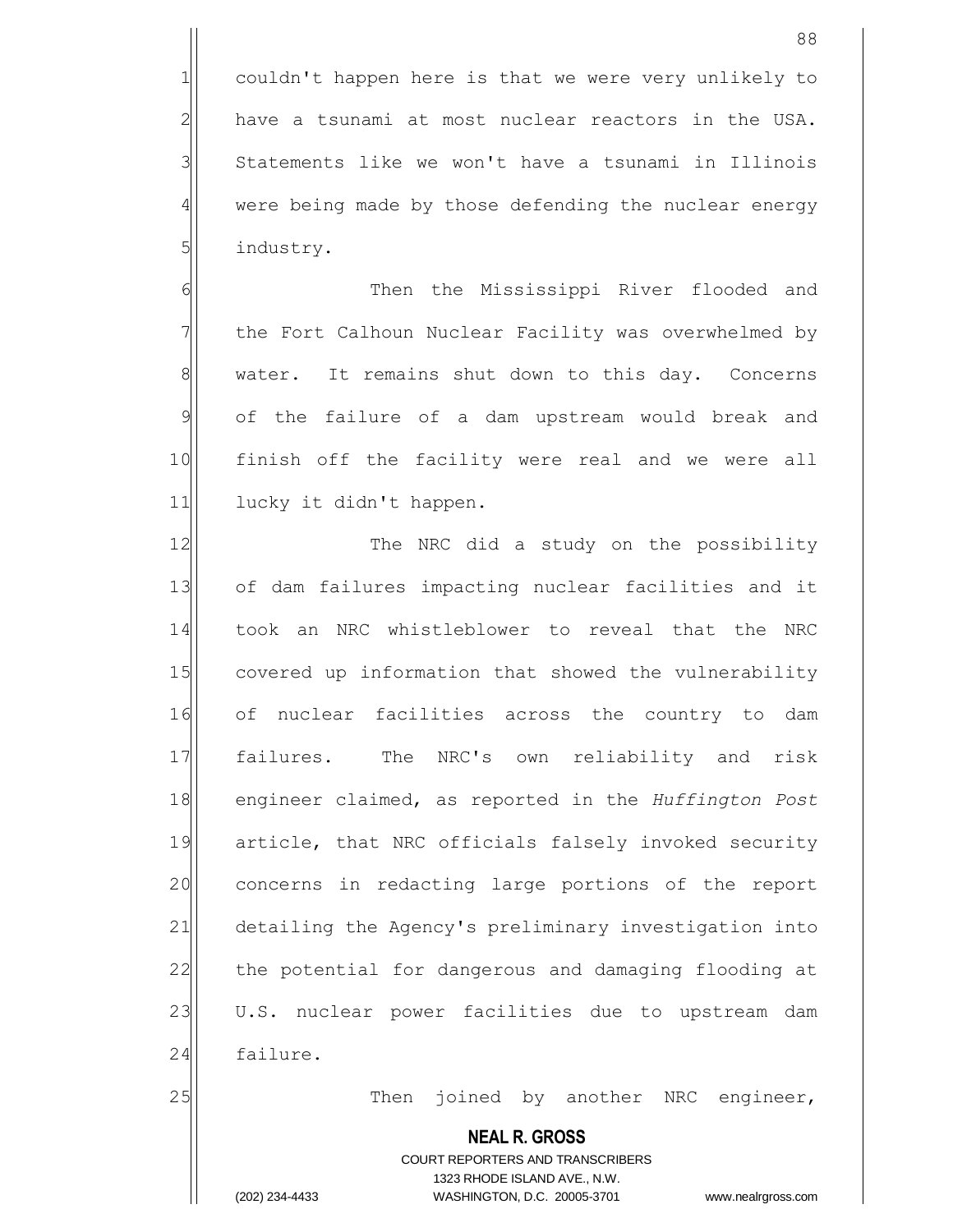**NEAL R. GROSS** COURT REPORTERS AND TRANSCRIBERS 1323 RHODE ISLAND AVE., N.W. (202) 234-4433 WASHINGTON, D.C. 20005-3701 www.nealrgross.com 1 they suggested that the real motive for redacting 2 certain information was to prevent the public from 3 learning the full extent of these vulnerabilities and 4 to obscure just how much the NRC has known about the 5 problem and for how long. 6 6 This is the behavior of the Nuclear 7 Regulatory Commission. This is who we are supposed 8 to have confidence in to allow nuclear waste to be 9 stored onsite indefinitely at nuclear facilities 10 around the country. I do not have confidence in the 11 Nuclear Regulatory Commission or their draft Generic 12 Environmental Impact Statement and the accompanying 13 Rule. 14 Thank you. 15 MR. CAMERON: Okay, thank you. Thank 16 you, Gail. 17 And could we have Steve Sondheim, Mary? 18 OPERATOR: Steve, your line is open. 19 MR. SONDHEIM: Thank you. Can you hear 20 me? 21 MR. CAMERON: Yes. 22 MR. SONDHEIM: Yes, hi. I am Steven 23 Sondheim. I am from Memphis, Tennessee. I am in the 24 Sierra Club. I am on the Nuclear Free Campaign. 25 I essentially want to make three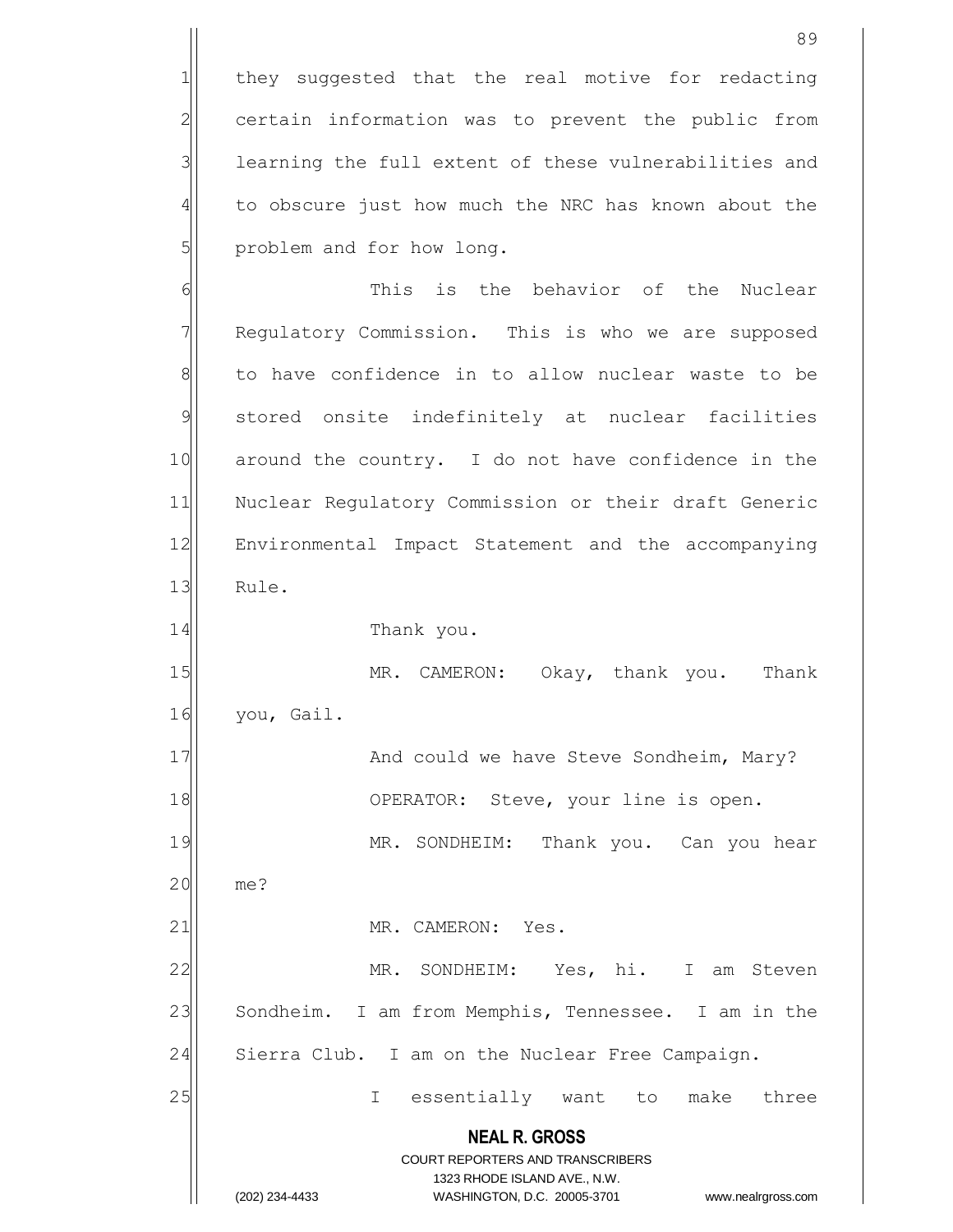1 comments. And one is that the young man, the 2 engineer, and the man from NEIS made comments about 3 all us trusting them and them learning to find a 4 solution, which it is obvious there is not a solution  $5$  yet and there has never been one. And I don't think 6 we should base Waste Confidence on a possible  $7$  learning curve to find out one. In fact, I'm sure we 8 shouldn't.

9 9 The second thing is that I have been 10 looking at the coal ash problem around the country 11 lately. For 100 years, we have had a coal ash, a 12 coal waste problem. It is not like radioactive waste 13 but it has its dangers. It has its health problems. 14 And the coal industry has not taken full 15 responsibility for it. They have dumped it in pools, 16 in piles. There have been spills. They still don't 17 even have a way to handle that and they have reneged 18 on their responsibility to fully take care of it.

19 and I see a parallel or even worse 20 situation with nuclear waste. We have nothing that  $21$  can be done with it at the moment. We are piling it 22 up. We are busting at the seams, especially in the 23 pools. There is no way we should have any Waste 24 Confidence until we know exactly what we are going to 25 do with it. So, I think a generic decision should be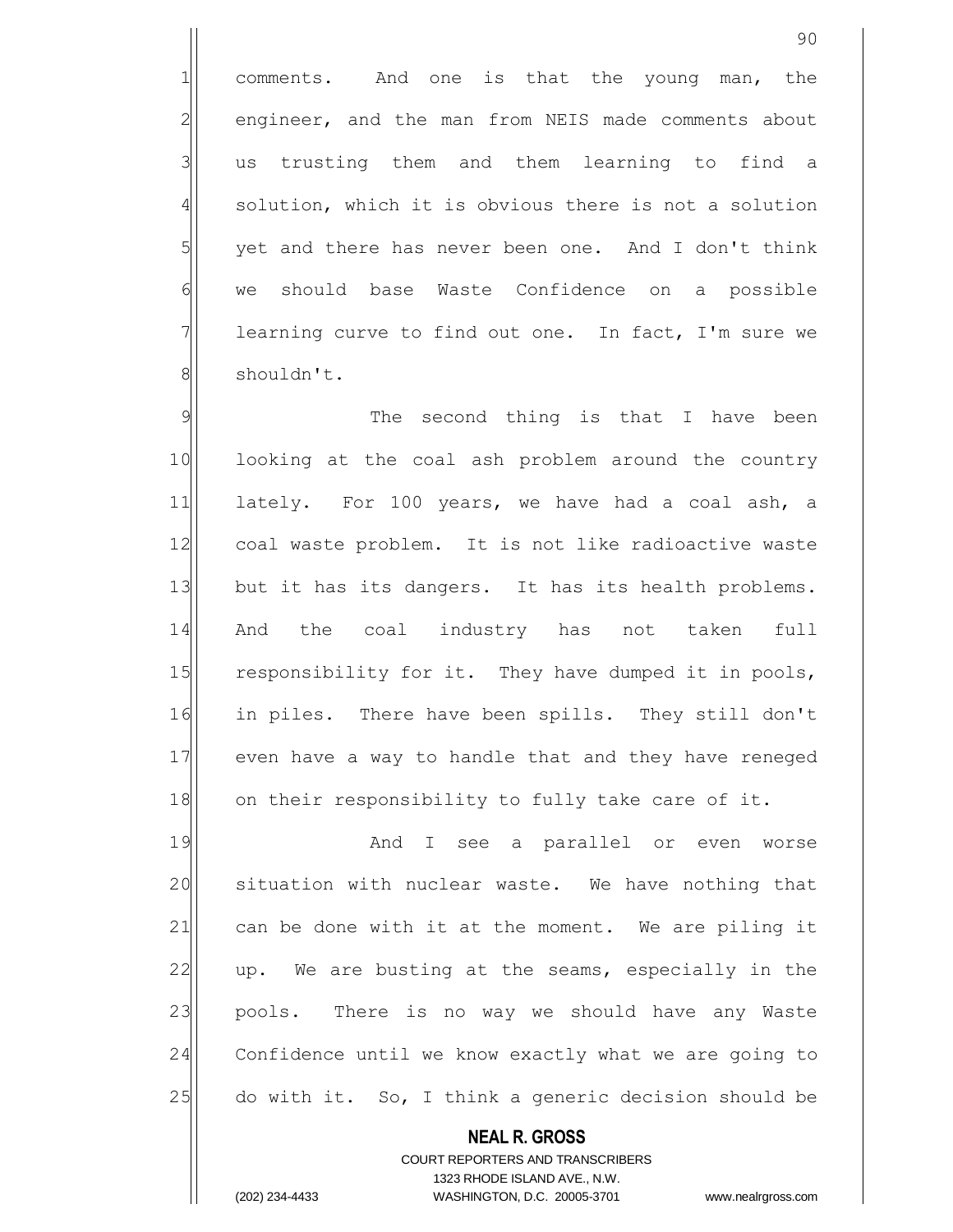1 no waste confidence.

2 and the last point I want to make is that there are so many different kinds of plants, there is plants with pools in the air, there is plants of different designs, there are plants near 6 earthquake faults, near water. There is no way not to have to look at each situation when it comes around in order to judge things.

9 Okay, thank you very much.

10 MR. CAMERON: Very concise, Steve, thank 11 you.

12 Doug, Doug Gerleman.

13 OPERATOR: Doug, your line is open.

14 MR. GERLEMAN: Yes, thank you very much.

15 Yes, I am Doug Gerleman from Northbrook, 16 Illinois. It is a suburb of Chicago. And I am 17 calling because I do live in a nuclear-surrounded 18 city. So, I am very concerned about that. It is 19 nice to have confidence that we don't have any 20 problems, but I don't share that confidence. It 21 seems rather absurd to me because I am hearing 22 forecasts that we could go into wind and into water 23 and solar and replace not only nuclear but fossil 24 fuel, too. If we just put in like ten percent of the 25 investment that we have put in already in the nuclear

**NEAL R. GROSS**

COURT REPORTERS AND TRANSCRIBERS 1323 RHODE ISLAND AVE., N.W. (202) 234-4433 WASHINGTON, D.C. 20005-3701 www.nealrgross.com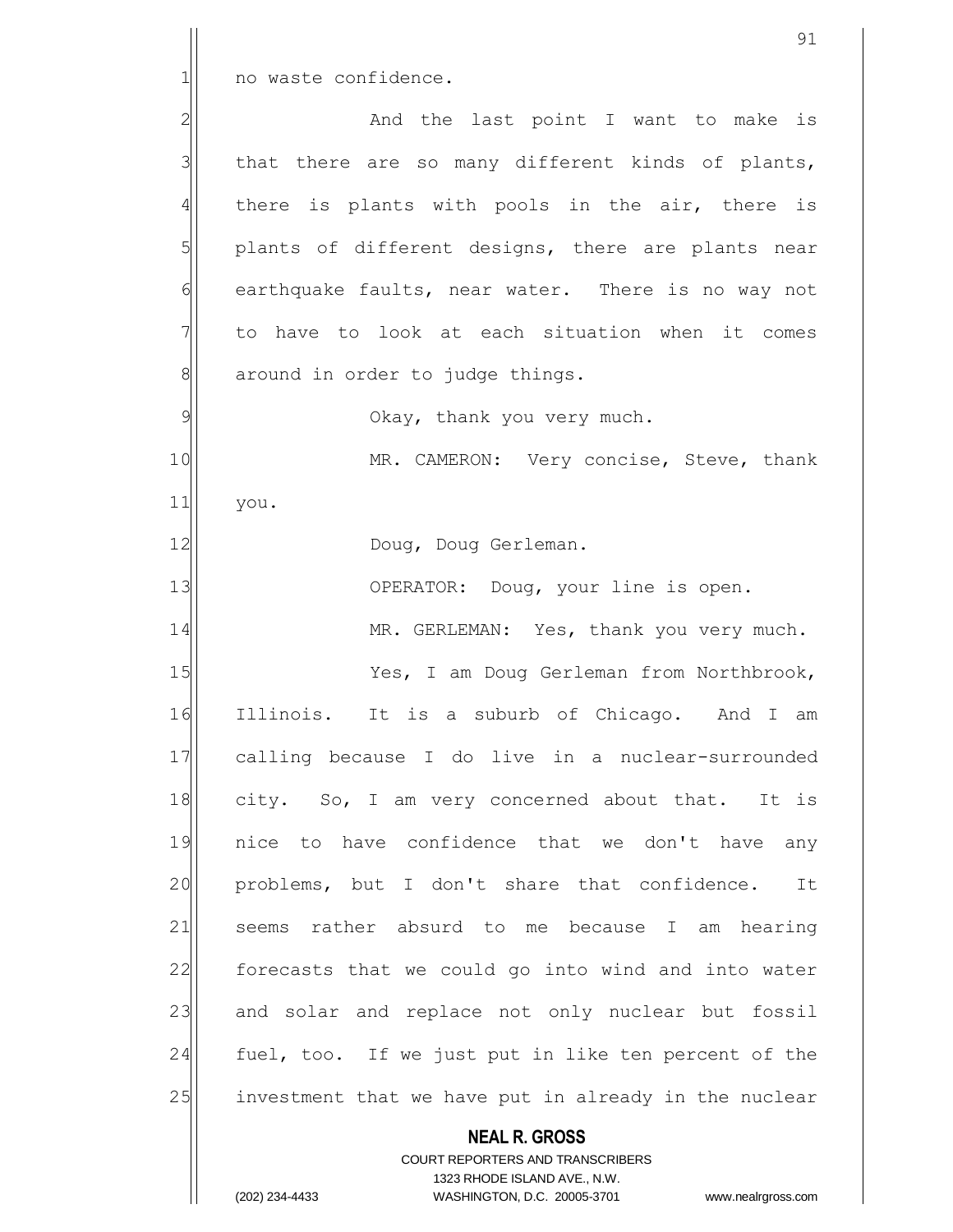1 power, we might have something that is really 2 | sustainable.

**NEAL R. GROSS** COURT REPORTERS AND TRANSCRIBERS 1323 RHODE ISLAND AVE., N.W. (202) 234-4433 WASHINGTON, D.C. 20005-3701 www.nealrgross.com 3 3 3 4 amount of water that is being used to cool these 5 | nuclear reactors. We are in a period of heavy 6 drought and they have had to shut down nuclear 7 The reactors because of too little water as well as too 8 much water. It requires water. Guys, come on, let's 9 be real about this. Let's try to make something that 10 will be sustainable for our kids and grandkids. 11 So, those are my concerns. It just 12 makes no sense to continue throwing so much taxpayer 13 money into the nuclear industry when it is not the 14 wave of the future. Thank you. 15 MR. CAMERON: Okay, thank you, Doug. 16 And let's try Mark, Mark Leyse. 17 MR. LEYSE: Yes, hello. 18 MR. CAMERON: Hi. 19 MR. LEYSE: Can you hear me? 20 | MR. CAMERON: Yes. 21 MR. LEYSE: Oh, great. Okay. Yes, 22 thank you so much. Yes, I would just like to provide 23 one example regarding issues of spent fuel storage. 24 And this is an example of current unsafe conditions 25 | in Indian Point Unit 2's spent fuel pool.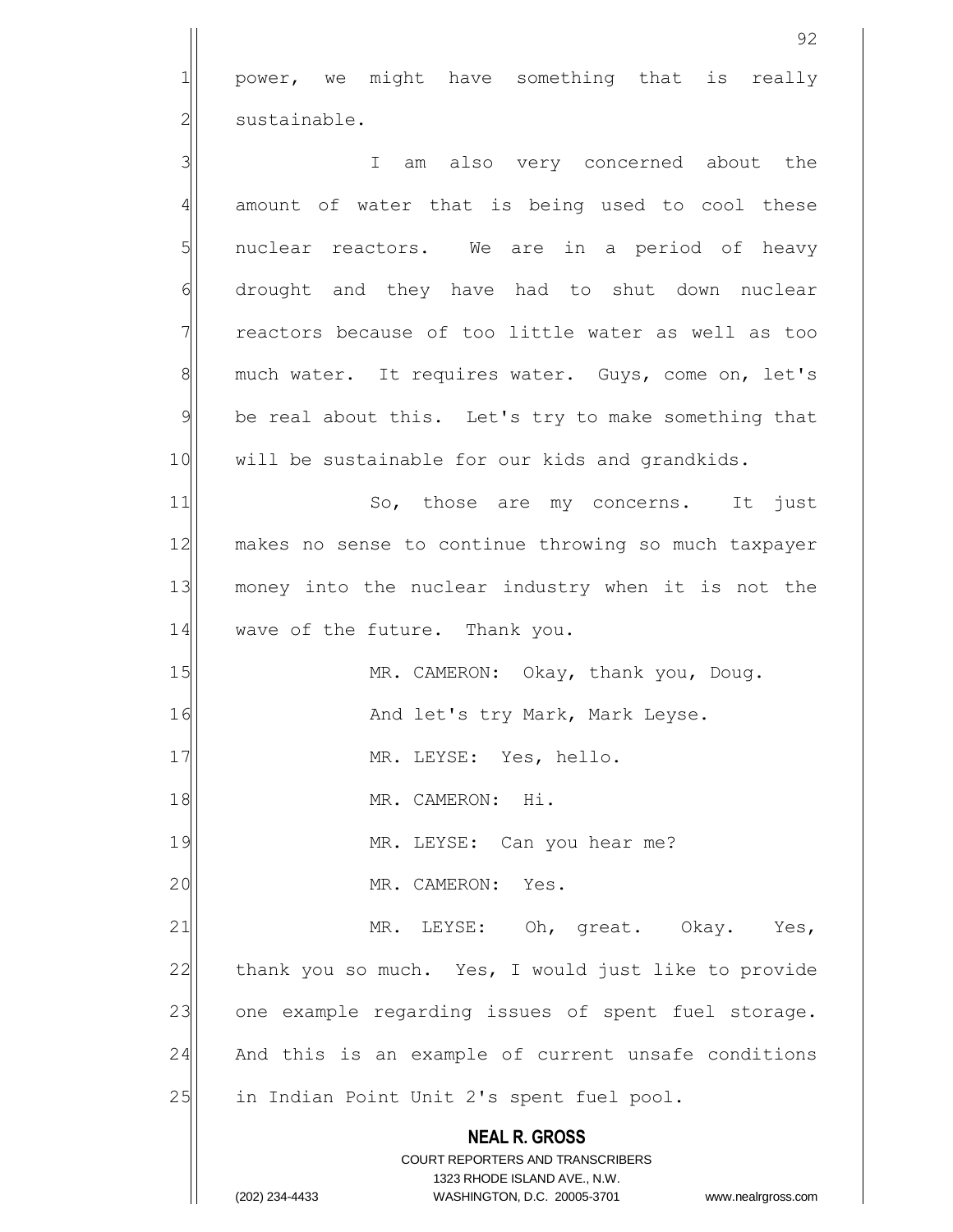1 So, just some background. In an NRC 2 meeting in September 2013 regarding Japan Lessons 3 Learned Project, Rod McCullum of the Nuclear Energy  $4$  Institute stated, "We understand in the industry we 5 can no longer rely on boroflex." Boroflex is a 6 **neutron** absorber which is intended to help prevent  $7$  criticality accidents and it is located in spent fuel 8 racks. Boroflex has a documented history of 9 degrading. Nonetheless, it is still used in a number 10 of spent fuel pools, including Indian Point Unit 2's 11 spent fuel pool. And there is a document from 2002 12 that says that the high-density storage racks in 13 Region 1-2 of the Indian Point Unit 2 spent fuel pool 14 were "assumed to have sustained a 50 percent loss of 15 boroflex." That is due to degradation. That can be 16 found in your ADAMS database at ML021230367. So, 17 that is back in 2002.

18 || However, that is actually based on a 19 criticality analysis that was done in September 20, 20 2001 because there is an NRC letter regarding Indian 21 Point Unit 2 that is from that September 24, 2013. 22 And that letter says that the current criticality 23 analysis of record, which takes credit for boroflex 24 insert as neutron absorbers was submitted back in 25 2001. And then it also notes that subsequent

> **NEAL R. GROSS** COURT REPORTERS AND TRANSCRIBERS 1323 RHODE ISLAND AVE., N.W. (202) 234-4433 WASHINGTON, D.C. 20005-3701 www.nealrgross.com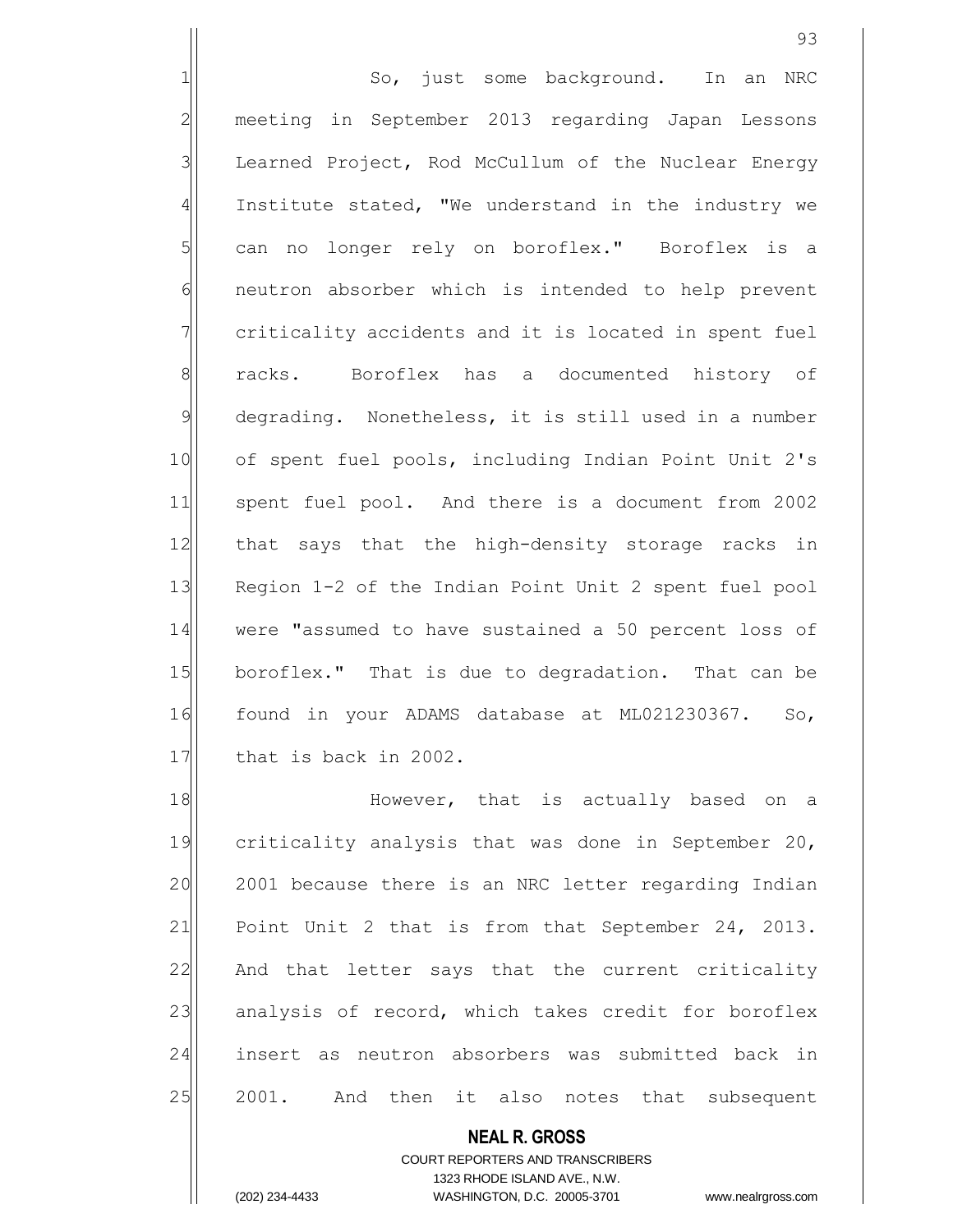**NEAL R. GROSS** COURT REPORTERS AND TRANSCRIBERS 1323 RHODE ISLAND AVE., N.W. (202) 234-4433 WASHINGTON, D.C. 20005-3701 www.nealrgross.com 94 1 operating experience has demonstrated the non-uniform  $2$  physical degradation of boroflex inserts. Now, that 3 | is in ADAMS database at ML13256A086. 4 So, basically back in 2001 your current  $5$  analysis of record for criticality concerns, that 6 6 6 6 assumed a sustained loss of 50 percent of boroflex  $7$  that was in the Region 1-2 part of the spent fuel  $8$  pool. So, how much boroflex is left now, 12 years 9 later? 10 Apparently, there was a criticality 11 analysis that was supposed to come out in November of 12 | this year. I'm not sure if that has been released 13 yet. But basically, there was assumed that there was 14 a loss at that time, 12 years ago. And even Entergy, 15 the licensee of Indian Point, even they have 16 acknowledged that the current, at least the one from 17 2001 was non-conservative. 18 So, I mean this is just one little 19 example of a myriad of other problems that are going 20 on with spent fuel pools and I just wanted to cite it 21 | just to give some concrete evidence. This is Indian 22 Point. 23 MR. CAMERON: Thank you for providing  $24$  that example. Thank you very much. 25 We are going to go to one more person on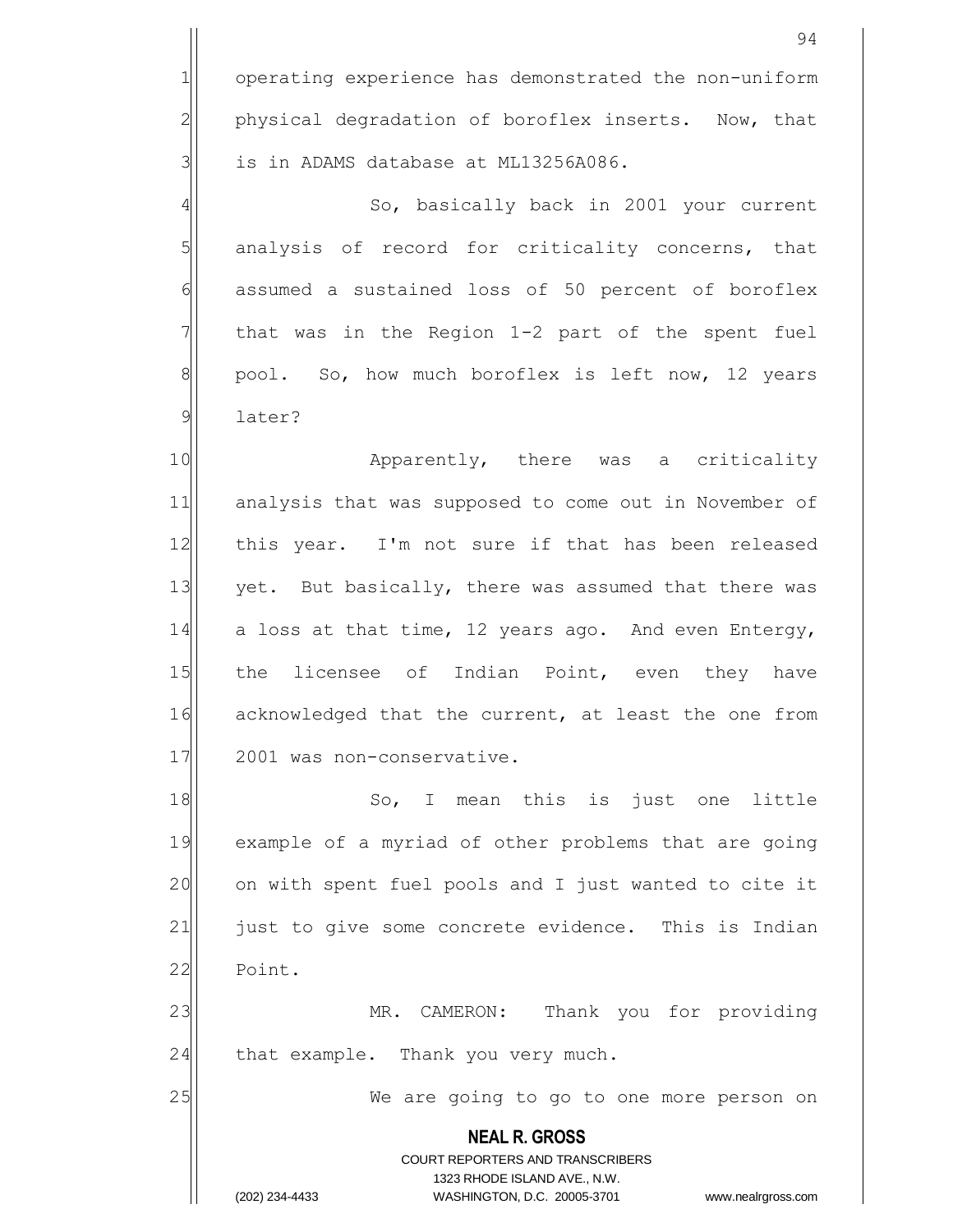|                | 95                                                       |
|----------------|----------------------------------------------------------|
| $\mathbf 1$    | the phone and then we have three people in the room.     |
| $\overline{2}$ | And then we will check and see if anybody else is on     |
| 3              | the phone.                                               |
| 4              | And this is Ace. Ace, are you with us?                   |
| 5              | MR. HOFFMAN: Yes, hello.                                 |
| 6              | MR. CAMERON: Hello, Ace.                                 |
| 7              | MR. HOFFMAN: Yes, can you hear me?                       |
| 8              | MR. CAMERON: Yes, we can hear you.                       |
| $\mathcal{Q}$  | MR. HOFFMAN: Okay, thank you for taking                  |
| 10             | my call. Earlier we heard the NRC say that there is      |
| 11             | a really brief history of Waste Confidence. And the      |
| 12             | really brief history of Waste Confidence is 65 years     |
| 13             | of failure. And there is no feasible safe storage.       |
| 14             | And I am talking about something that is going to        |
| 15             | survive today's environment. There is not a policy       |
| 16             | decision either that is scientific fact because          |
| 17             | ionization destroys any containment.                     |
| 18             | The containment, as we have just heard                   |
| 19             | the last speaker, are degrading. Those<br>from           |
| 20             | containments are financially ridiculous.<br>All          |
| 21             | containments, even if they were made of gold, they       |
| 22             | would be inadequate for the lengths of time we are       |
| 23             | trying to keep this stuff. Hence, the decision that      |
| 24             | geological repository is necessary because we<br>a       |
| 25             | really don't have any confidence in any other            |
|                | <b>NEAL R. GROSS</b><br>COURT REPORTERS AND TRANSCRIBERS |

1323 RHODE ISLAND AVE., N.W.

 $\prod$ 

(202) 234-4433 WASHINGTON, D.C. 20005-3701 www.nealrgross.com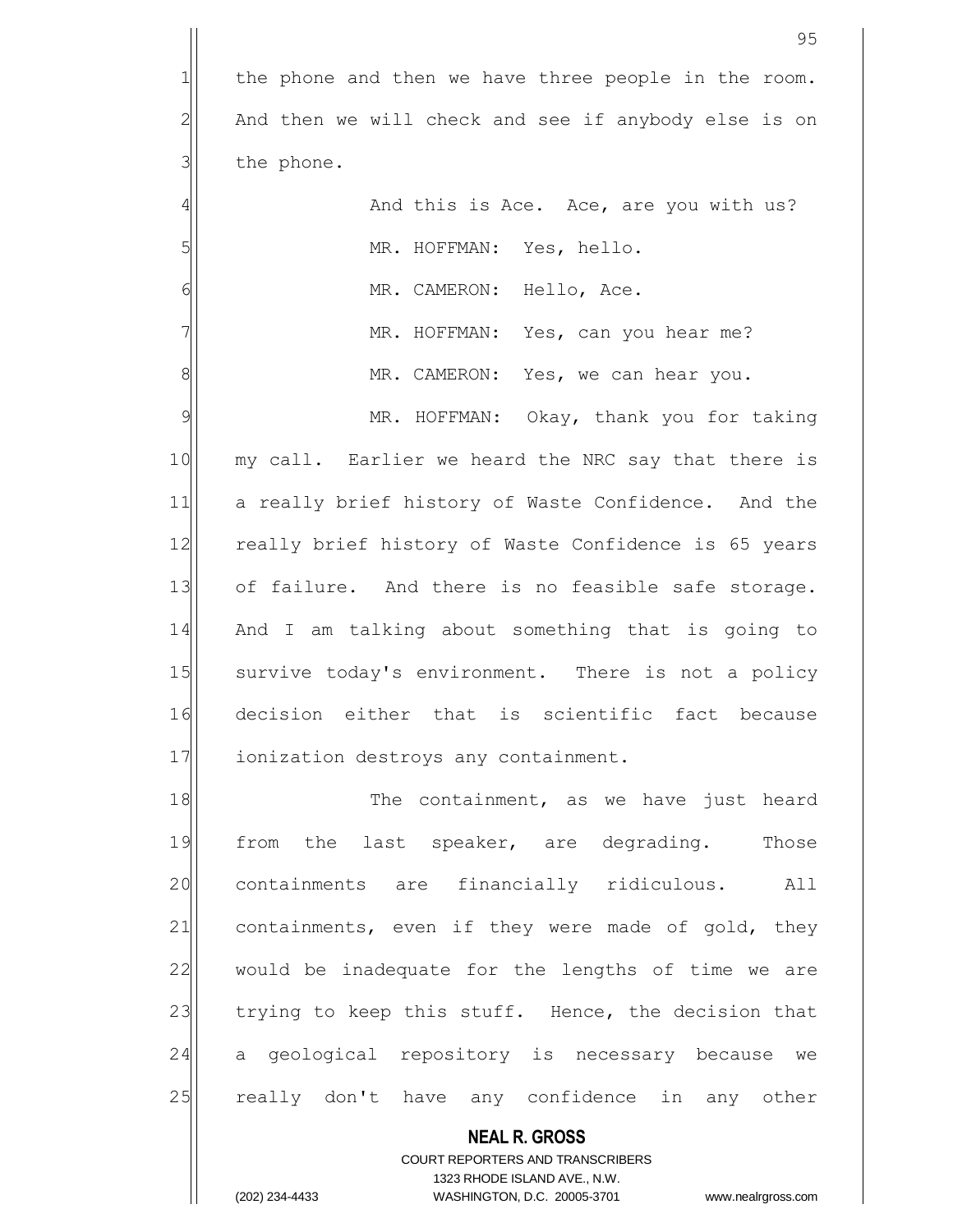1 solution.

2 And so Waste Confidence should not be,  $3$  as Paul initially stated earlier, "a small part of  $4$  the licensing procedure." Instead, it should be a 5 pass/fail. And so far, they have failed. You can't  $6$  build a house without a sewer. The house would be 7 | unlivable soon, the quote from some nuclear physicist 8 | in Japan after Fukushima.

9 9 And that is where we are right now. We 10 have got 100 reactors producing waste and we are down 11 four this year with nowhere to put it. Four isn't 12 good enough; 25 years it would take to close all the 13 other 100, if we are going to close them at the rate 14 of four a year. So, I think we are going to have to 15 do better than that. I think just corrosion and old 16 age is going to cause us -- these things to be closed 17 down at a more rapid pace in the future.

18 and furthermore, the idea that this is a 19 Generic EIS. Every reactor is located in vastly 20 different -- they are vastly different from each 21 other. I mean the San Onofre reactors are so 22 different they put one in backwards because they 23 didn't realize that the two reactors were opposite. 24 One of them failed and they never really did figure 25 out what was different about the other one.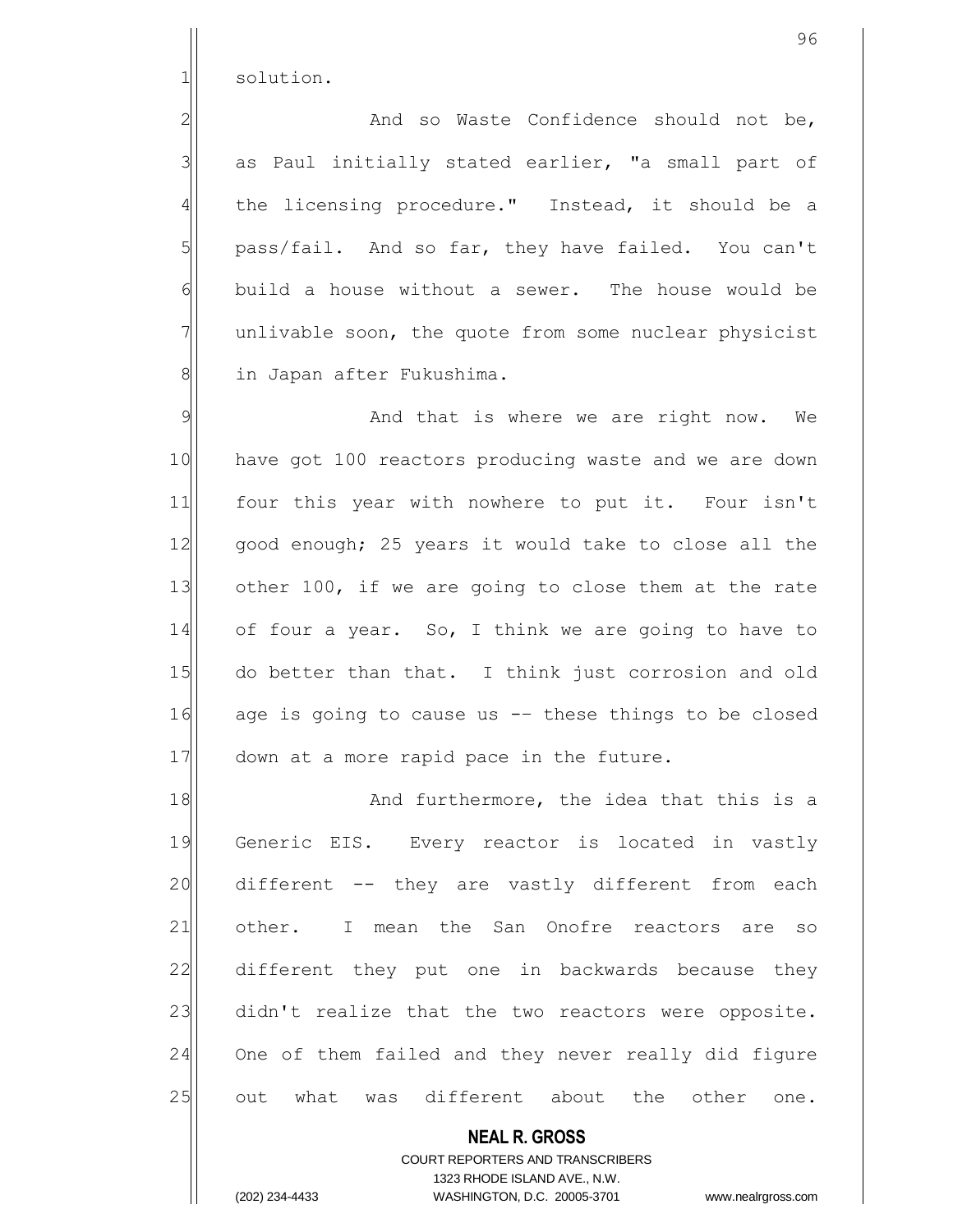$1$  Populations are different. Egresses are different,  $2$  the transportation, the roads, and so forth. The  $3$  seismic situation, the tornado, the earthquake, the  $4$  size of the airplanes. There might be slightly  $5$  different reactors. The size of airplanes that were 6 6 expected when the reactors were built versus what 7 They are flying now, the viciousness of the  $8$  terrorists. These are all things that have changed. 9 Our own viciousness as soldiers when we go out and 10 fight.

11 The real effect of a generic EIS is to 12 inhibit later on public discussion because that is 13 what is decided in a generic EIS. We can't revisit 14 it. And yet, we are talking about indefinite 15 Storage. I would say that indefinite is a terrible 16 word to use with a generic EIS.

17 Honestly, I think that the whole process 18 is pathetic because the state-of-the-art of high 19 burn-up fuel knowledge is practically zero. Despite  $20$  the claims that we have been hearing to the contrary, 21 every zirconium fitting is different and maybe one 22 has been tested. And nothing has been tested for 23 very long. The testing just simply hasn't been done.  $24$  We are talking about engineers who cannot, in 65 25 years, they haven't been able to solve the transit

> **NEAL R. GROSS** COURT REPORTERS AND TRANSCRIBERS 1323 RHODE ISLAND AVE., N.W. (202) 234-4433 WASHINGTON, D.C. 20005-3701 www.nealrgross.com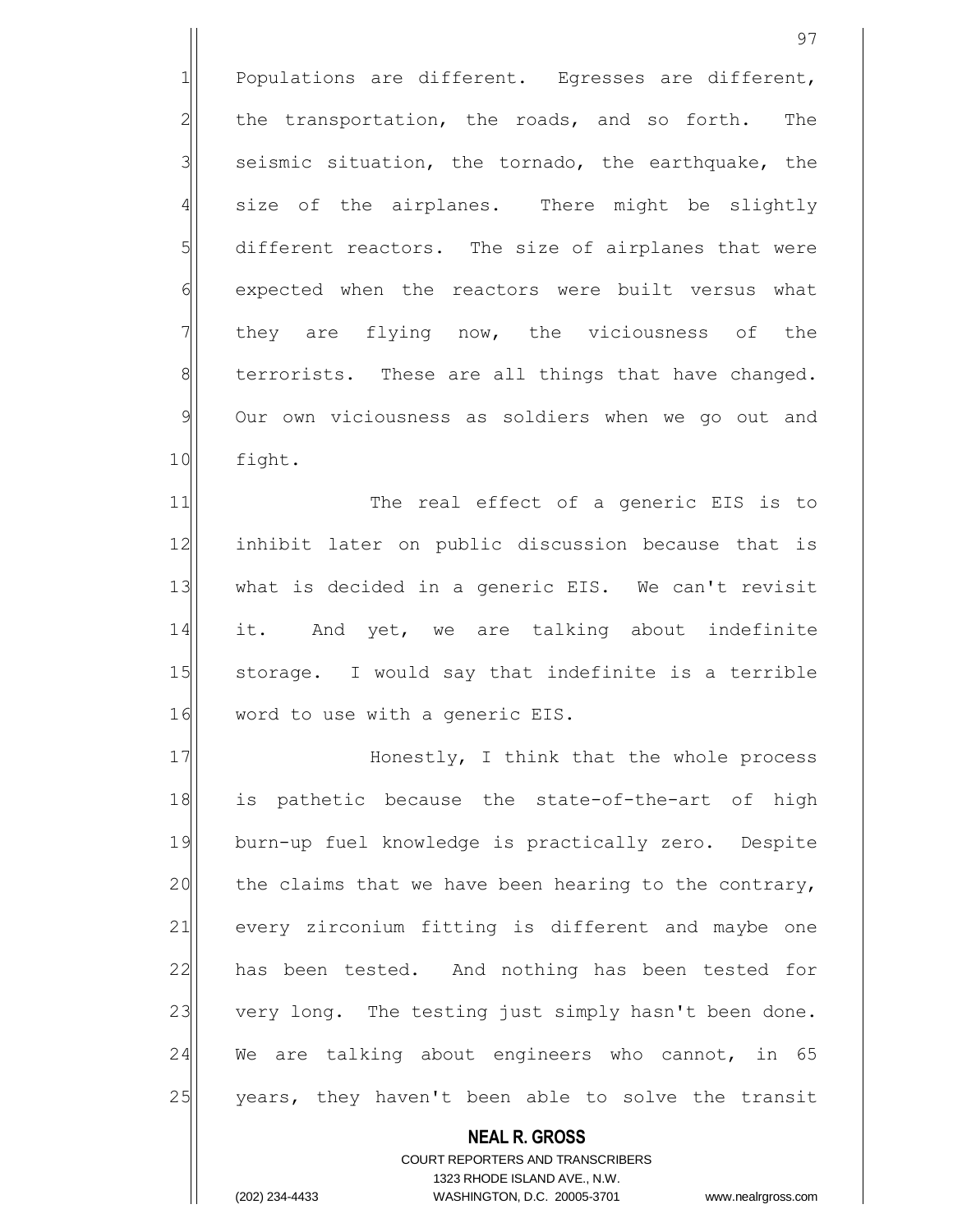1 problems that occurred in Fukushima. And now, two years later, we are still nowhere near a good solution to that. There are gingerly trying to move the fuel.

5 | Solution of the perfect complement to future 6 renewables is energy storage systems. And we don't  $7$  need nuclear power as an interim for climate change, 8 any more than we need interim storage solutions for 9 nuclear waste. What we need are permanent storage 10 solutions because right now at the beginning of the 11 | nuclear waste problem, the fuel is thousands of times 12 more dangerous. It is also a lot harder to get at, 13 as someone else pointed out. By the time the fuel 14 starts to be not so dangerous to get near, it becomes 15 a proliferation threat. So, at all times, it is not 16 a good idea to have anything to do with this stuff.

17 MR. CAMERON: Ace, I am going to have to 18 ask you to close now so that we can go on to other 19 people, but thank you. Thank you for your comments.

20 MR. HOFFMAN: All right. Let me have  $21$  one sentence, which is, what we need is a permanent 22 | solution to permanently close nuclear power plants. 23 And we can't come up with any other solutions  $24$  anywhere, so close them all.

25 a 25 Thank you very much.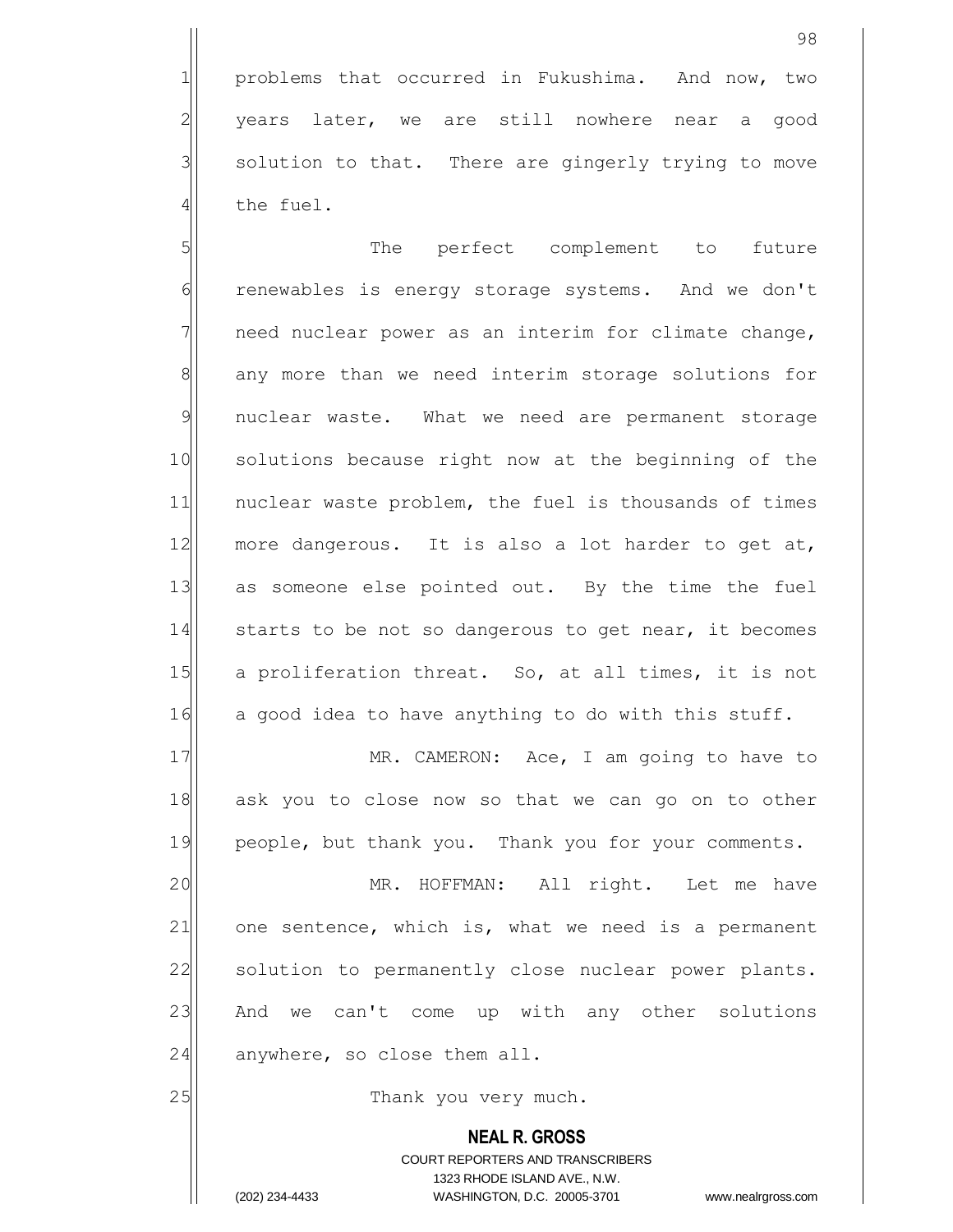**NEAL R. GROSS** COURT REPORTERS AND TRANSCRIBERS 1323 RHODE ISLAND AVE., N.W. 99 1 MR. CAMERON: Okay, thank you. Thank  $2$  you, Ace. 3 | MR. HOFFMAN: You're welcome. 4 MR. CAMERON: And we are going to go to  $5$  three people in the room. I think these are our 6 final speakers here. And we have more on the phone.  $7$  And I just remind everybody to hit \*1 if they want to 8 balk. 9 But we are going to go to Dagmar, Dagmar 10 Fabihn. Then we are going to go to Mary Brooke 11 Sunderland and then to Kevin, Kevin Kamps. 12 and this is Dagmar. 13 || MS. FABIHN: Dagmar Fabihn for Crabshell 14 Alliance of Greater Baltimore, Maryland. 15 I keep hearing that we will be 16 transporting our waste to a permanent site. Of 17| course you all know that no such site has been 18 identified. We all know that Yucca Mountain has been 19 closed. So what is the idea of transporting masses 20 of waste on our roads, leading through communities, 21 having the risk of accidents? It is undoable. This 22 is not a solution. 23 I am also very surprised that nobody has 24 apparently studied the book by Dr. Arjun Makhijani 25 who laid out for us a path to nuclear free, carbon-

(202) 234-4433 WASHINGTON, D.C. 20005-3701 www.nealrgross.com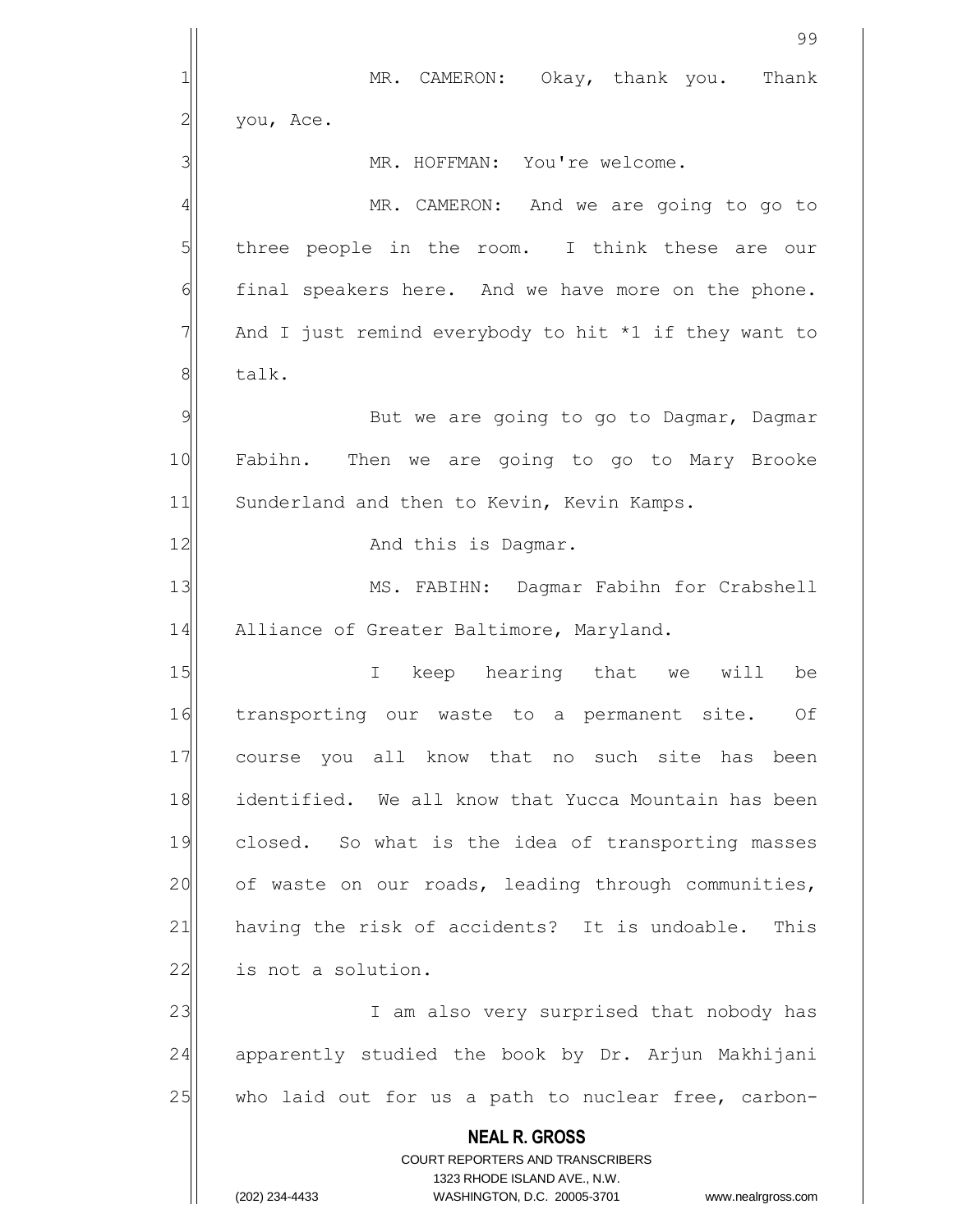$1$  free future. I recommend you all read it. Then we 2 don't need to worry about more expansion of nuclear  $3$  power. We go to wind and other energies that are 4 truly sustainable and do not endanger life. This is  $5$  the real goal.

6 6 And so, I have to repeat the storage in- $7$  house study in transition, although best from those 8 that are offered. They cannot be transported because 9 most of them are not even licensed for transport. 10 So, everything has to be staying where they are now. 11 And consequently, forget about transport. That is 12 just insane.

13 What we want are new policies to 14 eventually close all those nuclear power plants down, 15 Start with decommissioning. It is very costly, as we 16 all know. And then think of life beyond nuclear 17 | power, as has been laid out many times and calculated 18 to be feasible. And there are plenty of states that 19 are existing without nuclear power. This will be our  $20$  goal and preserving life is the upper most goal. 21 Thank you. 22 MR. CAMERON: Thank you. Thank you,

23 Dagmar.

24 And Mary Brooke. This is Mary Brooke 25 Sunderland.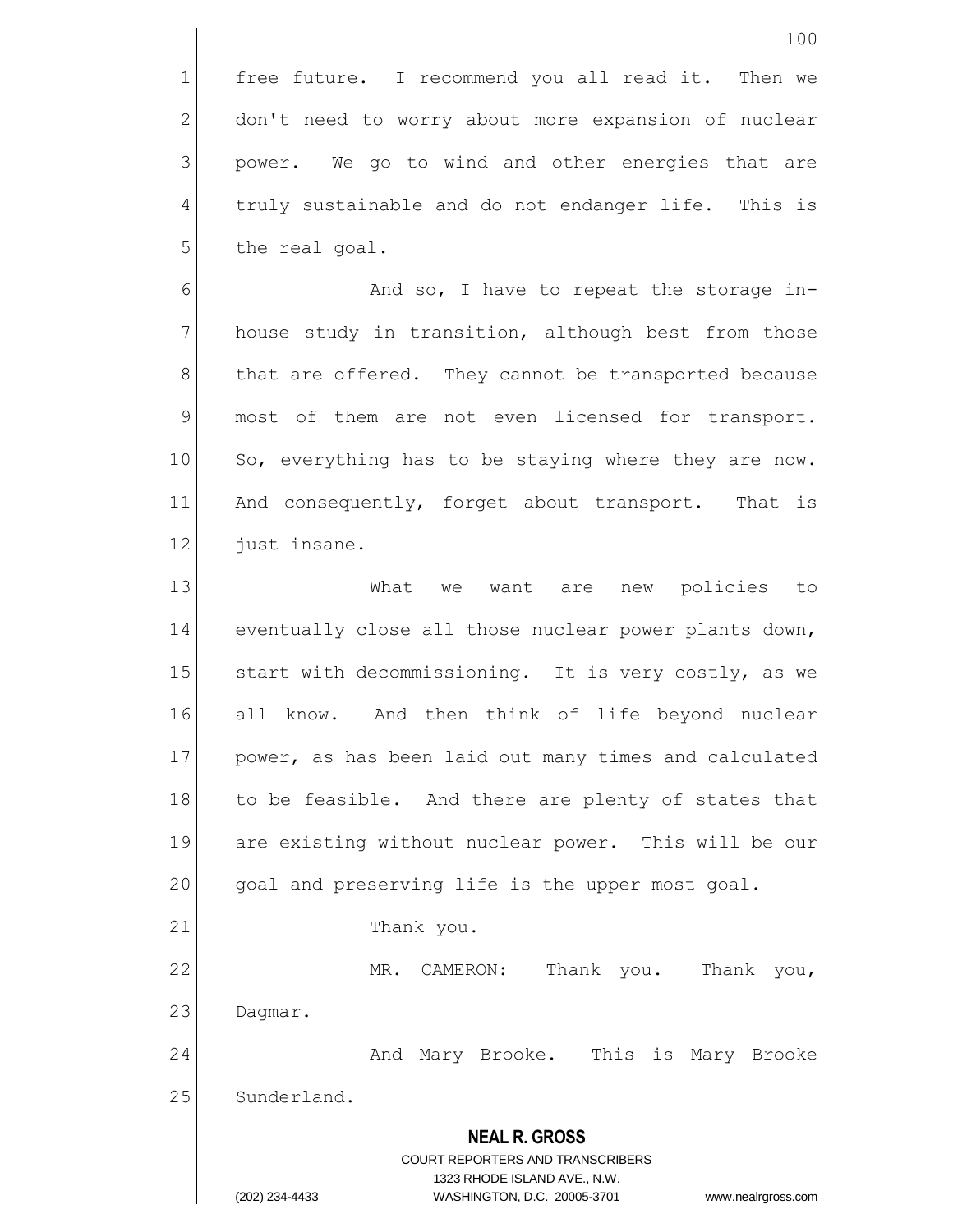1 MS. SUNDERLAND: Hello. May name is  $2$  Mary Brooke Sunderland and I am representing myself.

3 | I would like to say that I am wanting to 4 focus on the big picture. The point of having this  $5$  GEIS approved is to continue with the NRC licensing 6 | process. And when we think about what has been 7 | happening with nuclear power since its inception, I 8 think we can only look at all the close calls we have 9 had in this country and look at the accident in 10 Chernobyl and Fukushima and see how those accidents 11 have not only affected the nation when the accident 12 occurred, but how any nuclear accident is really a 13 worldwide problem.

14 I I think we need to look at that and 15 apply the common sense that we all have inside and 16 say enough is enough. It is only by God's grace, God 17 helping the NRC to do its job to protect the U.S. 18 public from accidents. And we haven't had a major 19 disaster in this country. And if we keep testing 20 this, we will.

21 With climate change, there are 22 anforetold situations and circumstances that are 23 going to be arising. And weather events are getting 24 more and more extreme.

25 We have to take a step back and just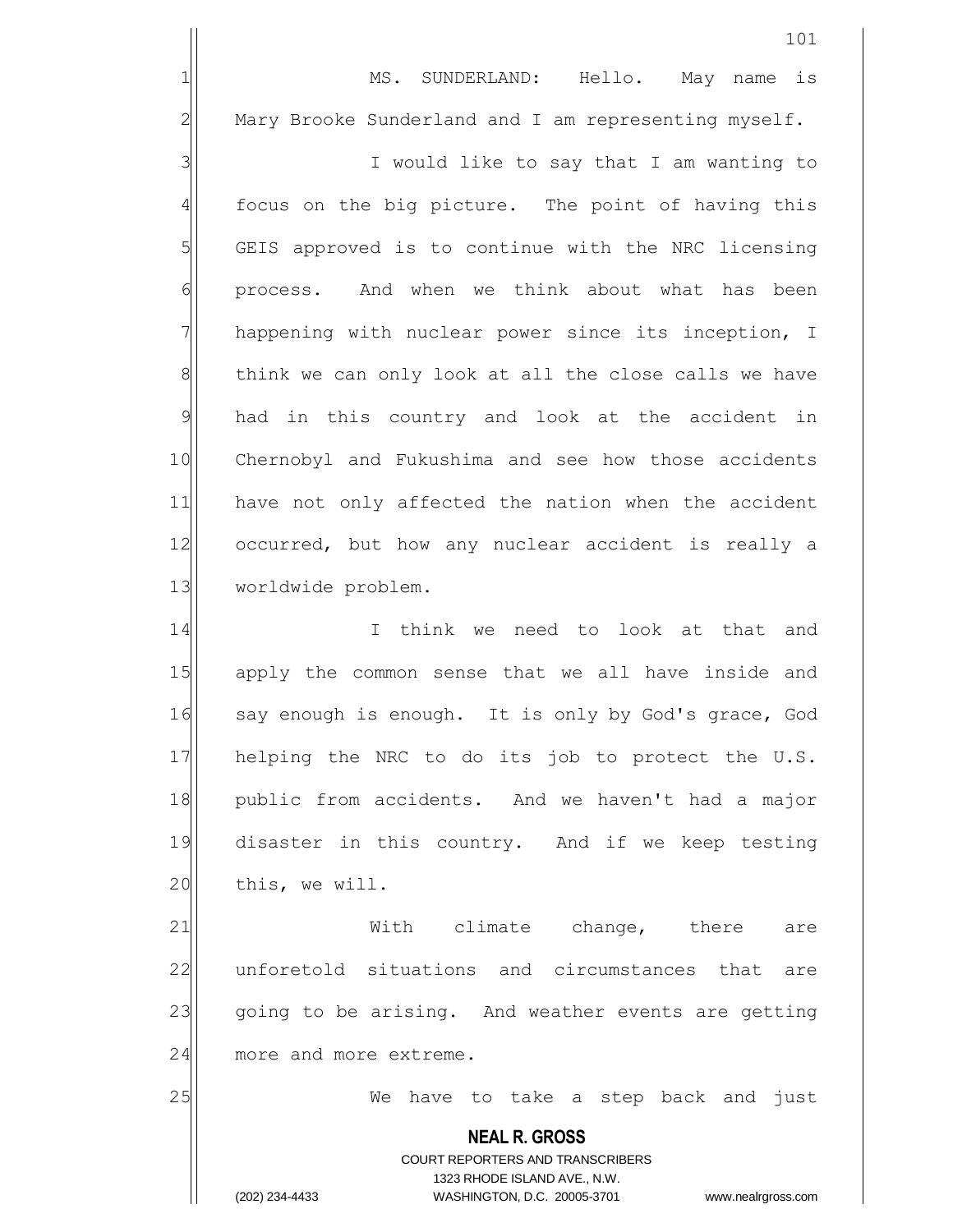look at this. It is not okay. It is not okay to keep continuing with nuclear energy. We don't have a safe place to store it. What kind of home or nation or anything runs efficiently when we don't have a place to clean up the waste? No city runs like that. How can we expect a type of energy to run like that? We can't. It is not okay.

8 8 Me need to stop any possible new 9 licenses and we need to phase out nuclear energy with 10 all the plants when they become 40-years-old, they 11 need to be shut down.

12 Thank you so much for hearing this 13 comment.

14 MR. CAMERON: Thank you. Thank you, 15 Mary Brooke.

16 and Kevin? Kevin Kamps.

17 | MR. KAMPS: Hello. I am Kevin Kamps, 18 radioactive waste specialist at Beyond Nuclear. And 19 I would like to take my three minutes to set a couple 20 three things straight on the record about some 21 misleading statements that NRC has made in this draft 22 Generic Environmental Impact Statement and at the 23 hearings that have taken place.

24 So, I would like to go back to a *New* 25 *York Times* article in February of 2010 about the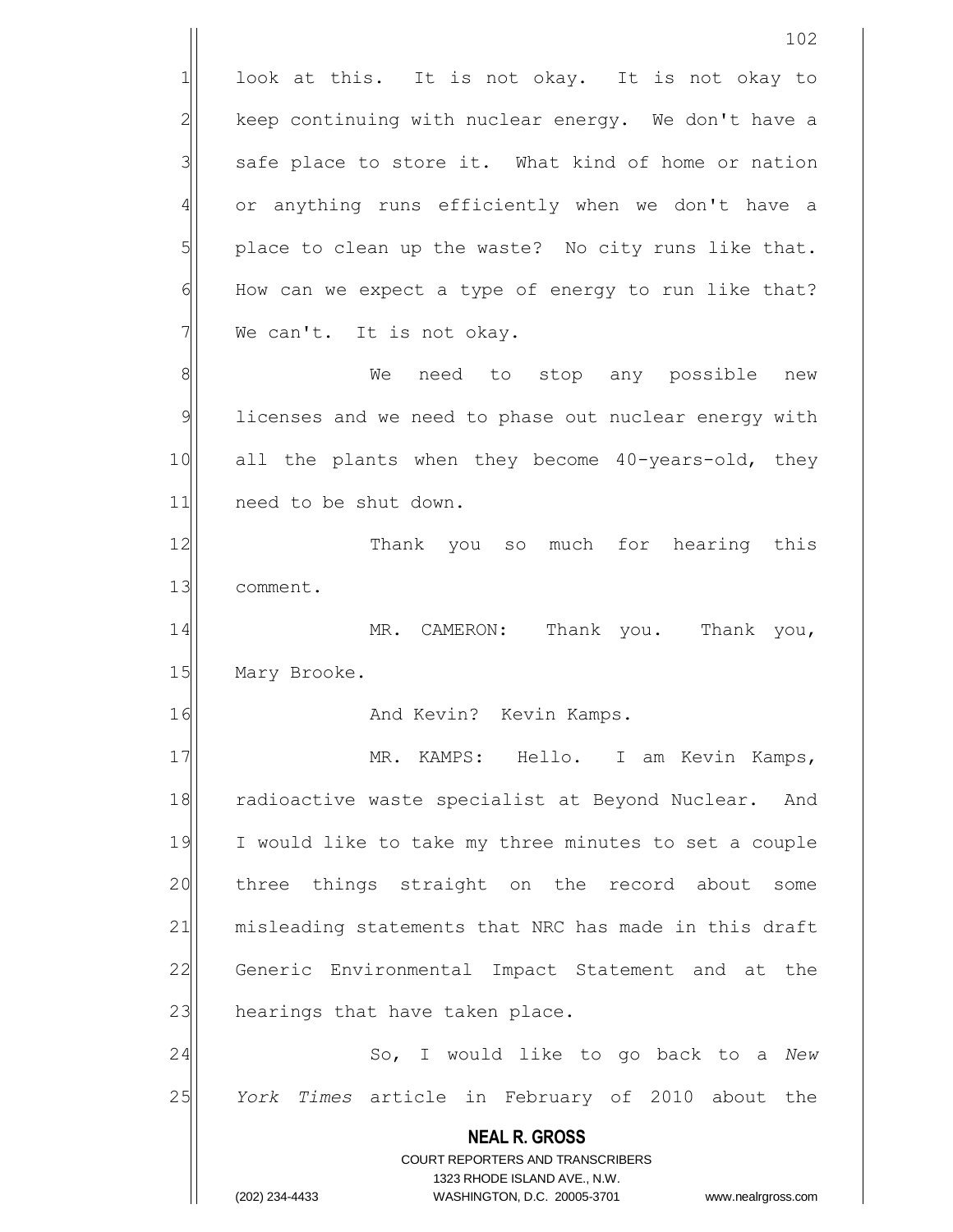1 lawsuit brought by several states and several 2 environmental groups that led to the Court ruling in  $3$  June of 2012, that ordered NRC to undertake this EIS 4 proceeding.

5 | S| And in that article, a top spokesman for 6 the Office of Public Affairs at NRC made the 7 Statement that the Nuclear Waste Confidence Rule has 8 | nothing to do with licensing at NRC. And this 9 statement, this idea has been carried into this 10 document itself at various places.

11 11 I would like to read from Section 7.3 on 12 page 78, just the first paragraph. And I quote: "In 13 the proposed action, the NRC implements a regulatory 14 approach that includes an update to the Waste 15 Confidence Rule, 10 CFR 51.23, that codifies the 16 results of this draft GEIS. The update would clarify 17 that. Because the impacts of continued storage have 18 been generically assessed in the GEIs and codified in 19 a Rule, the NEPA analyses for future reactor and 20 spent fuel storage facility licensing actions would 21 | not need to independently consider the environmental 22 impacts of continued storage. The Rule also serves 23 to preclude any challenge to the NRC's assessment of 24 the environmental impacts of continued storage in the 25 Site-specific licensing action. Unless a petitioner

#### **NEAL R. GROSS** COURT REPORTERS AND TRANSCRIBERS

1323 RHODE ISLAND AVE., N.W. (202) 234-4433 WASHINGTON, D.C. 20005-3701 www.nealrgross.com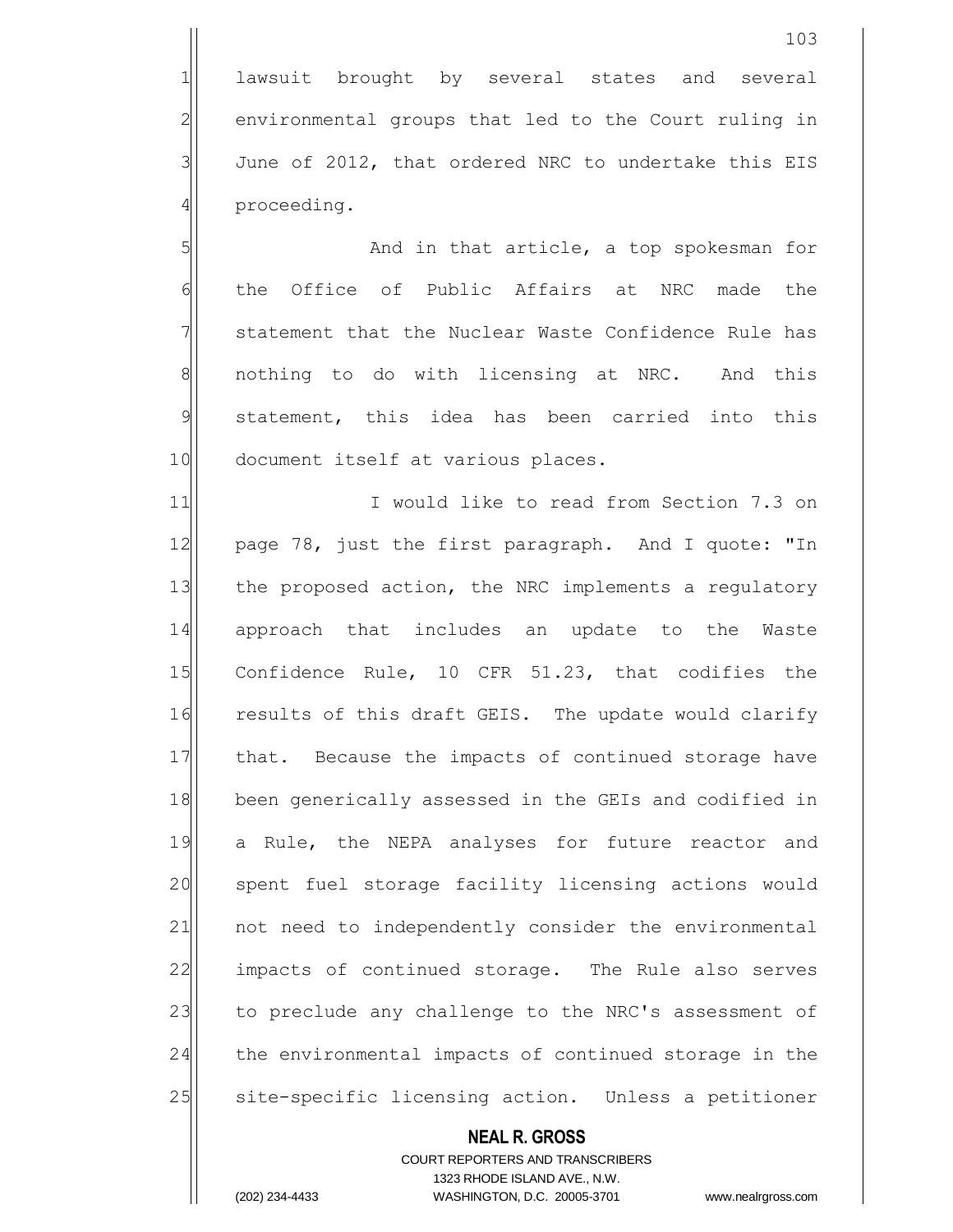1 can show that sufficient 'special circumstances'  $2$  exist to justify waiving 10 CFR 51.23 in a particular 3 | proceeding." And they cite 10 CFR 2.335. And I end  $4$  quote.

5 | So, the statement that has been made is 6 that this Nuclear Waste Confidence Rule has nothing  $7$  to do with licensing new reactors or extending the 8 licenses of old reactors. And this is very 9 misleading. This is deceptive. In fact, the Nuclear 10 Waste Confidence Rule lays the basis for that 11 licensing. As I just quoted, it would bar public 12 intervention in the future. It would lock the public 13 out as much as we have been locked out for decades on 14 raising the issue of high-level radioactive waste 15 generation in licensing proceedings. And I can 16 personally attest to that from the license extension 17 proceeding at Palisades in Michigan where we raised 18 this issue, as well as the new reactor licensing 19 proceeding at Fermi 3. This absolutely has to do 20 with licensing. It lays the groundwork. It greases 21 the skids.

22 So, NRC statements to the contrary in 23 this document, at these public hearings, are quite  $24$  misleading, actually.

25 And I wanted to correct something from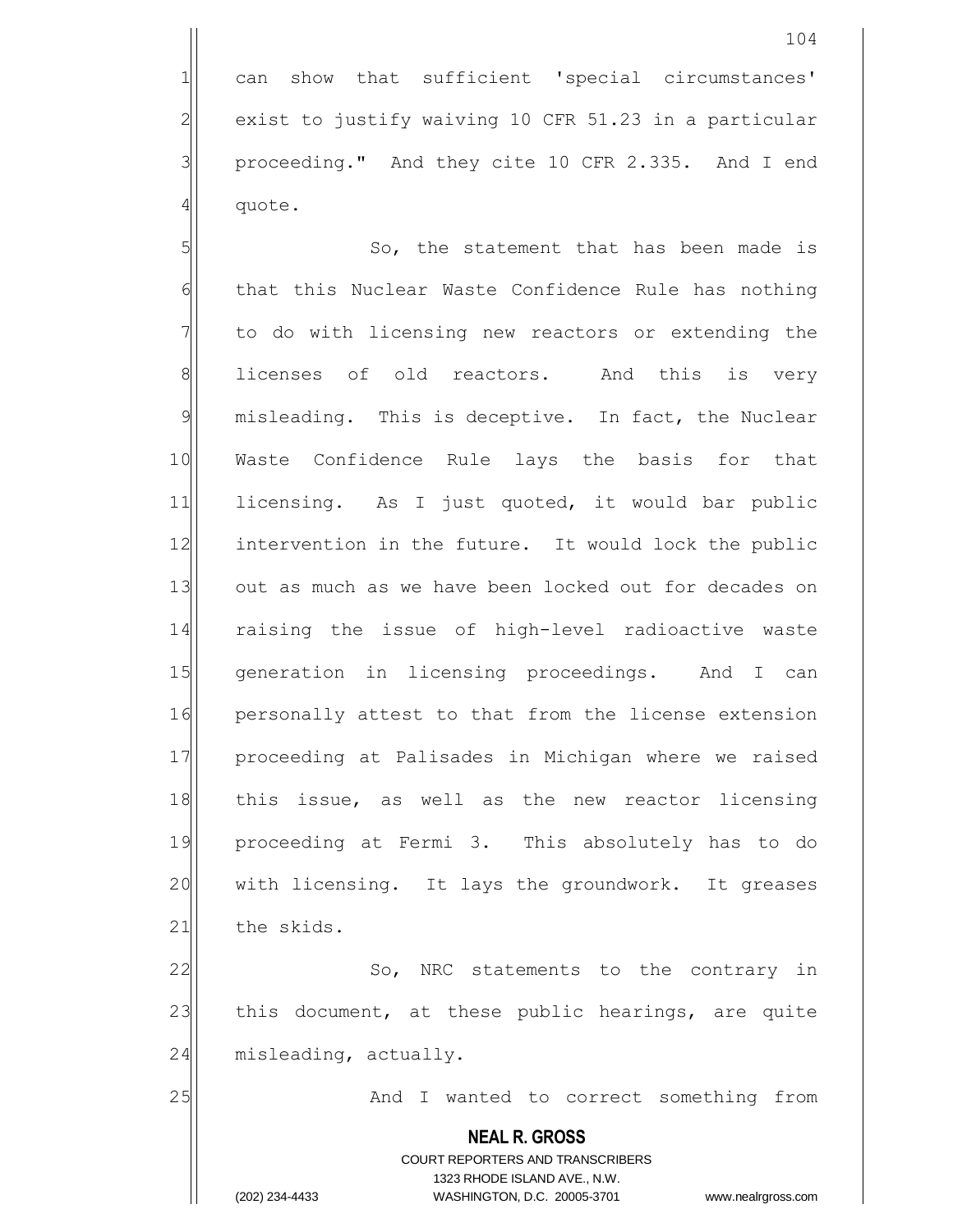1 two nights ago in Chicago. A question was asked 2 before the public comment period began and Keith 3 McConnell answered it but incompletely. 4 Significantly incompletely, when you said that this  $5$  document and this proceeding has to do with at-6 reactor storage, or perhaps you used the term onsite 7 | storage.

8 8 Mes, that is true there is an entire 9 chapter about at-reactor onsite storage in this 10 document. There is another complete separate chapter 11 about away-from-reactor storage. And of course when 12 you have away-from-reactor storage, that brings up 13 | the issue of transportation, which is also covered  $14$  inadequately, very shallowly in this document.

15 and of course, the Court ruled and 16 ordered the NRC to deal with the repository issue, 17 the lack of a repository or the presence of a 18 repository.

19 And so, this document has to do with all  $20$  of those things, not just onsite storage.

21 and I quess I will just conclude by 22 sharing that the first time I heard about Nuclear 23 Waste Confidence, the phrase, was at Clinton, 24 Illinois at the early site permit public meeting in 25 March of 2003. And a farmer whose name I don't know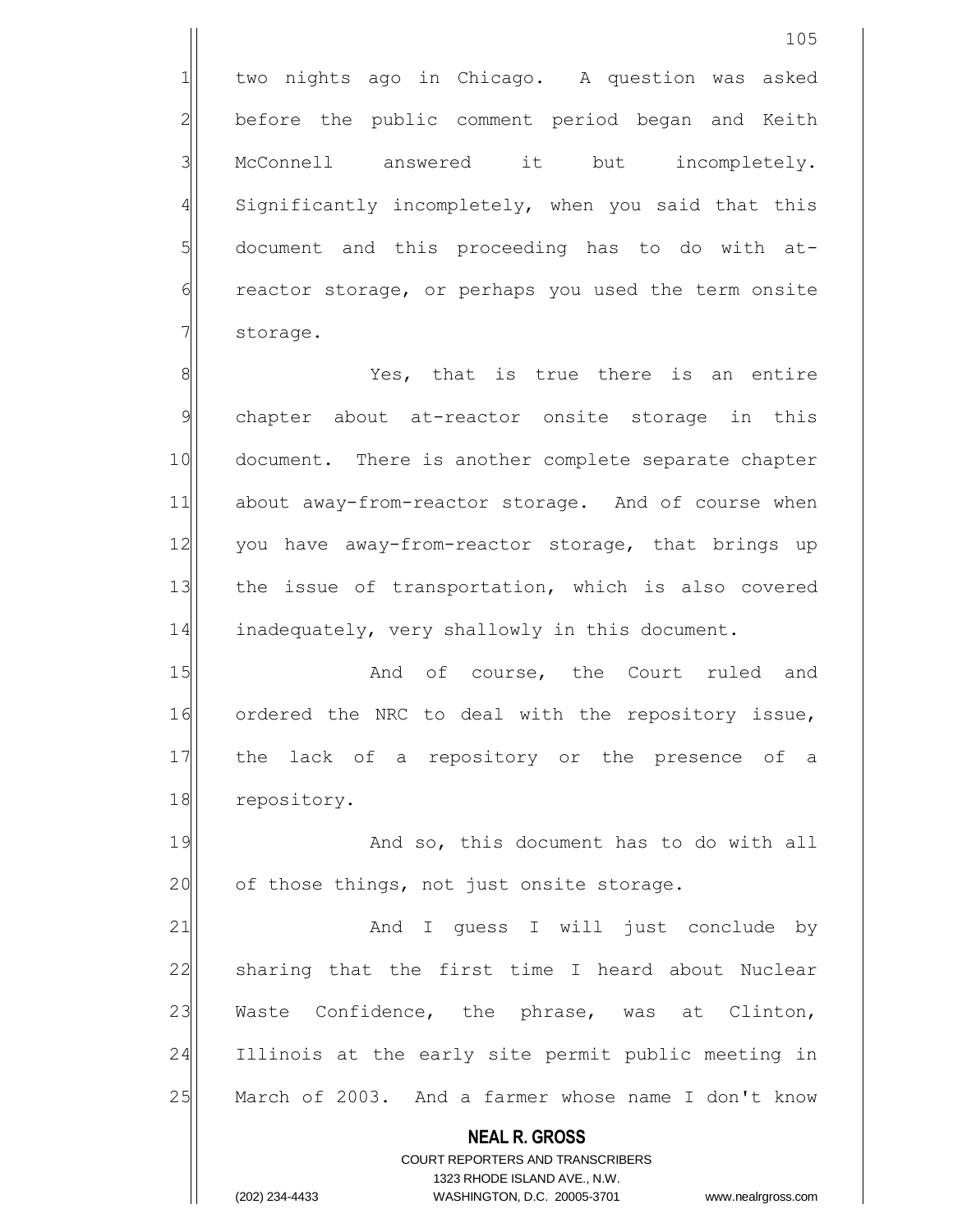1 in the front row asked the NRC that night how can you  $2$  talk about building a new reactor. You haven't dealt  $3$  with the waste at the old reactor here. And several 4 | NRC people punted to each other, not knowing how to 5 answer this gentleman.

6 || Mondu finally, the facilitator of that 7 meeting had to intervene when the final NRC staffer 8 was about to punt the question to Exelon, who was in 9 the room, and reminded his colleagues from NRC that 10 there is this Nuclear Waste Confidence Rule and 11 Policy.

12 And I just wanted to hold up and I will 13 submit this for the record, something we had at 14 Chicago the other night that Nuclear Energy 15 Information Service generated. It shows Lucy and 16 Charlie Brown. Lucy is holding the football with a 17 radiation symbol on it and she has got an NRC jersey 18 on. And it says déjà vu all over again. And Lucy 19 says to Charlie Brown, who is the public, I have got  $20$  every confidence that we can dispose of this thing, 21 Charlie, really. Really.

22 So the real issue here is whether or not 23 to license new reactors, to extend the licenses of 24 old reactors, and the preferred alternative in this 25 EIS should be stop licensing reactors, stop making